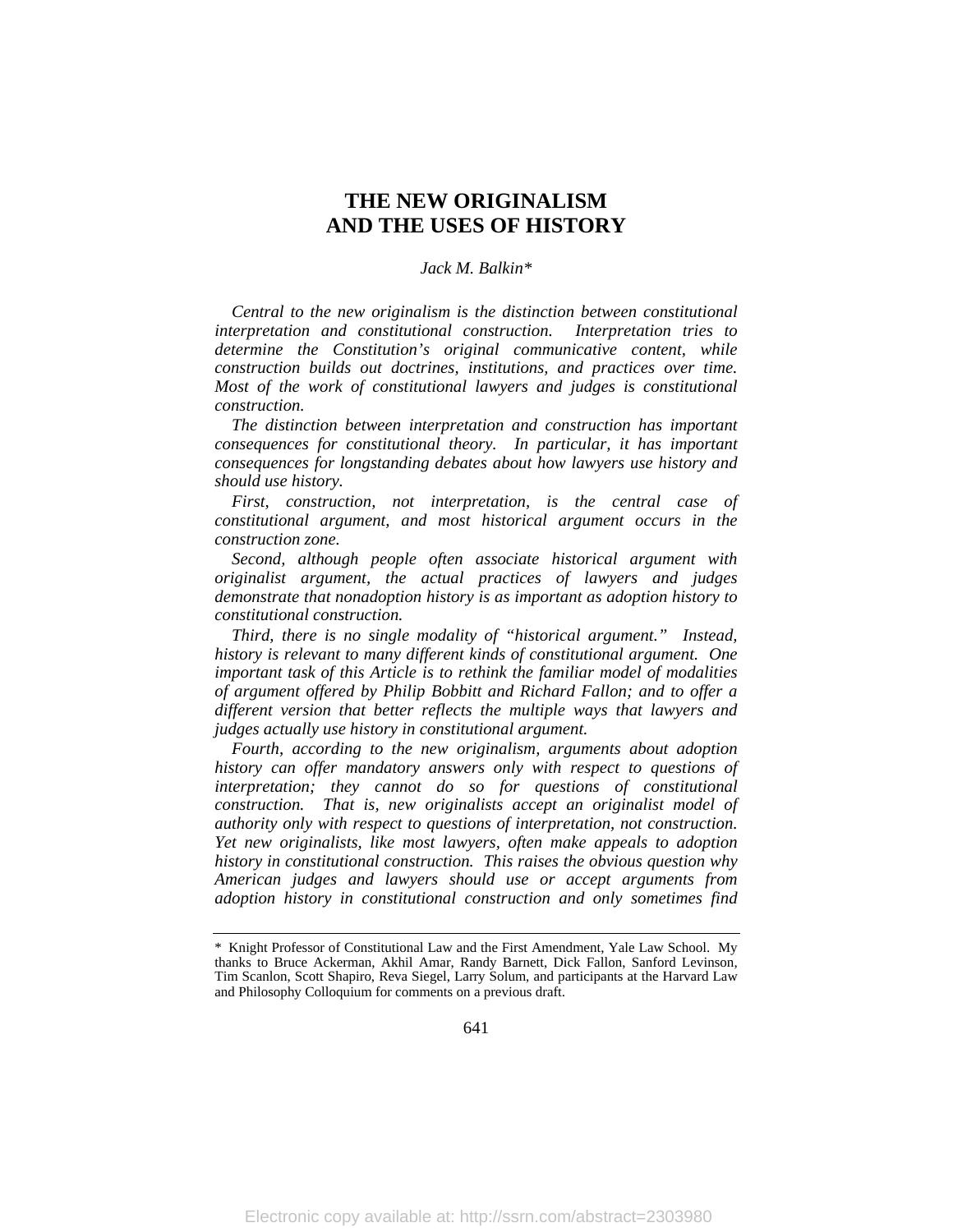*them persuasive. The originalist model of authority by itself cannot answer this question.*

*Fifth, we can solve this puzzle by paying careful attention to how lawyers and judges actually use adoption history. In constitutional construction, "originalist" argument is not a single form of argument. It involves many different kinds of argument, and it often appeals to ethos, tradition, or "culture heroes"—honored authorities who are treated as objects of respect, wisdom, and emulation.*

*In fact, in constitutional construction, arguments from adoption history are often hybrid; they appeal to multiple modalities of argument simultaneously. Most arguments about the Founding period usually also make implicit appeals to one of three modes of argument: national ethos, political tradition, or honored authority.*

*This hybrid nature gives arguments from adoption history their distinctive character in constitutional construction. Despite the dominance of original public meaning originalism in originalist theory, lawyers actually use adoption history quite differently from the way that academic theory prescribes.*

*Sixth, precisely because originalist arguments (in constitutional construction) generally appeal to ethos and tradition, they will normally not be persuasive unless the audience can plausibly accept the values of the adopters as their own, or can recharacterize them so that they can plausibly accept them as their own. When these values appear too alien or irrelevant, lawyers generally avoid making originalist arguments. Thus, lawyers do not feel an obligation to consult adoption history in every case; and when they do, they do not accept the results of adoption history as binding on them if there are other considerations.*

*Seventh, in constitutional construction, adoption history is a valuable resource available to originalists and nonoriginalists alike. Indeed, once they understand how originalist-style arguments actually operate in the construction zone, nonoriginalists and living constitutionalists should have no qualms about appealing to adoption history and making originalist arguments. Using such arguments does not undermine living constitutionalist theories of construction in the least. Refusing to employ adoption history serves no important theoretical principle and has no significant rhetorical advantages; indeed, all it does is limit lawyers' ability to persuade their fellow citizens through calling on shared traditions and invoking powerful symbols of cultural memory.* 

#### TABLE OF CONTENTS

| C. The Consequences of the Interpretation-Construction |  |
|--------------------------------------------------------|--|
|                                                        |  |
| II. FIGHTING ABOUT HISTORY ON ORIGINALIST TURF  655    |  |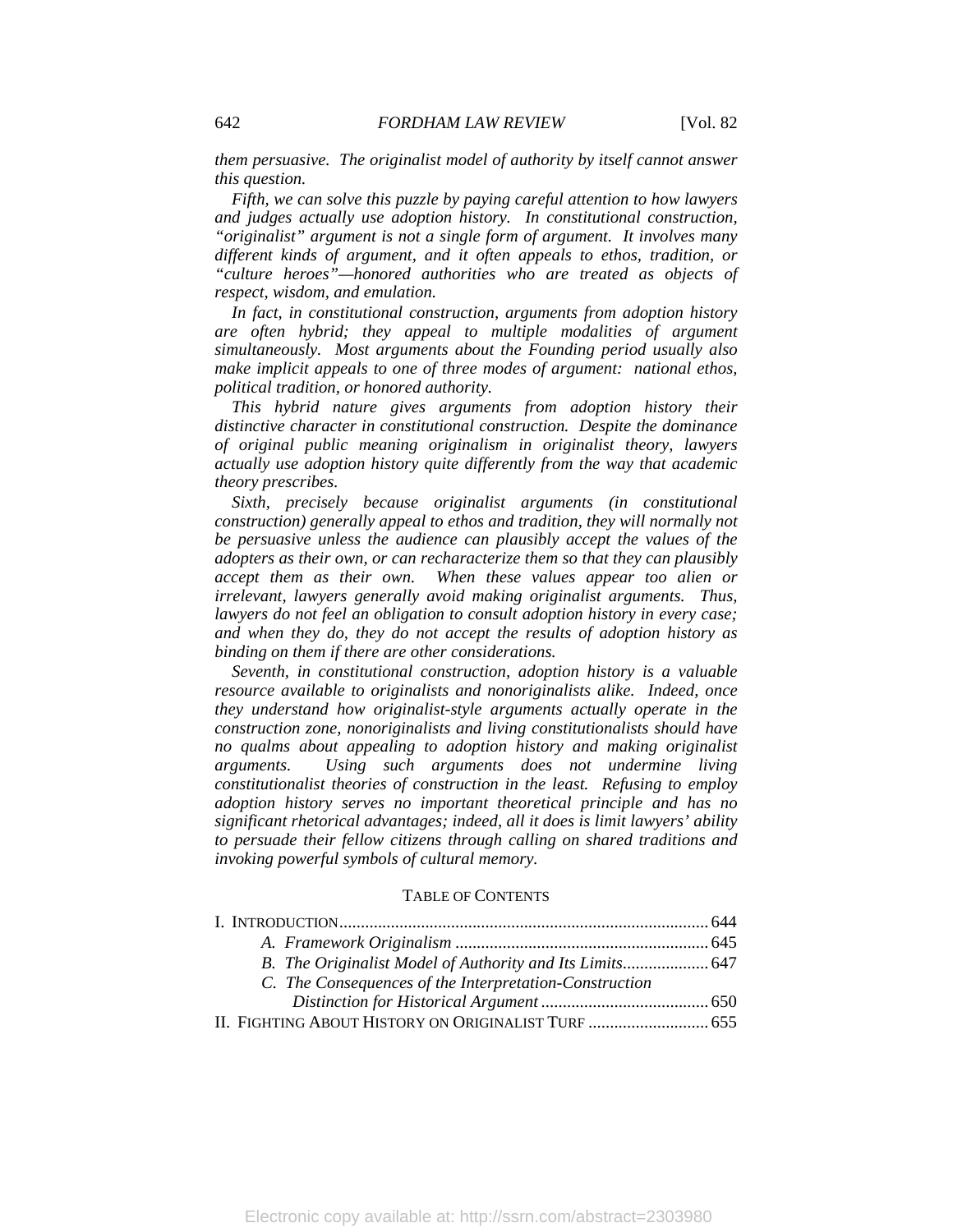| 2013] | NEW ORIGINALISM AND USES OF HISTORY                          | 643 |
|-------|--------------------------------------------------------------|-----|
|       | III. HISTORY AND THE FORMS OF CONSTITUTIONAL ARGUMENT 658    |     |
|       | A. Rethinking the Modalities of Constitutional Argument  658 |     |
|       | B. Text, Structure, Purpose, and Nonadoption History 661     |     |
|       | C. The Interdependence of History and the Forms              |     |
|       |                                                              |     |
|       | IV. STALKING NONADOPTION HISTORY IN THE WILD: THE EXAMPLE    |     |
|       |                                                              |     |
|       | V. HOW MODALITY SHAPES HISTORY: THE EXAMPLE OF               |     |
|       |                                                              |     |
|       | VI. THE ROLE OF CULTURAL MEMORY: ARGUMENTS FROM              |     |
|       | NATIONAL ETHOS, POLITICAL TRADITION, AND HONORED             |     |
|       |                                                              |     |
|       |                                                              |     |
|       |                                                              |     |
|       |                                                              |     |
|       |                                                              |     |
|       | E. Selective Identification and Dis-identification 684       |     |
|       | F. Evaluating Arguments from Ethos, Tradition, and           |     |
|       |                                                              |     |
|       | VII. HOW LAWYERS USE ADOPTION HISTORY IN                     |     |
|       |                                                              |     |
|       |                                                              |     |
|       |                                                              |     |
|       |                                                              |     |
|       | 2. Adoption History and Memory Entrepreneurs 696             |     |
|       | C. How Ethos, Tradition, and Honored Authority Interact      |     |
|       |                                                              |     |
|       |                                                              |     |
|       |                                                              |     |
|       | F. The Gravitational Force of Living Constitutionalism       |     |
|       |                                                              |     |
|       | VIII. CONCLUSION: ORIGINALIST ARGUMENT FOR ORIGINALISTS      |     |
|       |                                                              |     |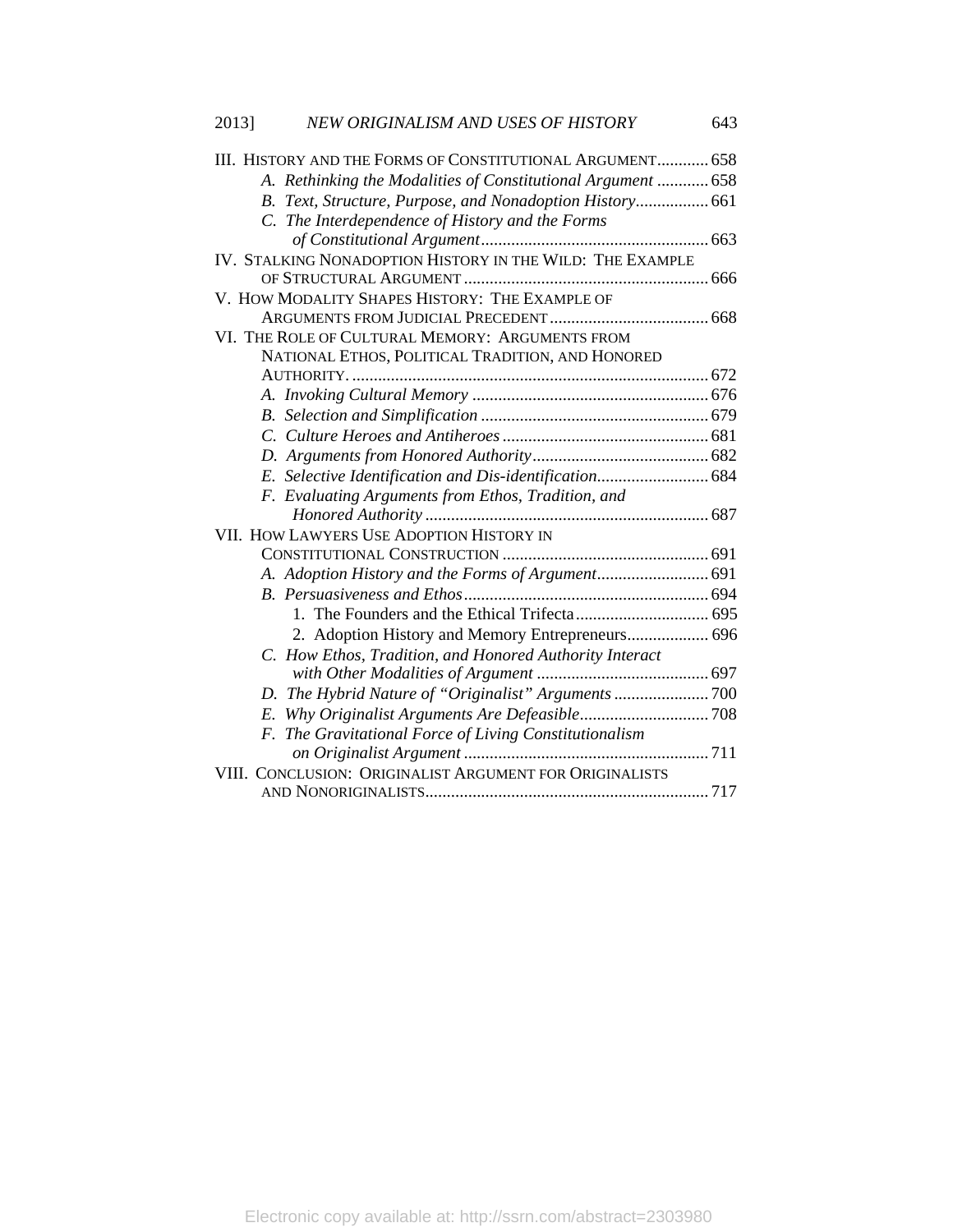#### I. INTRODUCTION

There is by now a large literature on the proper use of history in constitutional argument.1 Much of this literature concerns "adoption history": the history surrounding the adoption of the Constitution and its subsequent amendments. This focus is hardly surprising given interpretive debates about originalism in the last half century. But it also blinds us to larger realities.

Most constitutional arguments in everyday legal practice do not employ adoption history; they may discuss history from other periods and places, or

<sup>1</sup>*. See, e.g.*, LAURA KALMAN, THE STRANGE CAREER OF LEGAL LIBERALISM (1996); Hans W. Baade, *"Original Intent" in Historical Perspective: Some Critical Glosses*, 69 TEX. L. REV. 1001 (1991); Randy E. Barnett, *The Relevance of the Framers' Intent*, 19 HARV. J.L. & PUB. POL'Y 403 (1996); Paul Brest, *The Misconceived Quest for the Original Understanding*, 60 B.U. L. REV. 204, 213–17 (1980); Michael C. Dorf, *A Nonoriginalist Perspective on the Lessons of History*, 19 HARV. J.L. & PUB. POL'Y 351 (1996); Michael C. Dorf, *Integrating Normative and Descriptive Constitutional Theory: The Case of Original Meaning*, 85 GEO. L.J. 1765 (1997) [hereinafter Dorf, *Integrating Normative and Descriptive Constitutional Theory*]; Christopher L. Eisgruber, *The Living Hand of the Past: History and Constitutional Justice*, 65 FORDHAM L. REV. 1611 (1997); Paul Finkelman, *The Constitution and the Intentions of the Framers: The Limits of Historical Analysis*, 50 U. PITT. L. REV. 349 (1989); Martin S. Flaherty, *History "Lite" in Modern American Constitutionalism*, 95 COLUM. L. REV. 523 (1995); Martin S. Flaherty, *The Most Dangerous Branch*, 105 YALE L.J. 1725 (1996); Martin S. Flaherty, *The Practice of Faith*, 65 FORDHAM L. REV. 1565 (1997) [hereinafter Flaherty, *Practice of Faith*]; Mitchell Gordon, *Adjusting the Rear-View Mirror: Rethinking the Use of History in Supreme Court Jurisprudence*, 89 MARQ. L. REV. 475 (2006); Jamal Greene, *The Case for Original Intent*, 80 GEO. WASH. L. REV. 1683 (2012); James H. Hutson, *The Creation of the Constitution: The Integrity of the Documentary Record*, 65 TEX. L. REV. 1 (1986); Laura Kalman, *Border Patrol: Reflections on the Turn to History in Legal Scholarship*, 66 FORDHAM L. REV. 87 (1997); Alfred H. Kelly, *Clio and the Court: An Illicit Love Affair*, 1965 SUP. CT. REV. 119; Larry Kramer, *Fidelity to History and Through It*, 65 FORDHAM L. REV. 1627 (1997); Larry D. Kramer, *When Lawyers Do History*, 72 GEO. WASH. L. REV. 387 (2003); Lawrence Lessig, *Fidelity and Constraint*, 65 FORDHAM L. REV. 1365 (1997); Charles A. Lofgren, *The Original Understanding of Original Intent?*, 5 CONST. COMMENT. 77 (1988); David McGowan, *Ethos in Law and History: Alexander Hamilton,* The Federalist*, and the Supreme Court*, 85 MINN. L. REV. 755 (2001); Buckner F. Melton, Jr., *Clio at the Bar: A Guide to Historical Method for Legists and Jurists*, 83 MINN. L. REV. 377 (1998); Robert Post & Reva Siegel, *Originalism As a Political Practice: The Right's Living Constitution*, 75 FORDHAM L. REV. 545 (2006); H. Jefferson Powell, *Rules for Originalists*, 73 VA. L. REV. 659 (1987); H. Jefferson Powell, *The Original Understanding of Original Intent*, 98 HARV. L. REV. 885 (1985) [hereinafter Powell, *Original Understanding*]; Jack N. Rakove, *Fidelity Through History (or to It)*, 65 FORDHAM L. REV. 1587 (1997); John Phillip Reid, *Law and History*, 27 LOY. L.A. L. REV. 193 (1993); Neil M. Richards, *Clio and the Court: A Reassessment of the Supreme Court's Uses of History*, 13 J.L. & POL. 809 (1997); Cass R. Sunstein, *The Idea of a Usable Past*, 95 COLUM. L. REV. 601 (1995); Mark Tushnet, Heller *and the New Originalism*, 69 OHIO ST. L.J. 609 (2008); Mark Tushnet, *Interdisciplinary Legal Scholarship: The Case of History-in-Law*, 71 CHI.-KENT L. REV. 909, 918 (1996) [hereinafter Tushnet, *Interdisciplinary Legal Scholarship*]; Mark Tushnet, *The Concept of Tradition in Constitutional Historiography*, 29 WM. & MARY L. REV. 93 (1987); G. Edward White, *The Arrival of History in Constitutional Scholarship*, 88 VA. L. REV. 485 (2002); William M. Wiecek, *Clio As Hostage: The United States Supreme Court and the Uses of History*, 24 CAL. W. L. REV. 227 (1988); Paul Horwitz, *The Past, Tense: The History of Crisis—and the Crisis of History—in Constitutional Theory*, 61 ALB. L. REV. 459 (1997) (reviewing KALMAN, *supra*); Joshua Stein, Note, *Historians Before the Bench: Friends of the Court, Foes of Originalism*, 25 YALE J.L. & HUMAN. 359 (2013).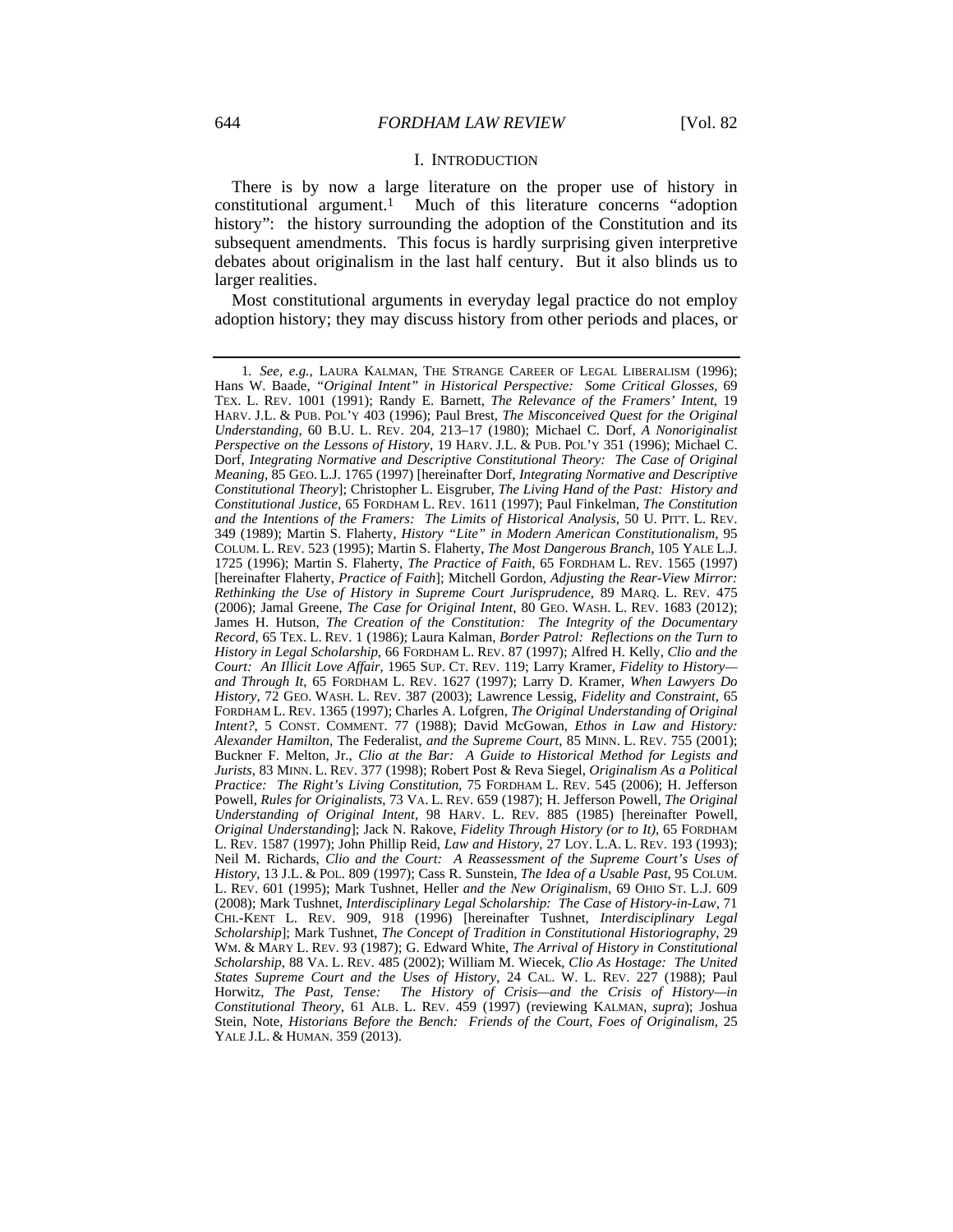not at all. Even when lawyers do use adoption history, they do not always use it in ways that the originalist model of authority presumes. Sometimes lawyers treat the adopters as having special insight into the application of the Constitution, but merely as persuasive or honored authority, not as binding authority. Sometimes they treat the adopters as important figures in the development of the American political tradition, not because we must follow their views, but in order to understand the historical context of the constitutional questions we face today. And sometimes lawyers view the adopters as presenting negative examples or outmoded conceptions that we should not follow today. The originalist model of authority does not explain these practices of argument. To understand them, we must look elsewhere.

The rise of the new originalism offers a fresh opportunity to think about how constitutional lawyers use, and should use, history. In this Article, I focus on my own version of new originalism, which I call framework originalism, and which is developed in my recent book, *Living Originalism*. 2 As its name implies, framework originalism argues that the Constitution creates a basic framework or plan for politics that is not complete at the outset but must be filled out by later generations.

## *A. Framework Originalism*

Like other new originalisms, framework originalism divides the practice of constitutional interpretation into two different activities.3 The first, which we might call "interpretation as ascertainment of meaning" or "interpretation proper," is aimed at figuring out the original meaning of the Constitution's words, including the original semantic meaning of the text, any generally recognized legal terms of art, and any inferences from background context necessary to understand the text. In most cases, the Constitution's words mean today what they meant at the time of adoption, but there are a few exceptions, and we want to be sure that we do not unwittingly engage in a pun or a play on words.4

Through their choice of legal norms—rules, standards, or principles written constitutions create an economy of constraint and delegation with respect to future generations. Therefore, it matters whether the Constitution uses hard-wired rules, which leave relatively little discretion for practical reasoning by later generations, or standards or principles, which require considerable practical reasoning to apply, and therefore delegate comparatively more to future generations to develop and work out over time.

When the Constitution is silent, or when it uses vague language, standards, or principles, an inquiry into original meaning will not be

 <sup>2.</sup> JACK M. BALKIN, LIVING ORIGINALISM (2011).

 <sup>3.</sup> Lawrence B. Solum, *Originalism and Constitutional Construction*, 82 FORDHAM L. REV. 453, 455–58 (2013) (explaining that the distinction between interpretation and construction is characteristic of the new originalism).

 <sup>4.</sup> Jack M. Balkin, *Must We Be Faithful to Original Meaning?*, 7 JERUSALEM REV. LEGAL STUD. 57, 61 (2013).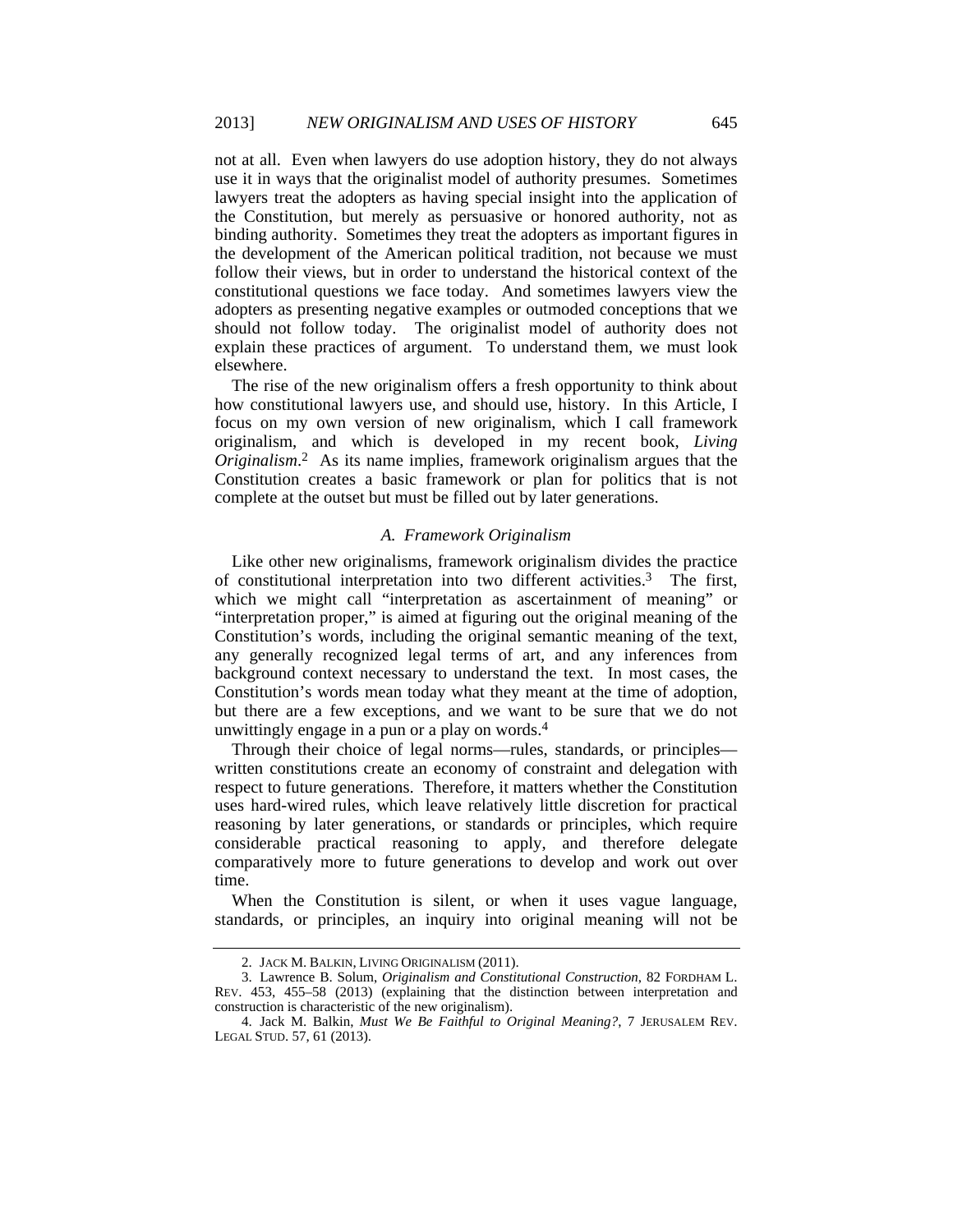sufficient to decide most contested questions. Hence there is a second activity of constitutional interpretation, called constitutional construction. Constitutional construction builds out the "Constitution-in-practice," fleshing out and implementing vague and abstract language through doctrine, and creating institutions to further constitutional values. All three branches of government engage in constitutional construction, responding to each other and to continuous waves of social and political mobilizations in politics and civil society.5

Framework originalism argues that we must be faithful to the Constitution's original meaning, and to its choice of rules, standards, and principles to constrain and delegate future constitutional construction. Framework originalism has a "thin" theory of original meaning. "Original meaning" refers to the original semantic meaning of the text, any generally recognized legal terms of art, and any inferences from background context necessary to make sense of the text.<sup>6</sup> It thus leaves most important constitutional controversies in what Lawrence Solum calls the "construction zone."7 These disputes cannot be resolved simply by consulting the basic constitutional framework; they require building and implementing doctrines and institutions. These tasks are the work of multiple generations; the adopters only begin a transgenerational project of governance that others must continue.

The processes of constitutional construction through politics and law are living constitutionalism. The American Constitution is "living" in the sense that the participants engage in constitutional construction in order to meet the problems of their time, creating new constructions that may supplement, displace, or reinterpret older ones. Living constitutionalism is not a distinct theory of interpretation that gives advice to judges or that judges might consciously follow. Rather it is an account of the processes of constitutional construction over time.8 That is why framework originalism is both originalist and compatible with a living Constitution.9

By contrast, other originalists, especially conservative original meaning originalists, have a "thick" conception of original meaning, which offers a correspondingly narrower zone for construction. Moreover, some conservative original meaning originalists object to the very category of constitutional construction; for them all constitutional issues are questions of interpretation, and the Constitution's original meaning settles—or at least significantly bounds—most constitutional questions.10

<sup>5</sup>*. See* BALKIN, *supra* note 2, at 5.

 <sup>6.</sup> Balkin, *supra* note 4, at 77.

 <sup>7.</sup> Solum, *supra* note 3, at 458, 469–72 (defining the "construction zone" as the domain in which constitutional norms are underdetermined by the original public meaning).

<sup>8</sup>*. See* BALKIN, *supra* note 2, at 23.

<sup>9</sup>*. See id.* at 3, 20–21.

<sup>10</sup>*. See, e.g.*, ANTONIN SCALIA & BRYAN A. GARNER, READING LAW: THE INTERPRETATION OF LEGAL TEXTS 13–15 (2012) ("[T]he supposed distinction between *interpretation* and *construction* has never reflected the courts' actual usage."); John O. McGinnis & Michael B. Rappaport, *Original Methods Originalism: A New Theory of Interpretation and the Case Against Construction*, 103 NW. U. L. REV. 751, 773 (2009)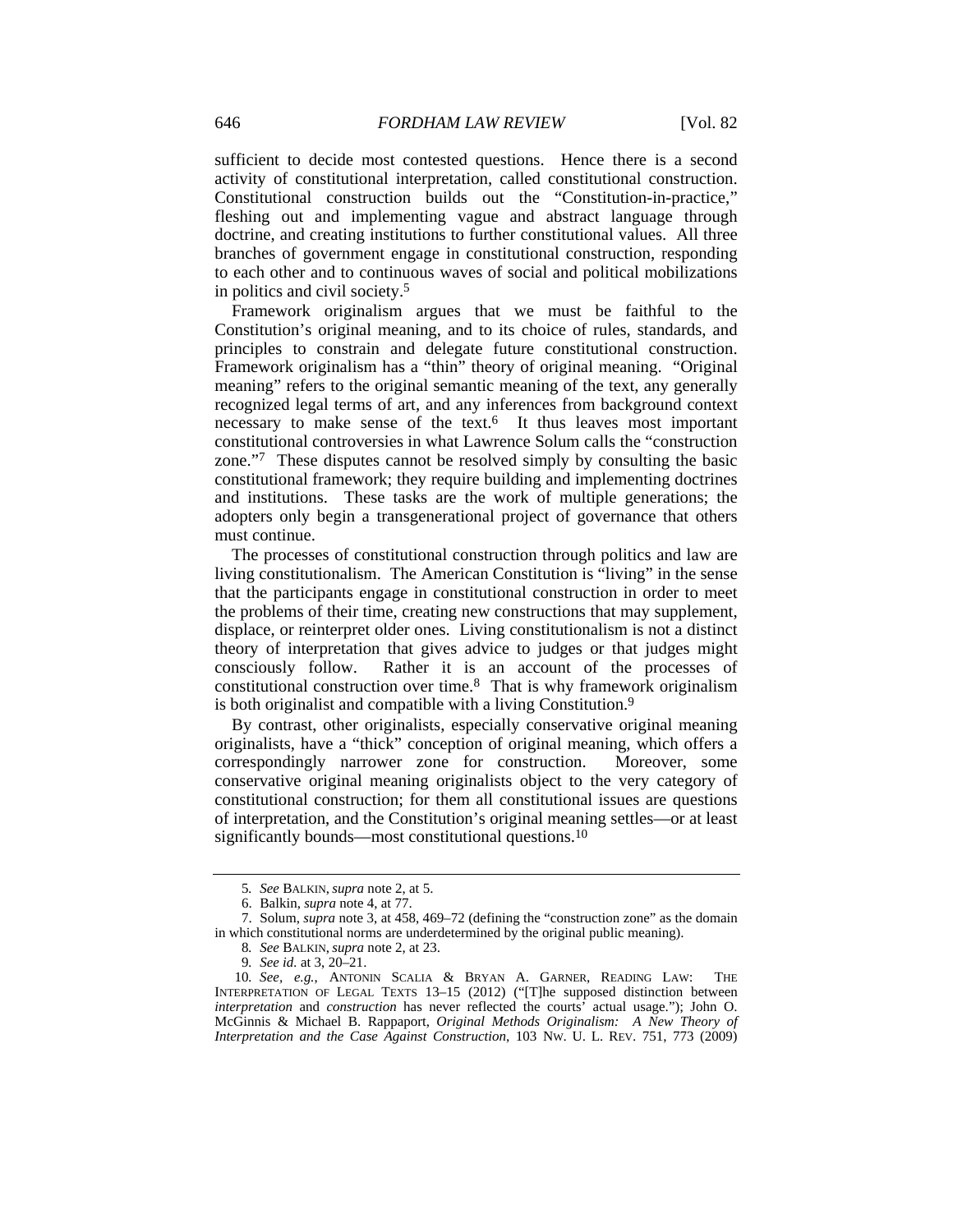Most historical research and debate about adoption history concerns the contemporary constructions that people around the time of adoption gave to the Constitution's words and phrases. It involves what I call "original expected applications"—how the relevant adopters understood the principles and purposes behind the Constitution, the cases and situations that would be covered by the Constitution's terms, and how the Constitution's words would apply to controversies of their day.<sup>11</sup> Conservative originalists tend to create their thick conceptions of original meaning from this type of history. That is why in practice their versions of original meaning originalism often hew closely to original expected applications even though the concepts of original meaning and original expected applications are distinct.

A central claim of *Living Originalism* is that there are many different meanings of "meaning"—including semantic meanings, inferences from context, intentions, purposes, expectations, and cultural associations—and that it is a mistake to assume that the act of adopting a constitution fixes all of these meanings permanently into the law. Instead, what is fixed at the time of adoption—and binding on later generations—is original meaning (in the thin sense described above), and not the purposes, intentions, expectations, psychological states, or cultural associations of the adopters. Fidelity to original meaning does not require fidelity to original expected applications.

## *B. The Originalist Model of Authority and Its Limits*

Originalist theories of interpretation share a distinctive view of constitutional authority. They argue that something—whether it is original intention, original understanding, or original meaning—is fixed at the time of adoption, and that the proper interpretation of the Constitution depends on what was fixed at that point in time.12 I will call this the *originalist model of authority*. History provides evidence of what is fixed at the time of adoption, and the result of historical inquiry, when properly conducted, is a legal norm that we must follow in the present if we want to continue to be faithful to the Constitution. According to the originalist model of authority, constitutional interpretations are legitimate to the extent that they are consistent with what is fixed at the time of adoption; they are illegitimate to the extent that they are not.

Originalists offer different theories for why we must follow what is fixed at the time of adoption.13 A common explanation, however, is that the

<sup>(</sup>rejecting the distinction between interpretation and construction and arguing that using original methods resolves almost every controversy). For a rebuttal to Scalia and Garner's historical claim, see Solum, *supra* note 3, at 483–88.

<sup>11</sup>*. See* BALKIN, *supra* note 2, at 7; Balkin, *supra* note 4, at 70.

 <sup>12.</sup> Solum, *supra* note 3, at 459–62 (describing the "Fixation Thesis" and "Constraint Principle," which all forms of originalism share).

 <sup>13.</sup> Justice Scalia has argued that this approach helps to constrain judges. Antonin Scalia, *Originalism: The Lesser Evil*, 57 U. CIN. L. REV. 849, 863–64 (1989) (noting that "the main danger in judicial interpretation of the Constitution . . . is that the judges will mistake their own predilections for the law," and that "[o]riginalism . . . establishes a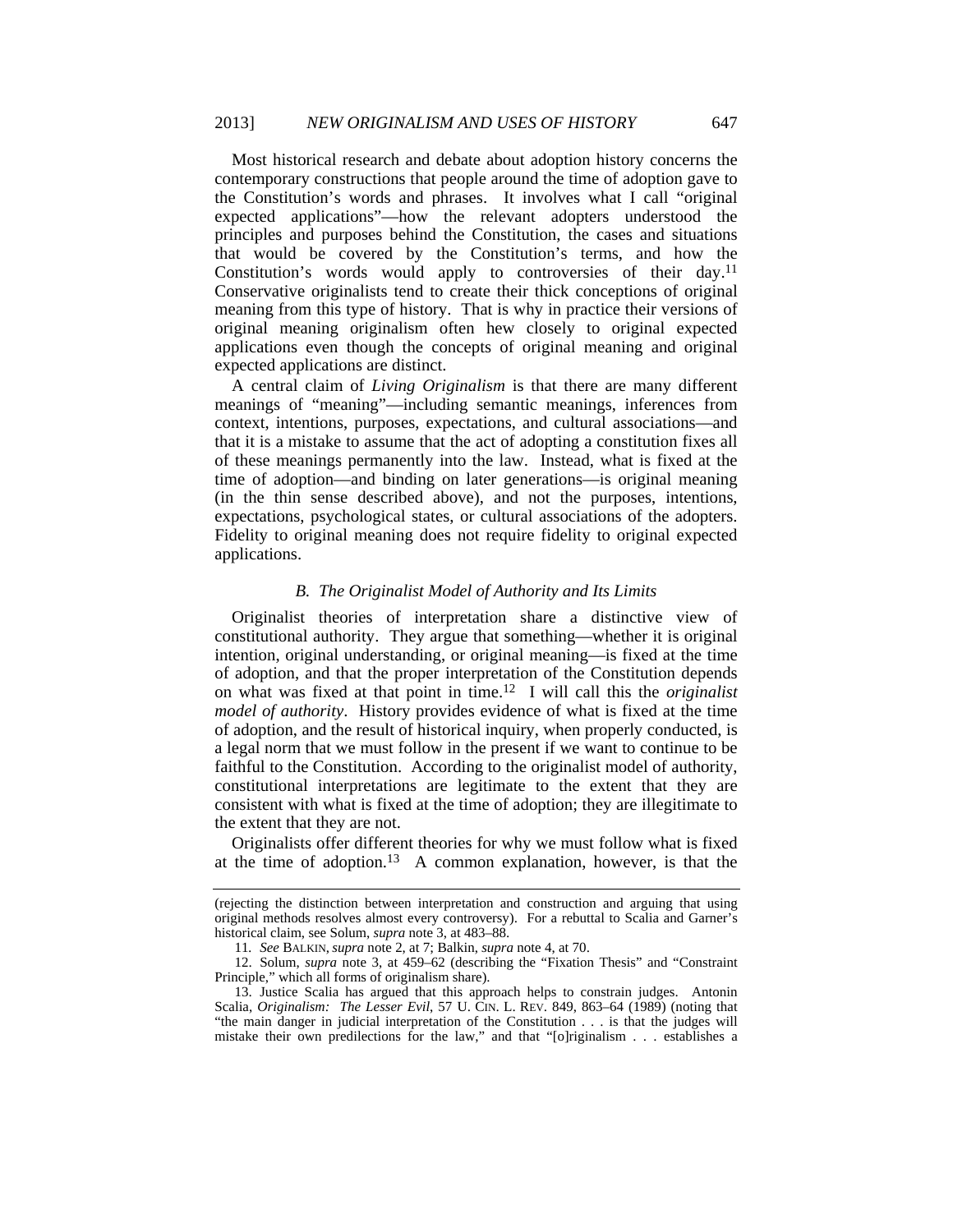American people created the Constitution as an act of popular sovereignty and the law they created must remain in force until it is altered or the people create a new constitution.14 This argument combines elements of popular sovereignty (for the initial creation of the law) and the rule of law (for why the law should continue unchanged over time).

Once we introduce the distinction between interpretation and construction, however, it becomes clear that the originalist model of authority cannot explain why lawyers and judges make most of the arguments from adoption history offered in American legal culture. To be sure, the originalist model explains why we *must* always make arguments about adoption history and why the best versions of these arguments are always *mandatory*; but it does not explain why arguments from adoption history could be merely *persuasive* authority, sometimes invoked and sometimes ignored. It does not explain why lawyers do not always try to make originalist arguments in every constitutional case and why judges do not always accept them. Under the originalist model of authority, to knowingly reject what was fixed at the time of adoption is illegitimate.

According to the new originalism, arguments about adoption history can offer mandatory answers only with respect to questions of interpretation; they cannot do so for questions of constitutional construction. Yet new originalists, like most lawyers, often make appeals to adoption history in constitutional construction.15 This raises the obvious question why American judges and lawyers should use or accept arguments from adoption history but only sometimes find them persuasive. The originalist model of authority by itself cannot answer this question. This is the key issue that the rise of the new originalism poses about the use of history. It is the subject of this Article.

We can see this point through the example of framework originalism. Framework originalism accepts an originalist model of authority with respect to the content of the basic framework, but not with respect to constitutional construction. Framework originalism argues that we should interpret the Constitution according to its original meaning (in the thin sense), which is fixed at the time of adoption. Thus, if we want to be faithful to the Constitution, we must be faithful to original meaning. To the extent that we need historical inquiry to clarify what is in the basic

historical criterion that is conceptually quite separate from the preferences of the judge himself"). But many contemporary originalists do not emphasize judicial restraint as the primary justification for originalism. *See, e.g.*, Keith E. Whittington, *The New Originalism*, 2 GEO. J.L. & PUB. POL'Y 599, 608 (2004) ("The new originalism is less likely to emphasize a primary commitment to judicial restraint . . . . [and features] less emphasis on the capacity of originalism to limit the discretion of the judge.").

 <sup>14.</sup> For examples of this kind of argument, see BALKIN, *supra* note 2, at 55; Balkin, *supra* note 4, at 59; Randy E. Barnett, *The Gravitational Force of Originalism*, 82 FORDHAM L. REV. 411, 412 (2013) ("The New Originalism stands for the proposition that the meaning of a written constitution should remain the same until it's properly changed.").

<sup>15</sup>*. See, e.g.*, BALKIN, *supra* note 2, at 138–255 (using adoption history to argue for constructions of the Commerce Clause and the Fourteenth Amendment).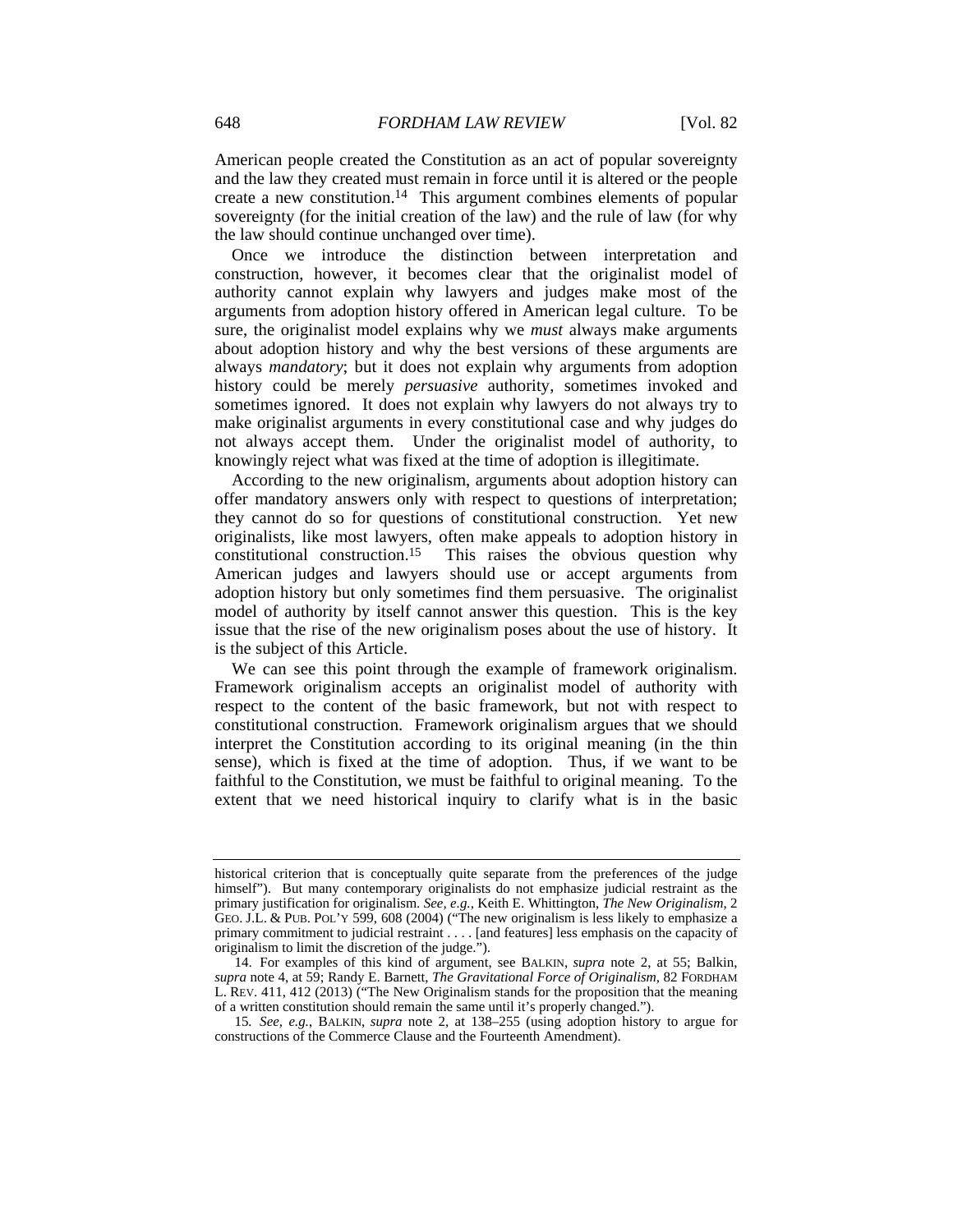framework, what history shows us is mandatory—mandatory, that is, *if* we wish to continue to accept the Constitution as our basic law.16

Nevertheless, the basic framework does not settle most disputed questions of constitutional interpretation; most disputed questions require constitutional construction. There are many potential ways we might construct the Constitution-in-practice. Therefore answering these disputed questions must depend on other kinds of authority than the originalist account. When we engage in constitutional construction, we are attempting to persuade each other about the best way to build out and reform the Constitution-in-practice over time. History will often be relevant to this practice, but it will be relevant in different ways than the originalist model of authority prescribes. People use history as a resource for construction, not as a command. They employ many different kinds of history—not just adoption history—and they use it in many different ways.

Originalists with a thick account of original meaning, by contrast, have a narrower zone for construction or do not accept the concept at all. They believe that history provides a very wide range of commands that we must be faithful to today. The problem with a thick conception is that it cannot account for a very large proportion of our current practices, including practices that most Americans regard as valuable and would be reluctant to abandon. Examples are the modern administrative and regulatory state, modern conceptions of federal power, the national security state, and large swaths of constitutional civil rights and civil liberties. Under thick accounts of original meaning, Americans have not been faithful to the Constitution in many ways, and for a very long time. Many if not most of the federal protections and programs that citizens rely on today are unconstitutional.

Originalists with a thick theory of original meaning generally explain current practices by arguing that longstanding precedents inconsistent with (their thick account of) original meaning are an exception to the originalist account of authority.<sup>17</sup> They are illegitimate from the perspective of that model, but we should retain them anyway because of reliance interests.

The problem is that the exceptions are so prevalent that they threaten to swallow the rule. If original meaning is as thick as some conservative originalists believe, most of contemporary constitutional practice will be inconsistent with the originalist model of authority. Moreover, according to this picture, much of modern constitutional law—for example, constitutional guarantees of equality for women—must be deemed mistakes that Americans are stuck with and must grudgingly accept rather than valuable achievements that Americans should honor.

Perhaps equally important for purposes of this Article, in these areas of the law most originalists reason from judicial precedents and other

<sup>16</sup>*. See* Balkin, *supra* note 4, at 60, 66 (arguing that fidelity to original meaning assumes that Americans want to stick with the plan adopted in 1787 as subsequently amended through Article V).

<sup>17</sup>*. E.g.*, Antonin Scalia, *Response*, *in* A MATTER OF INTERPRETATION: FEDERAL COURTS AND THE LAW 129, 139–40 (Amy Guttman ed., 1997) (arguing for retaining nonoriginalist precedents as a "pragmatic exception" in the interests of stability).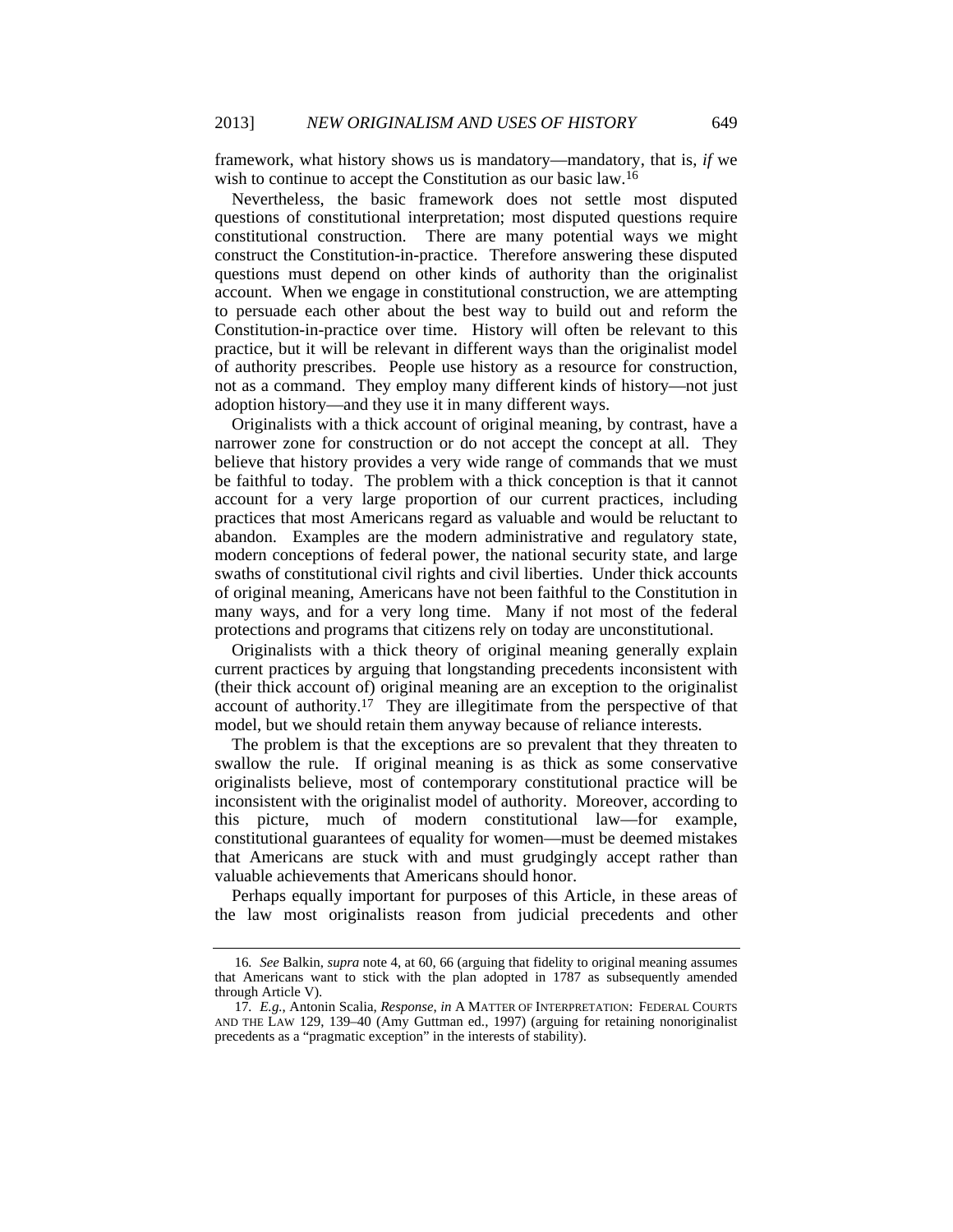modalities of argument in much the same way that nonoriginalists do. To this extent, they treat these bodies of law as presenting questions of constitutional construction, because they do not believe that adoption history can be conclusive and sometimes must simply be ignored.<sup>18</sup> To be sure, originalists may want to move the law closer to what their interpretive stance claims is actually correct, but in doing so they must always balance the demands of their theory against other considerations. In and of itself, the originalist model of authority does not explain why such a balance is necessary, when it should be invoked, how it should be conducted, and the relevant factors that this balancing should take into account. These issues are left largely to the discretion of the individual jurist and the jurist's understanding of what is currently canonical and durable in existing constitutional practices. As a result, there is wide room for differing judgments.19

In *Living Originalism*, I argue that this is not a plausible account of constitutional legitimacy.20 We can make much better sense of Americans' actual practices of constitutional interpretation if we adopt the distinction between interpretation and construction, and if we recognize that fidelity to original meaning commits us only to a thin theory of original meaning. It follows that the originalist model of authority applies only to the basic framework. The rest is constitutional construction, which features many different kinds of arguments.

# *C. The Consequences of the Interpretation-Construction Distinction for Historical Argument*

One does not have to agree with my theory of framework originalism in all respects in order to accept the analysis in this Article. The only idea that one has to accept is the distinction between interpretation and construction. This idea has far-reaching consequences for constitutional theory generally; in this Article, I show how it has four important consequences for how lawyers use and should use history:

1. *Construction, not interpretation, is the central case of constitutional argument, and most historical argument occurs in the construction zone*. When we ask how lawyers use and should use history, we are primarily asking about the role of history in constitutional construction. In constitutional construction, history is a resource for persuasion, but not a

 <sup>18.</sup> Some originalists allow the practical meaning of some parts of the Constitution to change as a result of longstanding traditions, customs, and political conventions. *See, e.g.*, Michael W. McConnell, *Textualism and the Dead Hand of the Past*, 66 GEO. WASH. L. REV. 1127, 1128 (1998) (arguing for originalism tempered by tradition and judicial restraint). They also treat these parts of the Constitution as raising questions of constitutional construction because they are interested in the meaning and practical application of tradition, custom, and convention. *See generally id.* 

 <sup>19.</sup> Part VIII, *infra*, points out that the processes of living constitutionalism shape the potential for originalist arguments in constitutional construction. Originalists are always working within these processes even when they claim to oppose them.

 <sup>20.</sup> BALKIN, *supra* note 2, at 8–13 (arguing that this approach confuses constitutional mistakes with constitutional achievements).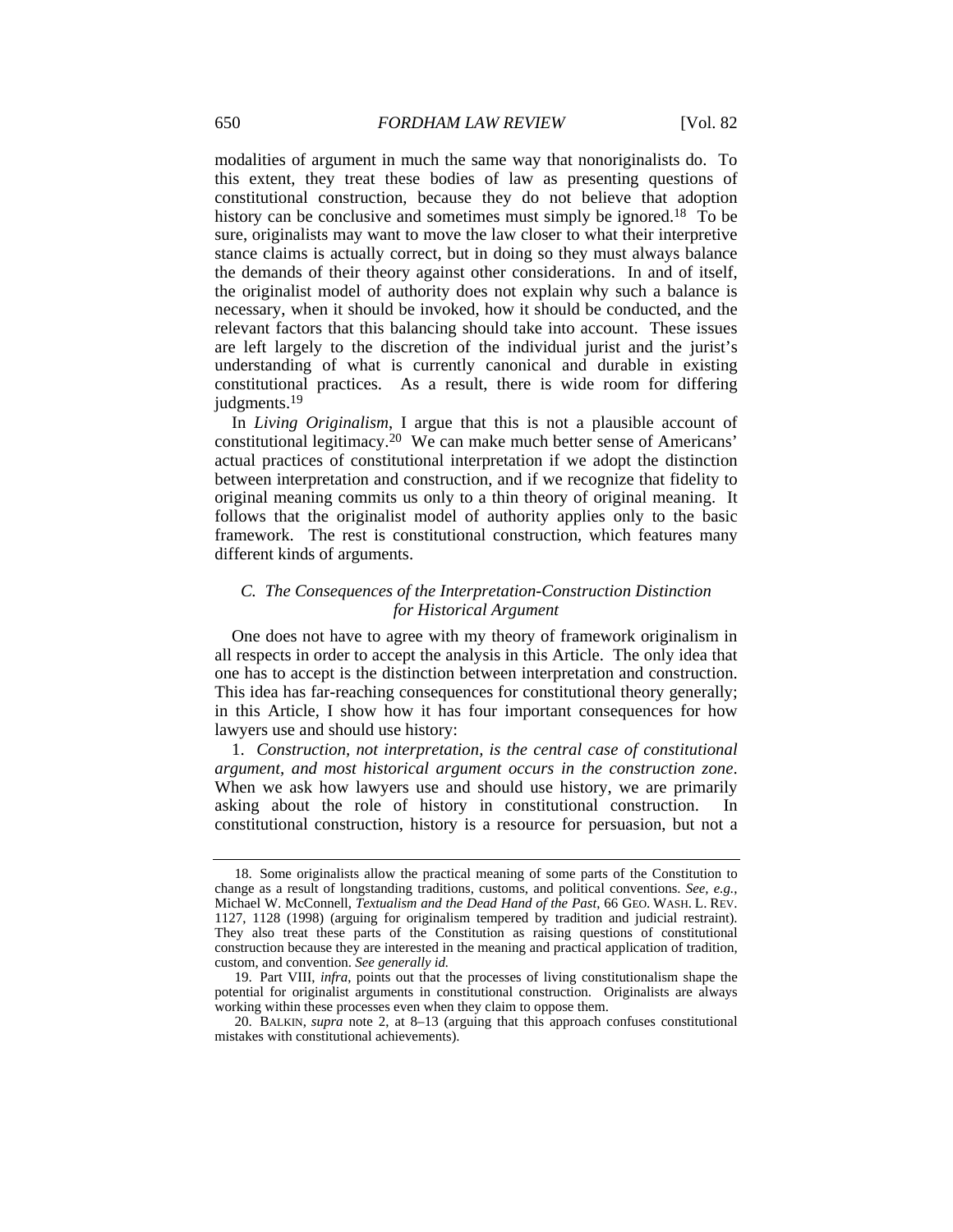command. To be sure, there will still be need for historical work about original semantic meaning and generally recognized terms of art. But the vast majority of historical research and debate about adoption history is not about these questions; it concerns contemporary constructions of words and phrases and original expected applications. Although we are not bound by these constructions, we might nevertheless choose to adopt some of them or modify them for present purposes. We should be interested in history—and adoption history—because it helps us craft and argue for constitutional constructions appropriate for our own time.

Moreover, there is more than one way to use adoption history in constitutional construction. We might want to adopt the constructions of the adopters for a variety of reasons that I will describe later in this Article. We might also want to employ the adopters' constructions at a different level of generality or abstraction, or modify them in light of subsequent experience, changed understandings, or changed factual circumstances. We might not want to accept the adopters' views, but rather seek to understand how their assumptions shaped the subsequent history of constitutional and political development. And we might want to reject their constructions as outmoded or as negative examples that we should not follow today. None of these uses of adoption history corresponds to the originalist model of authority. Even when we accept the adopters' constructions, we do so because we believe it is the most appropriate choice for us today, and not because these constructions are mandatory.

These uses of adoption history are inevitably practical and presentist. We look to the past in order to help us solve present-day problems. That does not mean that we should deliberately embrace anachronism. We should want to understand the past carefully and on its own terms. But having done so, we must still go on to ask how the past can be useful to constitutional construction in the present.

2. *Nonadoption history is as important as adoption history to constitutional construction*. Many different kinds of history are relevant to constitutional construction, not just the history of the adoption of the Constitution and its subsequent amendments. Debates over originalism have dominated the literature on history and constitutional interpretation. Yet the ways that lawyers use adoption history are not all that different from the ways they use nonadoption history in making constitutional arguments and constitutional constructions. In both cases, there are a wide variety of different uses of history, which depend on different kinds of claims of authority.

3. *There is no single modality of "historical argument." Instead, history is relevant to many different forms of constitutional argument*. The originalist model of authority maintains that the history of adoption, correctly understood, reveals binding commands on later generations. But this is not how lawyers generally use history. They invoke history in multiple ways and in the service of multiple methods or styles of justification. These methods of justification correspond to the standard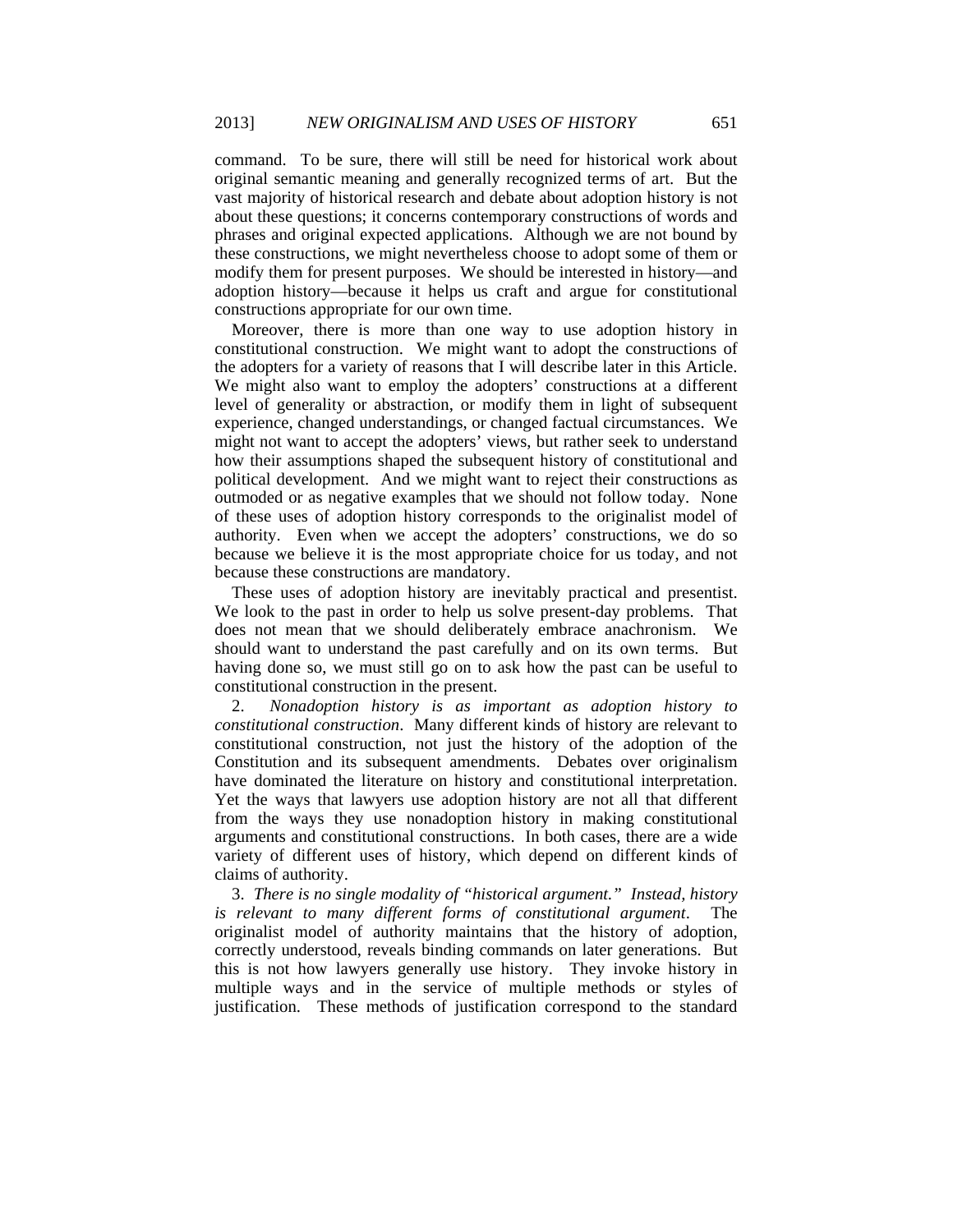forms (modalities) of legal argument. Examples are arguments about structure, consequences, convention, and precedent.

When the constitutional text is vague or ambiguous, no single mode of argument consistently trumps all others. This is yet another way of noting that, in constitutional construction, history is a resource, not a command. It is a resource in three senses. First, lawyers use history to support arguments from each and every modality of argument. Rather than a distinct mode of argument, history is a resource for making arguments within each modality. Second, how history is used and how it becomes relevant depends on each modality's underlying theory of justification. Third, historical arguments within each modality are always defeasible given sufficiently powerful countervailing considerations.

4. *In constitutional construction, "originalist" argument is not a single form of argument; it involves many different kinds of argument, and it often appeals to ethos, tradition, or culture heroes*. People may be tempted to think of all arguments from adoption history as "originalist." But not all arguments from adoption history treat the Founders, Framers, and adopters as worthy of emulation—they might view the Founders, Framers, and adopters as negative examples. By "originalist" arguments I mean those which treat the Founders, Framers, and adopters as positive examples that we should emulate today. But even when we limit the class of arguments in this way, originalist arguments do not always behave in the way that the originalist model of authority assumes.

First, as noted above, originalist arguments do not always win; they are often rejected due to other considerations; sometimes they are not even offered at all.

Second, arguments from adoption history do not fall into a single modality of argument that we might call "originalist" argument. Instead, just like other arguments that use history, there are a variety of originalist arguments, corresponding to different modalities of justification. Each modality of argument may use adoption history in a different way.

Third, in constitutional construction, arguments from adoption history are often *hybrid*; they appeal to multiple modalities of argument simultaneously. Most arguments about the Founding period (but not necessarily other periods of adoption history) usually also make implicit appeals to one of three modes of argument: national ethos, political tradition, or honored authority.21

 <sup>21.</sup> Jamal Greene has argued that originalist argument is a species of ethical argument. *See* Jamal Greene, *On the Origins of Originalism*, 88 TEX. L. REV. 1, 64, 82–88 (2009); Greene, *supra* note 1, at 1697; *see also* McGowan, *supra* note 1, at 757–59, 825–35 (arguing that regardless of theoretical commitments, the actual practices of original meaning jurisprudence are often appeals to ethos); Robert Post, *Theories of Constitutional Interpretation*, 30 REPRESENTATIONS 13, 29 (1990) (explaining that the claim that the Framers speak for present generations "is neither more nor less than a characterization of the national ethos"); Richard Primus, *The Functions of Ethical Originalism*, 88 TEX. L. REV. SEE ALSO 79, 80 (2009) ("[T]he deeper power of originalist argument sounds in the romance of national identity."). Michael Dorf has argued that originalist argument appeals either to political traditions (which he calls "ancestral originalism") or honored authorities (which he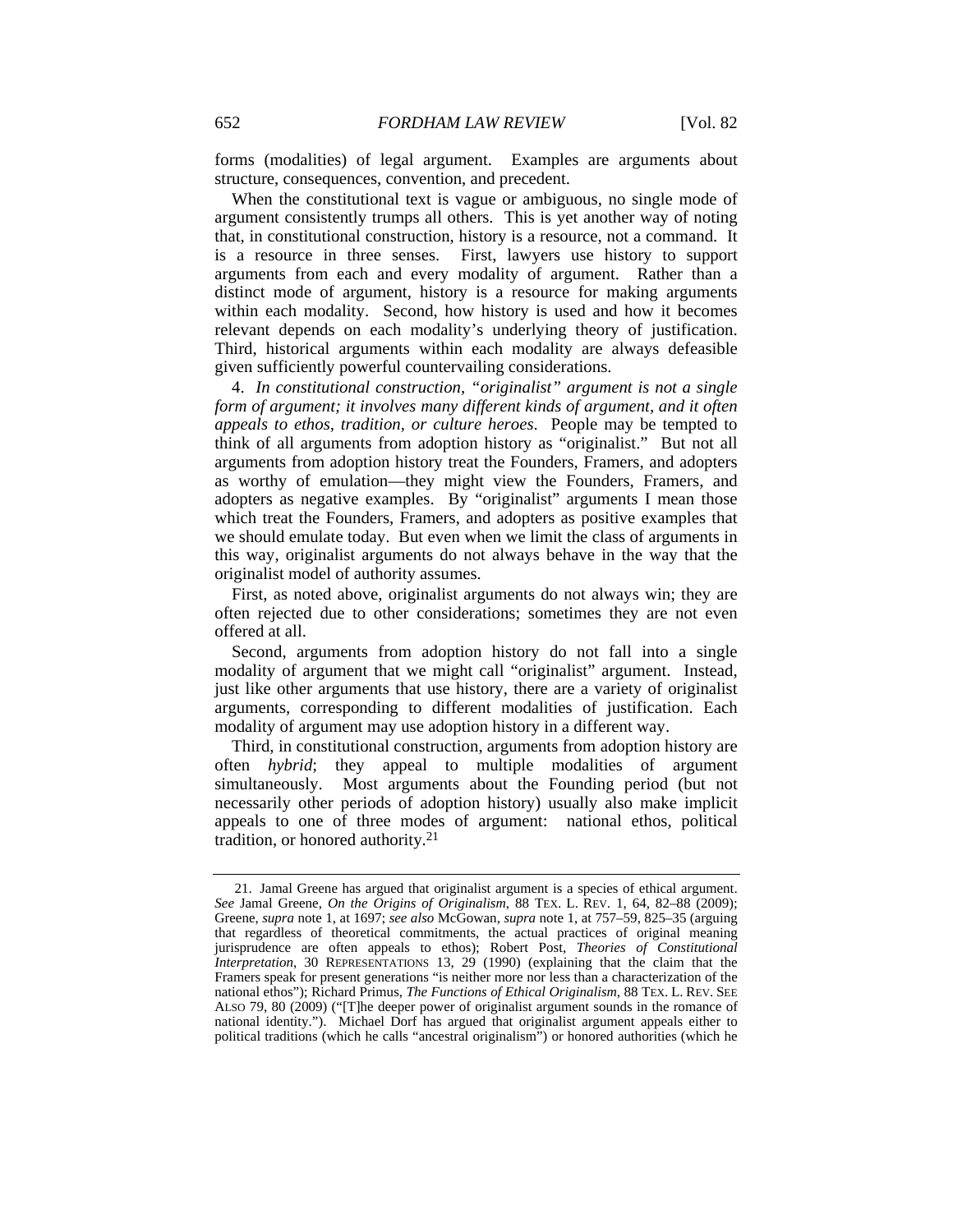Fourth, this hybrid nature gives arguments from adoption history their distinctive character in constitutional construction. Despite the dominance of original public meaning originalism in academic theory, lawyers use adoption history quite differently than the theory prescribes. Even when lawyers say they are making arguments from "original meaning" they often focus on the Founders' and Framers' purposes, goals, expectations, and intentions. They continue to quote particular honored Founders, Framers, and adopters, and texts like *The Federalist*, Madison's notes, or correspondence between famous Founders and Framers as evidence of this form of "original meaning," even though any contemporaneous speaker of the English language should be an equally valid authority. In short, despite the academic theory of original meaning originalism, lawyers continue to treat particular members of the Founding generation differently than a dictionary or concordance. They treat them as having special *ethical authority* in constitutional argument.22

Moreover, although lawyers use adoption history to appeal to powerful features of American cultural memory, originalist arguments are usually not dispositive unless supported by other kinds of reasons. Precisely because these arguments appeal to ethos and tradition, they will normally not be persuasive unless the audience can plausibly accept the values of the adopters as their own, or can recharacterize them so that they can plausibly accept them as their own.23 When these values appear too alien or irrelevant, lawyers generally avoid making originalist arguments. Thus, lawyers do not feel an obligation to consult adoption history in every case; and when they do, they do not accept the results of adoption history as binding on them if there are other considerations.

It is a commonplace that lawyers use history to gain authority.<sup>24</sup> But this phenomenon actually refers to three different (albeit related) practices. First, lawyers sometimes use history to argue about original meaning in the thin sense: original semantic meanings, legal terms of art, and necessary inferences from background context. In these cases, history offers evidence of the basic framework, but it is a comparatively small proportion of constitutional argument. Second, in constitutional construction, lawyers routinely use history—including adoption history—to support a wide range of different arguments that use different modes of justification. Third, when lawyers make arguments from adoption history they usually also invoke the ethical authority of the Founders, Framers, and adopters. Hence,

calls "heroic originalism"). Dorf, *Integrating Normative and Descriptive Constitutional Theory*, *supra* note 1, at 1770, 1800–05.

<sup>22</sup>*. See* Greene, *supra* note 1, at 1697; McGowan, *supra* note 1, at 835–40.

<sup>23</sup>*. See* Post, *supra* note 21, at 29; Primus, *supra* note 21, at 80.

<sup>24</sup>*. See, e.g.*, Kalman, *supra* note 1, at 103 ("[L]aw professors' concentration on the texts of the Founding reflected their search for continuity between past and present and their attempt to imbue the past with prescriptive authority."); *id.* at 114 (explaining that lawyers use history "to confer authority and be dispositive—to foreclose choice and surrender authority to the past").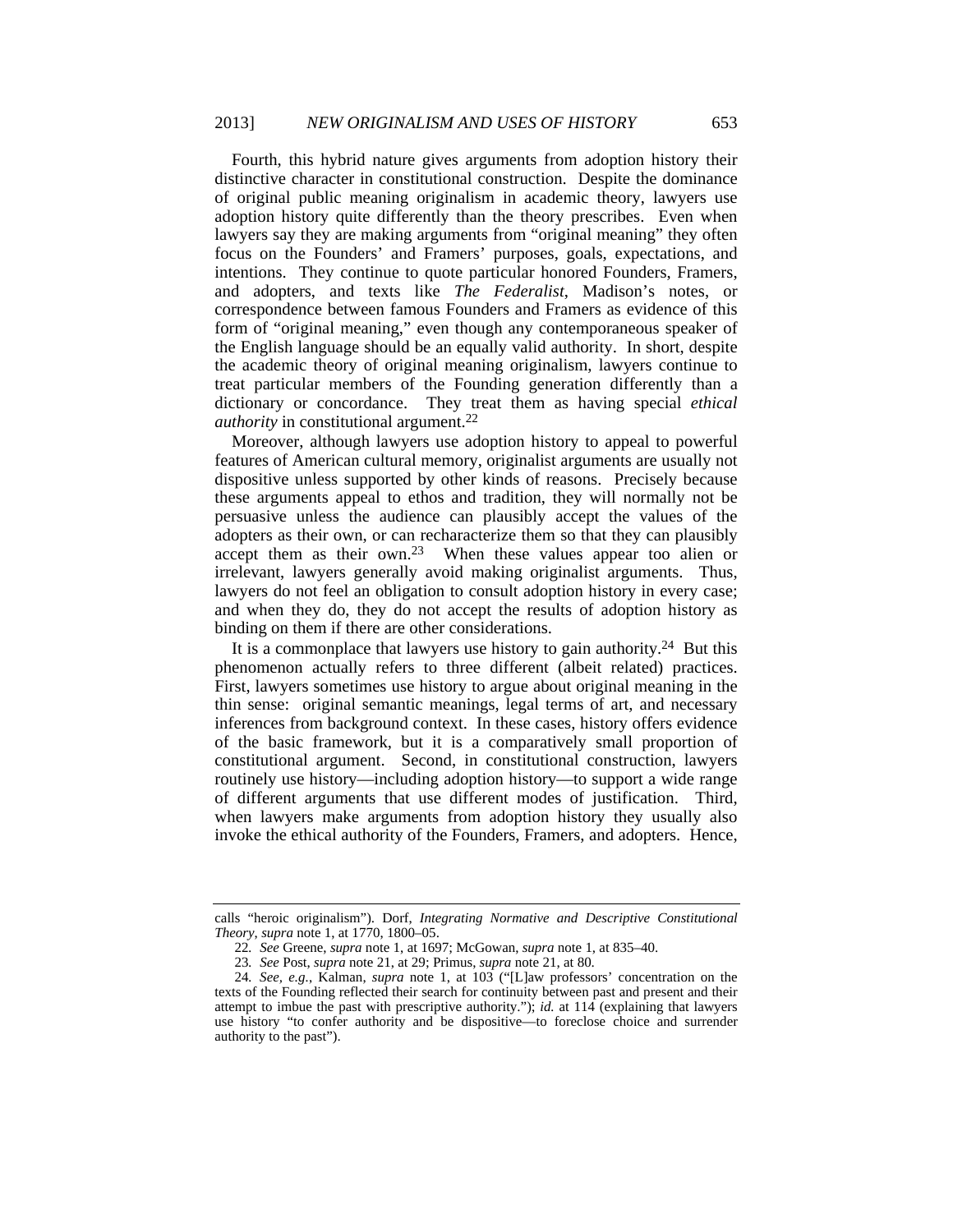most originalist argument is best understood as an argument from tradition and from cultural memory.25

Because people living within a tradition treat it as constitutive of their identities, they generally assume that what tradition teaches is an important guide to how we should behave today. But people also disagree about how to describe and characterize tradition, and the level of generality at which we should understand and apply the teachings of the past; they also disagree about what elements of tradition are living and still worthy of respect, and what elements have been superseded or rejected. Originalist argument in constitutional construction follows the same rhetorical patterns.

Since the 1980s, originalists have tried to argue that original intention, original understanding, or original public meaning should be the touchstone for legitimate constitutional interpretation, even if one must make exceptions for precedents of long standing.<sup>26</sup> When originalists fail to make the interpretation-construction distinction, they risk confusing what is *mandatory* with what is merely *persuasive*. Americans make originalist arguments because they like to call on the nation's longstanding traditions and invoke the authority of its cultural heroes. But they do so selectively. The danger for originalist theory is that it will attempt to leverage persuasive authority into mandatory authority, and appeals to the past into commands from the past.

Nonoriginalists and living constitutionalists who do not attend to the interpretation-construction distinction may tend to make the same mistake in the opposite direction. They reject the originalist theory of authority and argue that we should not be bound by the dead hand of the past. This may make them hesitant to offer originalist-style arguments because they fear charges of hypocrisy. The interpretation-construction distinction helps clarify why these fears are unfounded. Making originalist arguments in the construction zone does not commit one to the originalist theory of authority generally. Appeals to ethos, tradition, and honored authority—understood *as such*—should be valuable and important features of American constitutional culture for the nonoriginalist and the living constitutionalist. Indeed, a living tradition of constitutionalism needs cultural memory and the resources that go with it, even if the tradition constantly changes.

The remainder of this Article proceeds as follows: Part II notes that although adoption history dominates discussions of the uses of history in

 <sup>25.</sup> Note that when the question is one of constitutional *interpretation*—i.e., ascertaining original meaning—reference to specific Founders, Framers, and adopters is theoretically unnecessary. An adoption-era dictionary or a sample of contemporaneous writings would serve just as well. Yet even when the question is semantic meaning or generally recognized terms of art, lawyers may continue to offer linguistic examples from key Founders, Framers, and adopters because they are especially honored authorities—not as experts on the English language, but as key symbols of the American political tradition. *See infra* Part VII.C–D.

<sup>26</sup>*. See, e.g.*, Robert H. Bork, *The Constitution, Original Intent, and Economic Rights*, 23 SAN DIEGO L. REV. 823, 823 (1986) ("I wish to demonstrate that original intent is the only legitimate basis for constitutional decisionmaking."); Scalia, *supra* note 13, at 854 ("The principal theoretical defect of nonoriginalism . . . is its incompatibility with the very principle that legitimizes judicial review of constitutionality.").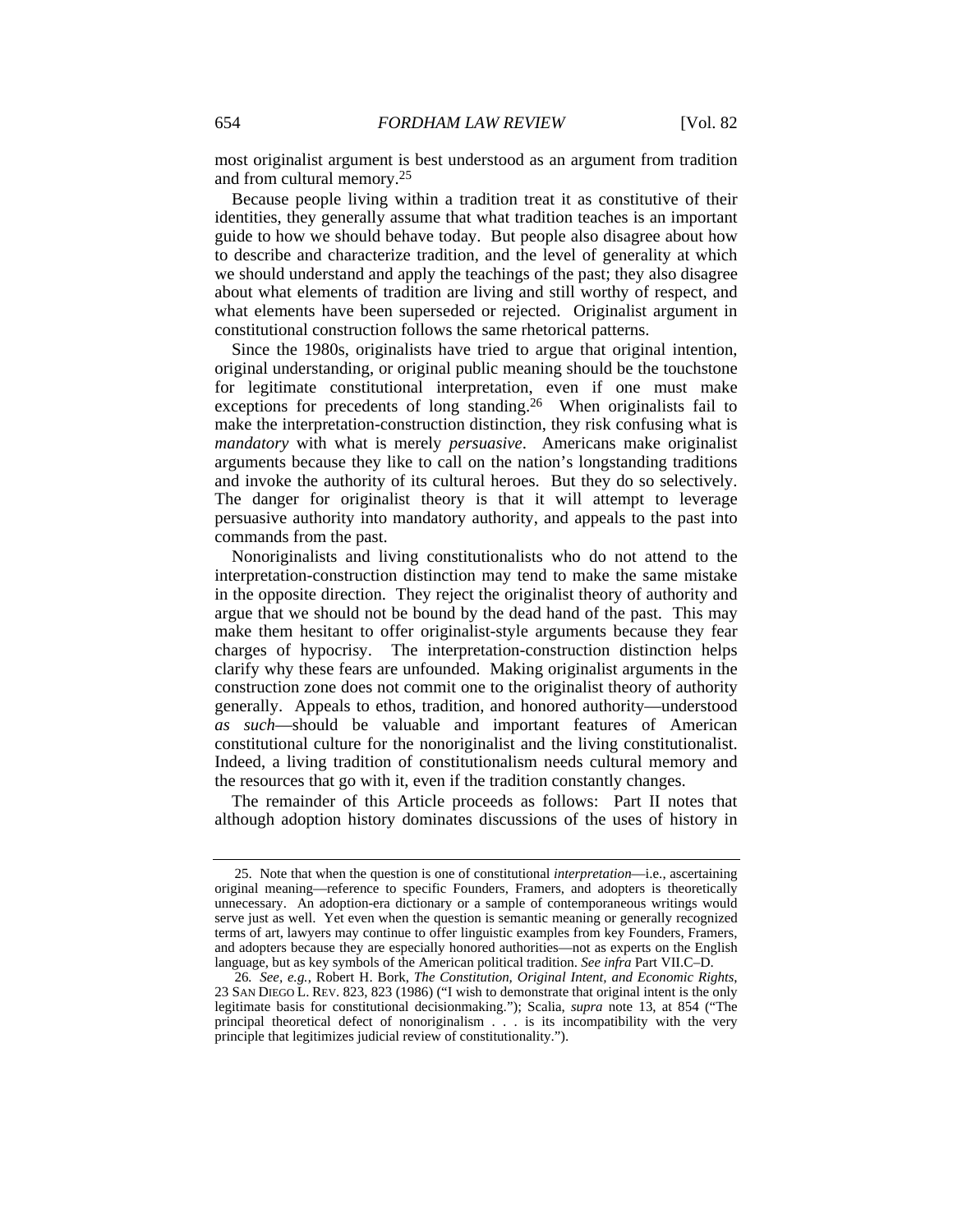constitutional argument, this focus can distract us from larger issues about the use of history. Part III revises the well-known account of "modalities" of constitutional argument first offered by Philip Bobbitt and Richard Fallon. It describes eleven different ways that lawyers make constitutional arguments in American constitutional law, and points out that one can use history to support each of them. How lawyers use history in constitutional argument depends on background theories of valid constitutional argument, which are often unstated. This means, among other things, that there is no single modality called "historical argument," and that appeals to adoption history are just a special case of appeals to history generally.

Part IV uses the example of structural argument to show how lawyers frequently use nonadoption history in constitutional argument. Part V shows how different background theories of constitutional argument lead to different accounts of the same historical events. Part VI describes three important classes of arguments: arguments from national ethos, political tradition, and honored authority. They use history in distinctive ways and they undergird most arguments from adoption history.

Part VII builds on this analysis to show how lawyers use adoption history in constitutional construction; it explains that many originalist arguments involve complex appeals to ethos, tradition, and honored authority. This account explains why lawyers and judges use and follow adoption history only some of the time; it also explains lawyers' and judges' actual practices of argument much better than most academic accounts of original meaning originalism. Originalist arguments are part of the larger processes of constitutional change rather than a criterion that stands outside them. The practice of originalist argument by self-described "originalists" and living constitutionalists is part of a complex political and cultural struggle over American traditions and cultural memory.

Part VIII concludes that in constitutional construction, adoption history is a valuable resource available to originalists and nonoriginalists alike. Indeed, once they understand how originalist-style arguments actually operate in the construction zone, nonoriginalists and living constitutionalists should have no qualms about appealing to adoption history and making originalist arguments. Using such arguments does not undermine living constitutionalist theories of construction in the least. Refusing to employ adoption history serves no important theoretical principle and has no significant rhetorical advantages; indeed, all it does is limit lawyers' ability to persuade their fellow citizens through calling on shared traditions and invoking powerful symbols of cultural memory.

# II. FIGHTING ABOUT HISTORY ON ORIGINALIST TURF

Adoption history has dominated the scholarly debates about history in constitutional argument.<sup>27</sup> This is no doubt because many of these debates have been, either directly or indirectly, about the merits of originalism. Yet this focus has had a cost; it has diverted our attention from the vast realm of

<sup>27</sup>*. See supra* note 1 and accompanying text.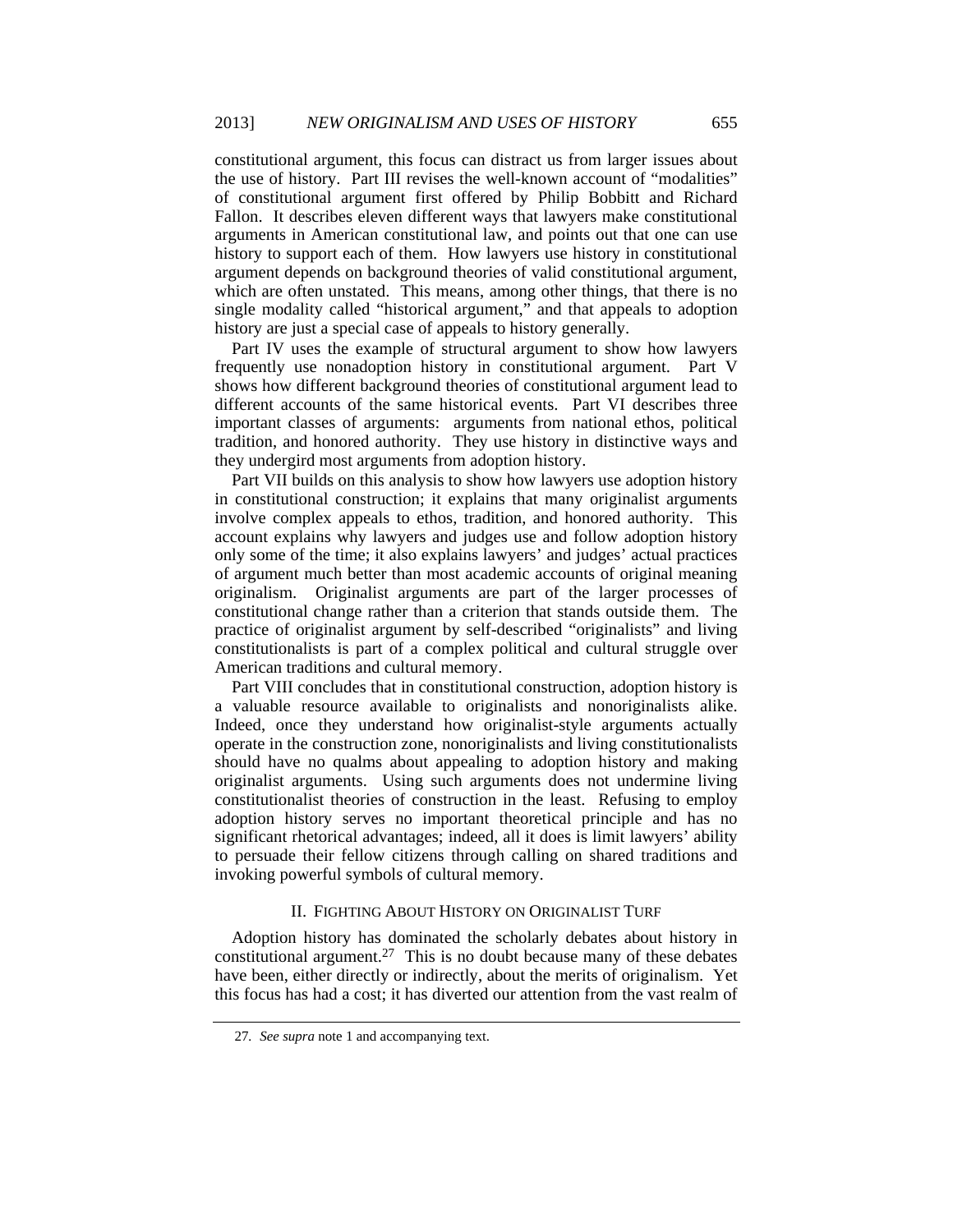history that is irrelevant to originalism. History is valuable and relevant for the originalist model to the extent that it sheds light on those aspects of adoption history that bestow authority on legal argument; it is less valuable or relevant to the extent that it does not. Judged from the standpoint of the originalist model of authority, all other uses of history, all other periods of history, and, indeed, all of the other places on Earth where history occurred, are of limited importance.

Yet most history—and indeed, most American history—is not adoption history. The history of social mobilizations, political movements, and institutional innovations that have dramatically changed America but have not led to the ratification of a new constitutional amendment are, by definition, not adoption history and may have little relevance to adoption history. Examples might include the New Deal, the creation of the national security state in the 1940s and 1950s, the civil rights revolution of the 1950s and 1960s, and the second wave of American feminism of the 1970s that led to modern sex equality law (but did not achieve an Equal Rights Amendment). These events may have had major impacts on how Americans understand their Constitution today. But from the standpoint of the originalist model of authority, these events are of little importance to correct interpretation, because they did not lead to constitutional amendments. Indeed, for some originalists, many of these events produced departures from original meaning that must be explained, if at all, as exceptions and mistakes that we retain not because of their fidelity to the Constitution, but on the basis of stare decisis or reliance interests. In fact, most of the twentieth century is pretty much useless to the originalist model of authority, except as a negative example—it is the period when everything went to hell in a handbasket. No less than eleven constitutional amendments—or twelve, depending on how you count<sup>28</sup>—were adopted in the twentieth century, but these amendments have played a very small role in the great battles over constitutional interpretation that characterized the twentieth century.29

Post-ratification history—the history of the understandings of and struggles over constitutional norms after adoption—is also generally irrelevant to the originalist model except where post-ratification history might shed light on adoption history. Justice Antonin Scalia's opinion in *District of Columbia v. Heller*30 looked to mid- and late nineteenth-century sources to determine the public meaning of the Second Amendment in 1791.31 One can—and should—criticize Justice Scalia for his anachronistic

 <sup>28.</sup> The Twenty-First Amendment repealed the Eighteenth Amendment. The Twenty-Seventh Amendment, although sent to the states in 1789 with the rest of the Bill of Rights, was not ratified until 1992.

<sup>29</sup>*. See* Bruce Ackerman, *The Living Constitution*, 120 HARV. L. REV. 1737, 1737–41, 1750 (2010) (observing that one can hardly understand the constitutional legacy of the twentieth century and the enormous changes it produced from studying the text of the amendments passed during that period).

 <sup>30. 554</sup> U.S. 570 (2008).

<sup>31</sup>*. See id.* at 606–19.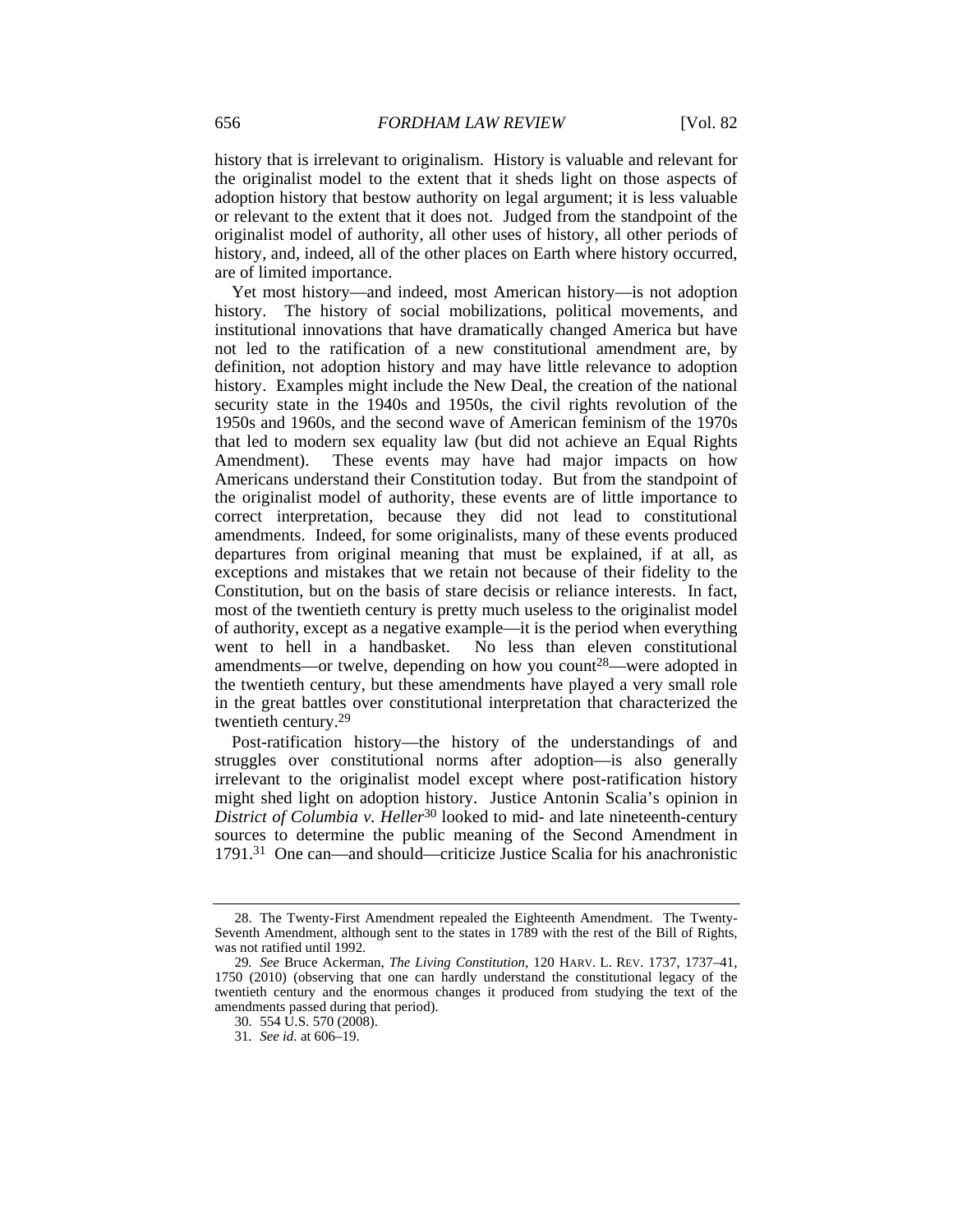use of historical sources,  $32$  but it is still anachronism in the service of adoption history.

The practices of the Washington Administration immediately after adoption of the Constitution are generally thought relevant to understanding the original meaning of Article II.33 But the practices of the Roosevelt, Truman, and Eisenhower Administrations—which did far more to shape the actual presidency we have and the actual powers that contemporary presidents enjoy34—are not relevant to the originalist model of authority.

Originalists are not alone in their focus on adoption history. Nonoriginalists and living constitutionalists tend to agree that adoption history is very important. They know that originalism is highly influential in American legal culture, and so they often make their own appeals to adoption history as the need arises. When they do, they sound pretty much like originalists.

The focus on adoption history continues even when nonoriginalists criticize originalism. Much of the literature on the uses of history in constitutional argument concerns the kind of history that originalists care about. It has featured critiques and arguments about how to interpret and use adoption history. Living constitutionalists and historians both inside and outside of the legal academy have argued that law professors should be more sensitive to context and the complexities of history, and that lawyers should try to integrate intellectual history and good professional standards of historians. The irony, of course, is that for the most part these debates over methodology are debates over adoption history—and especially the Founding and the early years of the Republic.

Thus, even when nonoriginalists contest the uses of history, they tend to do so on originalists's turf—and about the kind of history that originalists care about. In this way, they reinforce the idea that the kind of historical research that is most relevant to constitutional interpretation is the kind of research that sheds light on the history of adoption. In fact, when Philip Bobbitt offered his famous list of constitutional styles of argument, he defined "[h]istorical arguments" as those which "depend on a determination of the original understanding of the constitutional provision to be construed."35

 35. PHILIP C. BOBBITT, CONSTITUTIONAL FATE: THEORY OF THE CONSTITUTION 26 (1982) [hereinafter BOBBITT, CONSTITUTIONAL FATE]; *see also* PHILIP C. BOBBITT, CONSTITUTIONAL

 <sup>32.</sup> Akhil Reed Amar, Heller*,* HLR*, and Holistic Legal Reasoning*, 122 HARV. L. REV. 145, 173–74 (2008) (criticizing Justice Scalia's opinion for anachronism).

<sup>33</sup>*. See, e.g.*, AKHIL REED AMAR, AMERICA'S UNWRITTEN CONSTITUTION: THE PRECEDENTS AND PRINCIPLES WE LIVE BY (2012); LOGAN BEIRNE, BLOOD OF TYRANTS: GEORGE WASHINGTON & THE FORGING OF THE PRESIDENCY (2013); STEVEN G. CALABRESI & CHRISTOPHER S. YOO, THE UNITARY EXECUTIVE: PRESIDENTIAL POWER FROM WASHINGTON TO BUSH (2008); Saikrishna Prakash, *A Two-Front War*, 93 CORNELL L. REV. 197, 212 (2007) ("Consider the Washington Administration, the most crucial administration because it was closest in time to the Constitution's creation and because its views best reflect the Constitution's original meaning."); Saikrishna B. Prakash & Michael D. Ramsey, *The Executive Power over Foreign Affairs*, 111 YALE L.J. 231, 295–96 (2001) (using examples from the Washington Administration to explain the Constitution's original meaning).

<sup>34</sup>*. See* STEPHEN M. GRIFFIN, LONG WARS AND THE CONSTITUTION (2013).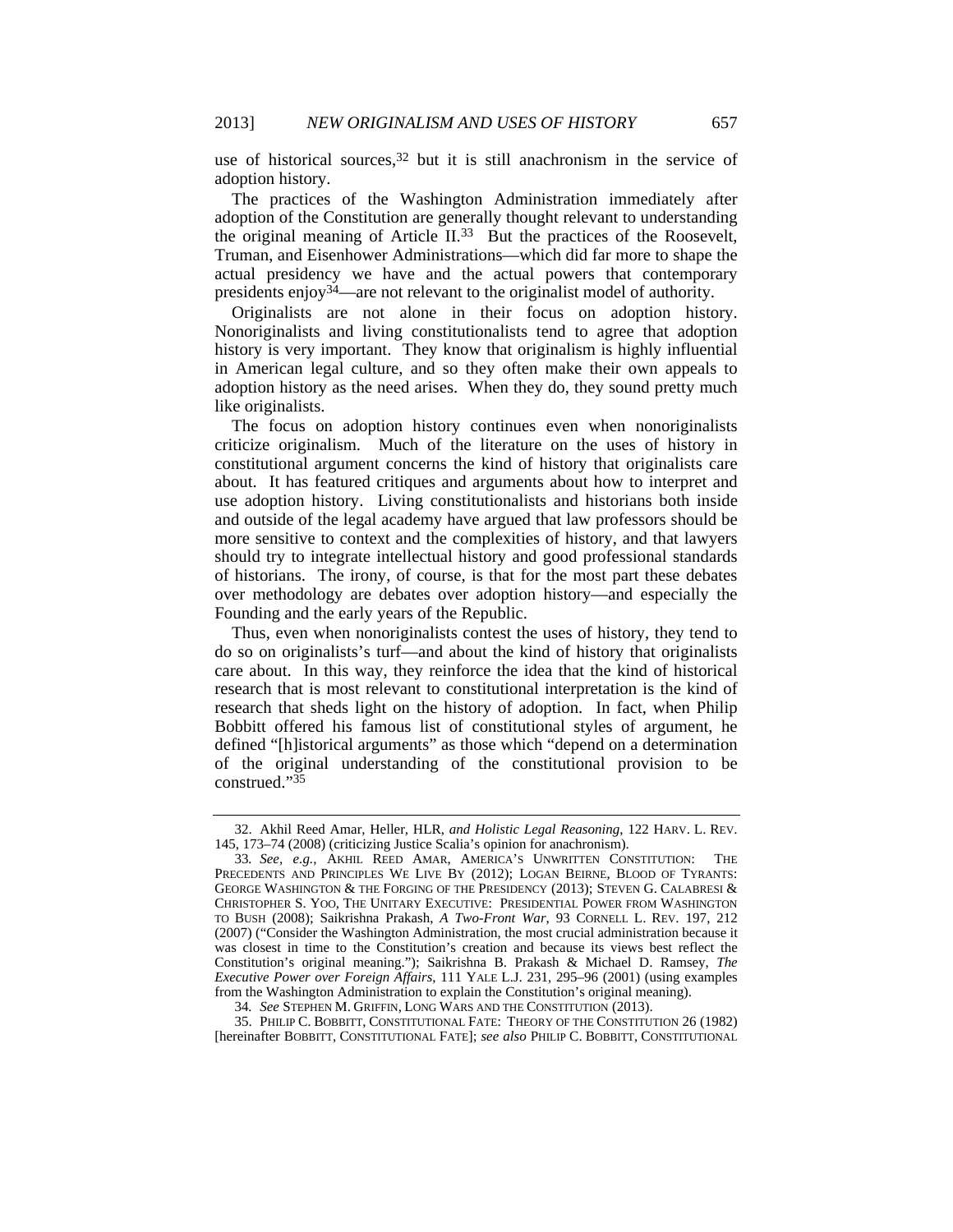# III. HISTORY AND THE FORMS OF CONSTITUTIONAL ARGUMENT

Yet if we are interested in how history is and should be used in constitutional argument, we should begin in a different place. Instead of debating the merits of adoption history, we should instead focus on how lawyers make constitutional arguments. And the best place to start is with the recurrent forms of constitutional argument. Each form of argument offers a different way of engaging in constitutional construction. And for each form of argument there is a corresponding account or theory of why that style of argument is valid in American constitutional culture.

#### *A. Rethinking the Modalities of Constitutional Argument*

Both Bobbitt and Richard Fallon have offered well-known catalogues of the standard forms of constitutional argument that lawyers and judges regularly employ. Bobbitt offers six forms: text, history, structure, prudence (including consequences), precedent (including judicial decisions, interbranch conventions, political tradition, and social custom), and ethos.36 Fallon offers five forms: text, historical intent, theory (including a wide range of different justifications), precedent, and value (including moral theory, political theory, and natural law).37

Bobbitt calls the recurrent forms of argument "modalities." Drawing an analogy with modal logic, Bobbitt argues that the modalities of argument are "the ways in which legal propositions are characterized as true from a constitutional point of view."38 I prefer to restate Bobbitt's idea in terms of styles of justification. Each form of argument gives people reasons to accept beliefs about the Constitution-in-practice as true. A modality of argument—for example, an argument from structure or from purpose offers a distinctive way of claiming that an interpretation is valid and correct. Different modalities of argument offer lawyers different ways to show why people should accept or be guided by their interpretations of the law.

Moreover, each style of argument presumes a theory of why arguments of that type are valid. For example, arguments from structure assert that an

 36. BOBBITT, CONSTITUTIONAL FATE, *supra* note 35, at 7–8; BOBBITT, CONSTITUTIONAL INTERPRETATION, *supra* note 35, at 12–13.

37. Fallon, *supra* note 35, at 1244–46, 1252–58.

INTERPRETATION 13 (1991) [hereinafter BOBBITT, CONSTITUTIONAL INTERPRETATION] ("A[] *historical* modality may be attributed to constitutional arguments that claim that the framers and ratifiers [of a constitutional provision] intended, or did not intend . . . ."); *id.* ("Historical, or 'originalist' approaches to construing the text . . . are distinctive in their reference back to what a particular provision is thought to have meant to its ratifiers."). Similarly, Richard Fallon's list of constitutional arguments refers to "[a]rguments of historical intent," which he identified with "the intent of the framers." Richard H. Fallon, Jr., *A Constructivist Coherence Theory of Constitutional Interpretation*, 100 HARV. L. REV. 1189, 1244, 1254 (1987). Both Bobbitt and Fallon wrote at a time when the focus of originalist theory was shifting from original intention and understanding to original meaning.

 <sup>38.</sup> BOBBITT, CONSTITUTIONAL INTERPRETATION, *supra* note 35, at 12 ("[*C*]*onstitutional modalities* [are] the ways in which legal propositions are characterized as true from a constitutional point of view.").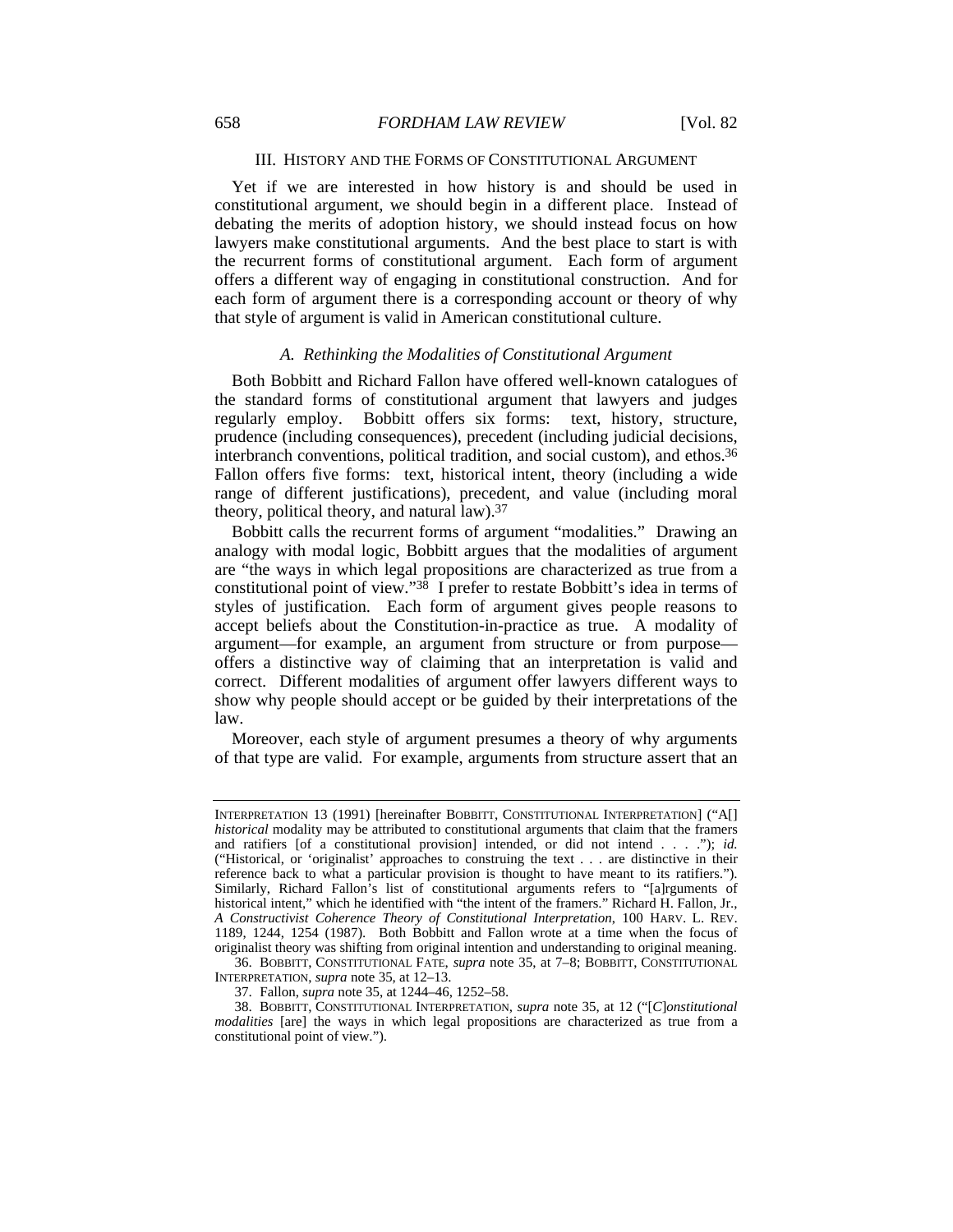interpretation is correct because it causes the various parts of the Constitution to perform properly and in conjunction with each other, while "[a]n interpretation that destroys the very characteristic of the government cannot be just."39 Arguments from precedent are based on rule-of-law values, arguments from consequences maintain that where the Constitutional text is unclear, we should adopt the reading that is most just or will produce the best consequences, and so on.

Bobbitt and Fallon do not distinguish between interpretation and construction.40 But I believe that the idea of modalities of argument makes the most sense as a theory about constitutional construction. In *Living Originalism*, for example, I described Bobbitt's list of modalities as a set of tools that lawyers use in constitutional construction.41

In this Article, however, my focus is on how lawyers use *history* in constitutional construction. That task requires some rethinking of Bobbitt's and Fallon's categories.

I will offer a list of arguments different from either Bobbitt's or Fallon's, because their accounts do not crisply distinguish between different theories of justification. For example, Bobbitt's category of "precedential" argument lumps together appeals to judicial doctrine—which gain particular authority from rule-of-law values—with arguments from political settlements, interbranch conventions, social customs, and cultural traditions, which rest on different kinds of justifications. Fallon offers a category of arguments from "theory" which, as he recognizes, comprehends a wide array of different and potentially incompatible justifications.42

For purposes of this Article, I will divide constitutional arguments into eleven different modalities. They represent eleven different ways that lawyers argue for constitutional constructions, and they presuppose eleven different theories of justification.

 <sup>39.</sup> James Madison, U.S. Representative, Speech on the Bank Bill (Feb. 2, 1791), *in* LIBERTY AND ORDER: THE FIRST AMERICAN PARTY STRUGGLE 73 (Lance Banning ed., 2004), *available at* http://oll.libertyfund.org/?option=com\_staticxt&staticfile=show.php%3Ftitle=  $875\&$ chapter=63865 $\&$ layout=html $\&$ Itemid=27. argument is CHARLES L. BLACK, JR., STRUCTURE AND RELATIONSHIP IN CONSTITUTIONAL LAW (1969).

<sup>40</sup>*. See* Solum, *supra* note 3, at 481 (explaining that a pluralist model of multiple modalities "collapses the interpretation-construction distinction").

 <sup>41.</sup> BALKIN, *supra* note 2, at 17, 46, 89, 129, 205, 256–57, 333, 341–42 (explaining that interpreters should use all of the traditional modalities of constitutional argument); Jack M. Balkin, *Nine Perspectives on* Living Originalism, 2012 U. ILL. L. REV. 815, 824 ("In *Living Originalism*, I argue that lawyers can and should use all of the traditional resources of lawyers both in ascertaining original meaning and in creating constitutional constructions that implement original meaning."). Lawyers might use some of the same tools to resolve ambiguities about original meaning when linguistic evidence runs out; these are also questions of constitutional construction. *See* Solum, *supra* note 3, at 481 (arguing that all of the modalities are relevant to constitutional construction, and that historical, textual, and structural modalities are also especially relevant to constitutional interpretation).

 <sup>42.</sup> Fallon, *supra* note 35, at 1200–02 (describing different types of arguments from constitutional theory); *cf. id.* at 1204–09 (describing a wide range of different kinds of philosophical theories that might generate arguments from value).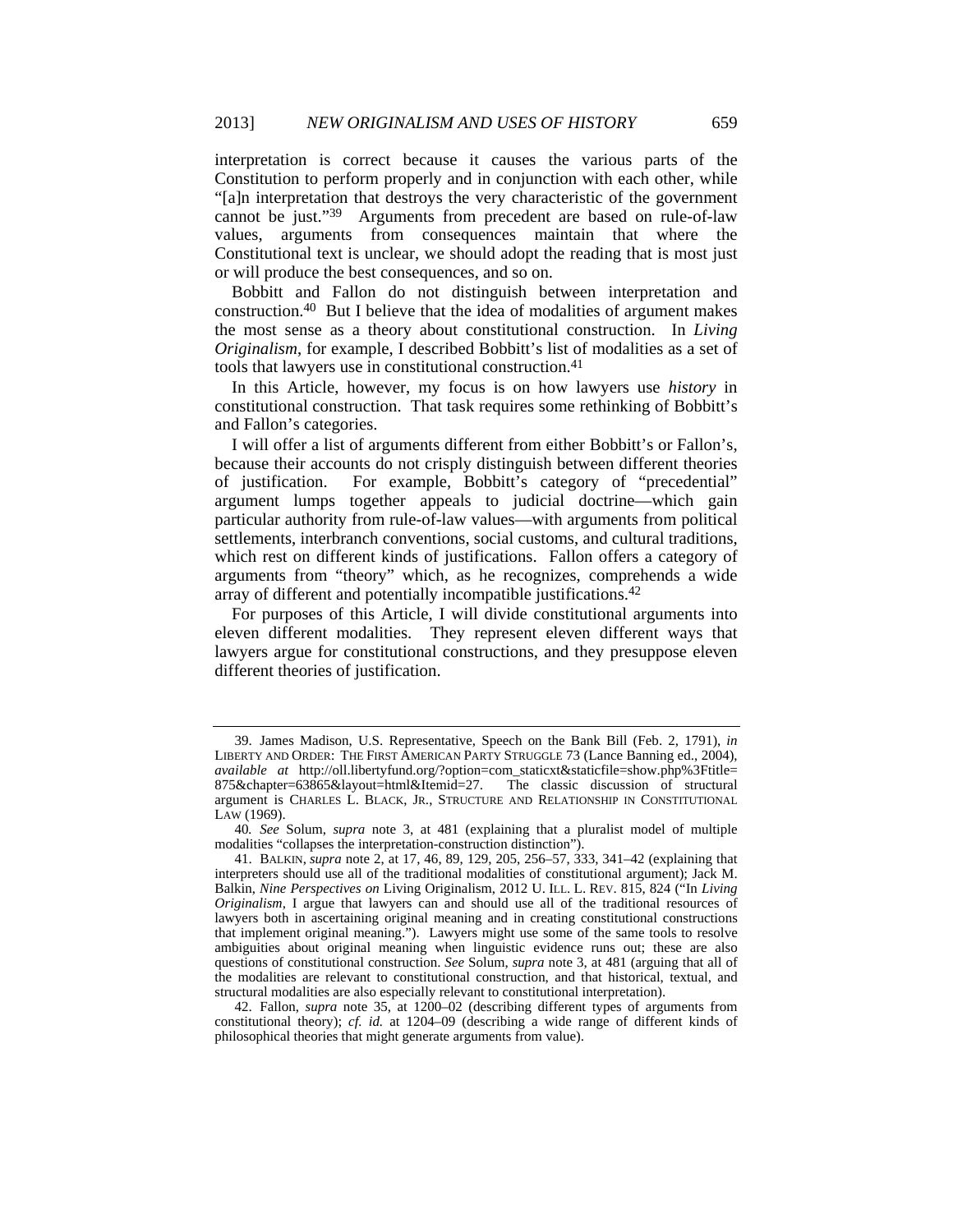A modality of constitutional argument might argue that an interpretation (i.e., a construction) is correct because it:

- 1. elucidates the meaning of the text (arguments from text);
- 2. reveals the structural logic underlying the constitutional system (arguments from structure);
- 3. reveals the underlying purposes or principles behind the Constitution or some part of the Constitution (arguments from purpose);
- 4. resolves gaps or ambiguities by choosing the interpretation that is the most just or that otherwise has the best consequences (arguments from consequences);
- 5. shows how previous judicial precedents require a particular result (arguments from precedent);
- 6. appeals to existing political settlements or conventions among political actors (arguments from convention);
- 7. appeals to the people's customs and lived experience (arguments from custom);
- 8. appeals to natural law or natural rights (arguments from natural law);
- 9. appeals to important and widely honored values of Americans and American political culture (arguments from national ethos);
- 10. appeals to American political traditions and to the meaning of important events in American cultural memory (arguments from political tradition); or
- 11. appeals to the values, beliefs, and examples of culture heroes in American life (arguments from honored authority).

No doubt this list might be expanded or described differently. The point of the classification is to clarify the different ways of justifying interpretations—and thus using history—in constitutional argument.

Note two things about this list. First, there is no separate category of "historical" arguments. Second, there is no separate category of "originalist" arguments. Any of the eleven modes of argument might employ history—including adoption history.

Both Bobbitt's and Fallon's list of constitutional modalities featured a separate category of historical arguments, and each limited historical arguments to arguments from the original understanding or the intentions of the Framers.43 Each, in effect, imagined "originalism" as a distinctive mode of argument, and each associated historical argument with originalism, and originalism with historical argument.

I believe this is unhelpful for two reasons. First, it overlooks the possibility that lawyers might use history other than adoption history. Second, it overlooks the fact that lawyers use history in many different ways to buttress a wide variety of constitutional arguments. In fact, for each modality of constitutional argument—text, structure, purpose, consequences, and so on—there is a different way to use history. Based on

<sup>43</sup>*. See supra* note 35.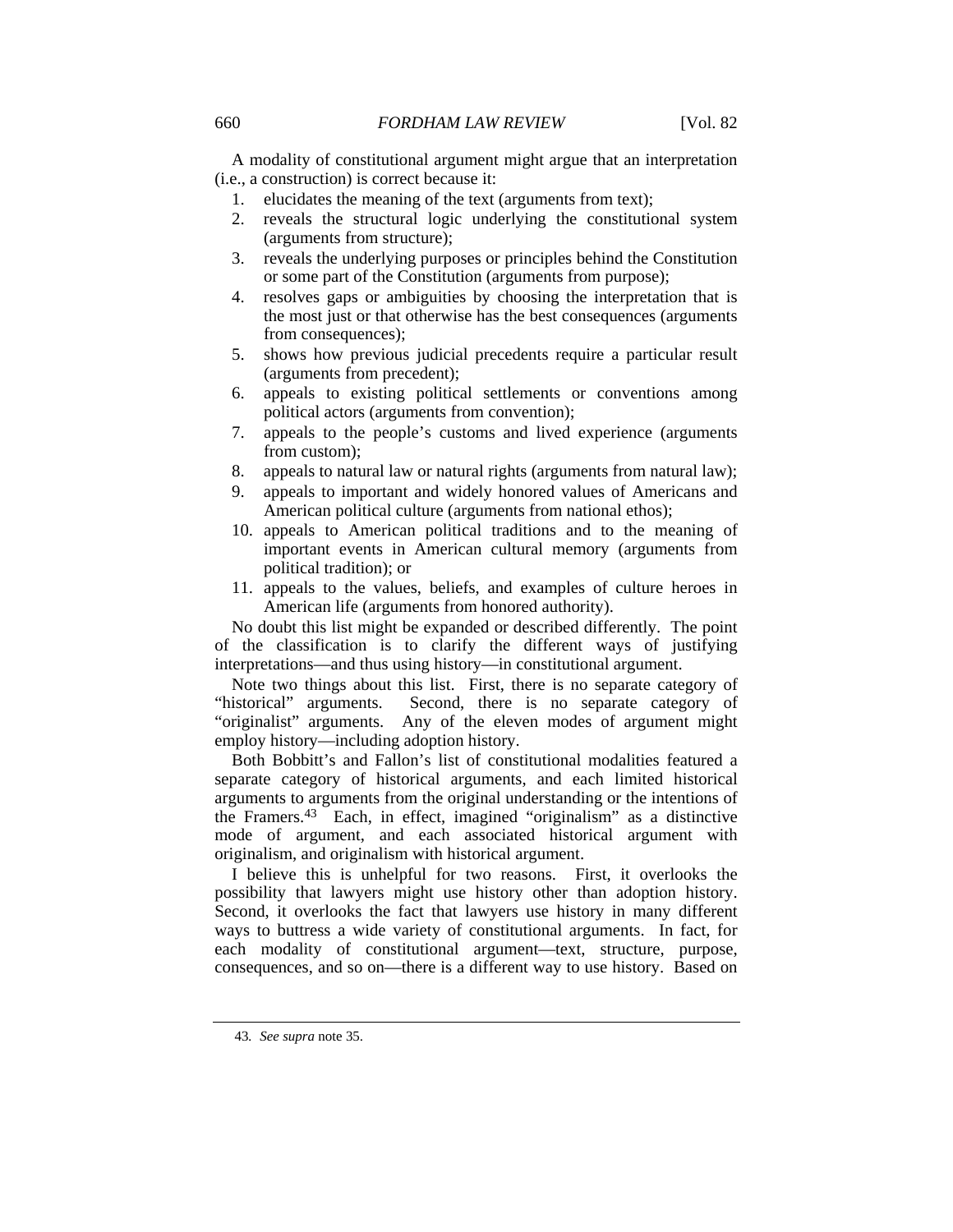the above list, it follows that lawyers can use history to make at least eleven different styles of argument.

We can compare the two approaches using these two diagrams:

 $\overline{\text{Text}}$ History Structure Precedent Prudence Ethos (the intentions) Gncludes (appeals to (primarily arguments about judicial and the nhilosophy understandings restraint but about of limited of the framers) also includes tradition, naunum,<br>political arguments government) from settlement. political onsequences generally) convention and social custom)

FIGURE 1: MODALITIES OF CONSTITUTIONAL ARGUMENT

| Bobbitt's model of modalities of constitutional argument. |  |
|-----------------------------------------------------------|--|
|-----------------------------------------------------------|--|

Note that in Bobbitt's model historical argument is treated as a separate modality, which concerns Framers' intent or understanding. Arguments from judicial precedent, tradition, political convention, and custom are treated as a single type of argument.

| FIGURE 2: HISTORICAL ARGUMENT IN CONSTITUTIONAL CONSTRUCTION |  |
|--------------------------------------------------------------|--|
|--------------------------------------------------------------|--|

| History can be used to support all styles of argument |                            |  |              |           |             |                          |     |  |           |           |
|-------------------------------------------------------|----------------------------|--|--------------|-----------|-------------|--------------------------|-----|--|-----------|-----------|
|                                                       | Text   Structure   Purpose |  | Consequences | Judicial  | Political   | Custom   Natural   Ethos |     |  | Tradition | Honored   |
|                                                       |                            |  |              | Precedent | Settlement  |                          | Law |  |           | Authority |
|                                                       |                            |  |              |           | & Political |                          |     |  |           |           |
|                                                       |                            |  |              |           | Convention  |                          |     |  |           |           |
|                                                       |                            |  |              |           |             |                          |     |  |           |           |
|                                                       |                            |  |              |           |             |                          |     |  |           |           |
|                                                       |                            |  |              |           |             |                          |     |  |           |           |
|                                                       |                            |  |              |           |             |                          |     |  |           |           |
|                                                       |                            |  |              |           |             |                          |     |  |           |           |
|                                                       |                            |  |              |           |             |                          |     |  |           |           |

A basic model of styles of argument in constitutional construction.

This model classifies arguments according to the different reasons why a form of argument is valid. Note that there is no separate modality of historical argument; instead history is available to support each style of justification. Moreover, history is not limited to the Framers' intentions, meanings, or understandings; no distinction is made between adoption and nonadoption history.

#### *B. Text, Structure, Purpose, and Nonadoption History*

An originalist might object: Aren't several of the modalities listed above—arguments from structure, purpose and text—*inherently* originalist modes of argument? The answer is no. In the construction zone, each of these modes of argument *may* appeal to adoption history but it *need* not.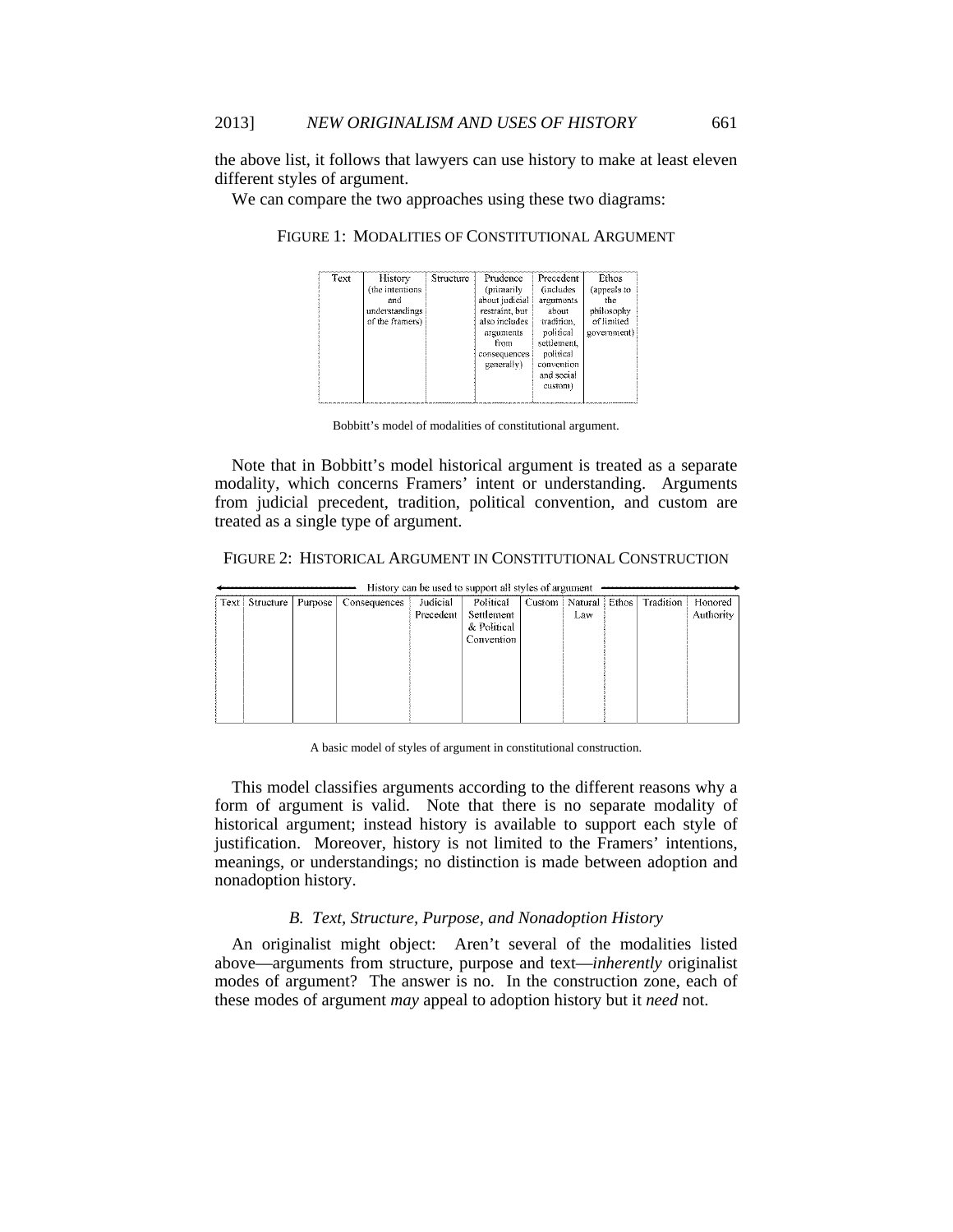Take structural arguments as an example. Structural arguments concern how the Constitution works or should work. They are also arguments about how different parts of the Constitution should operate together, and thus play their appropriate role in the larger system of government. Structural arguments claim validity because a correct interpretation of the Constitution should further, and not undermine, the proper functioning of its constituent parts. But asking how the Constitution's parts best perform their proper functions and best work together is not the same thing as asking what the Constitution's adopters expected, intended, or meant.

Of course, if we want to understand how the Constitution should function, it is surely helpful to consider the opinions of those who participated in its design or its adoption. That is why many structural arguments do appeal to original understanding and original expectations. Nevertheless, the adopters might be mistaken. The 1787 Constitution was a grand experiment; nothing quite like it had been attempted before, and many of the adopters offered their opinions before the plan of government actually went into operation. The adopters could only guess at how the various parts would fit together, and, in some cases, their hopes—and their fears—were widely off the mark. Often one only comes to understand how a complicated machine or institution works best after one sees it in operation for some period of time. For this purpose, nonadoption or postadoption history may be more relevant.44

In addition, the Constitution has been continually amended. Later amendments may alter structural operations and incentives in ways that the original adopters could not have imagined (and might have actively opposed). How layers of new provisions and institutions best work together may only be understood after many years, because their interactive effects may only become clear later on, through practice. The United States is still coming to grips with the effects of the Fourteenth Amendment on the federal judiciary, the Seventeenth Amendment on Congress, and the Twenty-Second Amendment on the presidency.

Moreover, new institutions (for example, political parties, the administrative state, a central bank, standing armies stationed around the world) and new technologies of communication, transportation, and warfare have grown up around the basic framework, altering the way that the different parts of the Constitution and different actors in the constitutional system interrelate. Because of institutional accretions and technological changes, the best structural account of the Constitution might not correspond to the views of the original adopters.

<sup>44</sup>*. See* BALKIN, *supra* note 2, at 142, 261–63 (distinguishing between structural arguments and arguments from original meaning and original intention); *cf.* Martin S. Flaherty, *Post-originalism*, 68 U. CHI. L. REV. 1089, 1107 (2001) (noting a distinctive form of argument that looks to what succeeds or fails historically as opposed to what the original designers expected would happen). Ironically, as Flaherty points out, some of the best explanations for why structural argument is not originalist come from the Founding period itself. *Id.* at 1107–08.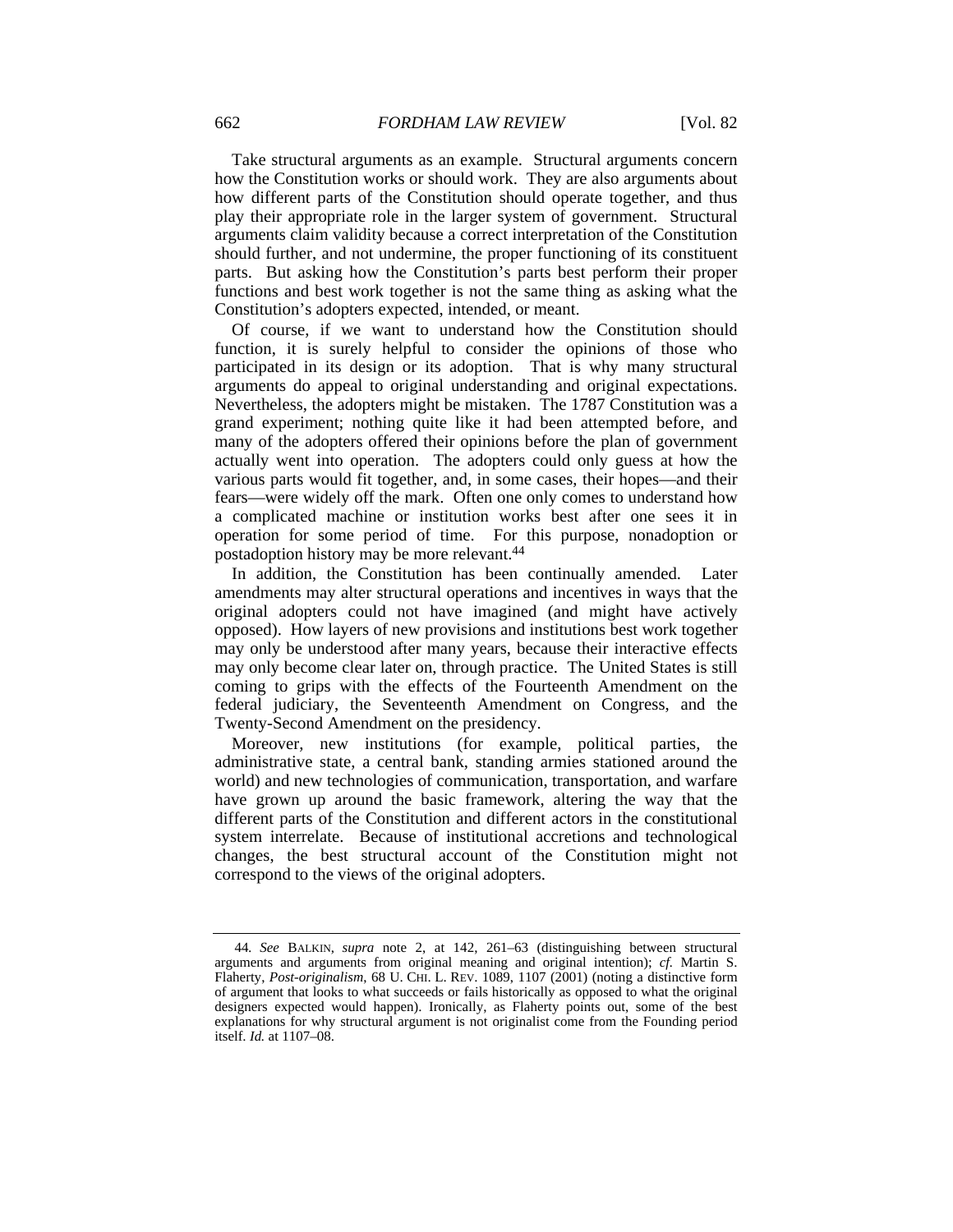Similar considerations apply to arguments from purpose. These arguments claim validity because we should strive to interpret the Constitution consistent with its point or purpose. Yet the purpose of a constitutional provision, like the purpose of a statute, need not be the same as the intentions of the persons who drafted or adopted it. To be sure, arguments from purpose often quote adoption history because Americans generally assume that the Founding generation had special insight into the Constitution's purposes. Yet the purposes of the Constitution—or parts of the Constitution—might alter or expand given subsequent history. Today, Americans generally believe that a central purpose of the U.S. Constitution is the promotion of democracy. But our contemporary value of democracy is far more egalitarian and participatory than the Founders' vision of republicanism or representative self-government. Many of the 1787 adopters distrusted democracy, believing it to be unstable and likely to degenerate into dictatorship or anarchy. Similarly, people today may understand the purposes of the First Amendment—including selfexpression, autonomy, and democratic participation—in different ways than the generation of 1791. New purposes can be grafted onto the text that the adopters did not dream of, or—in the case of participatory democracy—that they might have actively opposed.

Arguments from the text often involve adoption history—especially when the goal is elucidating original semantic meaning or generally recognized terms of art. But many textual arguments do not depend on what the adopters meant, believed, or intended. One example is intratextual arguments, which compare and contrast the use of words in different parts of the Constitution.45 A second and related example is textual arguments that rest on assumptions about purpose, structure or consequences, which need not correspond to the adopters' expectations or intentions. A third example is textual arguments that use familiar canons of statutory interpretation. Such arguments may not be appeals to original meaning, understanding, or intention. The adopters may not have known about some or all of these canons, the content of the canons may have changed over time, and new canons may have developed since the time of adoption.<sup>46</sup>

## *C. The Interdependence of History and the Forms of Constitutional Argument*

Constitutional argument, like legal argument generally, does not study history for its own sake. Rather, law uses history for a purpose—to establish interpretive authority according to some account of what makes a

<sup>45</sup>*. See* Akhil Reed Amar, *Intratextualism*, 112 HARV. L. REV. 747, 789 (1999) (arguing that intratextual argument is not an appeal to original meaning and is "distinct from standard forms of argument based on history and original intent").

<sup>46</sup>*. Cf.* William N. Eskridge, *The New Textualism and Normative Canons*, 113 COLUM. L. REV. 531, 542–43 (2013) (reviewing SCALIA & GARNER, *supra* note 10) ("[C]anons 'valid' in one era may become 'invalid' in the next."); *id.* at 538, 543 (noting that Congress's assumptions about what canons are valid may change over time and differ from those of judges).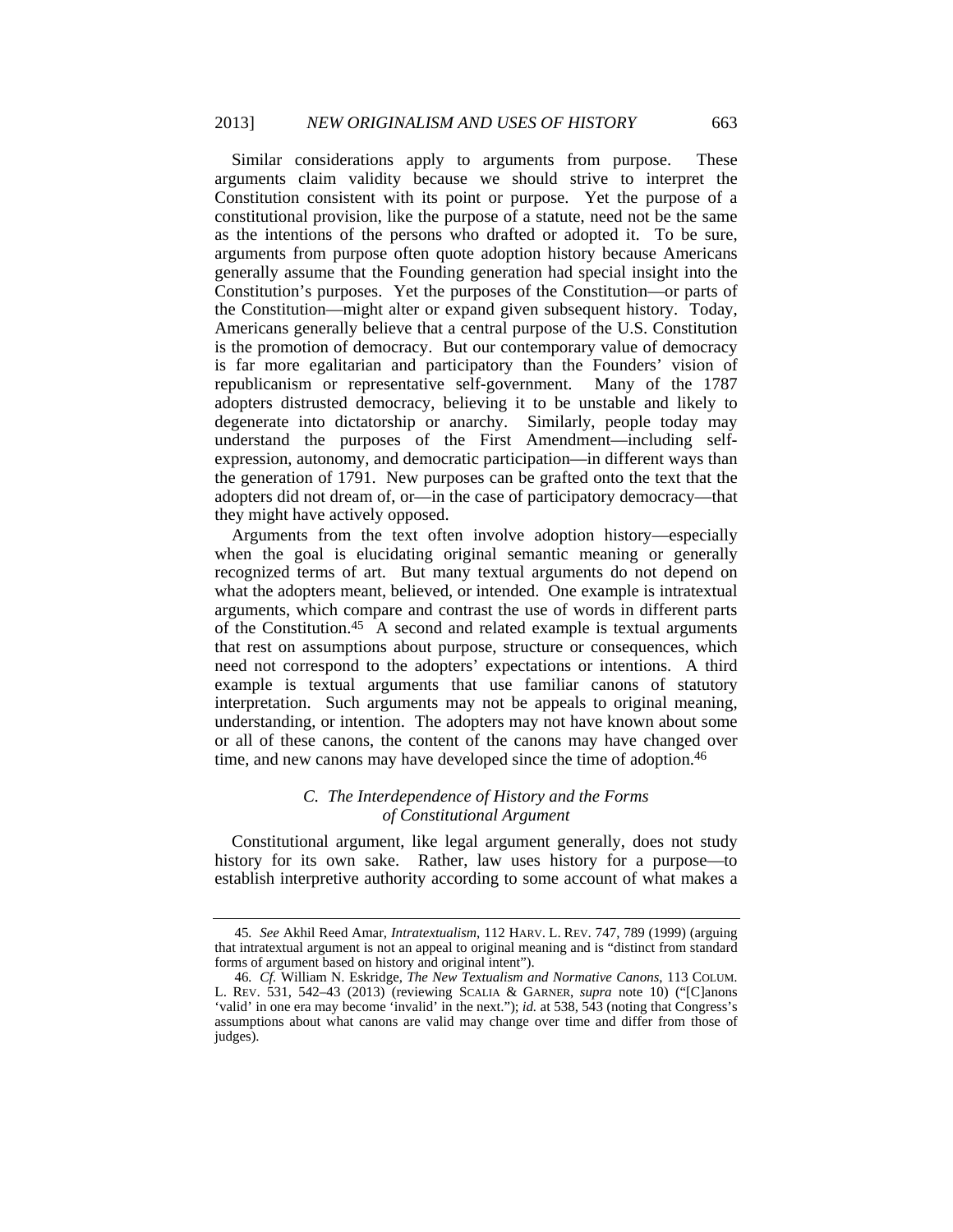constitutional argument valid and persuasive. For example, the originalist theory of authority I mentioned at the beginning of this Article asserts that current generations are bound by what was fixed at the time of adoption. History is relevant because it shows us what was fixed. People who make arguments from original meaning use history and study the historical record against the background of this model of authority. They view history through the lens of their task: discovering what meaning was fixed at the time of adoption. History that does not elucidate this question is ignored or treated as irrelevant, even though it may be quite relevant for other purposes.

The same point applies in constitutional construction. Each modality of argument is a distinct form of justification; each provides a different kind of reason why people should accept or be guided by a particular reading of the Constitution. And behind each modality is a theory or an account of why that form of argument is or should be valid in American legal culture. Because there are many ways of making valid constitutional arguments, there are many different ways of using history and perspectives on history in constitutional argument.

Lawyers and judges employ history against the background of a theory (or modality) of constitutional argument, even (and especially) when the theory (or modality) is not explicitly articulated. Thus, history usually appears in legal arguments as an *enthymeme*—an argument with a suppressed premise. $47$  That suppressed premise is the theory of argument that justifies the use of history, or that makes the use of history salient and relevant.

Thus, in constitutional argument, history and forms of justification are interdependent. Legal argument often depends on historical claims; conversely, what history is relevant to legal justification and how it is relevant depends on the underlying form of justification one is invoking (textual, structural, precedential, and so on).

History and forms of legal justification are related in a second way. What people look for in history and what they see in history is shaped by their background mode of justification: why a particular kind of constitutional argument is valid, and the kinds of facts that would tend to support or constitute this argument. In short, history supports different

 <sup>47.</sup> ENCYCLOPEDIA OF RHETORIC AND COMPOSITION: COMMUNICATION FROM ANCIENT TIMES TO THE INFORMATION AGE 223 (Theresa Enos ed., 1996) ("[*E*]*nthymeme* generally refers to claims in arguments that are supported by probable premises assumed to be shared by the audience."). Laura Kalman has noted how lawyers use history as an enthymeme and has criticized the ways that this leads to unreflective practice:

The enthymeme here seems designed to confer authority and be dispositive—to foreclose choice and surrender authority to the past. In the context of contemporary constitutional law, it may be a move from rhetorical to logical syllogism, and perhaps from rhetoric to authoritarianism. It replaces interpreter with author in a vain attempt to invest authority in author, rather than in interpreter, and to bypass persuasion and interpretation.

Kalman, *supra* note 1, at 114. This Article responds to Kalman's complaint by showing the many different kinds of suppressed premises in historical argument.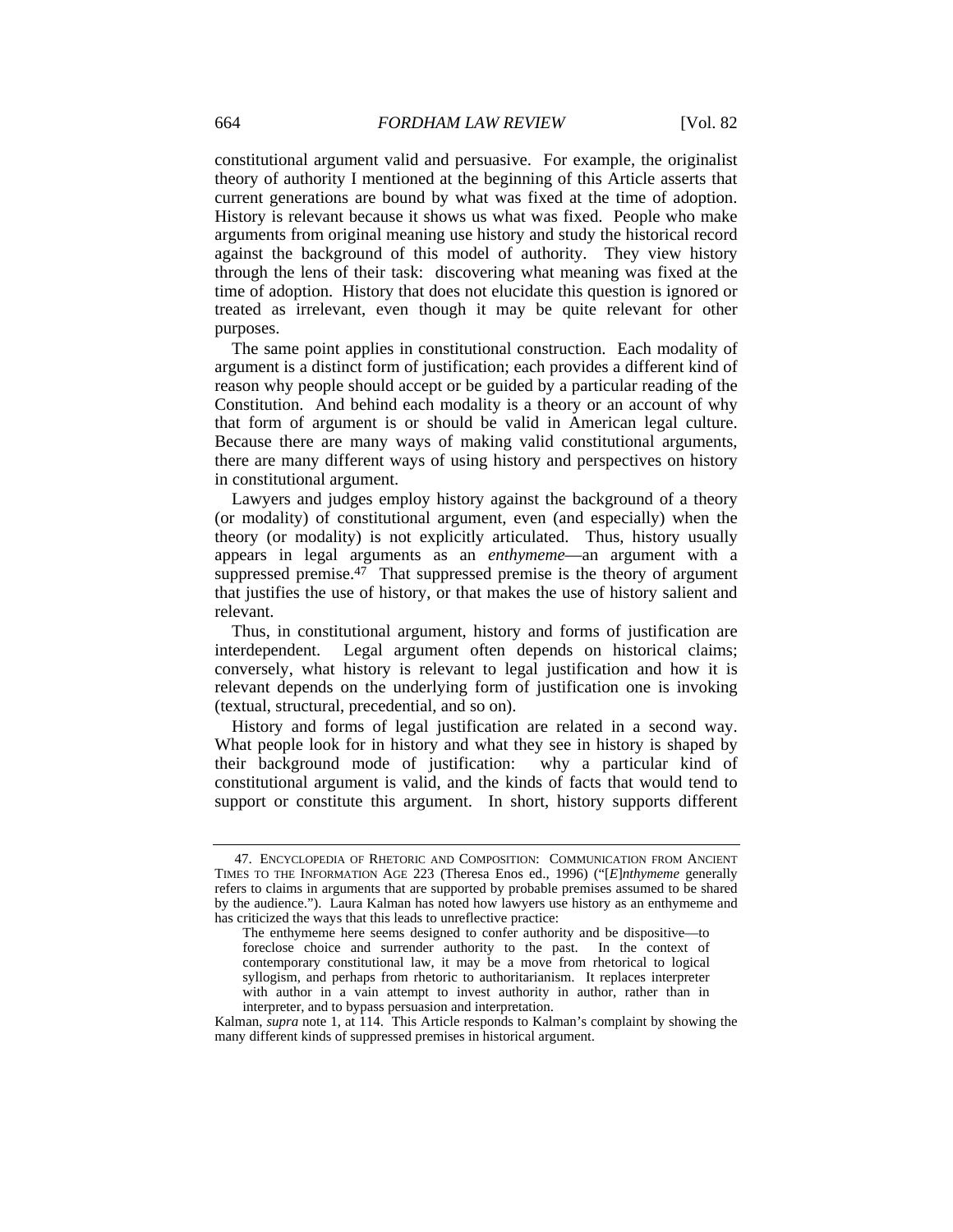forms of legal argument, and different forms of legal argument provide or impose a perspective on history.

In constitutional argument, the way that people imagine history, look for things in history, deem historical evidence relevant or salient, and weigh competing historical claims will depend on their background modes of justification. For each different theory or style of legal argument, there will be a corresponding way to use history to support that argument. There will also be a corresponding lens or filter through which people perceive and interpret the significance and relevance of historical events.

These two ideas are central to understanding how lawyers use history. First, most historical arguments are enthymemes that suppress a theoretical premise. Second, the lawyer's use of history shapes the lawyer's perspective on history—the way that history is apprehended, understood as relevant or irrelevant, interpreted, and argued over. These two ideas are just opposite sides of the interdependence of history and forms of legal argument.

A third point follows from the last two. Each mode of justification not only shapes how history is used, it also provides ways of rebutting or critiquing that use of history. As I will show in the next section, a lawyer or judge who uses history to make a structural argument is subject to distinctive forms of critique or rebuttal that stem from the way that structural arguments work and the reasons why these arguments are treated as valid and persuasive. That is why revealing the suppressed premise of historical argument is so important to evaluating it. That is also why it is important to distinguish interpretation and construction, and to delineate the different forms of legal argument in the construction zone. Understanding what kinds of historical arguments people make helps us better understand their relative strengths and weaknesses.

It is hardly a surprise that constitutional lawyers employ history for presentist purposes and to gain authority for their claims. But this does not make professional standards of history irrelevant to legal argument, or excuse lawyers from anachronisms and simplifications because they are engaged in a different kind of activity than professional historians.<sup>48</sup> For each use of history that I describe in this Article, and for each associated claim of authority, it always remains possible to criticize or rebut the argument on the grounds that the argument simplifies or distorts history, engages in anachronism, or simply gets the facts wrong. The fact that history has uses for lawyers and is useful to them does not excuse bad history. It does not excuse lawyers from striving to understand the past as

 <sup>48.</sup> For arguments that legal uses of history may involve different criteria than those of professional historians, see Sunstein, *supra* note 1, at 605 ("[T]he historically-minded lawyer need not be thought to be doing a second-rate or debased version of what the professional historians do well, but is working in a quite different tradition with overlapping but distinct criteria."), and Tushnet, *Interdisciplinary Legal Scholarship*, *supra* note 1, at 934–35 ("Lawoffice history is a legal practice, not a historical one. The criteria for evaluating it, for determining what is a successful performance, must be drawn from legal practice rather than from historical practice.").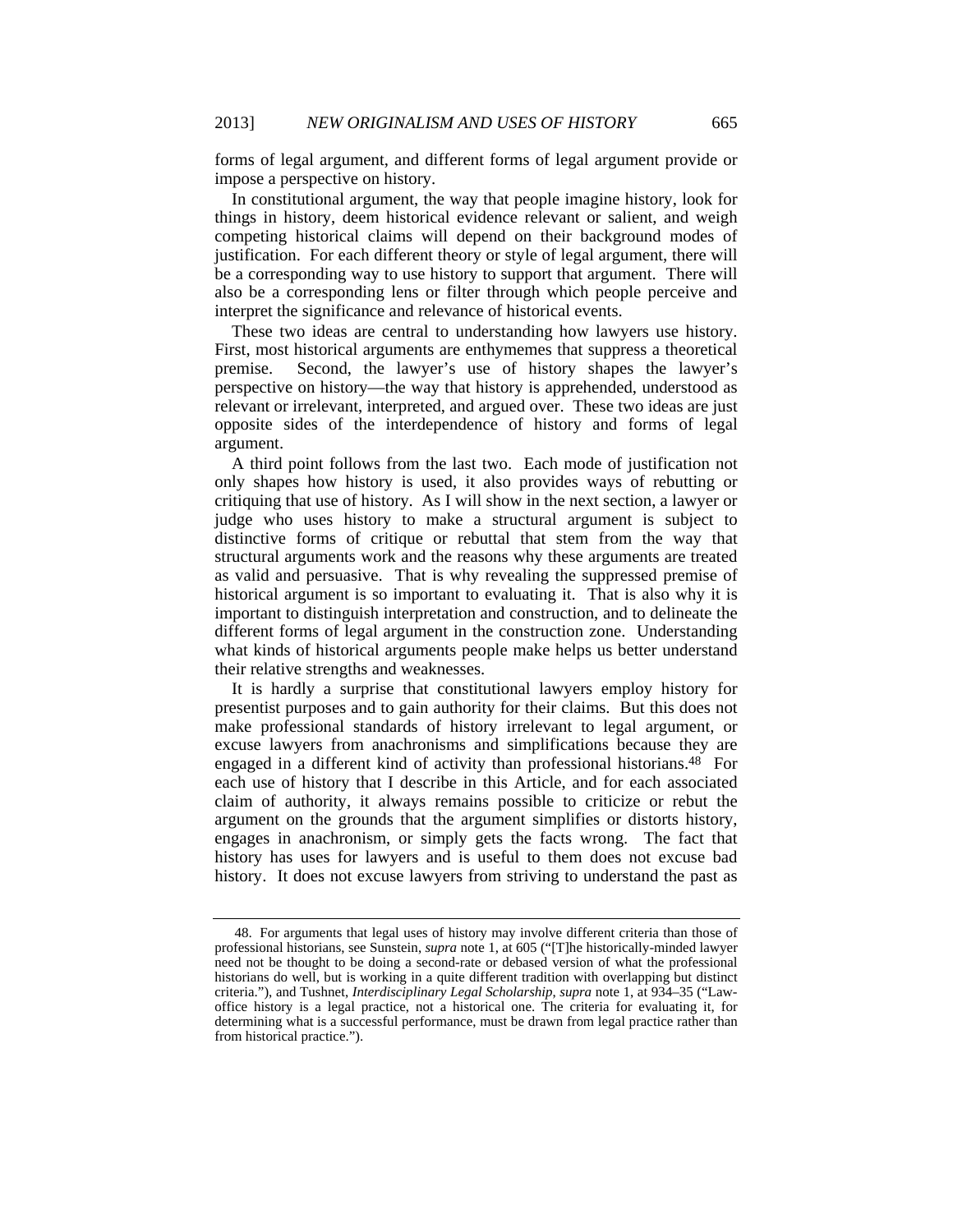best they can, or allow them to ignore the best work of professional historians.<sup>49</sup> Rather, the reason we should be concerned about the multiple ways that lawyers employ history is that the theoretical premises that bestow authority on history are often suppressed or elided in legal argument. Bringing them to the surface helps us better understand how to criticize and evaluate historical arguments on their own terms.

## IV. STALKING NONADOPTION HISTORY IN THE WILD: THE EXAMPLE OF STRUCTURAL ARGUMENT

My first example of how modalities of argument shape historical use comes from Justice Robert Jackson's famous opinion in the *Steel Seizure* case, *Youngstown Sheet & Tube Co. v. Sawyer.*50 In this example, Jackson explains why Article II does not give the president inherent emergency powers. Jackson begins by making ritual obeisance to "the forefathers,"51 and noting that they omitted adding such a power to the constitutional text.52 But Jackson then goes on to reject the idea that the Court should infer such powers through constitutional construction. Jackson points to the experience of "many modern nations" with emergency powers<sup>53</sup>:

 Germany, after the First World War, framed the Weimar Constitution, designed to secure her liberties in the Western tradition. However, the President of the Republic, without concurrence of the Reichstag, was empowered temporarily to suspend any or all individual rights if public safety and order were seriously disturbed or endangered. This proved a temptation to every government, whatever its shade of opinion, and in 13 years suspension of rights was invoked on more than 250 occasions. Finally, Hitler persuaded President Von Hindenberg to suspend all such rights, and they were never restored.54

#### By contrast, Jackson points out,

 The French Republic provided for a very different kind of emergency government . . . . [, in which] emergency powers could not be assumed at will by the Executive but could only be granted as a parliamentary measure. And it did not, as in Germany, result in a suspension or abrogation of law but was a legal institution governed by special legal rules and terminable by parliamentary authority.

 Great Britain also has fought both World Wars under a sort of temporary dictatorship created by legislation. As Parliament is not bound by written constitutional limitations, it established a crisis government simply by delegation to its Ministers of a larger measure than usual of its own unlimited power, which is exercised under its supervision by

<sup>49</sup>*. See* Flaherty, *The Practice of Faith*, *supra* note 1, at 1575–80 (arguing that lawyers should strive to ensure that their historical work is consistent with the best available professional historical scholarship of the day, even though the interpretations of professional historians may change over time).

 <sup>50. 343</sup> U.S. 579 (1952).

<sup>51</sup>*. Id.* at 641 (Jackson, J., concurring).

<sup>52</sup>*. Id.*

<sup>53</sup>*. Id.* at 650.

<sup>54</sup>*. Id.* at 651.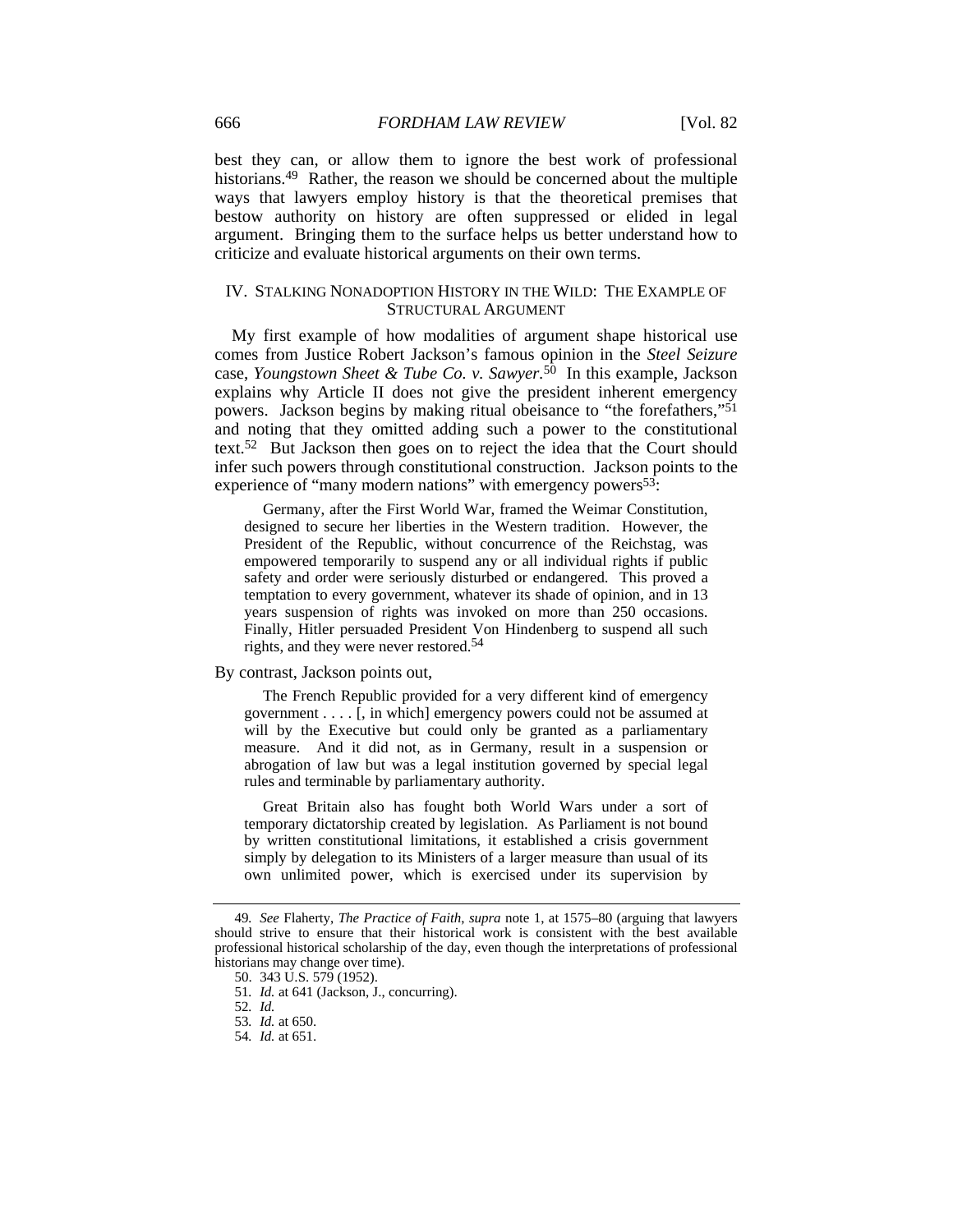Ministers whom it may dismiss. This has been called the "high-water mark in the voluntary surrender of liberty," but, as Churchill put it, "Parliament stands custodian of these surrendered liberties, and its most sacred duty will be to restore them in their fullness when victory has crowned our exertions and our perseverance." Thus, parliamentary control made emergency powers compatible with freedom.<sup>5</sup>

#### Jackson summarizes the lessons of this history:

 This contemporary foreign experience may be inconclusive as to the wisdom of lodging emergency powers somewhere in a modern government. But it suggests that emergency powers are consistent with free government only when their control is lodged elsewhere than in the Executive who exercises them. That is the safeguard that would be nullified by our adoption of the "inherent powers" formula. Nothing in my experience convinces me that such risks are warranted by any real necessity, although such powers would, of course, be an executive convenience.56

Jackson's use of history is noteworthy in four respects. First, although he begins with a bow to the Framers, his primary use of history is not aimed at determining original meaning, original intentions, or original understanding. He focuses on relatively recent history, not the history of the late eighteenth century. And he is not even concerned with the history of the United States. His examples come from Europe.

Second, when Jackson discusses the historical experiences of Germany, France, and Great Britain, he does not invoke an originalist model of authority. He is not claiming that his argument is correct *because* it reflects the original meaning, understanding, or intentions of the Framers, which would provide a legal command that is binding on Americans today.<sup>57</sup> Rather, Jackson is making an argument from structure or consequences. We should interpret the Constitution one way rather than another because it avoids bad consequences (a consequentialist argument); or because it is more consistent with important structural features of the Constitution that secure liberty and self-rule (a structural argument). Jackson uses contemporary European history to make his points, but he could also have drawn on a wide range of examples from around the world and from different periods in history, including, for example, the dictatorships of ancient Rome.58

Third, Jackson does not explicitly state or defend his theory of argument. He does not say, "I am making an argument from structure or consequences, and here are the reasons why you should accept these kinds

<sup>55</sup>*. Id.* at 651–52.

<sup>56</sup>*. Id.* at 652.

 <sup>57.</sup> Indeed, he finds appeals to original understanding singularly unhelpful. *See id.* at 634 ("Just what our forefathers did envision, or would have envisioned had they foreseen modern conditions, must be divined from materials almost as enigmatic as the dreams Joseph was called upon to interpret for Pharaoh.").

<sup>58</sup>*. See, e.g.*, Jack M. Balkin & Sanford Levinson, *Constitutional Dictatorship: Its Dangers and Its Design*, 94 MINN. L. REV. 1789, 1798, 1800–02, 1844, 1863, 1865 (2009) (drawing structural lessons from the design of the Roman dictatorship).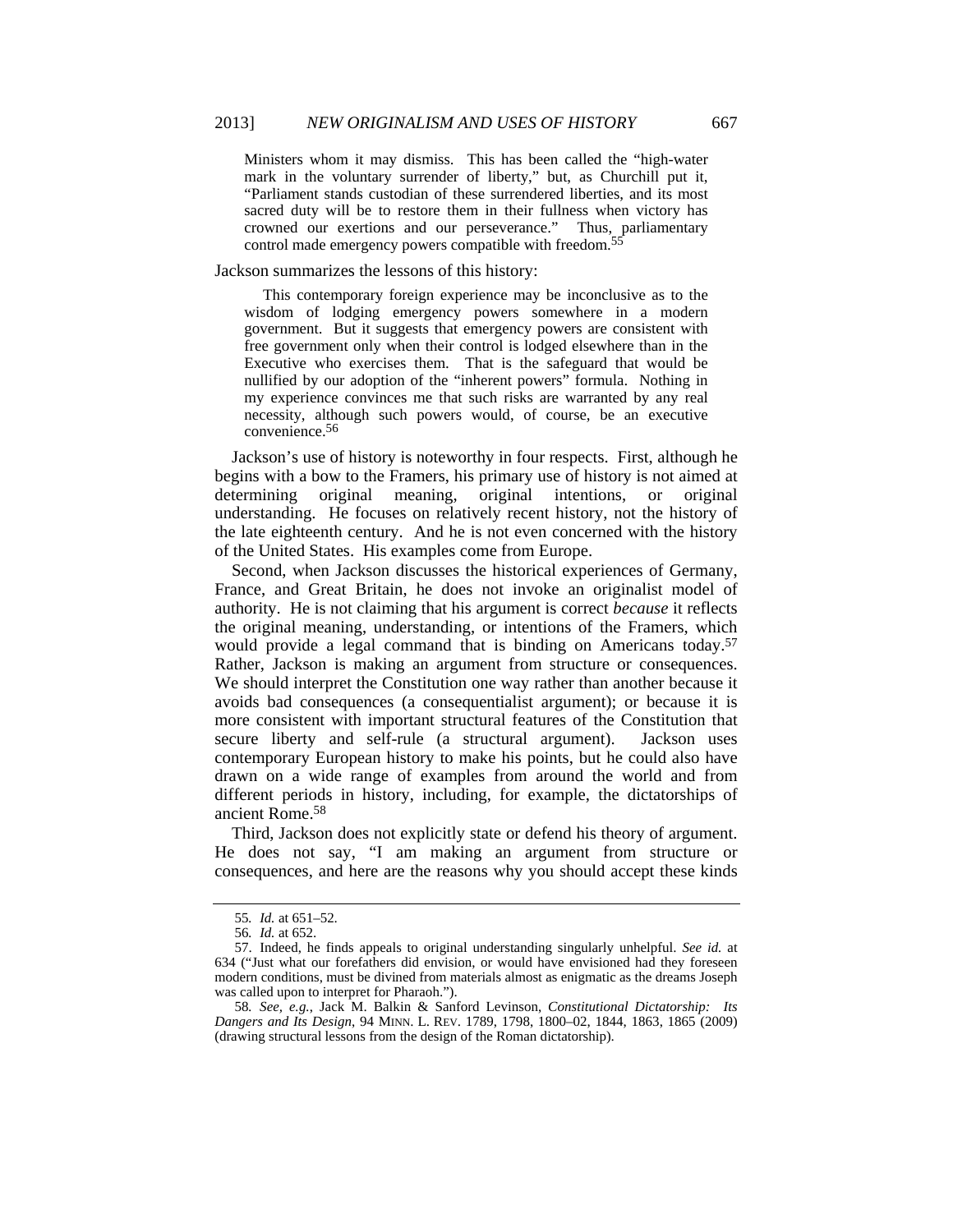of arguments." Rather, he uses history unselfconsciously—he leaves the background theory of argument unstated, and he simply assumes that his audience accepts the validity of appeals to structure and consequences. Jackson's argument is an enthymeme. It suppresses a crucial premise namely, the theory of legal justification that underlies the history he presents.

Fourth, once we clarify the background theory (or theories) of argument implicit in Jackson's argument, we can see exactly how a critic might dispute or correct Jackson's use of history. One could, for example, simply dispute the legitimacy of constitutional appeals to structure or consequences. More likely, one could accept the legitimacy of these arguments but argue that Jackson's historical examples are irrelevant because they are too different from our American experience.

In the alternative, one might accept that the examples are relevant, but dispute what the historical account tells us about structure and consequences. Perhaps Jackson did not get the history of Weimar right. Perhaps the constitutional provisions were not the real cause or the most important cause of Germany's slide into totalitarianism. Perhaps what saved France and Great Britain from Germany's fate was not legislative control over emergency powers, but other features of French and British political culture.

In short, once we recognize that we are using history to support a particular kind of argument, we can bring to bear all of the tools of historical analysis to support or undermine the argument. We can complicate the history, resituate and recontextualize it, and add counterexamples, counterinterpretations and counternarratives.

To understand what makes Jackson's use of history good or bad, competent or incompetent, we must first recover the suppressed premise in his argument. We must understand how and why he is using history. This is the point of the interpretation-construction distinction, and of classifying constitutional arguments in terms of modalities of argument.

## V. HOW MODALITY SHAPES HISTORY: THE EXAMPLE OF ARGUMENTS FROM JUDICIAL PRECEDENT

The most familiar forms of argument in the federal courts are arguments from judicial precedent. These arguments do not claim that interpretations are correct because of what the adopters meant, thought, or understood. Instead, arguments from precedent claim that an interpretation is correct because of previous decisions by courts. Arguments from judicial precedent derive their authority from rule of law values and from the institutional practice of stare decisis.

Arguments from precedent frequently use history. Precedent's distinctive claim to authority shapes what history is relevant and how it is relevant. For example, arguments from judicial precedent may require historical inquiry because particular judicial tests within doctrine may depend on history. The U.S. Supreme Court's current test for heightened scrutiny of government classifications requires a showing that a group has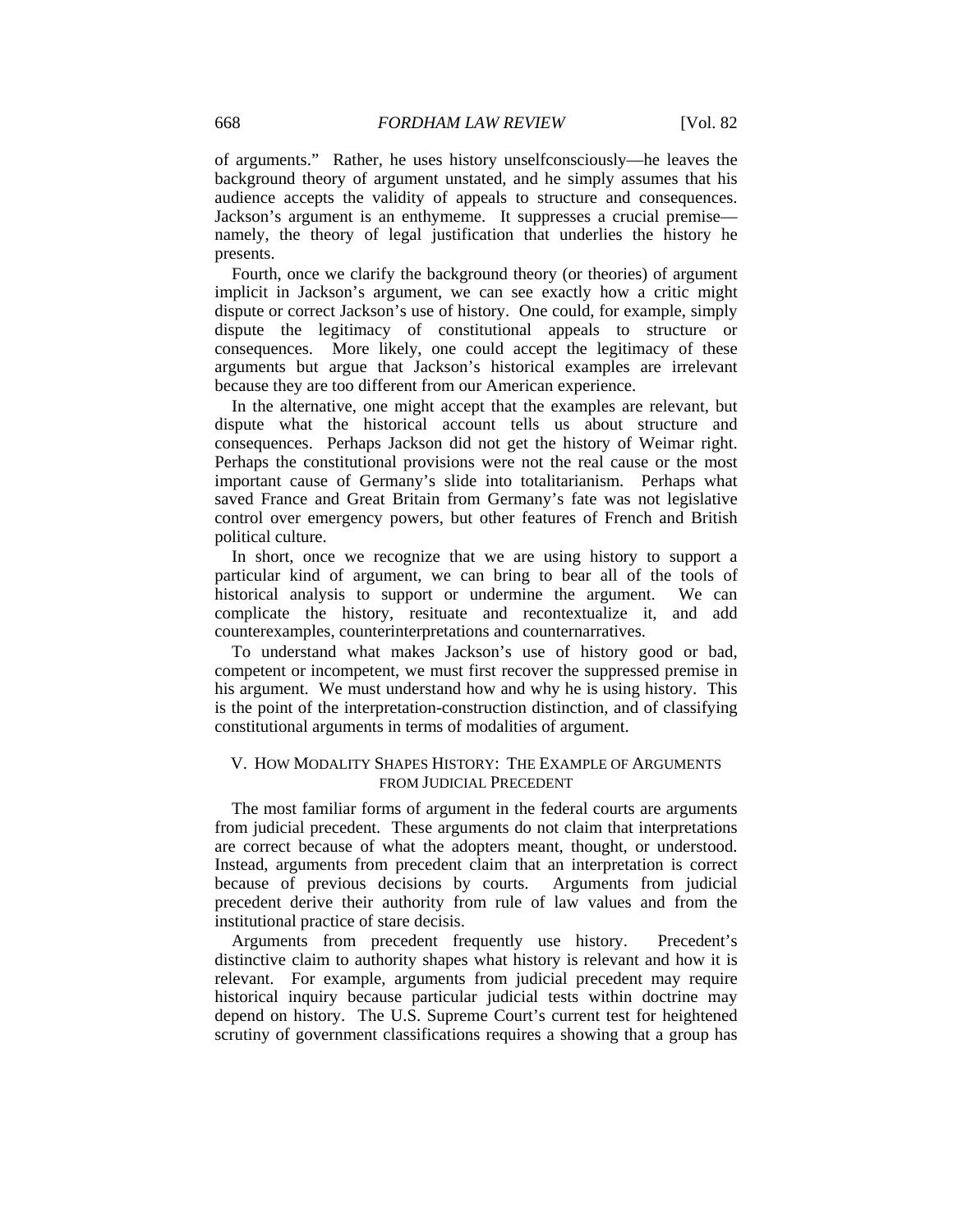been subject to a history of unjust discrimination.<sup>59</sup> Therefore, arguments that classifications affecting a particular group—homosexuals, for example—should be subject to heightened scrutiny will depend on historical evidence and argument.

Substantive due process jurisprudence is based in part on evolving traditions of practice and the historical importance of a right. Satisfying this doctrinal test may require considerable historical analysis. Equally important, it may look at history differently than an inquiry into original meaning, intentions, or understanding.

*McDonald v. City of Chicago*<sup>60</sup> offers a good example. In a previous case, *District of Columbia v. Heller*, 61 the Court held that the Second Amendment guaranteed a right to keep and bear arms in the home for purposes of self-defense.62 The issue in *McDonald* was whether this Second Amendment right applied to state and local governments through the Fourteenth Amendment. $\overline{63}$  The Court held that it did, but on the basis of two different reasons that employed history in two different ways.<sup>64</sup>

Justice Clarence Thomas, concurring in the judgment, argued that the original meaning of the Fourteenth Amendment's Privileges or Immunities Clause included the Second Amendment right to keep and bear arms.65 His opinion offers evidence of what the framers of the Fourteenth Amendment intended and the ratifiers expected.66

Justice Samuel Alito, writing for a four-justice plurality, canvasses much of the same history as Justice Thomas.67 But his focus is quite different. Justice Alito argues that given the Court's current test for incorporation—as shaped by previous precedents—Second Amendment rights should be incorporated against the states.<sup>68</sup> The central question, Justice Alito explained, is "whether the Second Amendment right to keep and bear arms is incorporated in the concept of due process" in the Fourteenth

62*. Id.* at 635.

63*. McDonald*, 130 S. Ct. at 3027.

64*. See id.* at 3026.

65*. Id.* at 3063–66 (Thomas, J., concurring).

66*. Id.* at 3071–77. In general, Justice Thomas describes himself as an original meaning originalist, but his account of original meaning is thick rather than thin, because he often treats original expected applications as part of original meaning. *See, e.g.*, Morse v. Frederick, 551 U.S. 393, 410-11 (2007) (Thomas, J., concurring) ("In my view, the history of public education suggests that the First Amendment, as originally understood, does not protect student speech in public schools."); McIntyre v. Ohio Elections Comm'n, 514 U.S. 334, 358–59 (1995) (Thomas, J., concurring) ("We should seek the original understanding when we interpret the Speech and Press Clauses, just as we do when we read the Religion Clauses of the First Amendment.").

67*. McDonald*, 130 S. Ct. at 3038–42 (plurality opinion).

68*. Id.* at 3035–36.

<sup>59</sup>*. See, e.g.*, Bowen v. Gilliard, 483 U.S. 587, 601–02 (1987); Cleburne v. Cleburne Living Ctr., Inc., 473 U.S. 432, 441 (1985); Mass. Bd. of Ret. v. Murgia, 427 U.S. 307, 313– 14 (1976) (per curiam); Frontiero v. Richardson, 411 U.S. 677, 683–84 (1973) (plurality opinion).

 <sup>60. 130</sup> S. Ct. 3020 (2010).

 <sup>61. 554</sup> U.S. 570 (2008).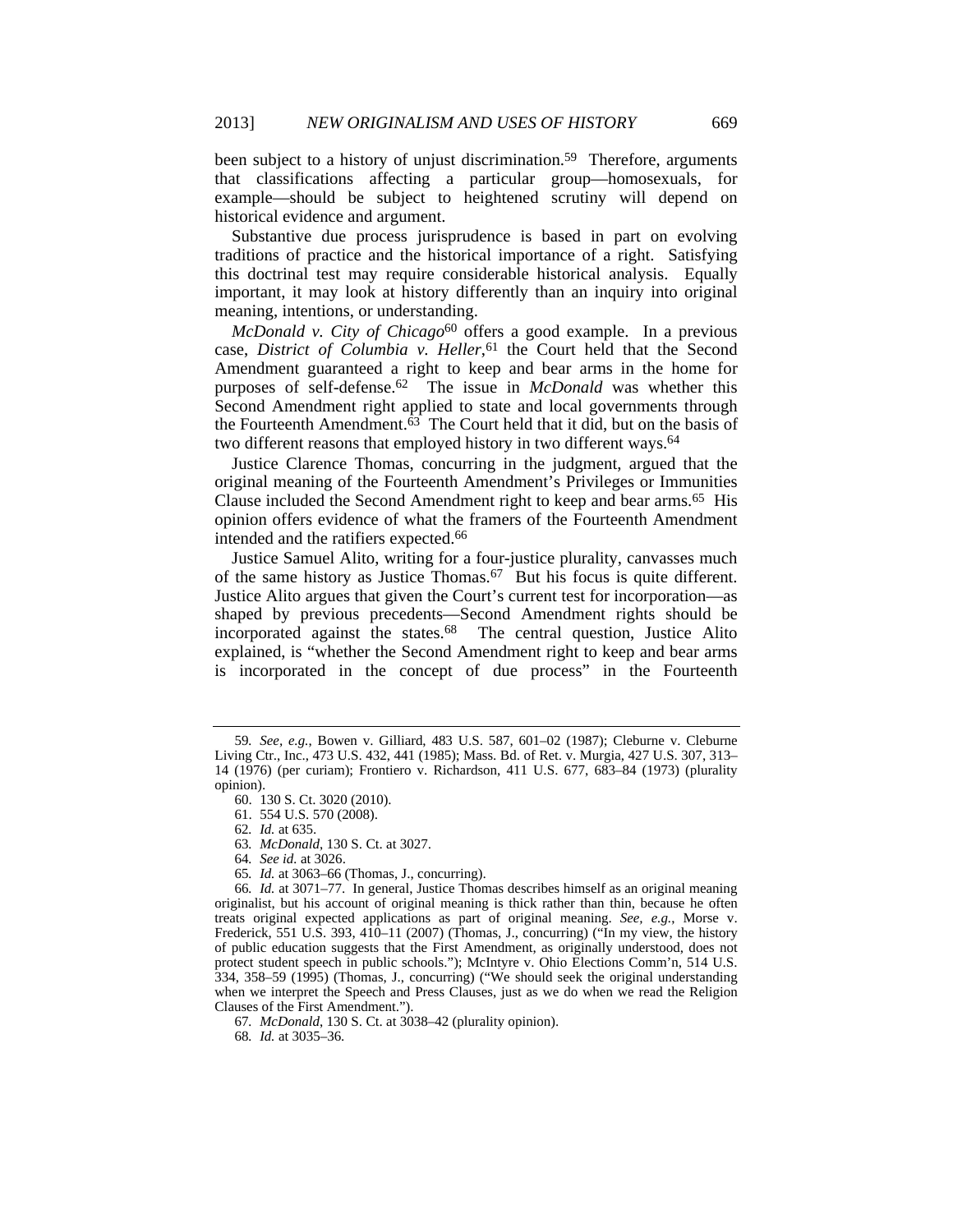Amendment.<sup>69</sup> To decide that question "we must decide whether the right to keep and bear arms is fundamental to *our* scheme of ordered liberty,"70 or "whether this right is 'deeply rooted in this Nation's history and tradition."71

The differences between the kinds of arguments that Justices Thomas and Alito make shape the history that is relevant to each. Justice Thomas wants to know what the adopters of the Fourteenth Amendment meant. Therefore his focus is on adoption history and the meaning of "Privileges or Immunities of Citizens of the United States." Justice Thomas does not care what other generations of Americans thought about the right to bear arms except to the extent that their views elucidate the understandings of the adopting generation.

Justice Alito, by contrast, relies on the authority of judicial precedent. He therefore uses history in two different ways. First, he looks to the history of doctrinal development to derive the proper test. Second, he applies a doctrinal test that asks a historical question. The doctrine asks whether there is a longstanding tradition of treating a right as fundamental. If so, and if the Court has not previously decided the question to the contrary (that is, in the history of precedent), the right is protected by the Due Process Clause of the Fourteenth Amendment. As he puts it: "Unless considerations of stare decisis counsel otherwise, a provision of the Bill of Rights that protects a right that is fundamental from an American perspective applies equally to the Federal Government and the States."72

Justice Alito therefore endeavors to show that the right to keep and bear arms has long been regarded as fundamental. He canvasses attitudes at the Founding, during the early nineteenth century, and during Reconstruction leading up to the ratification of the Fourteenth Amendment.73 He argues that framers of the Fourteenth Amendment believed that the right to bear arms was fundamental.74 But Justice Alito does not care that the adopters would not have understood the right in the same way as a modern court. The adopters would likely have considered the right to keep and bear arms as a right of citizens protected by the Privileges or Immunities Clause. But the Supreme Court long ago relegated that clause to irrelevance. Beginning in the early twentieth century, it began asking whether a right is "incorporated" into the Due Process Clause.75

 75. As Randy Barnett shows, when Justice Alito briefly mentions the views of Framers like John Bingham and Jacob Howard about the purposes of the Fourteenth Amendment, he states that they believed that the Fourteenth Amendment as a whole, rather than the Privileges or Immunities Clause, protected the right to bear arms. Barnett, *supra* note 14, at

<sup>69</sup>*. Id.* at 3036.

<sup>70</sup>*. Id.* (citing Duncan v. Louisiana, 391 U.S. 145, 149 (1968)).

<sup>71</sup>*. McDonald*, 130 S. Ct. at 3036 (quoting Washington v. Glucksberg, 521 U.S. 702, 721 (1997)).

<sup>72</sup>*. Id.* at 3050.

<sup>73</sup>*. Id.* at 3036–42.

<sup>74</sup>*. Id.* at 3040 (noting that the thirty-ninth Congress's "efforts to safeguard the right to keep and bear arms demonstrate that the right was still recognized to be fundamental"); *id.* at 3041 ("In debating the Fourteenth Amendment, the 39th Congress referred to the right to keep and bear arms as a fundamental right deserving of protection.").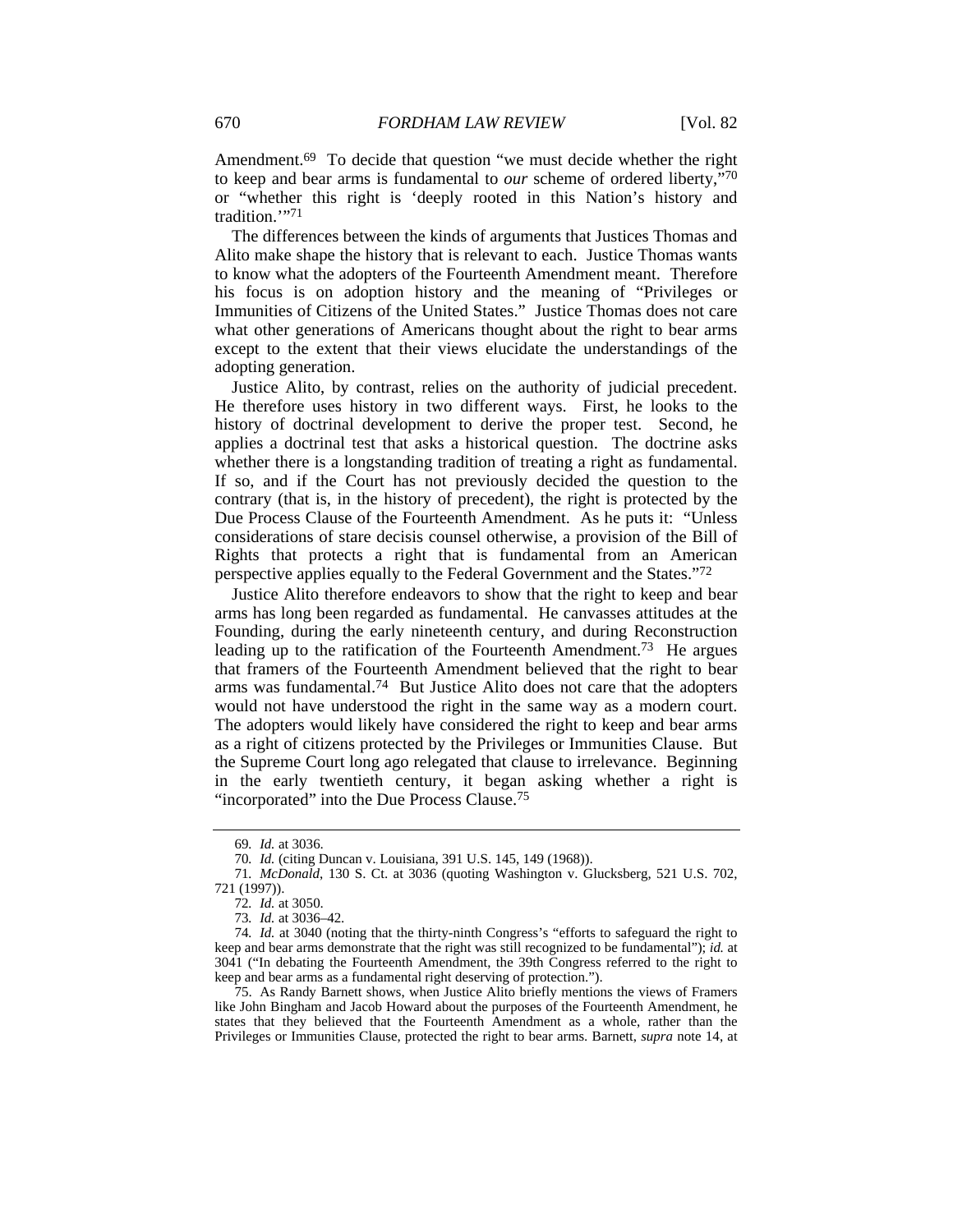An important weakness in Justice Alito's argument—which does not apply to Justice Thomas's—is that Justice Alito does not carry his story forward into the twentieth century. Having established that the right was viewed as fundamental in 1868, he pronounces it deeply rooted in the nation's traditions, and stops his historical inquiry. Nevertheless, although the views of the Fourteenth Amendment's adopters may be good evidence that a right has long been regarded as fundamental, they cannot establish that proposition by themselves. Suppose, for example, that public attitudes that the right is fundamental faded away in the late nineteenth century because of concerns about political radicals, labor activists, and immigrants,76 that states and the federal government began to regulate arms regularly,77 and that the modern movement for gun rights did not begin in earnest until the second half of the twentieth century.78 Rather than always being deeply rooted in our nation's traditions, the right's importance to Americans has oscillated throughout history. This history would tend to undermine Justice Alito's doctrinal argument that there is a longstanding tradition of viewing the right as fundamental, but it would have little effect on Justice Thomas's inquiry into original meaning.

Even when Justices Alito and Thomas focus on the same period of history—Reconstruction—they see different things. Justice Thomas asks whether the right to bear arms is a privilege or immunity of national citizenship protected by the Fourteenth Amendment's Privileges or Immunities Clause. He tries to show that the adopters meant to protect portions of the Bill of Rights through that clause,<sup>79</sup> and he describes how early Supreme Court decisions like the *Slaughter-House Cases*<sup>80</sup> and *United States v. Cruikshank*81 distorted the framers' design.82 Modern case law now uses the controversial doctrine of "substantive due process" to incorporate fundamental rights into the Due Process Clause; but this clause,

<sup>427 (</sup>accusing the plurality of "bowdlerizing its sources to read that the right to bear arms was protected by the original meaning of the Fourteenth Amendment *as a whole*, rather than by the Privileges or Immunities Clause in particular"); *see also McDonald*, 130 S. Ct. at 3033 n.9.

<sup>76</sup>*. Cf.* Gerard N. Magliocca, *Why Did the Incorporation of the Bill of Rights Fail in the Late Nineteenth Century?*, 94 MINN. L. REV. 102, 124 (2009) ("[E]nthusiasm for extending the substantive protections of the Bill of Rights to the states evaporated during the 1890s because of the sharp increase in agrarian radicalism and labor protests.").

<sup>77</sup>*. See* David B. Kopel & Clayton Cramer, *State Court Standards of Review for the Right To Keep and Bear Arms*, 50 SANTA CLARA L. REV. 1113, 1157 (2010) ("In the twentieth century, gun control ceased to be a peculiar Southern institution. Fear of labor unrest and massive waves of immigrants, as well as the emigration of Southern blacks, brought gun control north. Many gun control laws were upheld, and many others were not even constitutionally questioned." (footnote omitted)).

<sup>78</sup>*. See, e.g.*, Reva B. Siegel, *Dead or Alive: Originalism As Popular Constitutionalism in Heller, 122 HARV. L. REV.* 191, 207-12 (2008) (noting that the modern movement for gun rights began in the 1970s).

<sup>79</sup>*. McDonald*, 130 S.Ct. at 3062 (Thomas, J., concurring) ("This Court's substantive due process framework fails to account for both the text of the Fourteenth Amendment and the history that led to its adoption  $\dots$ .").

 <sup>80. 83</sup> U.S. (16 Wall.) 36 (1872).

 <sup>81. 92</sup> U.S. 542 (1875).

<sup>82</sup>*. McDonald*, 130 S. Ct. at 3060–63.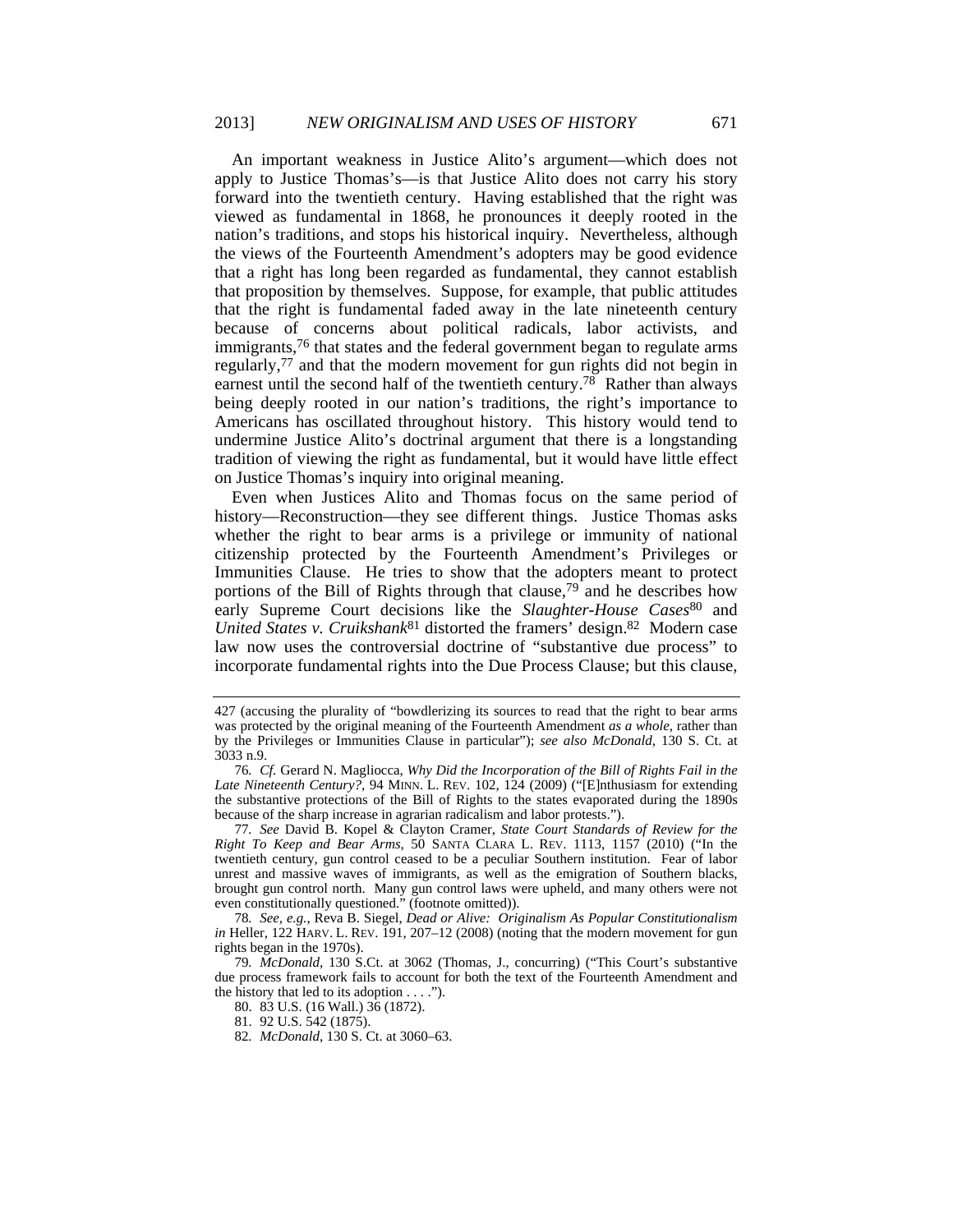Justice Thomas explains, concerns substance, not process.83 Adoption history shows that the Court's precedents have betrayed the Constitution's original meaning, creating a "jurisprudence devoid of a guiding principle."84

Justice Alito finds these aspects of history irrelevant to his purposes. His source of authority is not original meaning, but past precedent: "For many decades," he explains, "the question of the rights protected by the Fourteenth Amendment against state infringement has been analyzed under the Due Process Clause of that Amendment and not under the Privileges or Immunities Clause."85 And that settles the matter. Whether or not the Supreme Court has strayed from the adopters' views, Justice Alito explains, it will "decline to disturb" its previous rulings.86 Where Justice Thomas sees a betrayal of the original understanding, Justice Alito merely sees a line of precedents to be followed.

# VI. THE ROLE OF CULTURAL MEMORY: ARGUMENTS FROM NATIONAL ETHOS, POLITICAL TRADITION, AND HONORED AUTHORITY.

Perhaps the most interesting and complicated use of history occurs in the last three modalities of argument: arguments from national ethos, political tradition, and honored authority. As I shall point out in the next section, these arguments often strongly shape how lawyers use adoption history in constitutional construction.87

Although superficially similar to arguments from custom on the one hand, and appeals to political convention and institutional settlement on the other, arguments from ethos and tradition claim a different kind of justification. Arguments from national ethos and political tradition appeal to what is honorable about American values, as judged from the standpoint of the present. These are arguments about national character, national values, and the retrospective meaning of political and historical events. Arguments from ethos and tradition are often framed in terms of sweeping narratives, canonical events, and cultural heroes.

Arguments from tradition claim that our traditions constitute our political life and offer normative direction to our endeavors. Arguments from national ethos claim that a constitutional interpretation that betrays the deepest meanings of America's values and political traditions cannot be correct. Finally, arguments from honored authority claim that we should follow the model and the views of honored figures from our nation's past because (1) they represent important national values and norms; (2) they are central to or constitutive of important and valuable American traditions; or

<sup>83</sup>*. Id.* at 3062 ("The notion that a constitutional provision that guarantees only 'process' before a person is deprived of life, liberty, or property could define the substance of those rights strains credulity for even the most casual user of words.").

<sup>84</sup>*. Id.* at 3062.

<sup>85</sup>*. Id.* at 3030–31 (plurality opinion).

<sup>86</sup>*. Id.* at 3031.

<sup>87</sup>*. See infra* Part VII.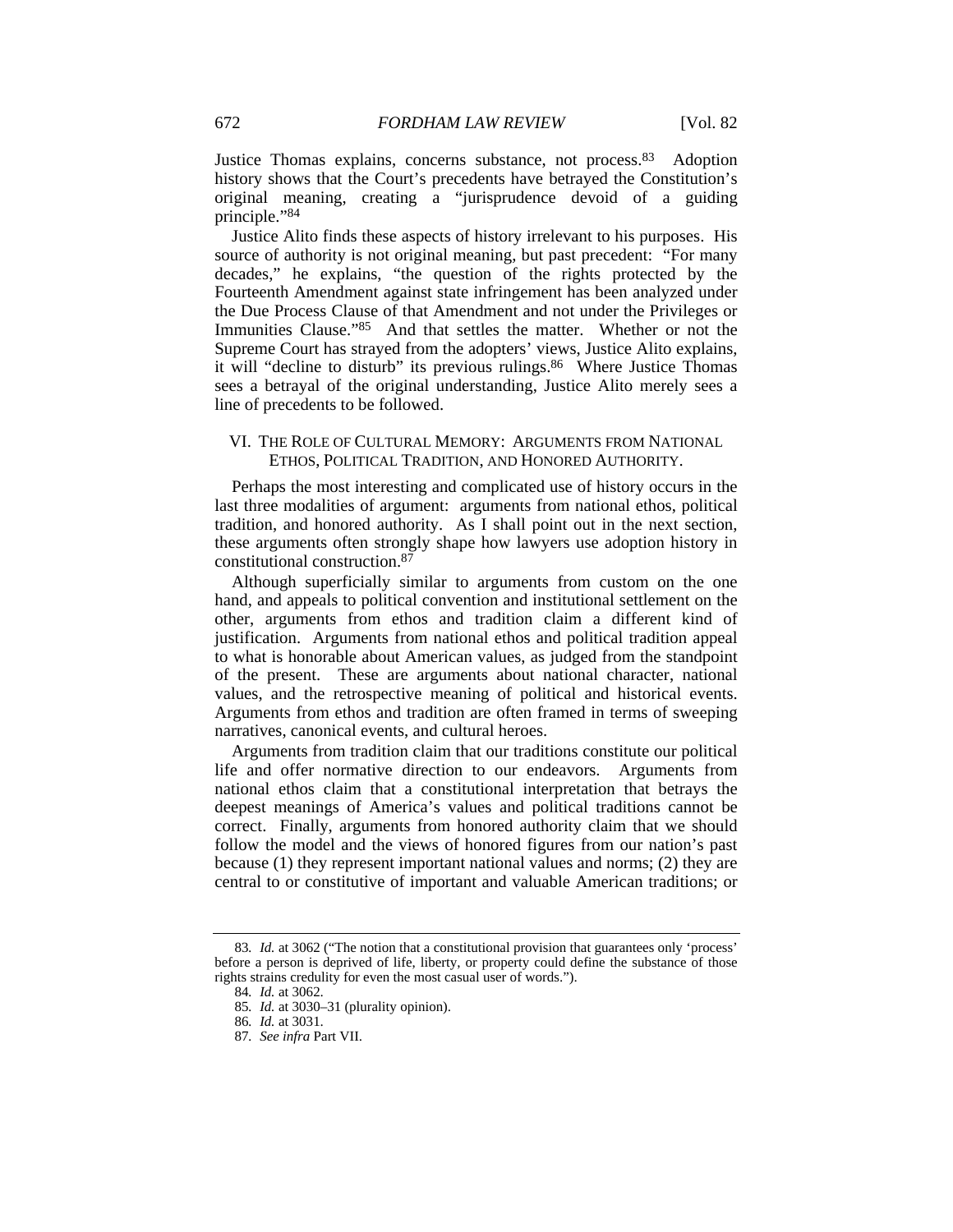(3) their actions and beliefs display wisdom, courage, or other political virtues.

Because traditions are shaped and sustained over long periods of time and because new traditions can arise throughout the nation's history, arguments from ethos and tradition may invoke many different periods in American history, not just adoption history. Moreover, arguments from political tradition and national ethos may reach different conclusions than arguments from original meaning, intention, and understanding because we only know what the country means and what its central values are in retrospect, through an interpretive and narrative construction judged from the standpoint of the present. (Of course, people who view the Framers through the lens of contemporary concerns may not notice this difference, leading to anachronisms.) Our present-day conclusions about the meaning of America and its values may not have been obvious or uncontroversial to everyone at the time of adoption. Some features of the American experience which we see as central today were unknown to or would have been rejected by the adopting generation.

For example, because of the work of successive waves of social movements for equality, most Americans believe that equality and opposition to racism are central to the American creed. But many people in 1787—or even 1868—might not have seen it the same way. The American political tradition as it has developed may reshape or even reject the principles and values we derive from original meaning, original understanding, or original intentions. Nevertheless, as I shall point out in the next section, many arguments that people call "originalist" are better understood as appeals to ethos, tradition, and honored authority.

Arguments from ethos and tradition address fellow members of the political community in the present by invoking the normative meaning of a shared past. They interpret the meaning of the past in order to demonstrate appropriate action in the present and the future. Thus, arguments from ethos and tradition claim authority in constitutional argument because of contingent facts about the speaker and audience. They presume that both the speaker and the audience identify with a common tradition, that the identities of both are partly constituted by that tradition, and therefore that both speaker and audience wish to continue to be true to it. People owe allegiance to a political tradition because it informs their way of understanding the world and it shapes their views of how and why aspects of social life should be valued and continued.

Note that these assumptions may be unfounded. If people do not identify with the country's traditions, arguments from ethos and tradition will have little purchase. If people do not look up to venerated figures as models of value and behavior, arguments from honored authority will carry little weight. A distinctive feature of American constitutional culture, however, is its quasi-religious veneration of American political traditions and especially its Founders—not necessarily as they were understood in the past or in their own time, but as they are understood in the present.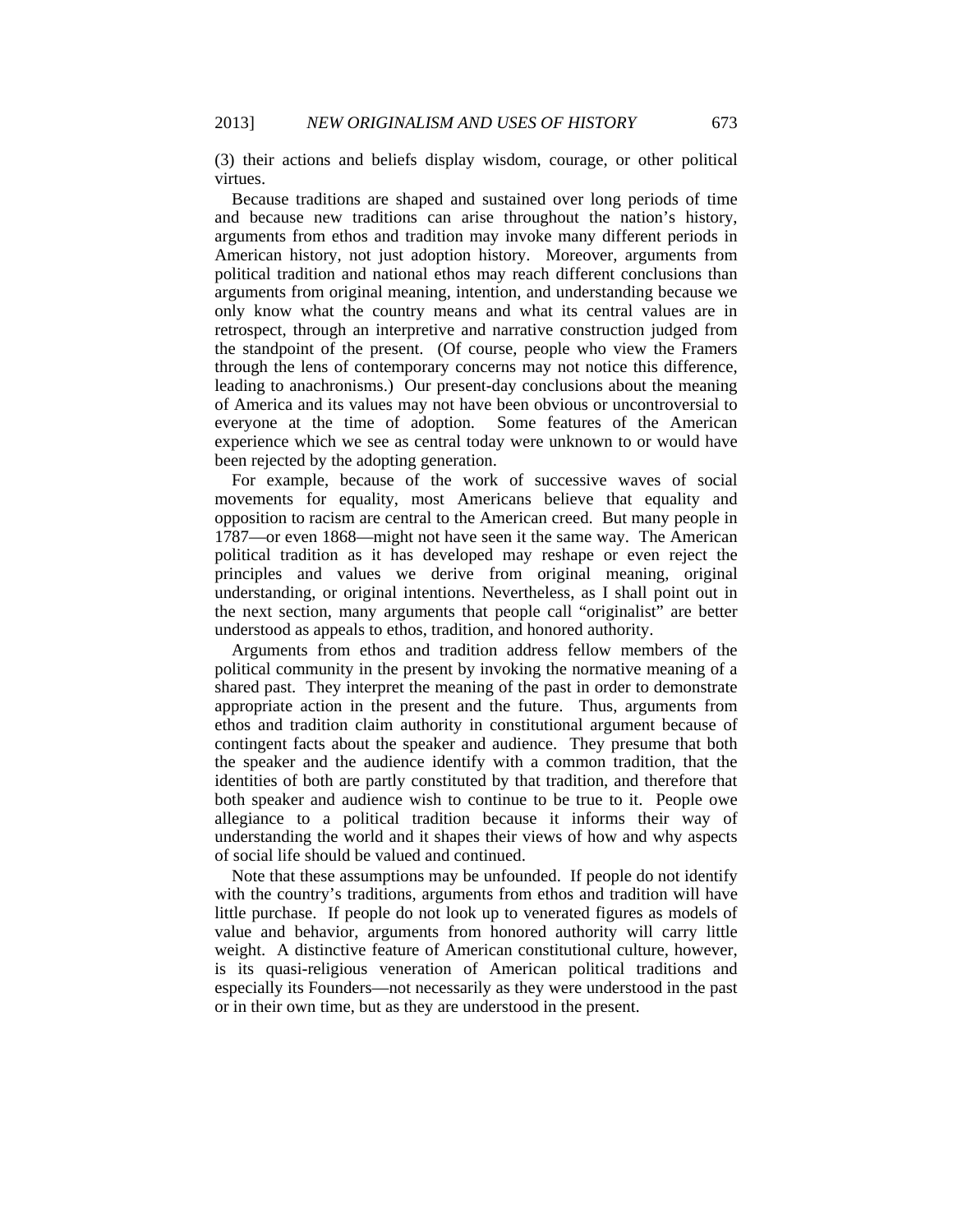Arguments from ethos and tradition are related to arguments from social custom and political convention, but they have a different focus and flavor. Arguments from social custom assume that the people as a whole have settled upon a set of mores that reflect mutual adjustment, solve coordination problems, and economize on collective wisdom. Arguments from political convention assume that political actors have settled on permissible courses of conduct that all relevant actors have either consented or acquiesced to; the authority of these conventions comes from mutual consent and/or continuous practice.

Arguments from ethos and tradition may draw on these mechanisms, but their concern is quite different. They often focus on particular individuals and events as symbols of political values; they emphasize great deeds and great struggles, cultural heroism and cultural villainy, and narratives of progress, decline, restoration, and redemption. They explain the meaning of key events like the Civil War or the New Deal. Nevertheless, arguments from ethos and custom can overlap. In American mythology, the common individual can be—and often is—a cultural hero, and important figures from history can symbolize the cumulative actions of many people over long periods of time. Similarly, political settlements can be imbued with the authority of myth and symbol as well as convention.

Moreover, appeals to ethos, tradition, and honored authority should not be confused with arguments for maintaining the status quo. Appeals to social custom or political convention usually argue for retaining some version of the status quo, even if the nature of the status quo is disputed. But arguments from ethos, tradition, and honored authority work quite differently. Lawyers' invocation of tradition need not be Burkean—it might be revolutionary. When Americans invoke the traditions of the past, they may be offering jeremiads or narratives of decline. They may call for restoration and return. Or they may urge the present to return to the wisdom and instruction of a forgotten past, newly excavated.

Appeals to the Founders, Framers, and adopters are often made in order to contest the way things are currently being done, and to urge people to return to a better, purer, or more authentic version of American norms and values. Movement conservatives, for example, made originalist appeals beginning in the late 1970s and early 1980s. They sought to overthrow what they saw as the liberal status quo under the banner of a return to original intention, and later, a return to original meaning. In response, liberals during the late 1980s and early 1990s looked to Founding-era traditions of civic republicanism to promote progressive reforms.88

Movement conservatives were hardly the first to use originalism as a technique of constitutional revolution. In his study of the use of history in judicial opinions through the Warren Court era, Alfred Kelly noted that appeals to the Founding were often used as a "precedent-breaking" device that allowed judges to sweep away old doctrinal structures and put new

 <sup>88.</sup> The story is told in KALMAN, *supra* note 1, and Kalman, *supra* note 1.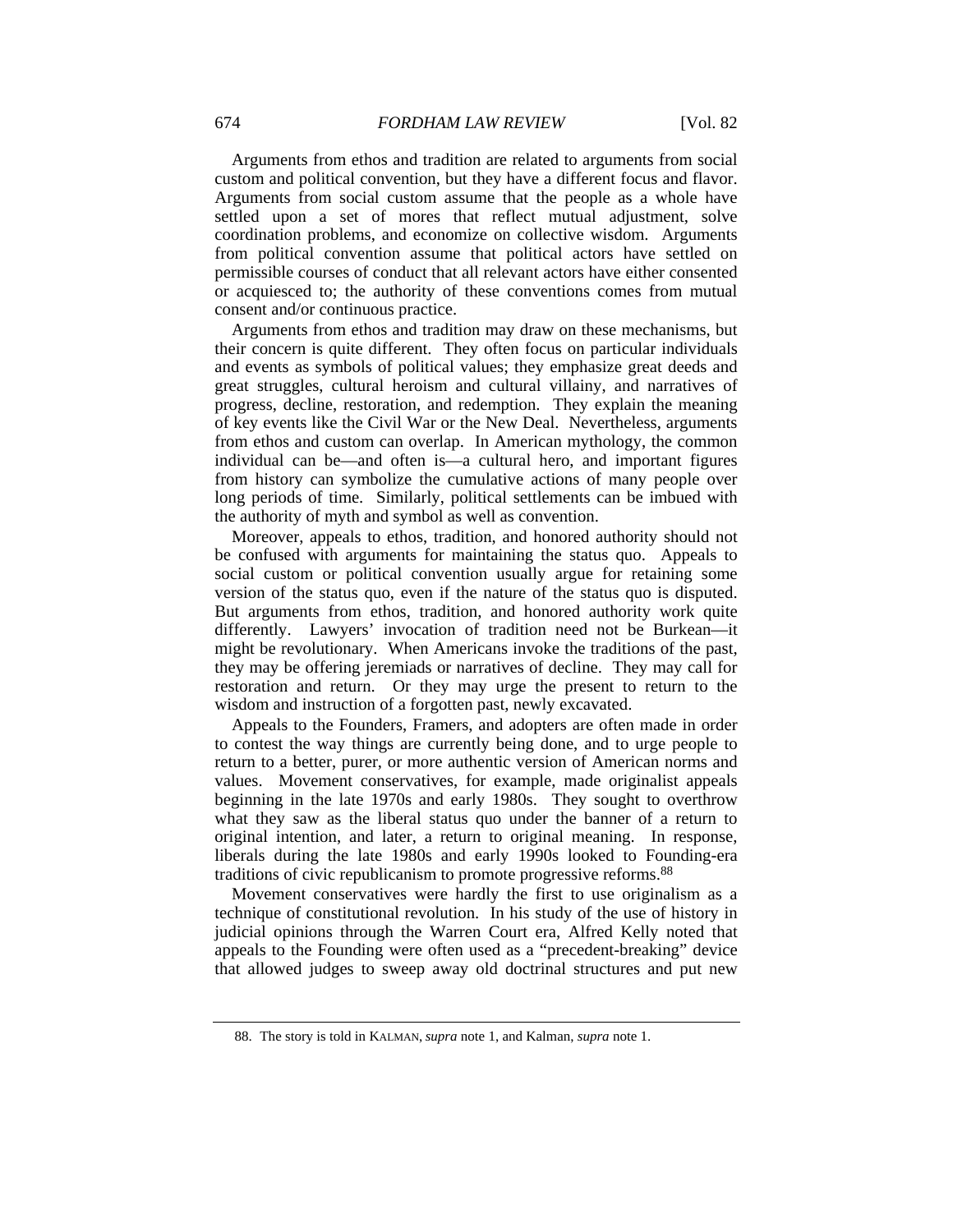ones in their stead under the guise of preserving continuity.89 That is why, Kelly explained, liberal justices from the 1940s onward—and especially during the Warren Court era—so often used adoption history to justify their revolutionary opinions.90 They invoked older American traditions to explain why they were abandoning newer ones.<sup>91</sup>

Although we now tend to think of the Warren Court as the enemy or opposite of originalism, citations to the Framers, Founders, and adopters actually increased during the Warren Court years.92 The reason is simple: the liberal justices of the New Deal/Civil Rights regime were engaged in constitutional transformation. After adopting a philosophy of judicial restraint during the New Deal, liberal justices had to justify continuing the use of judicial review to protect new kinds of civil rights and civil liberties, to discipline state and local police forces, to outlaw prayer in the public schools, to reform the voting system, and to protect African Americans and the poor. To overturn scores of precedents and remake the constitutional status quo in the image of legal liberalism, liberal justices needed a source of authority beyond precedent. They found it in adoption history.93

Conservatives learned the same lesson when they, in turn, began to attack the work of the Warren Court in the name of the Framers, Founders, and adopters. But unlike liberal legal reformers, the conservative movement made the idea of Framers' intentions and original meaning central to its cause. Conservatives were so successful in opposing "originalism" to "living constitutionalism" and using originalist arguments to attack legal liberalism that people today forget how often appeals to the Framers were a staple of Warren Court living constitutionalism. Indeed, Kelly's famous

 <sup>89.</sup> Kelly, *supra* note 1, at 125–26.

<sup>90</sup>*. Id.* at 131 ("In search of some adequate guiding principle upon which to support their libertarian interventionism in the social order, the reformist activists on the Court initiated a new era of historically oriented adjudication."); *see also* BOBBITT, CONSTITUTIONAL FATE, *supra* note 35, at 56 (explaining that Justice Hugo Black's turn to text and history allowed him "to restore to judicial review the popular perception of legitimacy which the New Deal crisis had jeopardized").

<sup>91</sup>*. See* AMAR, *supra* note 33, at 198 (explaining that the reason why the Warren Court overturned so many precedents is that it was returning to "the deepest ideals of the written Constitution"). Justice Black, the most famous liberal originalist, exemplified liberals' turn to history both before and during the Warren Court era; indeed, in Bruce Ackerman's words, he is "the original originalist on the modern Supreme Court." Ackerman, *supra* note 29, at 1799; *see also* Akhil Reed Amar, *Hugo Black and the Hall of Fame*, 53 ALA. L. REV. 1221, 1242 (2002) (arguing that Justice Black was the true intellectual leader of the Warren Court).

<sup>92</sup>*. See* FRANK B. CROSS, THE FAILED PROMISE OF ORIGINALISM 136–43 (2013) (collecting statistics). Cross notes, for example, that the Warren Court used *The Federalist* "more than any previous Court [in] American history," although usage increased even further in the Burger and Rehnquist Courts' years. *Id.* at 136; *see also id.* at 92–96 (describing use of adoption history in Warren Court school prayer, reapportionment, and criminal procedure opinions). The regular and frequent use of adoption history in Supreme Court opinions began with the Warren Court, not the conservative courts that succeeded it. *Id.* at 96.

<sup>93</sup>*. See* Kelly, *supra* note 1, at 130–31. The justices flirted with the idea of using an appeal to the framers of the Fourteenth Amendment to justify overruling *Plessy v. Ferguson*, 163 U.S. 537 (1896). Finding the historical record inconclusive, they eventually settled on social science as the precedent-breaking device. Kelly, *supra* note 1, at 142.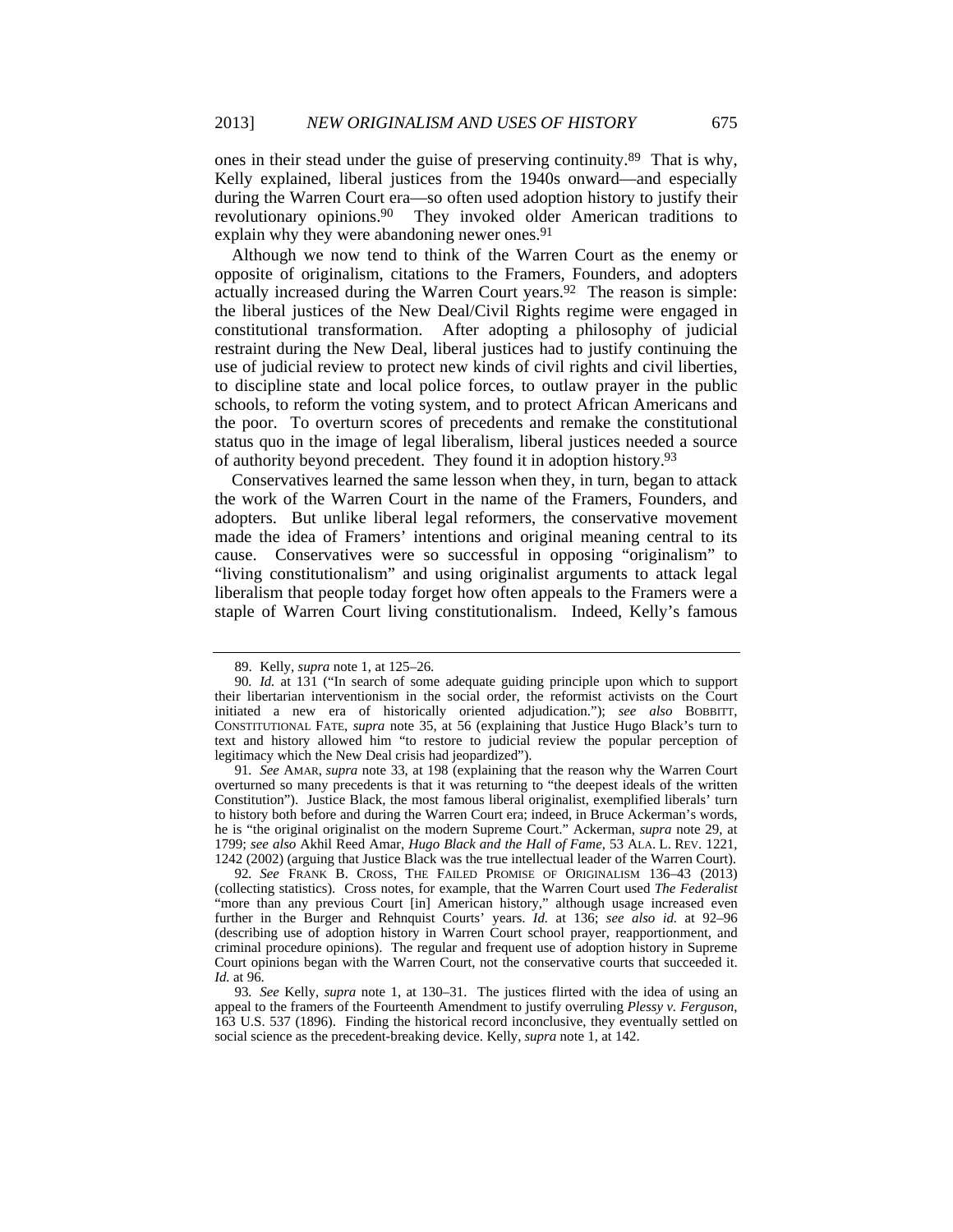critique of "law-office history" is an attack on liberal Warren Court originalism, not the conservative originalism of Robert Bork and Antonin Scalia. Years later, as movement conservatives gained power and influence in American law, historians would level similar charges of law-office history at conservatives.<sup>94</sup>

# *A. Invoking Cultural Memory*

Arguments from ethos and tradition use history in distinctive ways. A characteristic example is Justice Louis Brandeis's concurrence in *Whitney v. California*. 95 Justice Brandeis argues that government should not be permitted to punish seditious speech unless it poses a "clear and present danger."<sup>96</sup> He appeals to the values and beliefs of the American revolutionaries, and argues that we should remain faithful to these values and beliefs today:

Those who won our independence believed that the final end of the State was to make men free to develop their faculties; and that in its government the deliberative forces should prevail over the arbitrary. They believed liberty to be the secret of happiness and courage to be the secret of liberty.<sup>97</sup>

The courage to risk social disruption from political dissent, Justice Brandeis explains, is a central and honored American value:

Those who won our independence by revolution were not cowards. They did not fear political change. They did not exalt order at the cost of liberty. To courageous, self-reliant men, with confidence in the power of free and fearless reasoning applied through the processes of popular government, no danger flowing from speech can be deemed clear and present, unless the incidence of the evil apprehended is so imminent that it may befall before there is opportunity for full discussion.<sup>98</sup>

Although Justice Brandeis's appeal looks like an argument from original intention, it is really an appeal to American ethos and tradition, drawing on features of American cultural memory. Note that Justice Brandeis speaks of "those who won our independence," i.e., the American revolutionaries, rather than "those who framed our Constitution." The two groups overlap but they are not identical; however, in American cultural memory, the two groups tend to merge into one. This is a sign that we are dealing with an argument from tradition or ethos rather than a technical argument about the

<sup>94</sup>*. See* Saul Cornell, Heller*, New Originalism, and Law Office History: "Meet the New Boss, Same As the Old Boss*,*"* 56 UCLA L. REV. 1095, 1098 (2009) (arguing that *District of Columbia v. Heller* "is not the triumph of a new methodology, but really just the latest incarnation of the old law office history—a results oriented methodology in which evidence is selectively gathered and interpreted to produce a preordained conclusion" (footnote omitted)); Kalman, *supra* note 1, at 94–95 (describing historians' criticisms of Reagan-era originalism).

 <sup>95. 274</sup> U.S. 357 (1927).

<sup>96</sup>*. Id.* at 373–74 (Brandeis, J., concurring).

<sup>97</sup>*. Id.* at 375.

<sup>98</sup>*. Id.* at 377.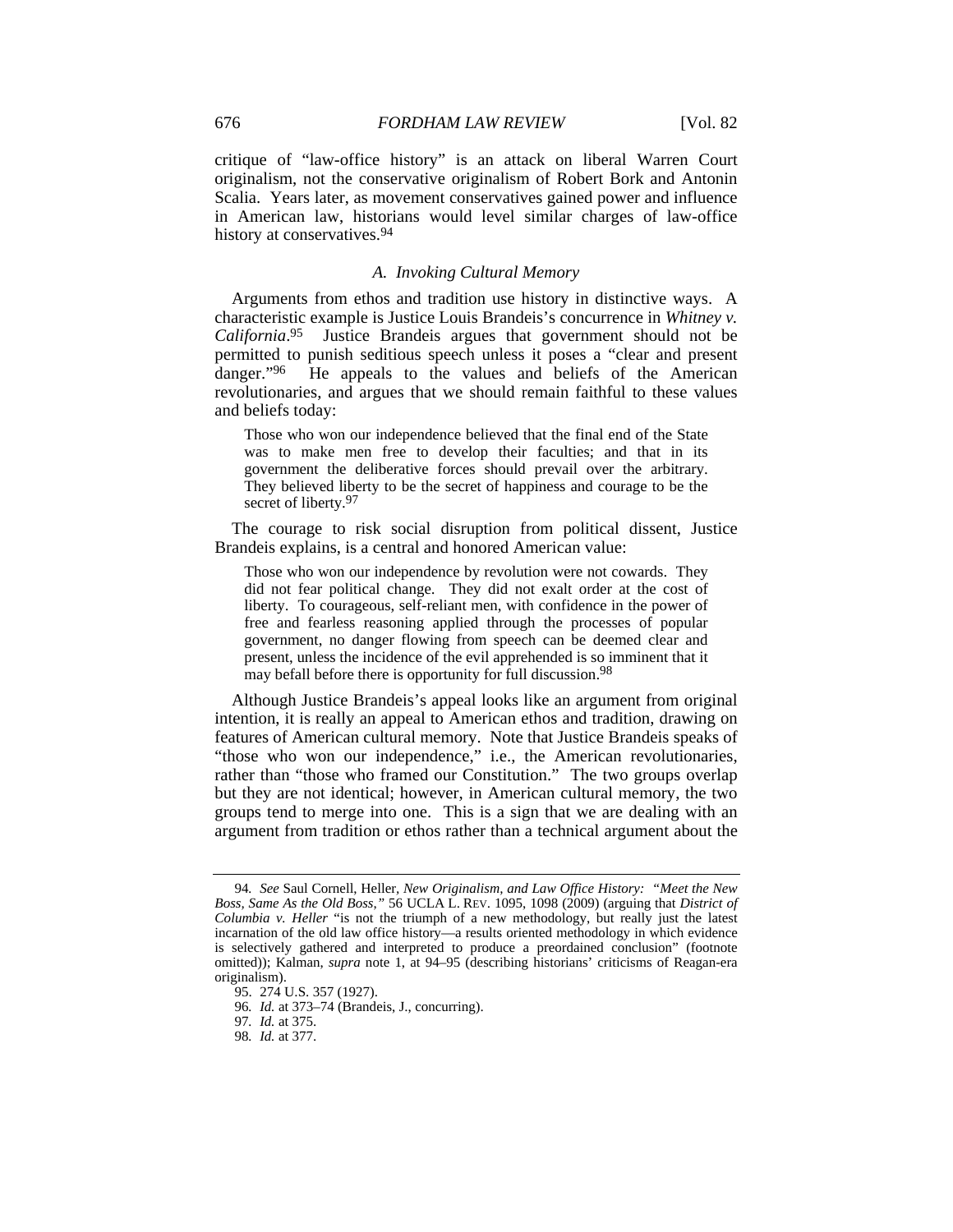meaning attributed to the Constitution by its Framers or ratifiers. Arguments that appeal to the Founders or the Framers as an undifferentiated whole, or that conflate different generations (revolutionaries, Framers, politicians of the early federal period) are likely to be arguments from tradition or ethos.

Arguments from ethos and tradition are similar to what Philip Bobbitt called "ethical" arguments.99 In *Constitutional Interpretation*, Bobbitt suggested that ethical arguments are appeals to "the idea of limited government, the presumption of which holds that all residual authority remains in the private sphere."100 Ethical argument concerns "those choices beyond the power of government to compel."101

This account of national ethos is too narrow, and Bobbitt did not mean for it to be exclusive.102 In any case, one of Bobbitt's definitions of ethical argument is much broader: "constitutional argument whose force relies on a characterization of American institutions and the role within them of the American people."103

Many aspects of American political traditions and national ethos do not concern limited government and the protection of the private sphere; two obvious examples are the idea of democratic egalitarianism and equality before the law, which apply regardless of the size of government. Moreover, some aspects of American ethos and political traditions, like those implicit in Social Security, the Homestead Act, the National Security Act, and Medicare, assume the beneficial exercise of government power in the public interest. Indeed, one of the central motivations for the creation of the 1787 Constitution was that the current government's powers were too limited; government needed to be vigorous in order to protect liberty and provide security.104 This example shows that what people call American

103. BOBBITT, CONSTITUTIONAL FATE, *supra* note 35, at 144.

<sup>99</sup>*. See* BOBBITT, CONSTITUTIONAL INTERPRETATION, *supra* note 35, at 20 ("This form of argument denotes an appeal to those elements of the American cultural ethos that are reflected in the [U.S.] Constitution.").

<sup>100</sup>*. Id.*

<sup>101</sup>*. Id.*; *see also* BOBBITT, CONSTITUTIONAL FATE, *supra* note 35, at 162 ("Ethical arguments arise from the ethos of limited government and the seam where powers end and rights begin.").

 <sup>102.</sup> Philip Bobbitt, *Reflections Inspired by My Critics*, 72 TEX. L. REV. 1869, 1937 (1994) ("I do not in fact think that the commitment to limited government is the only ethical commitment of the Constitution."). His original formula was probably influenced by the context in which *Constitutional Fate* was written: Bobbitt used ethical argument to demonstrate the right to abortion recognized in *Roe v. Wade*. *See* BOBBITT, CONSTITUTIONAL FATE, *supra* note 35, at 225–38 (arguing that the result in *Roe* follows from the ethical principle that a government of limited powers may not coerce intimate acts, which include carrying a child within one's body and giving birth).

<sup>104</sup>*. See* AKHIL REED AMAR, AMERICA'S CONSTITUTION: A BIOGRAPHY 45–50, 106–10 (2005) (arguing that the Constitution and its enumerated powers flowed from geostrategic imperatives for a stronger centralized government with ample powers to protect liberty and security); MAX M. EDLING, A REVOLUTION IN FAVOR OF GOVERNMENT: ORIGINS OF THE U.S. CONSTITUTION AND THE MAKING OF THE AMERICAN STATE (2003); RAY RAPHAEL, CONSTITUTIONAL MYTHS: WHAT WE GET WRONG AND HOW TO GET IT RIGHT 114–23 (2013).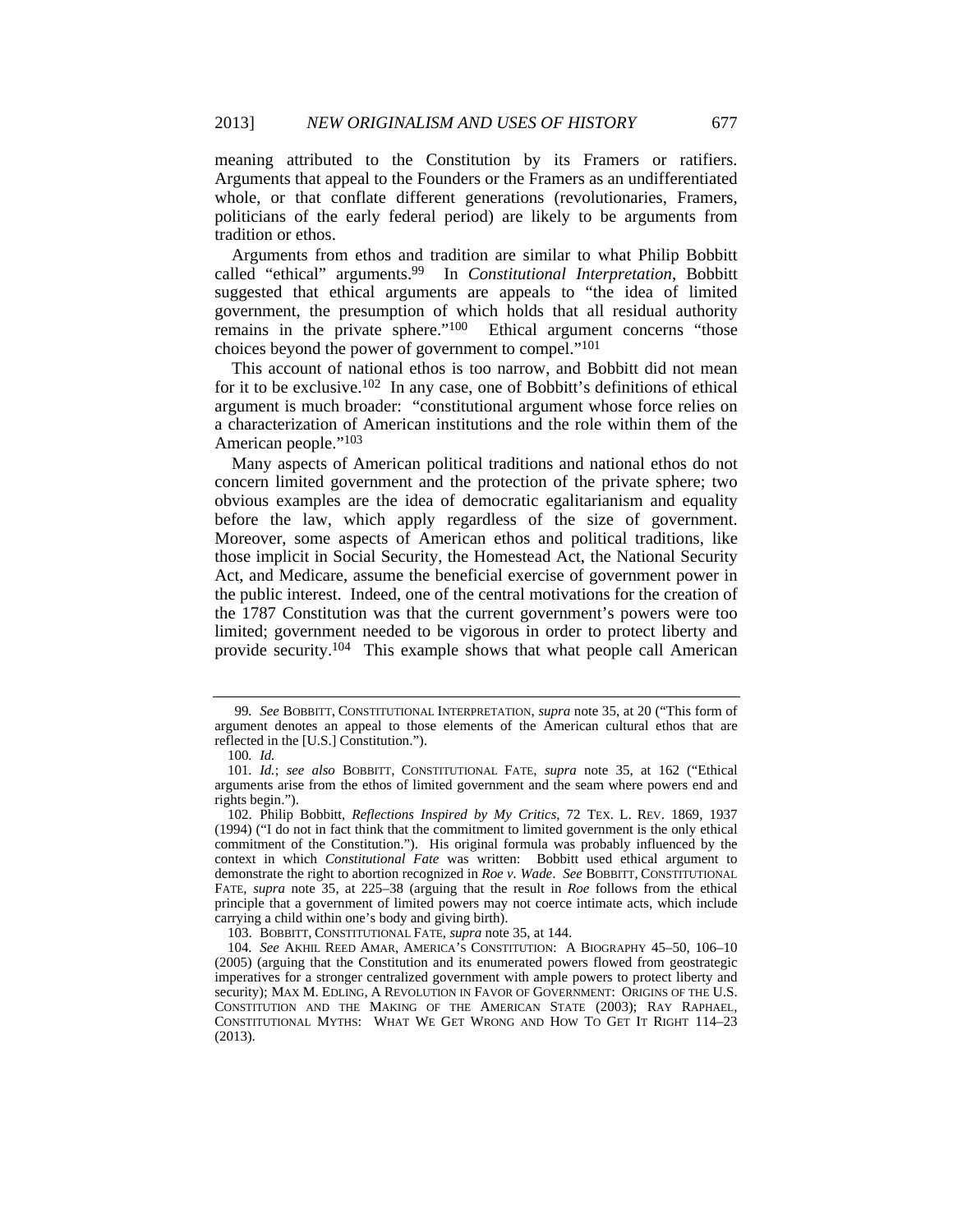traditions and American character are often subject to multiple and contrasting interpretations.

Arguments from ethos and tradition seamlessly combine the descriptive and the normative. From the nation's founding, what is fundamental to American character and political culture has been contested. Moreover, appeals to tradition are complicated by the fact that consensus in practice and belief often disappears when we inspect history more closely; moreover, many practices and beliefs that were once widely accepted and considered traditional or valuable are now rejected as un-American. To argue from tradition or ethos, one must make interpretive judgments about what aspects of American history are central and valuable features of its traditions and what aspects are peripheral, exceptional, irrelevant, or have been dishonored or repudiated as time has passed.<sup>105</sup> In short, arguments from political tradition or ethos claim that particular values or beliefs are characteristic of the nation and its traditions *rightly understood*; such arguments are inevitably interpretive and normative. As a result, there is usually more than one way to characterize political traditions and national ethos; hence arguments from ethos and tradition are usually available on either side of a constitutional dispute, just as they are for the other modalities of argument.

Accordingly, it does not matter for Justice Brandeis's argument whether the Founding generation disagreed about protecting politically unpopular speech, whether some of the Founders were selective in their support of free expression, or whether some members of the Founding generation actually *wanted* to suppress particular dissenters—for example, Loyalists during the Revolution or supporters of France during the early years of the Republic. After all, the Federalists who supported the Alien and Sedition Acts *did* fear the effect of seditious advocacy.<sup>106</sup> It was the Jeffersonian Republicans then the political minority—who articulated the need for civic courage.107 And even Jefferson himself was not always a champion of free expression.108

If Justice Brandeis's argument is an argument from original intention or original meaning, it is a pretty bad argument.109 Charitably understood,

<sup>105</sup>*. Cf.* Poe v. Ullman, 367 U.S. 497, 542 (1961) (Harlan, J., dissenting) ("The balance of which I speak is the balance struck by this country, having regard to what history teaches are the traditions from which it developed as well as the traditions from which it broke. That tradition is a living thing.").

<sup>106</sup>*. See* JAMES MORTON SMITH, FREEDOM'S FETTERS: THE ALIEN AND SEDITION LAWS AND AMERICAN CIVIL LIBERTIES (1956) (describing the Federalist campaign for the Alien and Sedition Acts and their subsequent enforcement by Federalist judges).

<sup>107</sup>*. See* Whitney v. California, 274 U.S. 357, 375 n.2 (1927) (quoting Letter from Thomas Jefferson to Elijah Boardman (July 3, 1801), and Thomas Jefferson, First Inaugural Address (March 4, 1801)).

<sup>108</sup>*. See, e.g.*, Michael P. Downey, Note, *The Jeffersonian Myth in Supreme Court Sedition Jurisprudence*, 76 WASH. U. L.Q. 683, 684 (1998) ("Jefferson's myth has enshrined him as a great advocate of individual liberties, but [in] reality [Jefferson] seems to have been a more pragmatic, and consequently a more repressive, figure." (footnote omitted)).

<sup>109</sup>*. See* Kelly, *supra* note 1, at 131 n.50 (criticizing Justice Brandeis's opinion as "a prime example of history by a combination of essay, fiat, and revelation").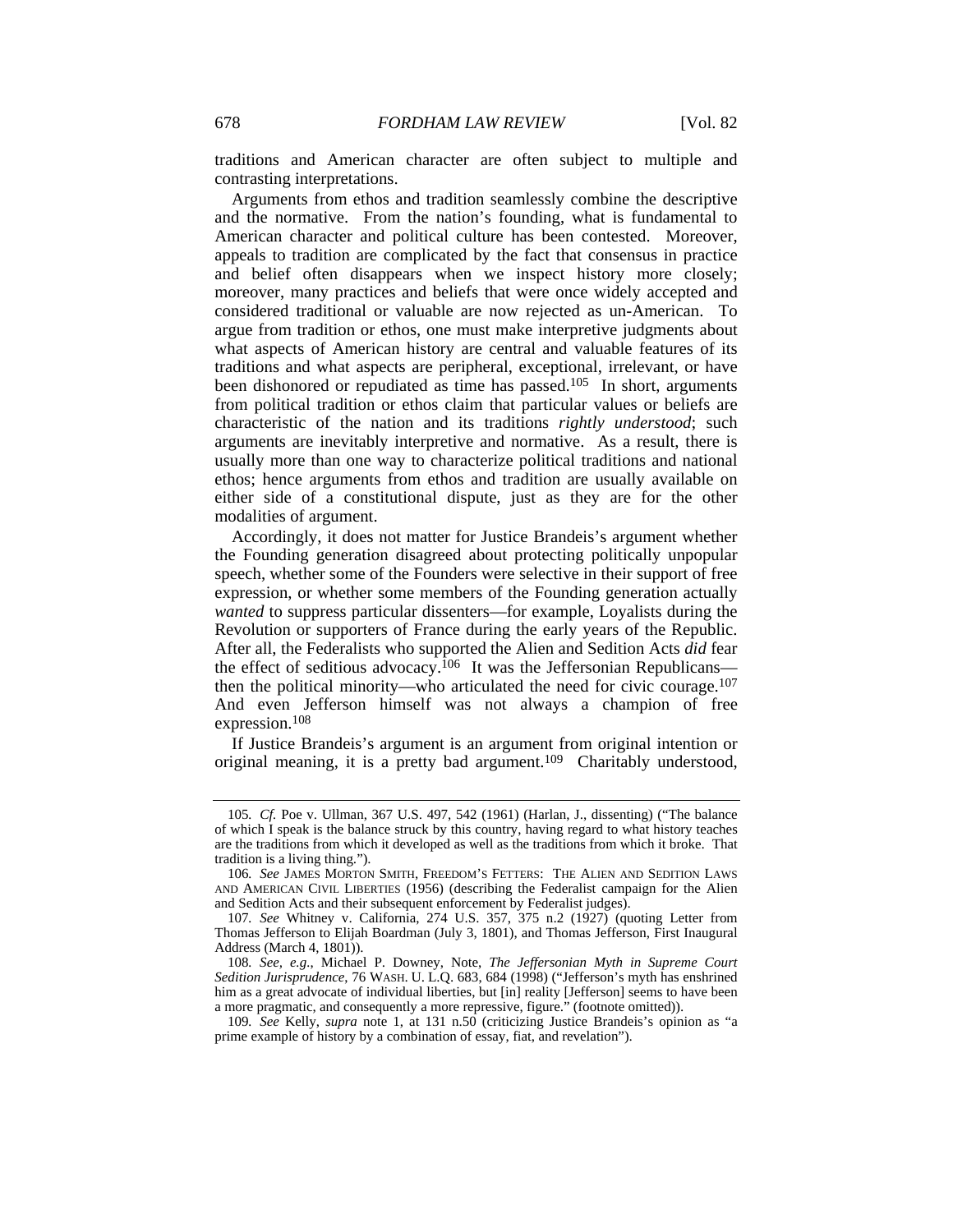however, Justice Brandeis is using history in a different way than the originalist model of authority prescribes. If pressed, Justice Brandeis should have been quite willing to admit that not all Founders—or the Americans who succeeded them—practiced civic courage. Nevertheless, he might emphasize, this ideal best represents our aspirations as a people.

Note, once again, that Justice Brandeis is not invoking ethos and tradition in order to argue against change or to preserve the status quo. Quite the contrary: he wants the Supreme Court to protect the speech of dissidents, which the law of his day did not.<sup>110</sup> Justice Brandeis uses the cultural memory of the revolutionaries in order to critique the Court's existing doctrine. His use of ethos is reformist or revolutionary, rather than a defense of existing arrangements. Although appeals to tradition may seem conservative on the surface, they are often calls for transformation or revolution. Movements for reform often try to persuade fellow citizens by appealing to shared premises and widely honored examples.111 If the speaker believes the country has strayed from the correct path, then a call for fidelity to ethos or tradition is an argument for change, not stasis.

# *B. Selection and Simplification*

Justice Brandeis invokes a heroic past; he calls upon Americans in the present to live up to their ideals and to their highest aspirations as Americans. And he tells his story from a present-day perspective, describing how matters appear—and what they mean—in hindsight. His portrait of the past is deliberately selective. He equates Jefferson's vision with American values and he treats Jefferson's Federalist opponents as false prophets. He identifies with some members of the Founding generation as reflecting the best in the American tradition and neglects or simply refuses to identify with others.

These features of Justice Brandeis's argument are characteristic of appeals to ethos and tradition. Such arguments assume that history has a purpose or meaning that vindicates or critiques the present, and points to the proper direction of action in the future.<sup> $112$ </sup> Arguments from ethos and

<sup>110</sup>*. See, e.g.*, Gitlow v. New York, 268 U.S. 652, 666–68 (1925) (rejecting First Amendment claims); Schenck v. United States, 249 U.S. 47, 52 (1919); Abrams v. United States, 250 U.S. 616, 628 (1919) (Holmes, J., dissenting). In *Whitney* itself, the Court upheld Anna Whitney's conviction under California's Criminal Syndicalism Act for being a member of the Communist Labor Party. *Whitney*, 274 U.S. at 366–71. Despite his famous argument, Justice Brandeis's opinion is technically a concurrence because he believed that Whitney did not properly raise her federal constitutional objections in the lower courts. *Id.* at 380 (Brandeis, J., concurring).

 <sup>111.</sup> JACK M. BALKIN, CONSTITUTIONAL REDEMPTION: POLITICAL FAITH IN AN UNJUST WORLD 44, 55–56 (2011) ("An appeal to the past [by social movements] . . . is a way of convincing others that we should be true to a larger set of common commitments to liberty, equality, and justice that we have compromised or forgotten.").

<sup>112</sup>*. Id.* at 44 ("Members of the political community [use narrative arguments] in order to make sense of current controversies and the proper direction of political/legal change."); Reva B. Siegel, *Text in Contest: Gender and the Constitution from a Social Movement Perspective*, 150 U. PA. L. REV. 297, 342–43 (2001) (arguing that history supplies both a sense of collective identity and "the field of collective experience through which we make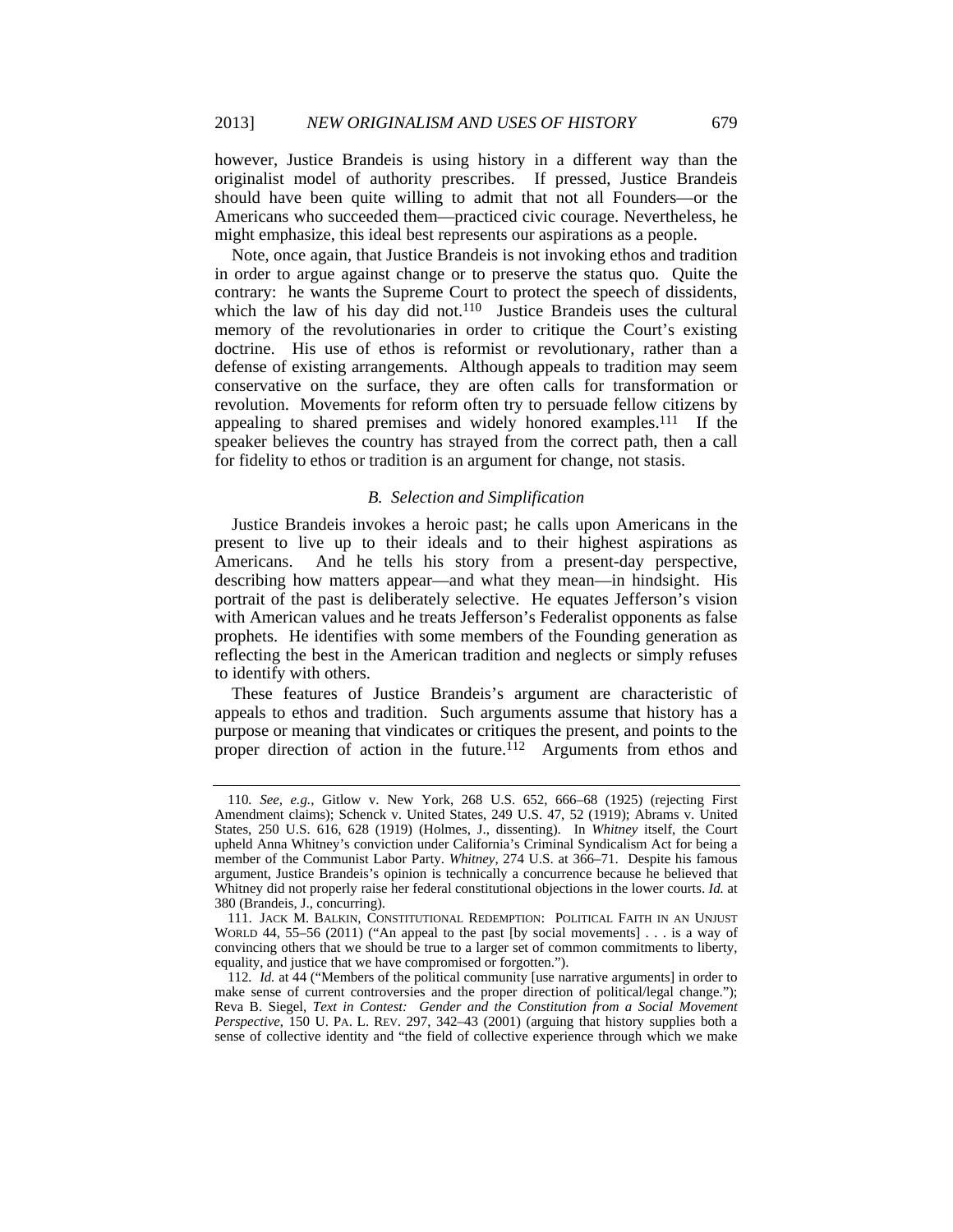tradition both explain and invoke the meaning of events in the country's history, including normative lessons to be drawn from these events and appropriate models of behavior. Hence they may sometimes simplify complex historical events in order to demonstrate how they exemplify key values or lessons.

Because arguments from ethos and tradition draw meaning from history, they often take a narrative form. They may employ, either overtly or implicitly, narratives of progress, decline, restoration, or redemption. They explain who Americans are by explaining where they have come from and where they are going. They are arguments about Americans' deepest values as symbolized by the struggles, commitments, successes, and failures of the past.113 They are appeals to a transgenerational subject, "We the People," who possess certain traditions, values, and features of character that we come to understand in retrospect. Arguments from ethos and tradition attempt to explain the trajectory and the meaning of events in American history. This trajectory may not be one of progress. Americans may have missed opportunities, or fallen short of their ideals.

Not surprisingly, arguments from ethos and tradition often treat history differently than most professional historians; sometimes they purposefully condense events and smooth over complexities and complications. They seek to understand the past, not for its own sake, but in the service of the present and the future. History that explains American values may be heroic or tragic, but it is always didactic. $114$ 

Arguments from ethos and tradition explain the meaning and trajectory of history, not from the standpoint of the past, but from the standpoint of the present. That is why these arguments are inherently anachronistic. People in the past did not know how the future would turn out; therefore they did not understand themselves or their actions in terms of the narratives we craft today. The defenders of slavery did not know that they would lose, and the defenders of abolition did not know that they would ultimately win. Neither side's adherents knew what use later generations would make of them, nor how their story would be represented as part of the country's political traditions.

pragmatic judgments about how to realize constitutional commitments and values in practice").

<sup>113</sup>*. See* BALKIN, *supra* note 111, at 25–32, 51–60 (explaining and defending the practice of narrative justification); Akhil Reed Amar, *The Supreme Court 1999 Term: Foreword: The Document and the Doctrine*, 114 HARV L. REV. 26, 29 (2000) (arguing that done properly, textual argument requires understanding the meaning of key events in American history, and "good historical narrative, in both a broad (epic-events) sense and a narrow (drafting/ratification) sense, should inform good textual analysis").

<sup>114</sup>*. Cf.* Gordon S. Wood, *No Thanks for the Memories*, N.Y. REV. BOOKS, Jan. 13, 2011, at 40, *available at* http://www.nybooks.com/articles/archives/2011/jan/13/no-thanksmemories/ (reviewing JILL LEPORE, THE WHITES OF THEIR EYES: THE TEA PARTY'S REVOLUTION AND THE BATTLE OVER AMERICAN HISTORY (2010)) (explaining that social mobilizations like the Tea Party find it important to articulate the normative lessons of history, even if such groups inevitably understand history in simplified ways, and remarking that "[m]emory is as important to our society as the history written by academics").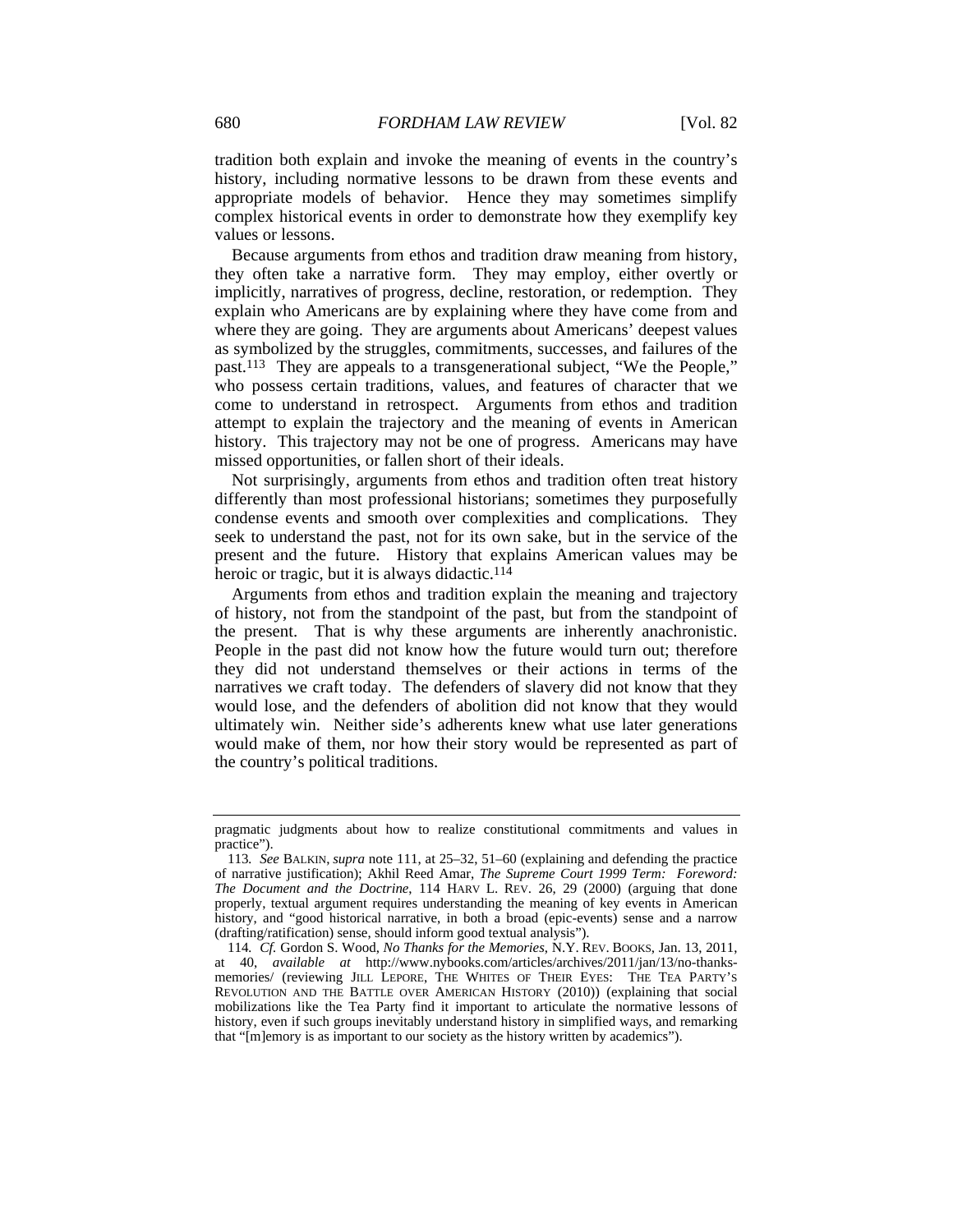#### *C. Culture Heroes and Antiheroes*

Arguments from ethos and tradition often feature cultural heroes and antiheroes, or canonical events that stand for particular values characteristic of the nation and its people. In mythology, a *culture hero* is a figure of legend to whom a people attributes its greatest or most essential achievements or values.115 Culture heroes often symbolize a people's characteristics or aspirations. In China, for example, the legendary Emperor Fuxi is credited with the invention of writing, fishing, and trapping;116 in English legend, King Arthur stands for the unification of the English nation and the value of chivalry.<sup>117</sup> Culture heroes are often demigods or people of elevated rank or status (like kings or emperors); but they can also be pioneers, inventors, discoverers, or people or groups of people who endure great hardships and overcome great obstacles.

A culture antihero, by contrast, is a person who embodies values or achievements that the culture currently rejects (but may once have accepted). The category also includes people who make a great mistake or transgression that is important to the culture or defines the culture. Thus, the same person can be both a culture hero and an antihero; an example from Christianity is Adam and Eve, who are both the progenitors of mankind and whose mistake results in mankind's fall from grace.

In American memory, culture heroes include the Founding Fathers as a group, and, individually, key figures like George Washington, Benjamin Franklin, James Madison, Thomas Jefferson, John Adams, and Alexander Hamilton. Culture heroes in the nineteenth century include Abraham Lincoln, Frederick Douglass, and Susan B. Anthony, and in the twentieth century, Rosa Parks and Martin Luther King, Jr. Among lawyers, important figures like Chief Justice John Marshall, Justice Joseph Story, the first Justice John Marshall Harlan, and Justice Oliver Wendell Holmes, Jr., may serve as culture heroes. Like other culture heroes, their salience and prominence may wax and wane over time.

Culture antiheroes include King George III, Chief Justice Roger Brooke Taney, and Sherriff Bull Connor. Interestingly, the Founding Fathers (and particularly Thomas Jefferson) also play the role of antiheroes when people view them as slaveowners or as accommodators of slavery. (Hence, as with Adam and Eve, people may accuse the Founders of committing America's original sin.) $118$ 

<sup>115</sup>*. See* DAVID LEEMING, THE OXFORD COMPANION TO WORLD MYTHOLOGY 88 (2005) (noting that often the culture hero "establishes the community's institutions and traditions").

 <sup>116.</sup> LIHUI YANG, DEMING AN & JESSICA ANDERSON TURNER, HANDBOOK OF CHINESE MYTHOLOGY 120–21 (2005) (describing the many inventions attributed to Emperor Fuxi).

 <sup>117.</sup> MAIKE OERGEL, THE RETURN OF KING ARTHUR AND THE NIBELUNGEN: NATIONAL MYTH IN NINETEENTH-CENTURY ENGLISH AND GERMAN LITERATURE 200 (1997) (noting King Arthur's use as a symbol of Englishness and chivalry during the nineteenth century).

<sup>118</sup>*. See, e.g.*, Barack Obama, U.S. Senator, A More Perfect Union (Mar. 18, 2008), *available at* http://my.barackobama.com/page/content/hisownwords/ ("The document [the Framers] produced was . . . ultimately unfinished. It was stained by this nation's original sin of slavery, a question that divided the colonies and brought the convention to a stalemate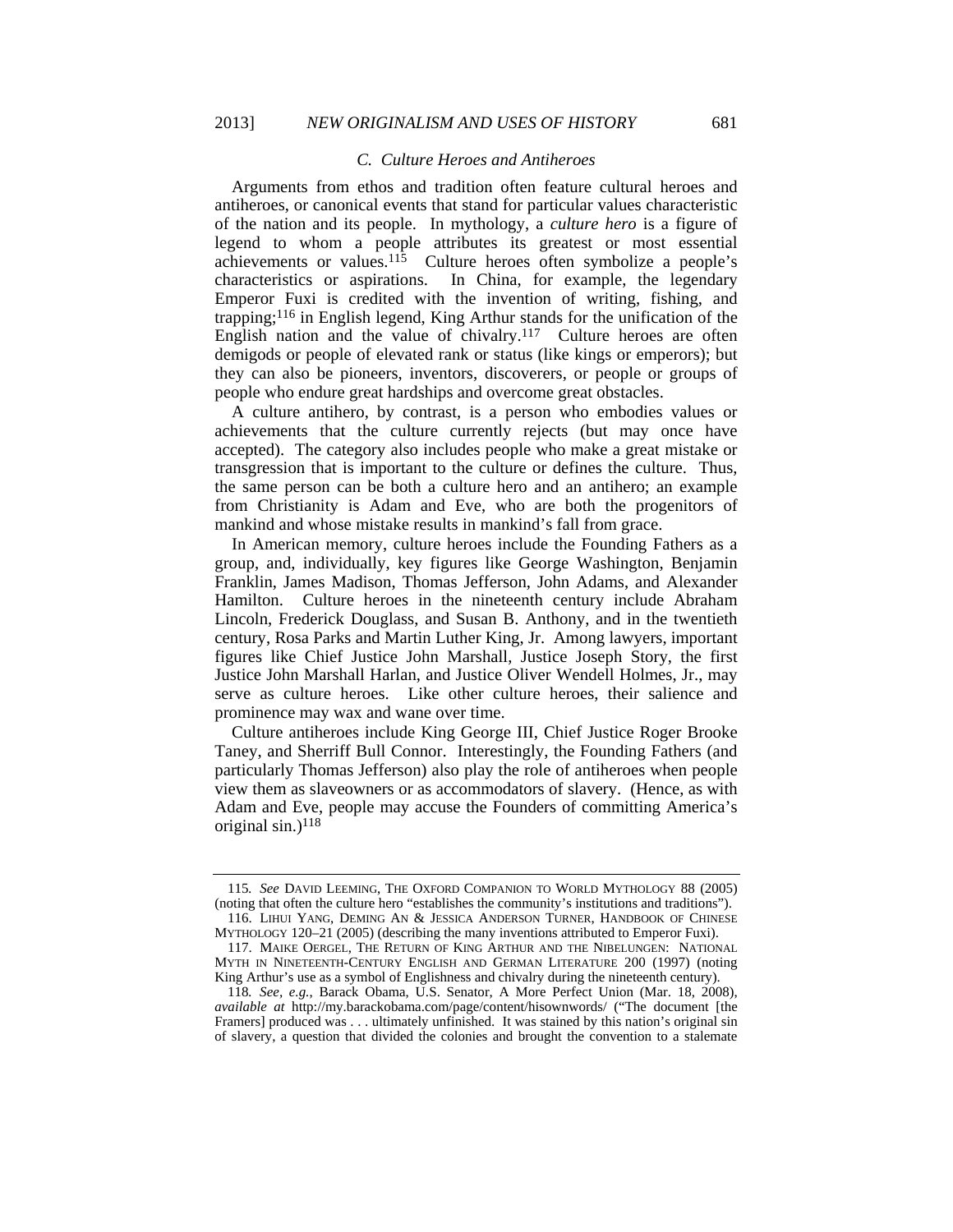Arguments from ethos and tradition pick winners to identify with and losers to scorn (or even forget), because these people articulated values that Americans now honor or oppose. People understand culture heroes (and antiheroes) as such in retrospect; their importance and their reputation may rise and fall as times change and traditions evolve.

American culture heroes may not have been paragons of virtue in all respects. They may not have represented a majority of public opinion at the time they spoke. They may not have been particularly prominent in their day, or as prominent as others now long forgotten. They may even have been considered marginal, dangerous, radical, or a threat to American values in their own time—as Jefferson and his followers may have seemed to their Federalist adversaries, or as people like William Lloyd Garrison or Thaddeus Stevens must have seemed to Southern whites in mid-nineteenthcentury America. An argument from ethos might quote the views of Frederick Douglass and ignore or castigate those of Chief Justice Taney, even though Chief Justice Taney's views may have been held by a majority of the public and Douglass's were considered "off-the-wall"; and even though Taney was Chief Justice of the United States and Douglass could not even be a citizen.119

### *D. Arguments from Honored Authority*

The use of culture heroes and antiheroes in American constitutional argument produces a special kind of argument from ethos and tradition. I call these *arguments from honored authority*. 120 If an honored figure—say Madison, Jefferson, Washington, or Lincoln—expresses or demonstrates a view about a constitutional question, the argument has greater persuasive authority simply because the honored figure expressed it or supported it. That is because one way of being faithful to tradition is to adopt the same practices or beliefs as a culture hero, who acts as a paragon and as a model for appropriate action.

When the culture hero does not come from the Founding period, it is easy to see that the argument is not one of original meaning. But quite often arguments from honored authority do invoke members of the Founding generation. In these situations, arguments from honored authority may resemble and overlap with arguments from original intention, original meaning, or original understanding. But their claim to authority is different than the originalist model of authority.

until the founders chose to allow the slave trade to continue for at least twenty more years, and to leave any final resolution to future generations.").

 <sup>119.</sup> J.M. Balkin & Sanford Levinson, *The Canons of Constitutional Law*, 111 HARV. L. REV. 963, 967 (1998) (using an 1860 speech by Douglass as an example of constitutional interpretation by members of social movements).

 <sup>120.</sup> Michael Dorf calls this style of argument "heroic originalism." Dorf, *Integrating Normative and Descriptive Constitutional Theory*, *supra* note 1, at 1803. The idea of honored authorities, however, applies beyond adoption history. *See id.* at 1811 ("If we appeal to the Framers because we believe that their unusual place in history as well as their wisdom make their views especially authoritative, should we not also consult the views of other historically well-situated, wise actors?").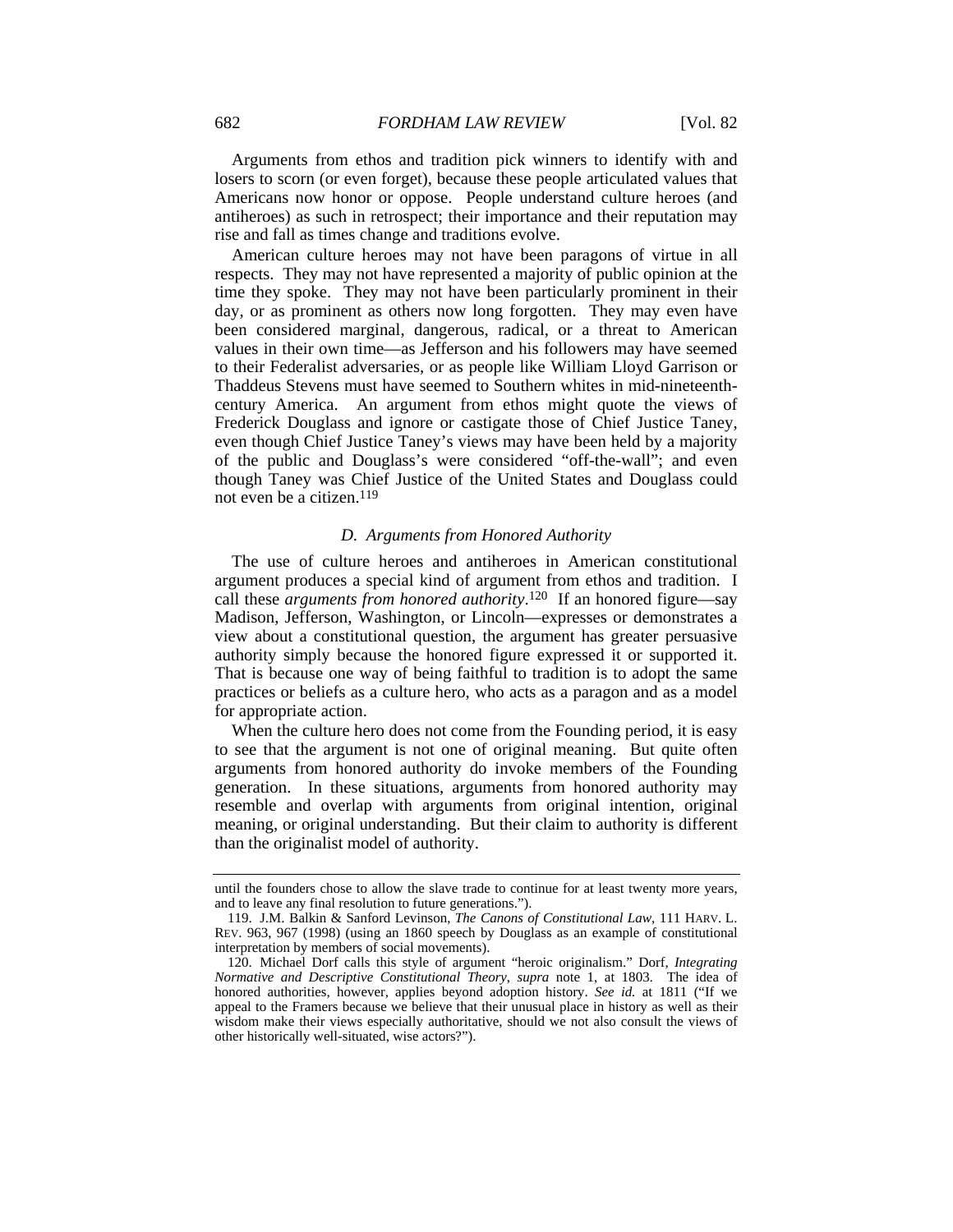The originalist model asserts that a particular meaning, intention, or understanding was both fixed *and* widely shared at the time of adoption. That is why current generations must follow this meaning, intention, or understanding today. For example, original meaning originalism considers legally binding the objective public meaning of the words at the time of adoption, which presumes a wide and durable consensus on meaning. But the honored authority's views or practices may not have been the consensus view or representative of what most other Founders, Framers, ratifiers, or citizens believed. On certain topics there may have been no consensus view; the honored authorities simply offered their opinion or acted based on their political interests or beliefs. The claim to authority is not that the honored authority's views were widely shared in their own time, but that they are important to our present day political traditions, or otherwise worthy of emulation. To be sure, people may quote honored authorities in the belief that their views are a good proxy for those of the adopters in general, but doing so may confuse salience and honored status with representativeness.121

For example, Madison's views on constitutional issues evolved through decades of public life as he served in multiple capacities and confronted a wide range of political problems and controversies.<sup>122</sup> He and other Founders—including many of the early Federalists—were often on different sides of political and legal issues as time passed. Madison freely offered opinions on constitutional questions later in his life that the adopters may never have considered or on which there was no generally agreed view. Nevertheless, statements by James Madison on almost any subject are treated as having persuasive authority because he is regarded as the Father of the Constitution. Here again, *why* we use history matters greatly to assessing the strength and relevance of particular arguments. Madison's views may often not be a reliable guide to original meaning, original understanding, or original intention, and yet may still be important to us today because of his preeminent place in American political traditions.

George Washington's behavior as the first president of the United States offers a particularly complicated source of authority. Some of Washington's actions as president may have been followed by most or all of his successors and therefore have the authority of nonjudicial precedent or convention. In other cases, however, contemporary audiences may look to what Washington did to elucidate the meaning of executive power today because of Washington's symbolic status in American history. Arguments

<sup>121</sup>*. Cf.* Amos Tversky & Daniel Kahneman, *Judgment Under Uncertainty: Heuristics and Biases*, *in* JUDGMENT UNDER UNCERTAINTY: HEURISTICS AND BIASES 3, 4–14 (Daniel Kahneman et al. eds., 1982); Amos Tversky & Daniel Kahneman, *Availability: A Heuristic for Judging Frequency and Probability*, *in* JUDGMENT UNDER UNCERTAINTY: HEURISTICS AND BIASES, *supra*, at 163–65 (noting heuristics that confuse salience with representativeness).

<sup>122</sup>*. See* RAPHAEL, *supra* note 104, at 94–101 (describing Madison's evolution from the Philadelphia Convention, in which he argued for the power of the federal government to veto all state legislation, to the Virginia Resolution of 1798, in which Madison argued for the power of state interposition).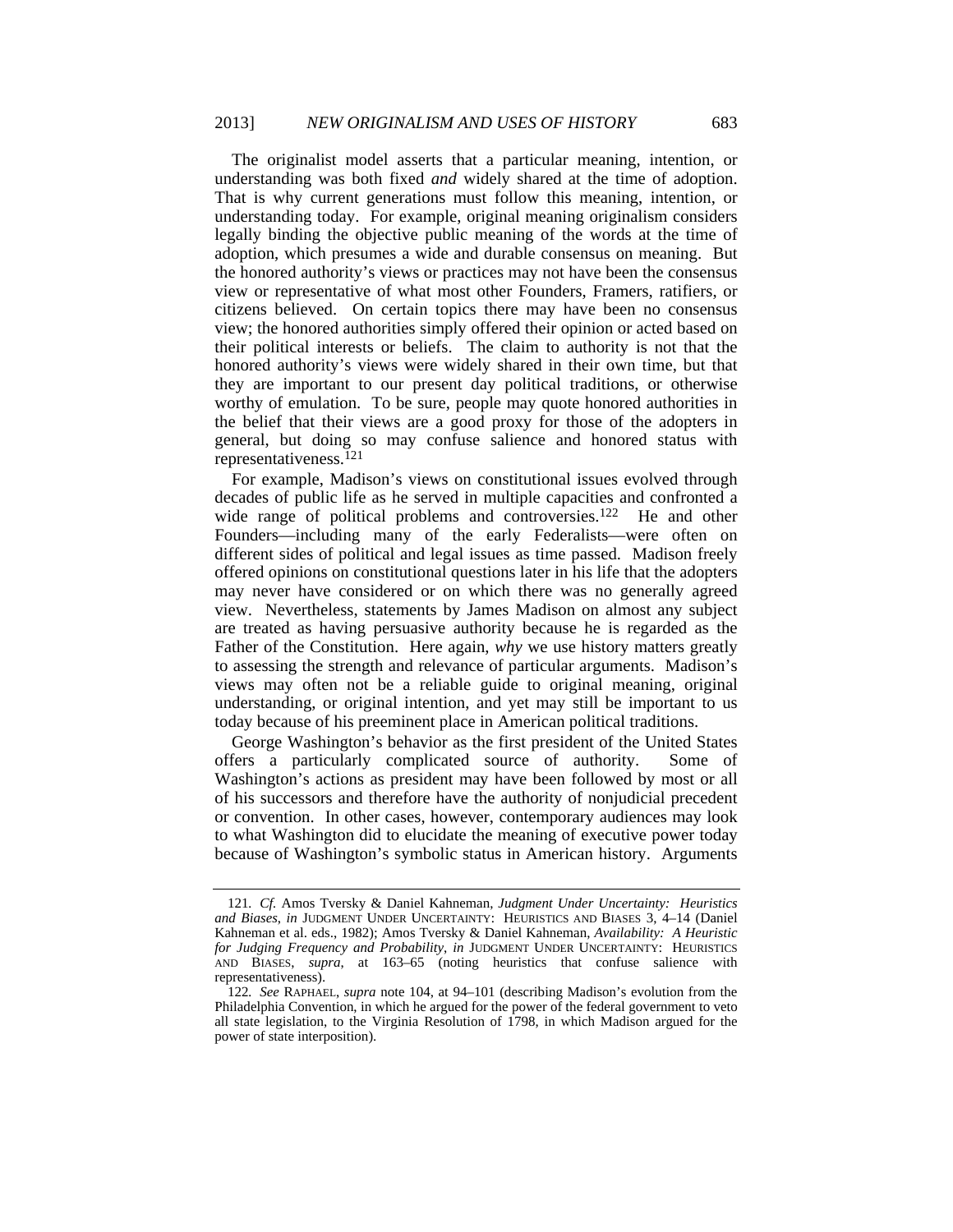that his actions demonstrate the original meaning of Article II may actually be better characterized as arguments from honored authority, using Washington as a sort of constitutional paragon and a model for constitutional virtue. Although Washington was greatly honored and admired in his lifetime, not all of his contemporaries agreed with everything he did as president, or would have agreed that what he did fixed for all time the correct meaning of Article II. Like most political leaders, many of Washington's decisions were controversial in his own day and may not reflect a consensus of meaning, understanding, or intentions. Although his actions might not be a reliable guide to original meaning, they still might be important as arguments from an honored authority who holds a central place in the American political tradition.

### *E. Selective Identification and Dis-identification*

Arguments from ethos and tradition often call for us to remember what "we"—here a transgenerational subject—fought for, what we stand for, what we promised we would do, and what we promised we would never let happen again.<sup>123</sup> They explain the meaning of history in terms of what has been lasting, honorable, and worthy of continuation in our political traditions. They may do so as a critique of the status quo. One of the most common forms is the American jeremiad, which asserts a decline or a falling away from political virtue, and asserts the need for reform and renewal.124

Such judgments, as noted above, may offer a selective view of history. They are also selective in another sense. They identify people and ideas that history has hallowed through time, and people and ideas that history has judged mistaken. They refer, either implicitly or explicitly, to who was on the right side of history, as judged from the present, and who was on the wrong side. Those on the right side should be emulated; those on the wrong side serve as negative examples. Thus, arguments from ethos and tradition pick history's winners and losers, regardless of how these people understood themselves or were understood by others in their own day.

Arguments from ethos and tradition engage in *selective identification* and *dis-identification*. 125 They identify Americans in the present with only some of the people who lived in the past and only some of the events that occurred in the past. Equally important, they also *dis-identify* Americans in

 <sup>123.</sup> BALKIN, *supra* note 111, at 17, 26, 31 (describing narrative justification's use of transgenerational "we" in constitutional argument).

 <sup>124.</sup> SACVAN BERCOVITCH, THE AMERICAN JEREMIAD 7 (1978) (contrasting the European jeremiad, with its "lament over the ways of the world" and the sins of the people, with the American jeremiad, which featured a call for action and renewal); Jack M. Balkin, *The Distribution of Political Faith*, 71 MD. L. REV. 1144, 1152–54 (2012) (noting the use of the jeremiad in constitutional and political argument, and identifying the argument of *Constitutional Redemption* with "the jeremiad of renewal"); Timothy P. O'Neill, *Constitutional Argument As Jeremiad*, 45 VAL. U. L. REV. 33, 40–41 (2010) (arguing that American "constitutional argument has absorbed th[e] structure of the American jeremiad").

 <sup>125.</sup> BALKIN, *supra* note 111, at 53–60 (describing processes of selective identification and dis-identification in constitutional narratives and arguments).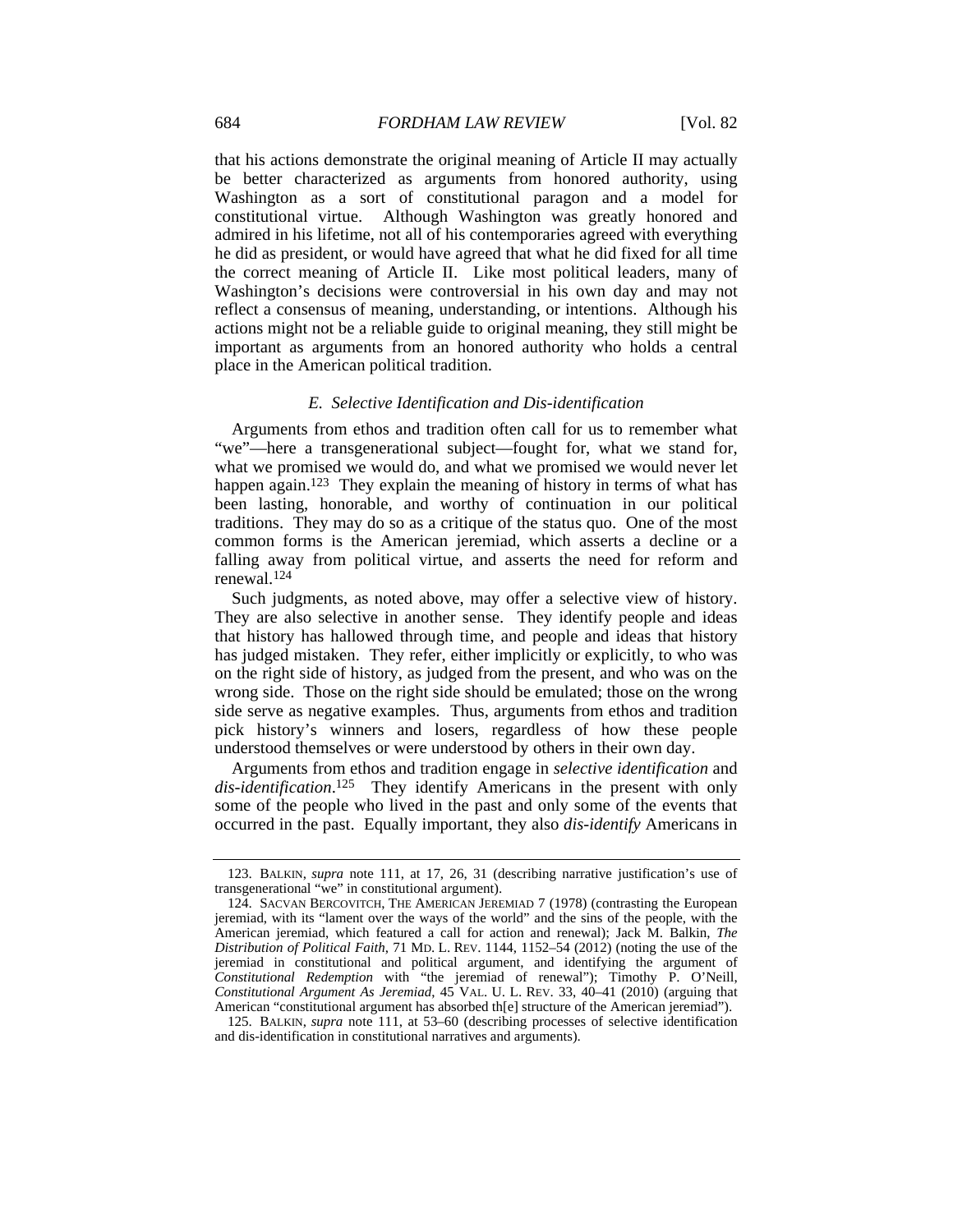the present from certain people and events in the past, because those people and events have proven not to be representative of America at its best, or exemplify ideas and traits that Americans today should denounce or repudiate.126

Thus, a contemporary argument about the constitutionality of the Voting Rights Act would identify with President Lyndon Johnson and Martin Luther King, Jr. and his followers, and dis-identify with the police who rioted on the Edmund Pettus Bridge. An argument about the proper interpretation of the Fourteenth Amendment might identify with social movements for abolition, black civil rights, and women's rights and disidentify with their opponents, who lost a political struggle over the nature of America. For similar reasons, people may prefer to quote the views of those who supported the Constitution rather than their anti-Federalist opponents. The reason is not because the former had a better insight into original public meaning of the words in the Constitution than the latter after all, both sides spoke the same English language—but because the supporters were on the right side of history.<sup>127</sup>

In such arguments, dis-identification is as important as identification. American constitutional culture includes both a list of canonical cases and a list of anticanonical cases, like *Lochner v. New York*, <sup>128</sup> *Dred Scott v. Sandford*, <sup>129</sup> *Plessy v. Ferguson*, 130 and *Korematsu v. United States*. 131 A familiar form of constitutional argument is to associate one's opponents with the positions in these cases, because they were on the wrong side of history.<sup>132</sup>

These arguments need not concern adoption history or the Framers. A good example is the hallowed status that *Brown v. Board of Education*<sup>133</sup> and the civil rights movement have in American political tradition.

In *Parents Involved in Community Schools v. Seattle School District No. 1*, 134 the members of the Supreme Court fought over the legacy of *Brown*, and over who was most faithful to the values of the NAACP and the members of the civil rights movement who fought for racial equality in the 1950s and 1960s. The issue was whether school districts in Seattle and

<sup>126</sup>*. Id.* at 59 ("The stories through which we understand ourselves as part of We the People create a narrative economy of who 'we' are in the story and who 'they' are, who we are rooting for and who we are rooting against, who had wisdom and justice on their side and who made mistakes (or worse).").

 <sup>127.</sup> Vasavan Kevasan & Michael Stokes Paulsen, *The Interpretive Force of the Constitution's Secret Drafting History*, 91 GEO. L.J. 1113, 1152 (2003) ("The Federalists won, whereas the Anti-Federalists did not.").

 <sup>128. 198</sup> U.S. 45 (1905).

 <sup>129. 60</sup> U.S. (19 How.) 393 (1856).

 <sup>130. 163</sup> U.S. 537 (1896).

 <sup>131. 323</sup> U.S. 214 (1944); *see infra* note 156.

<sup>132</sup>*. See, e.g.*, BALKIN, *supra* note 111, at 188 (describing use of canonical and anticanonical cases to bestow and withhold authority); John Hart Ely, *The Wages of Crying Wolf: A Comment on* Roe v. Wade, 82 YALE L.J. 920, 939–40, 944 (1973) (coining the term "Lochnering" and comparing *Roe* to *Lochner*).

 <sup>133. 347</sup> U.S. 483 (1954).

 <sup>134. 551</sup> U.S. 701 (2007) (plurality opinion).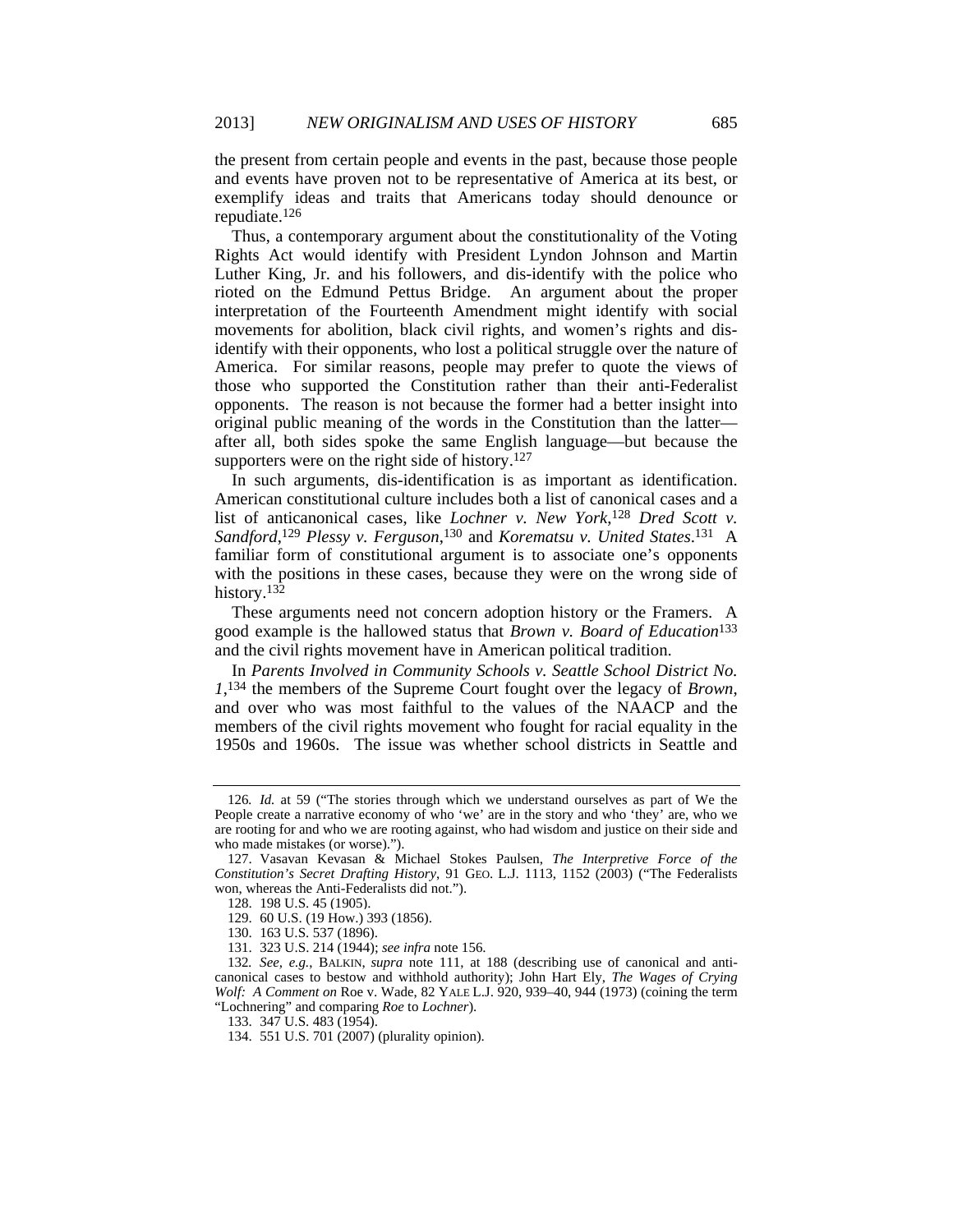Louisville could assign students by race in order to promote greater racial integration.135 The plurality opinion, written by Chief Justice John Roberts, held that they could not, invoking the legacy and meaning of *Brown,* and arguing that the school districts were attempting to return to pre-*Brown* ideas.136 Justice Thomas's concurrence emphasized that his approach was especially faithful to the values and arguments of the plaintiffs in *Brown*. 137 Moreover, Justice Thomas argued, the dissenters and the school board, who would allow local authorities to use race to promote integration, were like the people who attempted to defend racial segregation in the public schools, and who opposed the result reached in *Brown*. 138 (Here Justice Thomas both identifies with culture heroes and identifies his opponents with the cultural memory of antiheroes.) Conversely, the dissenters argued that they were faithful to the legacy of the civil rights revolution and *Brown*. 139

The contrasting opinions in *Parents Involved* were not simply arguments about *Brown* as a legal precedent. Rather, they were arguments about the meaning of *Brown* as a central symbol of America's constitutional traditions. The arguments in *Parents Involved* made much use of history, but not adoption history. Their focus was not on the original meaning of

 <sup>135.</sup> Even the way that the issue is phrased by the plurality and the dissent reflects contrasting interpretations of *Brown*. The plurality, understanding *Brown* as about colorblindness, sees the issue as "whether a public school that had not operated legally segregated schools or has been found to be unitary may choose to classify students by race and rely upon that classification in making school assignments." *Id.* at 711. The dissent, by contrast, explains, "These cases consider the longstanding efforts of two local school boards to integrate their public schools . . . . [and] to bring about the kind of racially integrated education that *Brown v. Board of Education* . . . long ago promised—efforts that this Court has repeatedly required, permitted, and encouraged local authorities to undertake." *Id.* at 803 (Breyer, J., dissenting).

<sup>136</sup>*. Id.* at 746 (plurality opinion) ("[W]hen it comes to using race to assign children to schools, history will be heard."); *id.* at 747 (quoting the argument of attorney Robert Carter in *Brown* that "[w]e have one fundamental contention . . . that no State has any authority under the equal-protection clause of the Fourteenth Amendment to use race as a factor in affording educational opportunities among its citizens"); *id.* ("Before *Brown*, schoolchildren were told where they could and could not go to school based on the color of their skin. The school districts in these cases have not carried the heavy burden of demonstrating that we should allow this once again—even for very different reasons.").

<sup>137</sup>*. Id.* at 772 (Thomas, J., concurring) ("[M]y view was the rallying cry for the lawyers who litigated *Brown*."); *id.* at 778 ("What was wrong in 1954 cannot be right today.").

<sup>138</sup>*. Id.* at 773–79 (comparing the dissent to *Plessy* and noting "similarities between the dissent's arguments and the segregationists' arguments"); *id.* at 778 n.27 ("The segregationists in *Brown* [also] argued that their racial classifications were benign, not invidious."); *id.* ("It is the height of arrogance for Members of this Court to assert blindly that their motives are better than others.").

<sup>139</sup>*. Id.* at 867 (Breyer, J., dissenting) ("The lesson of history . . . is not that efforts to continue racial segregation are constitutionally indistinguishable from efforts to achieve racial integration. Indeed, it is a cruel distortion of history to compare Topeka, Kansas, in the 1950's to Louisville and Seattle in the modern day."); *id.* at 799 (Stevens, J., dissenting) ("The Chief Justice rewrites the history of one of this Court's most important decisions."); *id.* at 803 ("The Court has changed significantly since it decided *School Comm*[*ittee*] *of Boston* [*v. Board of Education*, 389 U.S. 572 (1968),] in 1968. It was then more faithful to *Brown* and more respectful of our precedent than it is today. It is my firm conviction that no Member of the Court that I joined in 1975 would have agreed with today's decision.").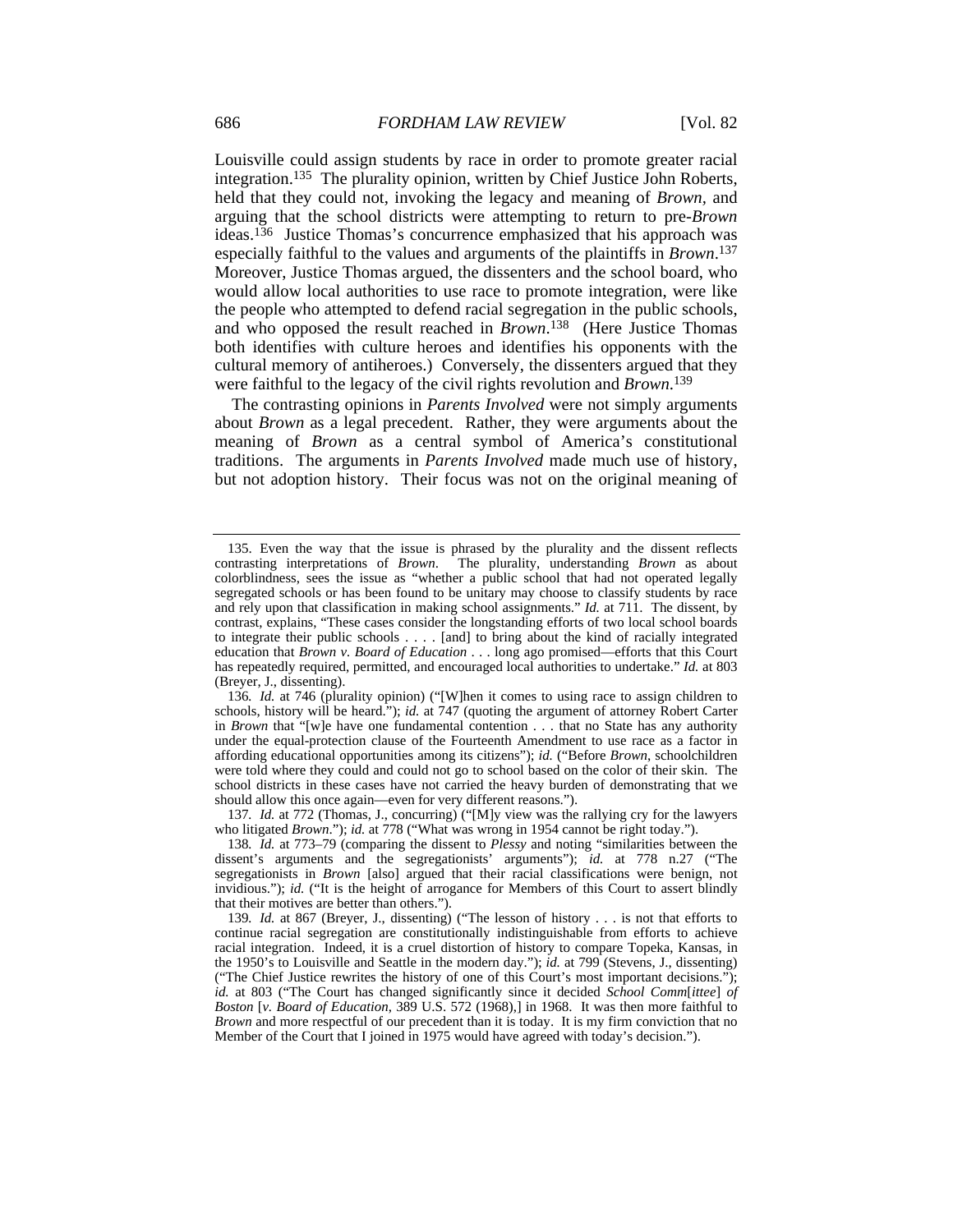the Fourteenth Amendment but on the original meaning of *Brown* and the struggle over black civil rights.140

Both sides identified with Thurgood Marshall, the NAACP, and the civil rights movement, and both dis-identified with the defendant school boards and with the many powerful and influential national politicians who believed that overturning the separate but equal doctrine of *Plessy* was a mistake. Each claimed that they were faithful to *Brown* and the civil rights revolution and that the other side had betrayed its principles.

Much of *Parents Involved* is an invocation of ethos and tradition, articulating the meaning of history in hindsight, and identifying history's winners and losers. The decision also demonstrates the multiple interpretations and meanings available to people who call on a historical tradition. Not only did both sides engage in selective identification and disidentification, but both drew very different lessons about the meaning of history and the principles that the civil rights movement fought for. For the plurality and for Justice Thomas, the NAACP's campaign to overturn *Plessy* was centrally about the achievement of a colorblind Constitution; for the dissenters, it was a struggle to end racial oppression and to achieve a racially integrated society.141

# *F. Evaluating Arguments from Ethos, Tradition, and Honored Authority*

Arguments from ethos, tradition, and honored authority are as important as they are ubiquitous in American constitutional culture. In Part VII, I will argue that they undergird many uses of adoption history in constitutional construction. Most originalist arguments in the construction zone are either themselves appeals to ethos, tradition, and honored authority, or are assisted by such appeals.

Given their prevalence and importance, how should we evaluate and critique them? We saw the answer to this question in our discussion of structural argument in Part IV.142 How we evaluate and critique a particular use of history flows directly from its background theory of justification.

<sup>140</sup>*. See* Christopher W. Schmidt, Brown *and the Colorblind Constitution*, 94 CORNELL L. REV. 203 (2008) (discussing the controversy over the uses of *Brown* in *Parents Involved* and the ways that colorblindness was invoked in the *Brown* litigation).

<sup>141</sup>*. Compare Parents Involved*, 551 U.S. at 746–47 (plurality opinion) (declaring that *Brown* is about prohibiting differential treatment of students because of their race), *and id.* at 772 (Thomas, J., concurring) (arguing that *Brown* supports the view of a colorblind Constitution), *with id*. at 803, 804 (Breyer, J., dissenting) (arguing that *Brown* is about the achievement of an integrated society and "set[ting] the Nation on a path toward public school integration."). Justice Kennedy's concurrence also argues that *Brown* reflects a national commitment to an integrated society. *See id.* at 797 (Kennedy, J., concurring in part and concurring in the judgment) ("This Nation has a moral and ethical obligation to fulfill its historic commitment to creating an integrated society that ensures equal opportunity for all of its children.").

<sup>142</sup>*. See supra* notes 56–58 and accompanying text.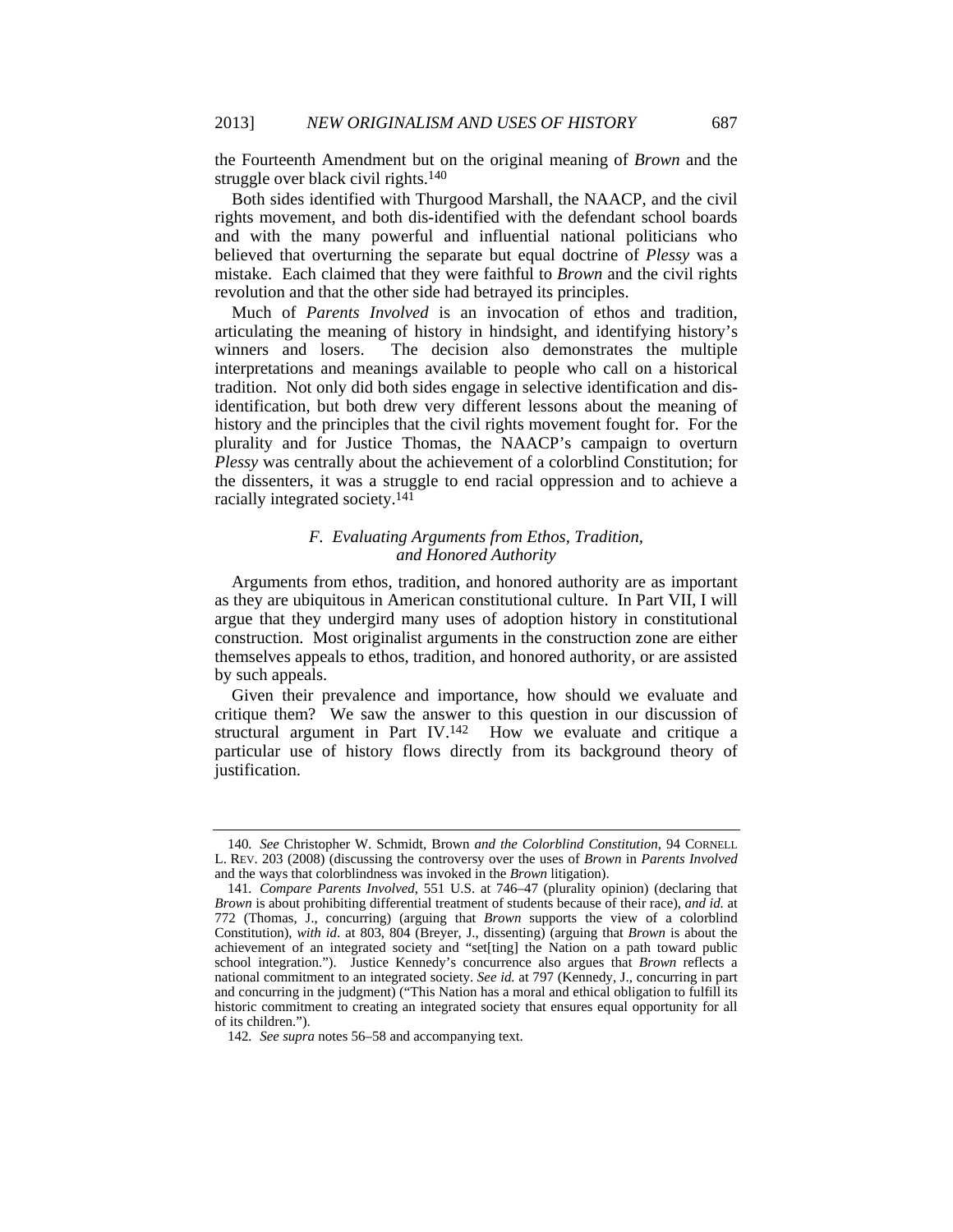Arguments from ethos, tradition, and honored authority claim to be persuasive because (a) interpretations inconsistent with the deepest meaning of the nation's history and character cannot be correct; (b) we are embedded in and constituted by political traditions and therefore should employ them as guideposts for correct action in the present; and (c) honored authorities are appropriate models for emulation and sources of wisdom and advice in the present.

We can critique these arguments in three ways.

1. *First*, we can *challenge the underlying theory of justification* implicit in arguments from ethos, tradition, and honored authority.

(a) An interpretation can only be inconsistent with the meaning of the nation if the meaning is relatively clear or coherent. The argument assumes a clear normative meaning and/or lesson of history that does not exist or is deeply controversial.

(b) The fact that we are embedded in and constituted by political traditions does not justify following them if they are unjust or outmoded. Traditions grow by rejecting past practices as much as by following them. There may be no univocal tradition; the claimed tradition may be an invented tradition, or a parochial interpretation of a much more complicated set of practices that are honored in the breach as much as the observance. Moreover, if traditions are equivocal, indeterminate, or incoherent, there are multiple ways of following them that are equally valid.

(c) The mere fact that an authority is honored is not a sufficient reason for emulating the authority's behavior or adopting the authority's views. Multiple honored authorities existed at the same time or different times who offer contrary examples or advice. Honored authorities were not themselves completely honorable in their behavior and values. They are not particularly wiser or more foresighted than people in other generations or even the current generation. Their advice and their actions are conditioned by and limited by the perspective and circumstances of their times and may not be generalizable to very different situations. Translating their practices, norms, and advice to our present circumstances is indeterminate. Finally, we may learn more about our present circumstances from their moral failings, their compromises with evil and injustice, their lack of wisdom, and their inability to foresee the future.

2. *Second*, we can *challenge the characterization and application* of national ethos, tradition, or honored authority in the situation before us.

(a) The historical argument does not properly characterize the meaning of the events of the past and of American character. History has a different meaning, and American character is different or more complicated. The argument tells or assumes the wrong narrative; a different story or counterstory is more appropriate.

(b) The historical argument does not identify the tradition most relevant to our present circumstances. It mischaracterizes existing traditions, describes them at the wrong level of generality, fails to note their complications and exceptions, or misunderstands their proper normative application to the present.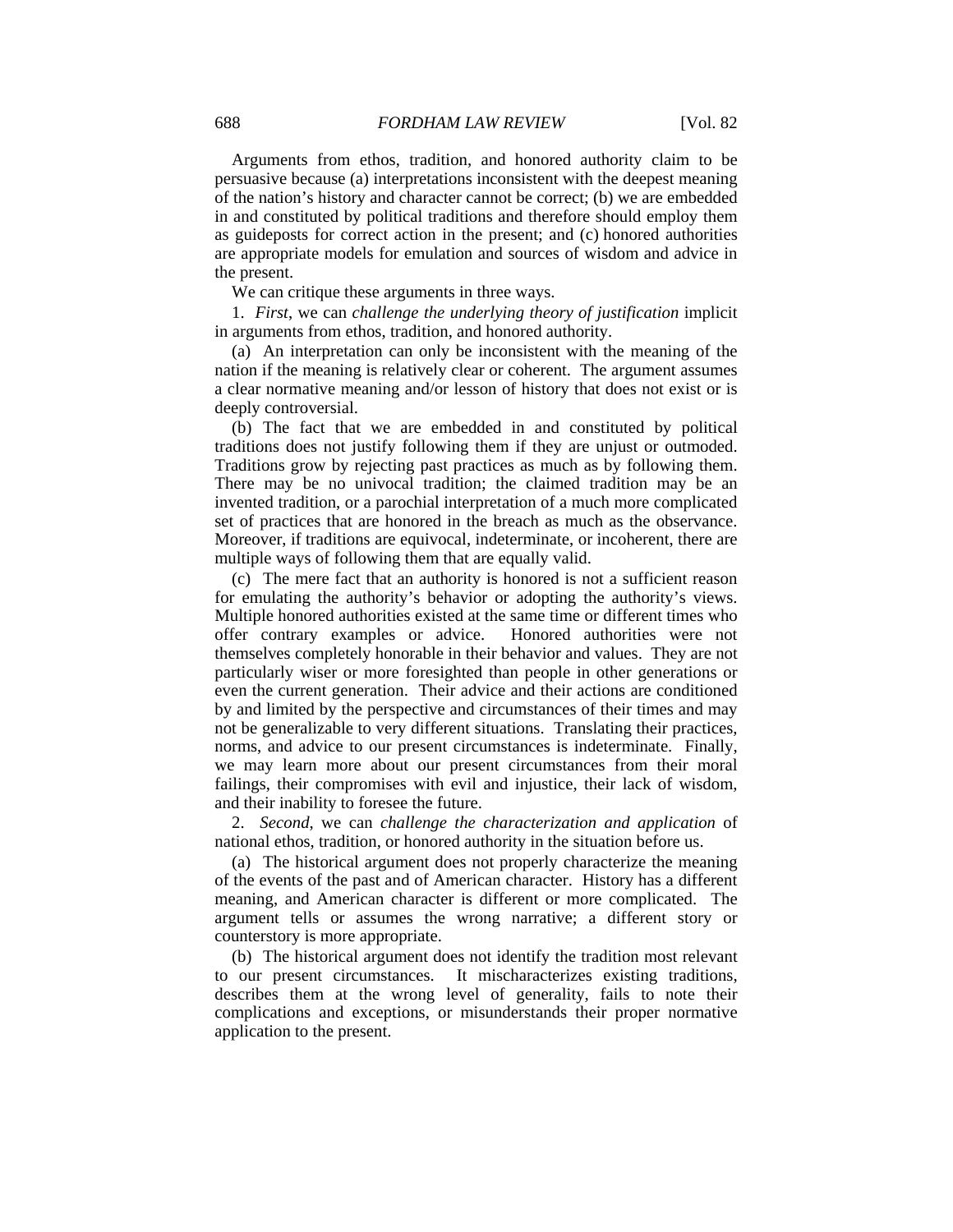(c) The historical argument relies on an authority that is not particularly honorable or wise, or is not reliable or worthy of emulation on this particular subject matter. Other authorities are more honorable, wise, reliable, and worthy of emulation.

3. *Third*, we can *challenge the quality of the history* that supports an argument from ethos, tradition, or honored authority.

(a) The history mischaracterizes the historical narrative, and oversimplifies the story. The history identifies only with some people and events rather than others, but other people and events are just as important to the meaning of history; they show the nation's limitations, compromises and failings, or provide lessons equally valuable for the present.

(b) The history oversimplifies the existence, coherence, and nature of political traditions; sanitizes or obscures their more unsavory features; erases complications and incoherencies in practice; treats history as leading up to an imagined moment of realization or fulfillment; fails to note traditions' multiple layers, tensions, and continuous evolution; leaves out important counterexamples; omits the presence of dissenting practices and countertraditions; and engages in anachronism.

(c) The history misdescribes the actions and beliefs of honored authorities, mischaracterizes their relevance for the present, unduly sanitizes them, fails to place their example and their beliefs in the context of their own time, and fails to note how their behavior and beliefs changed over the course of their lives, or varied in different contexts. By offering a one-sided picture of honored authorities, it fails to note how their moral failings, compromises with evil and injustice, lack of wisdom, and inability to foresee the future provide equally important lessons for us in the present.

\* \* \*

Note that these forms of critique generally do one of three things. First, they offer counternarratives. Second, they complicate history. Third, they draw competing normative lessons from history. These three tasks are related, and they bring out central features of arguing about history—and with history—in politics and law.143

The interdependence of history and justification tells us that the form of legal argument places a perspective on history. It affects how history is viewed and made salient. Because arguments from ethos and tradition are looking for something that can be called national meaning, national character, or national tradition, they will tend to see history as relevant to the extent that it yields something that can be called ethos or tradition. Such arguments go into history *looking* for coherence, determinacy, and order in a past that may lack these features, or have less of them than the advocate is searching for. That is one reason, although surely not the only one, that lawyers' history tends to wipe away complications and difficulties. The three-pronged strategy of counternarratives, counterlessons, and

<sup>143</sup>*. Cf.* Stein, *supra* note 1, at 123–27 (arguing that a primary task of historians should be to destabilize and complicate historical narratives used to support normative conclusions).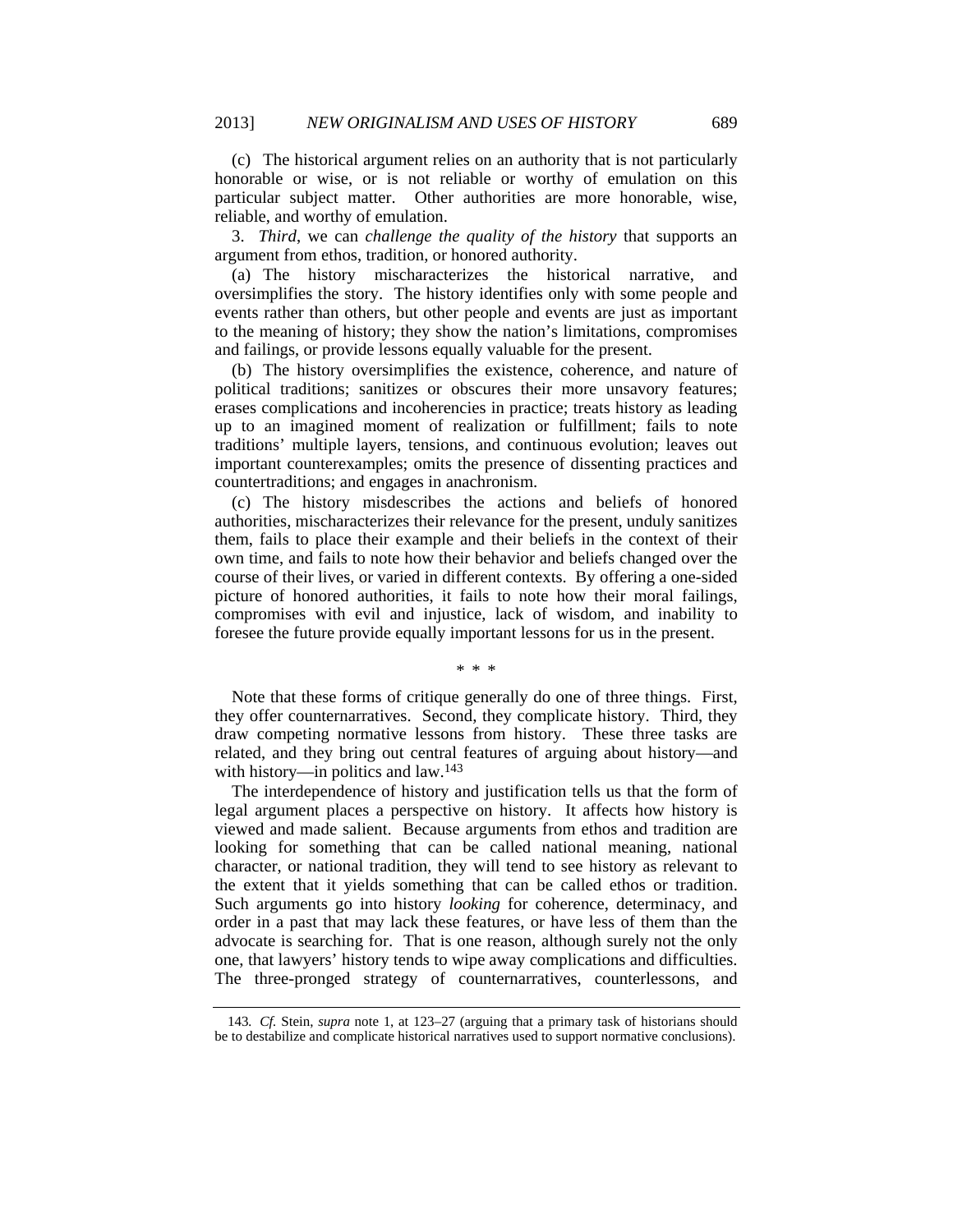complications offers a corrective to the likely ways that these forms of argument will shape (and possibly deform) the historical record.

In addition, historical argument is a way of using the past—persons, events, traditions, and norms—to contend about important values in the present and assert the proper direction of action in the future. The use of counternarratives, counterlessons, and complications helps bring the normative elements of historical use to the surface. They reveal the normative choices we make in constitutional argument when we invoke history. Therefore they also make more salient our responsibilities for the choices we make.

Appeals to ethos, tradition, and honored authority may obscure these responsibilities by arguing that our proper path is to emulate the past and submit to the authority of the past. We treat these individuals, institutions, narratives, and traditions as both theoretical and practical authorities that give us reasons to follow their example and adopt their reasons as our own.

The point of historical complication, counterinterpretation, and counternarrative is to reassert our contemporary responsibility for the choices we make in the present. The idea is not completely to undermine the value of tradition, ethos, or honored authority in moral and political judgment. Rather, the point is to demonstrate that there are multiple paths that could be understood as proper continuations of tradition, or appropriate ways of continuing and honoring the constitutional project of past generations. Complication, counterinterpretation, and counternarrative also help us see that that the failings of the past, the legacy of past mistakes and injustices, and the limitations of even our most honored culture heroes are vitally important to making sound judgments in the present.

Such critiques may demystify certain uses of ethical authority, but they do not eliminate ethical authority itself. They may complicate history so that tradition seems far more equivocal and multi-vocal, but they do not eliminate the constitutive power of tradition over people who live within it. Such critiques bring to the surface what is at stake in our use of history to persuade each other—that what we are actually doing is fighting about values, norms, and ethos using the past as a common resource and a common point of reference. This, once again, is part of what it means to say that history is a resource and not a command.

Appeals to ethos, tradition, and honored authority should never be an excuse for incompetent or sloppy uses of history. People sometimes note the importance of historical myth in public discourse, but there are two conceptions of myth that are easily confused. One conception of myth is that which is false; its falsity makes it useful for persuading others. This conception of myth does not respect the audience, but merely seeks to manipulate it. The other conception of myth is a story that highlights and simplifies in order to demonstrate something that is deeply true (or universal) in the human condition.

Often the job of lawyers is to persuade others who may lack deep historical knowledge, much less professional historical training. In this task, lawyers should never make historical arguments that they know to be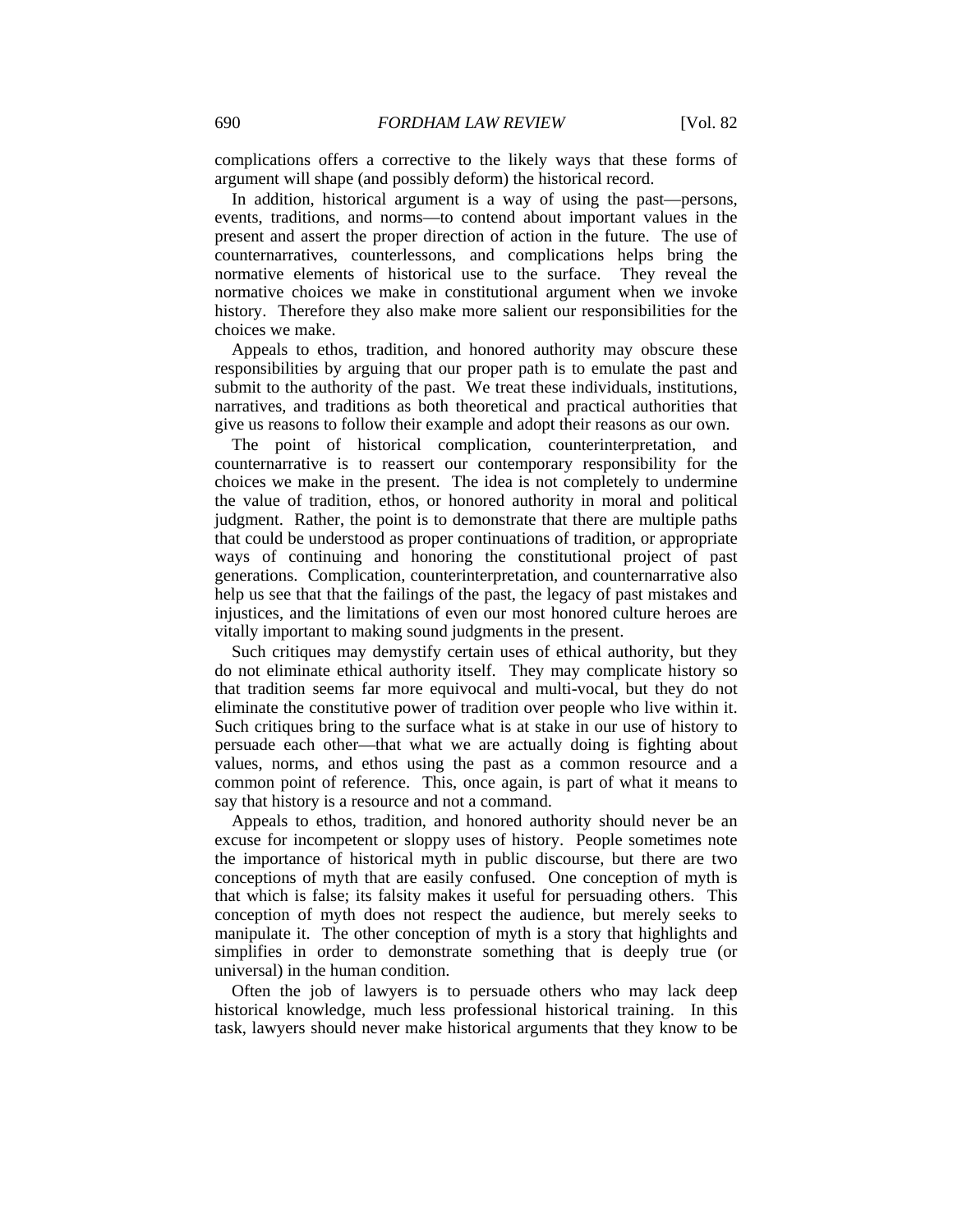false, misleading, or oversimplified. Didactic history often engages in narrative construction, simplification, and selective identification, but these rhetorical devices must always be in the service of helping explain what one knows to be true to an audience who is thereby better able to understand its truth. It should never excuse the lawyer from having to address and respond to factual complications and contrasting interpretations.

Some arguments from ethos, tradition, and honored authority are deflated when we complicate the historical picture. Others are not. They may become richer and more complex by absorbing complicating information, but they need not entirely lose their ability to persuade. What they will probably become, however, is more clearly about norms and political visions than purely about historical facts and descriptions. They will be more clearly revealed as arguments to adopt certain norms because this is the best way of carrying on American political traditions *properly* honored and understood.

# VII. HOW LAWYERS USE ADOPTION HISTORY IN CONSTITUTIONAL CONSTRUCTION

I now turn to the use of adoption history in constitutional construction. How lawyers use adoption history is just a special case of how lawyers use history generally—in multiple ways through multiple modalities of argument.

# *A. Adoption History and the Forms of Argument*

It is incorrect to call all arguments from adoption history "originalist." Arguments about adoption history need not claim that we should adhere to the views of Founders, Framers, or adopters. They need not treat the Founders, Framers, or adopters in a positive light. We might simply want to understand how their views shaped the later course of political and legal development.<sup>144</sup> Equally importantly, we might treat their views as outmoded or their practices as negative examples.

Instead, in this Article I will use the term "originalist argument" to refer to a subset of arguments that use adoption history; namely those that argue that we should interpret or construct the constitution in a certain way today *because* that is how the Founders, Framers, or adopters would have interpreted it or constructed it. Originalist arguments use adoption history to argue that the Founders, Framers, or adopters have theoretical or

 <sup>144.</sup> This is one purpose of what Michael Dorf calls "ancestral originalism." Dorf, *Integrating Normative and Descriptive Constitutional Theory*, *supra* note 1, at 1770; *see also* Reva B. Siegel, *She the People: The Nineteenth Amendment, Sex Equality, Federalism, and the Family*, 115 HARV. L. REV. 947, 968 (2002) ("By reconstructing the debates that link the Fourteenth and Nineteenth Amendments, we can identify the institutions, practices and understandings that have played a key role in controversies about women's status in our constitutional order.").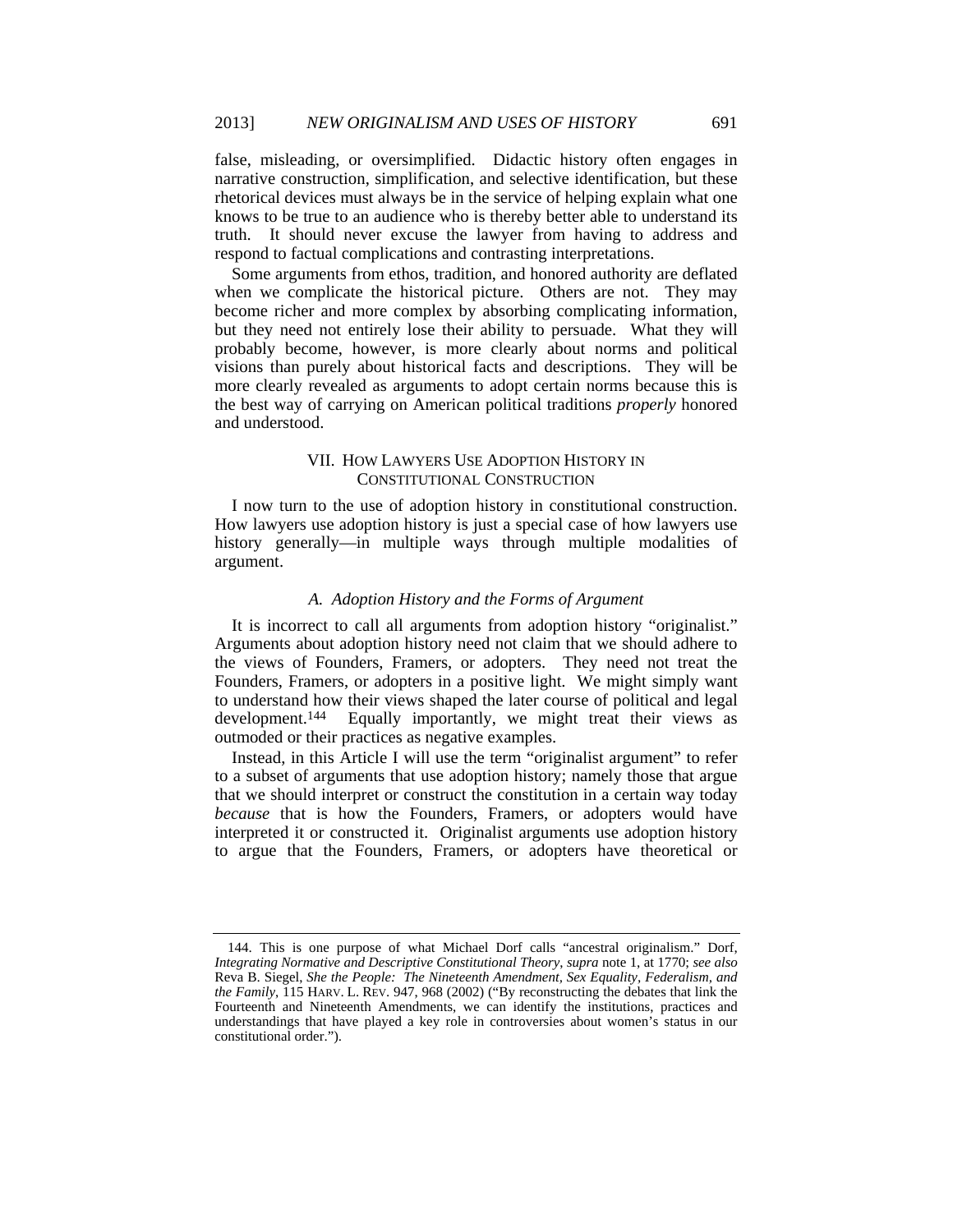practical authority for us today, and that we should follow their views or understandings or emulate their practices.145

Defined in this way, originalist arguments cross-cut the distinction between interpretation and construction. A relatively small number of originalist arguments concern the content of the basic framework—original semantic meaning, generally recognized terms of art, and necessary inferences from background context. They use history to show the inferences from background context. minimum requirements of constitutional fidelity. Most of the arguments that people generally think of as "originalist," however, do not concern these basic elements; they fall in the zone of constitutional construction. Moreover, unlike arguments about the basic framework, they do not treat the views or understandings of Founders, Framers, or adopters as mandatory, in the way that the originalist model of authority assumes.

In constitutional construction, originalist arguments generally assert that the Founders, Framers, or adopters have *special status* or *special insight* with respect to one or more of the modalities of constitutional argument. Note that other uses of adoption history might also claim that the Founders, Framers, or adopters have a special status in the American political tradition, but not necessarily a positive status or one that we should emulate today. This is especially so, for example, in discussions of slavery and its consequences for constitutional structure. Originalist arguments, by contrast, claim that the Framers, Founders, or adopters have a special status that is positive or worthy of our emulation. The kind of special insight or status depends on the underlying modality of argument.

Accordingly, there are eleven different ways that lawyers might use adoption history in constitutional argument:

- 1. The Founders, Framers, and adopters had special insight into the generally accepted meanings of the words and phrases in the text at the time of adoption (arguments from text);
- 2. The Founders, Framers, and adopters had special insight into the likely consequences or the justice of particular constructions (arguments from consequences);
- 3. The Founders, Framers, and adopters had special insight into the meaning and application of judicial precedents (arguments from judicial precedent);
- 4. The Founders, Framers, and adopters had special insight into longstanding interbranch conventions (arguments from interbranch convention);
- 5. The Founders, Framers, and adopters had special insight into longstanding social customs (arguments from social custom);

 <sup>145.</sup> Generally speaking, theoretical authorities give us reasons to believe something, while practical authorities give us reasons to do things. JOSEPH RAZ, BETWEEN AUTHORITY AND INTERPRETATION: ON THE THEORY OF LAW AND PRACTICAL REASON (2009); JOSEPH RAZ, THE AUTHORITY OF LAW: ESSAYS ON LAW AND MORALITY (1979). The originalist theory of authority treats Framers and adopters as possessing both theoretical authority about the meaning of the Constitution and practical authority about how we should apply it.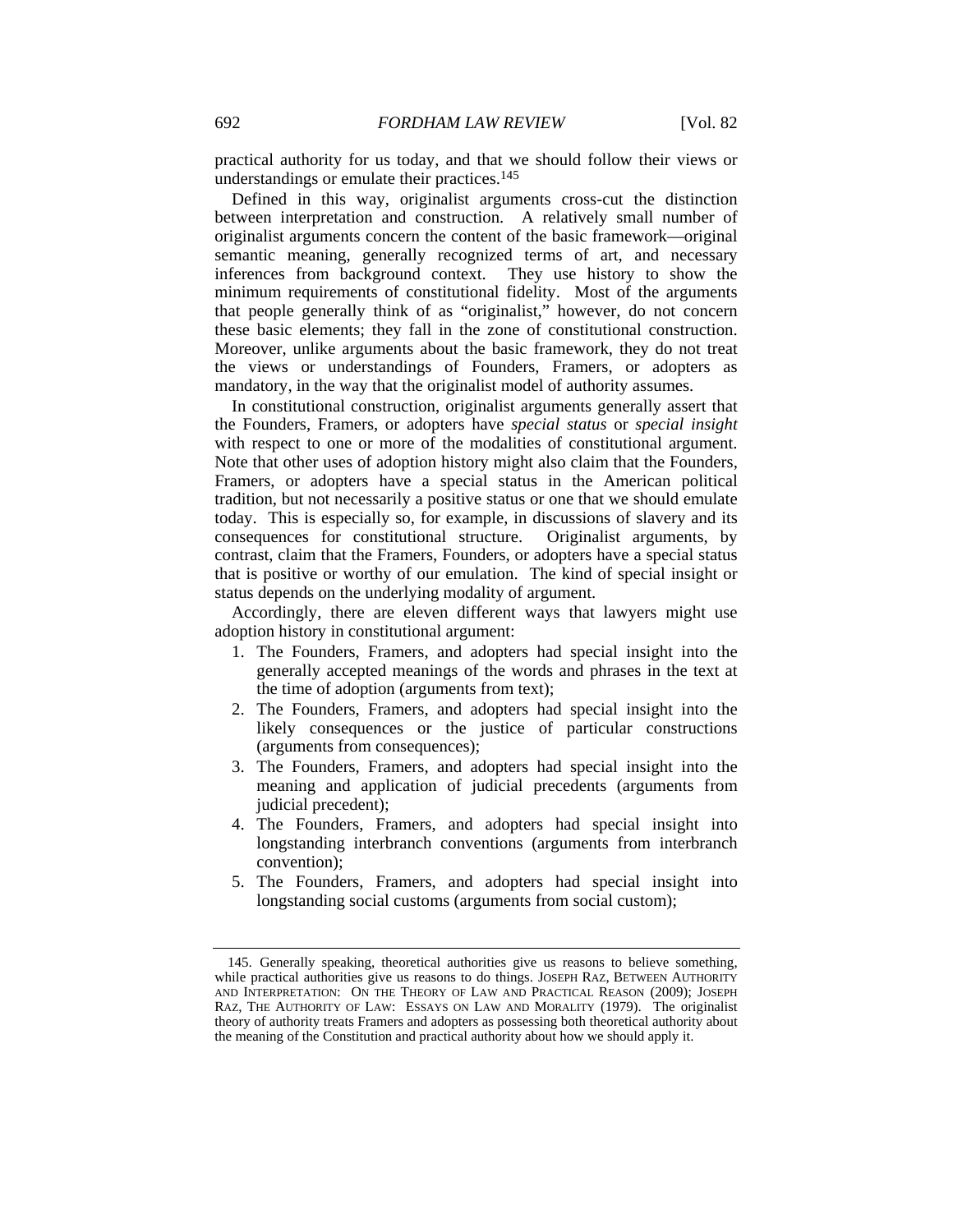- 6. The Founders, Framers, and adopters had special insight into natural law and natural rights (arguments from natural law);
- 7. The Founders, Framers, and adopters had special insight into the purposes behind the Constitution as a whole and its individual provisions (arguments from purpose);
- 8. The Founders, Framers, and adopters had special insight into constitutional structure and into how the Constitution and its various parts should function (arguments from structure);
- 9. The Founders, Framers, and adopters had special insight into, or are particularly representative of, the nation's character and values (arguments from national ethos);
- 10. The Founders, Framers, and adopters had special insight into or particularly exemplify our nation's political traditions, and they are powerful symbols of these traditions (arguments from political tradition); or
- 11. The Founders, Framers, and adopters are honored authorities whose views are valuable to us today because of who they were and the role they played in the formation of our country's political institutions (arguments from honored authority).

#### FIGURE 3: THE USE OF ADOPTION HISTORY IN CONSTITUTIONAL CONSTRUCTION

|      | Founders, Framers, and adopters have special insight or special status<br>with respect to each form of argument |         |              |                       |                                                      |        |                |       |           |                      |
|------|-----------------------------------------------------------------------------------------------------------------|---------|--------------|-----------------------|------------------------------------------------------|--------|----------------|-------|-----------|----------------------|
| Text | Structure                                                                                                       | Purpose | Consequences | Judicial<br>Precedent | Political<br>Settlement<br>& Political<br>Convention | Custom | Natural<br>Law | Ethos | Tradition | Honored<br>Authority |

Adoption history can be used to support all styles of argument.

Note once again that there is no separate modality of historical argument; instead adoption history is available to support each style of justification.

The persuasiveness of these eleven kinds of arguments depends on the plausibility of claiming—with respect to a given mode of argument—that the Founders, Framers, or adopters actually have special insight or special status. The claim is more likely to be plausible for some modalities than others; hence we should expect that lawyers using adoption history will predominantly employ these modalities of argument. Equally important, the claim of special status or insight is more likely to be persuasive only with respect to some Founders, Framers, and adopters. That is because not all of the adopters of the Constitution and its various amendments enjoy the same prominence in American cultural memory or the same ethical authority in American political traditions.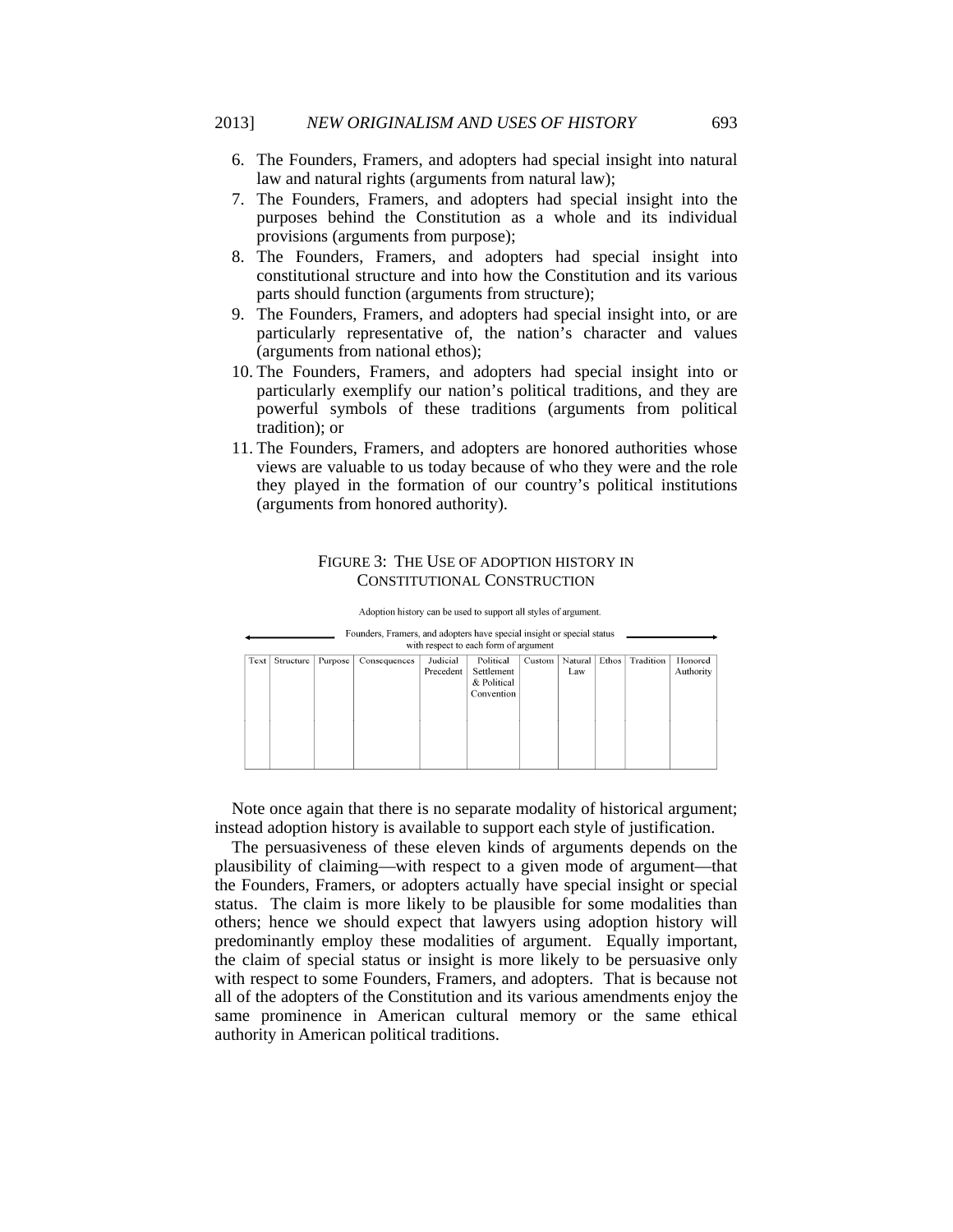#### *B. Persuasiveness and Ethos*

Start with modalities nine, ten, and eleven. These are arguments from ethos, tradition, and honored authority. These are arguments in which an appeal to Founders, Framers, and adopters is likely to be the most persuasive. Even though the nation's political traditions have constantly evolved—both before and after the Founding—the Founding generation is often seen as marking the beginning of American political traditions, and therefore serves as a potent symbol of these traditions. (Colonial history is imagined as leading up to or culminating in the Founding.) The Founders are also among the most hallowed symbols of American values and American national character. Finally, the Founders are among the most salient and the most honored authorities in American political memory.

Note that I have just spoken of "Founders" rather than of constitutional adopters generally. The authority of arguments from ethos, tradition, and honored authority is a function of how cultural memory gets constituted. For example, at present, the Founding generation—and particular individuals within that generation—enjoy special authority in American cultural memory, while later generations, even when they adopt important amendments to the Constitution, have much less. The framers and adopters of the Twenty-Second Amendment, for example, are mostly forgotten today. Even the framers of the Reconstruction Amendments—including John Bingham, Thaddeus Stevens, Lyman Trumbull, William P. Fessenden, Charles Sumner, and Jacob Howard—have remarkably little ethical authority given the importance of these amendments, and are known today mostly to specialists. Indeed, among the general public the Confederate General Robert E. Lee is probably better known and more admired. The reason has nothing to do with the comparative importance of their respective contributions to the Constitution. Rather, it is due to the cultural memory of Reconstruction.<sup>146</sup> Downplaying the importance of Downplaying the importance of Reconstruction to America's constitutional culture helped assuage tensions between Northern and Southern whites after the Civil War.<sup>147</sup> For many

<sup>146</sup>*. See, e.g.*, Michael Kent Curtis, *John A. Bingham and the Story of American Liberty: The Lost Cause Meets the "Lost Clause*,*"* 36 AKRON L. REV. 617, 620 (2003) ("[F]or years our national story largely ignored our second group of framers who gave the nation the new birth of freedom in the post–Civil War amendments."); Tom Donnelly, *Our Forgotten Founders: Reconstruction, Public Education, and Constitutional Heroism*, 58 CLEV. ST. L. REV. 115 (2010) (noting lack of attention to Reconstruction-era founders in public education).

<sup>147</sup>*. See* DAVID W. BLIGHT, RACE AND REUNION: THE CIVIL WAR IN AMERICAN MEMORY 2 (2009) (describing the "story of how the forces of reconciliation overwhelmed the emancipationist vision in the national culture, how the inexorable drive for reunion both used and trumped race"); PAMELA BRANDWEIN, RECONSTRUCTING RECONSTRUCTION: THE SUPREME COURT AND THE PRODUCTION OF HISTORICAL TRUTH 61–68 (1999) (noting how Supreme Court opinions since the Civil War have portrayed Reconstruction and downplayed its egalitarian and transformative aspects); Robert Meister, *Forgiving and Forgetting: Lincoln and the Politics of National Recovery*, *in* HUMAN RIGHTS IN POLITICAL TRANSITIONS: GETTYSBURG TO BOSNIA 135, 163–64 (Carla Hesse & Robert Post eds., 1999); Norman W. Spaulding, *Constitution As Countermonument: Federalism, Reconstruction, and the Problem of Collective Memory*, 103 COLUM. L. REV. 1992, 2033 (2003) ("Respect for state sovereignty (and the twin theory that the War was fundamentally about preserving the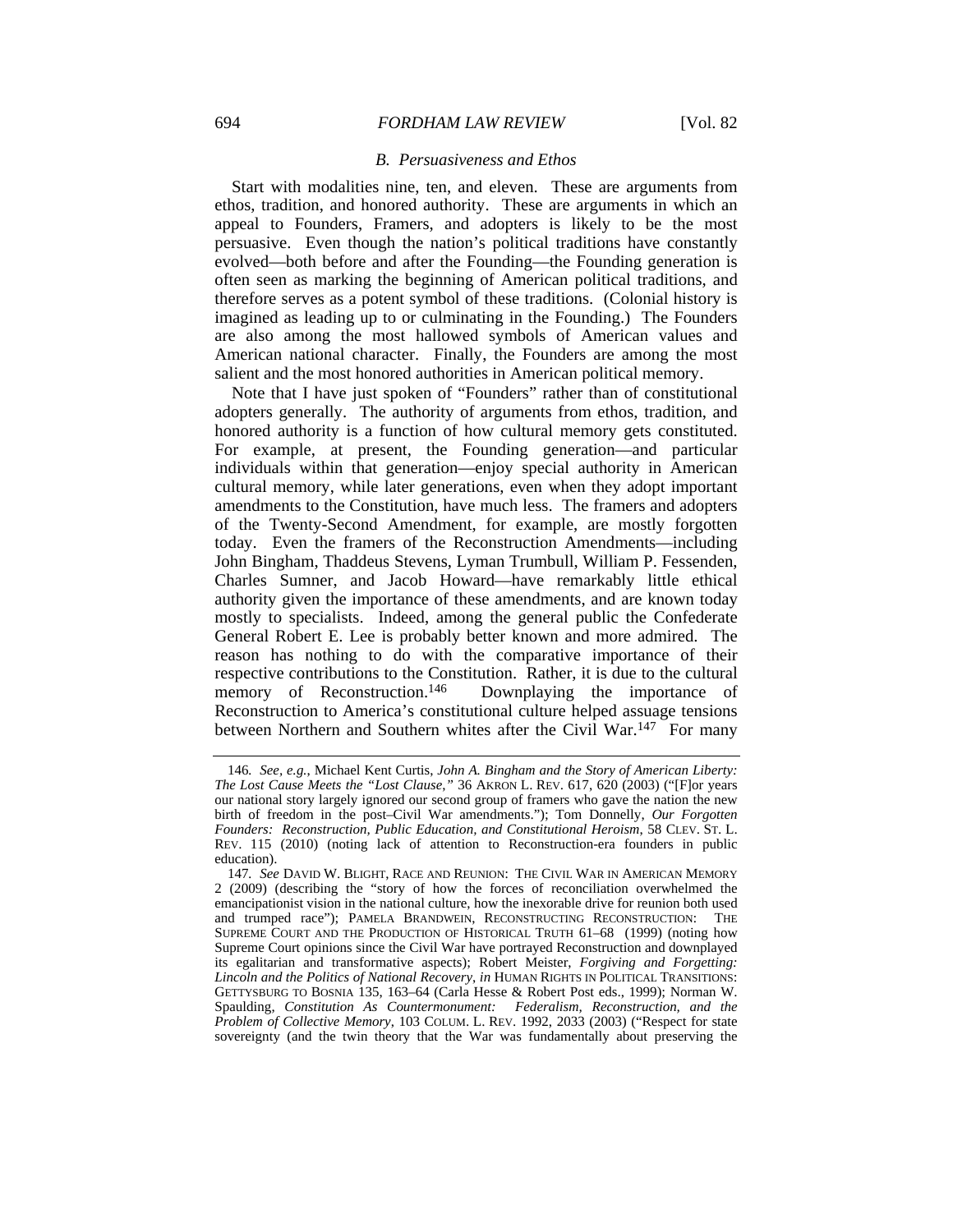years historians in the Dunning School, and those they influenced, treated this crucial period of political reform as mistaken and corrupt.148 Only Abraham Lincoln, who was assassinated before the drafting and adoption of the Fourteenth and Fifteenth Amendments, is widely regarded as a culture hero today.

## 1. The Founders and the Ethical Trifecta

The Founders, Framers, and adopters have disproportionate power over American political imaginations because of the way that American cultural memory has been constituted. Americans have a story about how they became a nation. In this story, the American state (the United States of America), the American nation and people ("We the People"), and the American Constitution are born at virtually the same time. Through an act of revolution, the American people brought themselves into being and created a state and a Constitution under which they still live.

This is a fiction, of course, because from 1776 to 1781 the American government (such as it was) was the Continental Congress, and from 1781 to 1789 the country was governed by the Articles of Confederation. But these events are collapsed in American cultural memory. Contemporary Americans do not understand the Articles of Confederation as America's First Republic, and the 1787 Constitution as the Second Republic. Instead, Americans think of the Articles—if they have heard of them at all—as a sort of trial run for the real Constitution—the Constitution of 1787.

Most other countries—even those with a revolutionary tradition like France—do not imagine their state, their people, and their Constitution as born together. The French nation and the French people long predated the French Revolution, and France has had many constitutions. It is on its Fifth Republic and counting. Canada has many cultural affinities to the United States, but its cultural memory is completely different. It does not have a revolutionary tradition, and Canadian nationhood and the Canadian Constitution emerged in phases, beginning with the 1867 British North America Act, which was passed by the British Parliament, and not by "We the Canadian People."

Because Americans remember their state, their national identity, and their Constitution as roughly simultaneous, they imbue the Founding generation (which they identify correctly or incorrectly with the revolutionary generation) with enormous symbolic power. We might call this the "ethical trifecta": Americans think of the same group of people as responsible for creating the American state, the American nation and the American Constitution, and certain Founders who had key roles in the process, like Washington, Jefferson, Franklin, Madison, Adams, and Hamilton have

Union) thus became a powerful, publicly acceptable, and legally authoritative framework for expressing the rather perverse desire to abandon the principles of equality implicated in the War for the sake of reconciliation with southern whites.").

<sup>148</sup>*. See* Donelly, *supra* note 146, at 142–43 (describing the Dunning School's influence).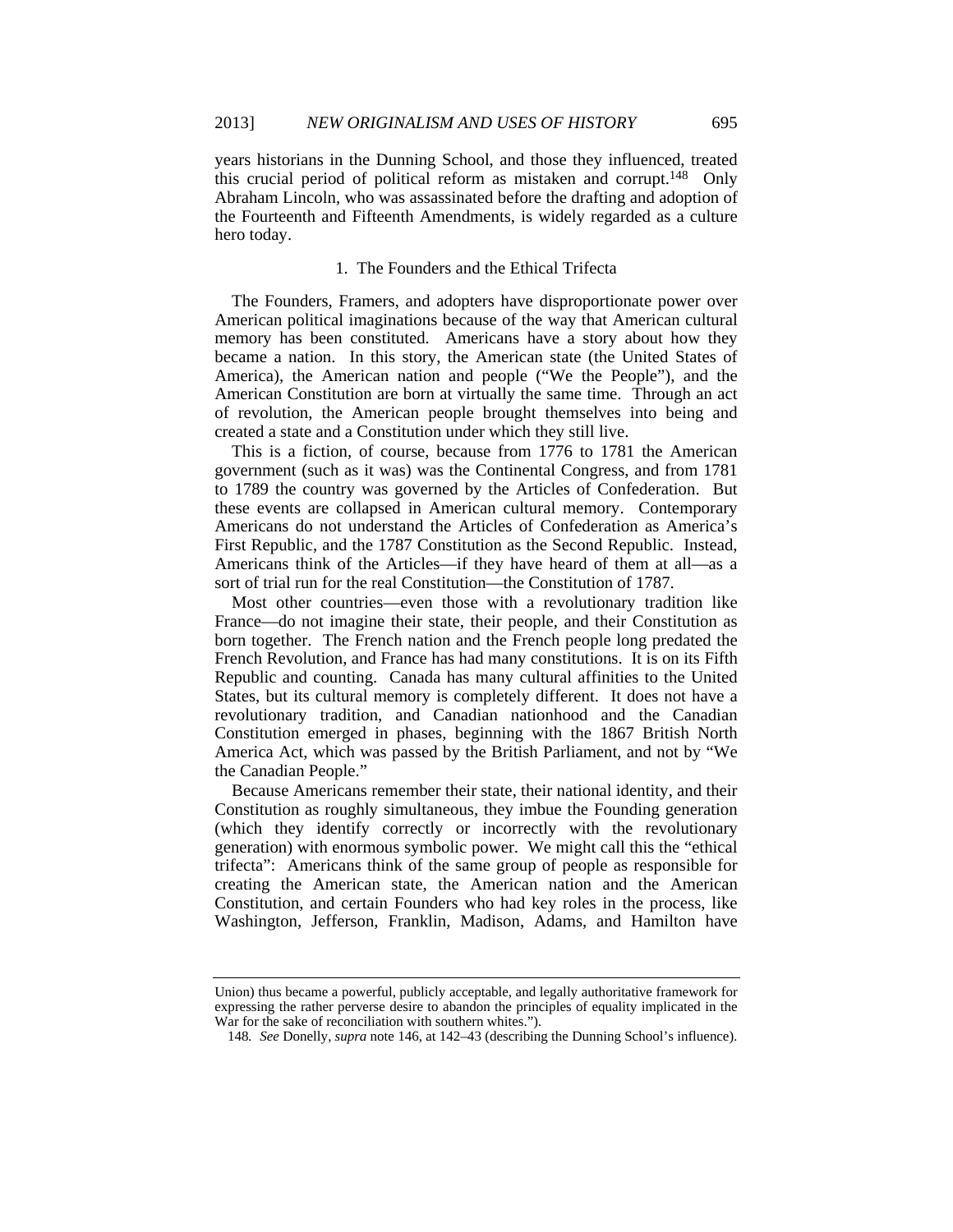taken on mythic status. We return to them again and again for wisdom and example.

### 2. Adoption History and Memory Entrepreneurs

Arguments from ethos and tradition trade on what Americans (and American lawyers and judges) remember, and how they remember it. But cultural memory—and the pantheon of American culture heroes (and antiheroes)—is not forever fixed. It changes over time, due in part to cultural, political, and demographic changes, and due in part to people's efforts at framing and shaping memory. What we remember and how we remember it depends on what has happened in the interim and what people before us have decided it means. During the course of the twentieth century the Founding generation—and particular members of that generation—became ever more prominent and central to American cultural memory. The rise of the conservative movement and conservative versions of originalism in the second half of the twentieth century, if anything, enhanced these tendencies.

Cultural memory is not like a bank account so that the more one draws on it the less one has. Quite the contrary: the act of invoking the past is a way of reinforcing and reinscribing memory—as well as reinterpreting it. Thus, arguments from ethos, political tradition, and honored authority both rely on the existing configuration of cultural memory in America and may also attempt to reframe or reshape it. Remembering, invoking, and arguing in the name of the Framers, and claiming that they stood for one thing rather than for another helps produce—and reproduce—American political traditions and cultural memory.

Just as we speak of "norm entrepreneurs," who argue in favor of particular norms in society, we might also speak of "memory entrepreneurs."<sup>149</sup> Memory entrepreneurs emphasize the meaning and the importance of past events and the ethical authority (or villainy) of particular figures; they also attempt to associate these heroes and villains with particular norms and principles.

Arguments from adoption history participate in the practice of memory entrepreneurship. The repeated practice of making these arguments—and the development of multiple resources for learning about, studying from, and quoting certain figures from the past—may add to the ethical authority of particular Founders, Framers, and ratifiers. It may make some parts of world history and American history more salient and important than others. The recent proliferation of online resources for studying the Founding period and the proliferation of books, articles, and essays about the Founders, far from exhausting their authority, may serve to enhance it.

<sup>149</sup>*. See* ELIZABETH JELIN, STATE REPRESSION AND THE LABORS OF MEMORY 33–34 (2003) ("[M]emory entrepreneurs . . . seek social recognition and political legitimacy of *one* (their own) interpretation or narrative of the past." (internal quotation marks omitted)); *cf.* Gary Alan Fine, *Reputational Entrepreneurs and the Memory of Incompetence: Melting Supporters, Partisan Warriors, and Images of President Harding*, 101 AM. J. SOC. 1159, 1159 (1996) ("Reputational entrepreneurs attempt to control the memory of historical figures through motivation, narrative facility, and institutional placement.").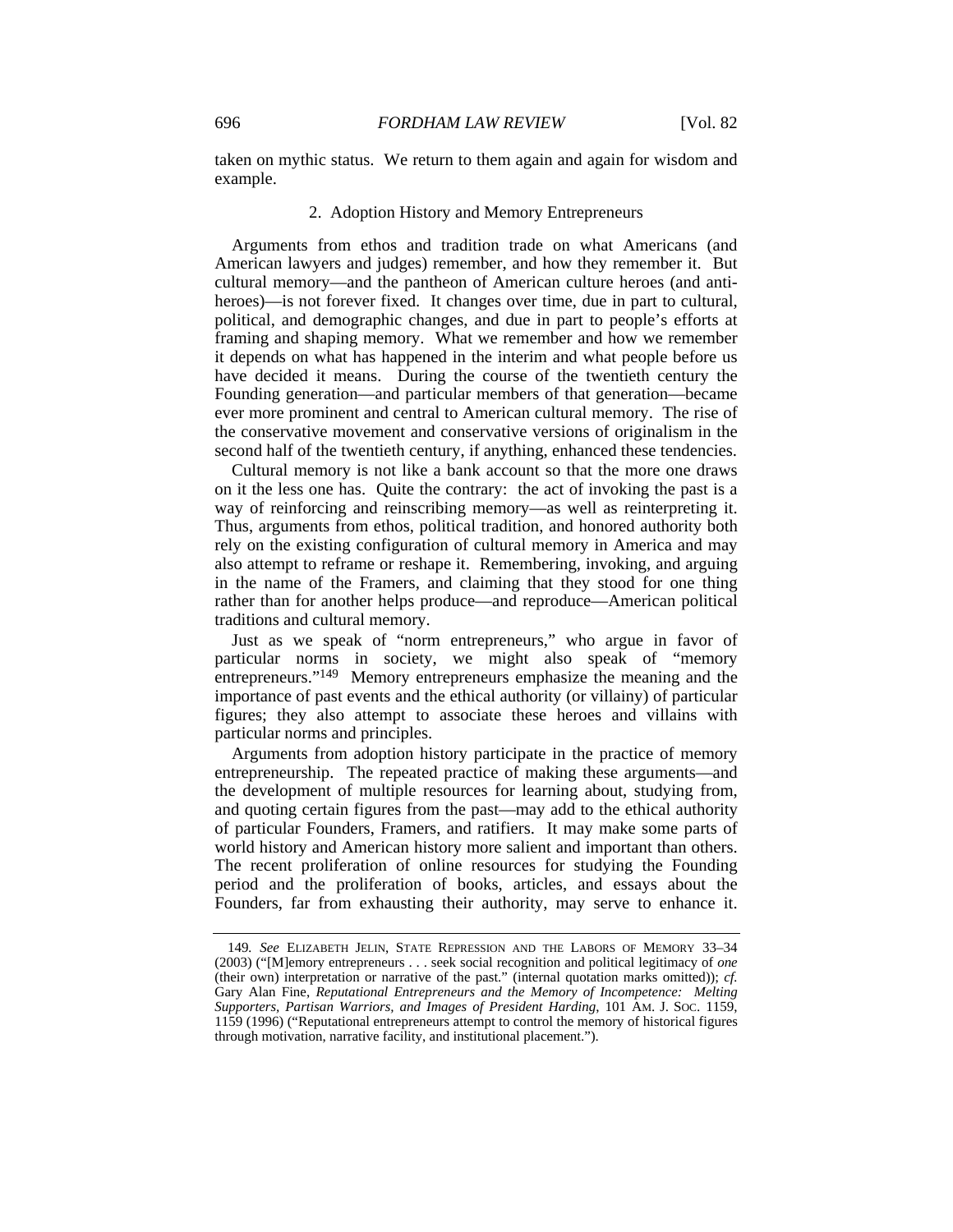Even the practice of contending over the significance and positions of certain Founders, Framers, and adopters can add to their ethical authority, because it signals their importance in the wider political culture.

# *C. How Ethos, Tradition, and Honored Authority Interact with Other Modalities of Argument*

 Next, consider modalities seven and eight. These are arguments from structure and purpose. These are the arguments in which appeals to adoption history are likely to be most persuasive, and therefore most often employed. What the Founders, Framers, and adopters believed, thought, assumed, or intended is likely to be especially salient and important.

As I noted previously, arguments from structure and purpose need not be arguments from original meaning, original intention, or original understanding. Nevertheless, most American lawyers—and, indeed, most Americans—accept that members of the Founding generation have special insight into the Constitution's point or purpose, and special insight into how its various parts were designed and should function together. That is so even if some of their assumptions may have become outmoded by intervening events. Here too, the authority of the Founders, Framers, and adopters is buttressed by the rhetorical authority of their place in the nation's political traditions.

Matters become more complicated with modalities two to six. These are arguments from consequences, judicial precedent, interbranch convention, social custom, and natural law. In these situations arguments from adoption history may also rely implicitly on the ethical authority of the Founders, Framers, or adopters.

The Founders, Framers, and adopters might have special insight into the meanings of judicial precedents of their own era, but they are not a particularly good guide to the proper application of judicial precedents that were decided years after their time. In fact, lawyers and judges are likely to cite to the Founders, Framers, and adopters in order to justify *departing* from existing precedents. In this way, lawyers and judges can claim that in breaking with precedent they are maintaining a deeper continuity.150

The Founders, Framers, and adopters are unlikely to have special insight into the consequences of constitutional interpretations in a future they could know nothing about. On the other hand, people might believe that these honored authorities have special wisdom about institutional design or special insight into what is just and unjust. Moreover, with sufficient rhetorical preparation, lawyers might invoke the Founders in consequentialist arguments. We can make the Founders' views persuasive by describing their predictions or their judgments of political cause and

 <sup>150.</sup> Thus, Alfred Kelly, in his critique of the Supreme Court's use of history, pointed out that judges have often engaged in extended historical essays as "a precedent-breaking instrument, by which the Court could purport to return to the aboriginal meaning of the Constitution. It was thus able to declare that in breaking with precedent it was really maintaining constitutional continuity." Kelly, *supra* note 1, at 125.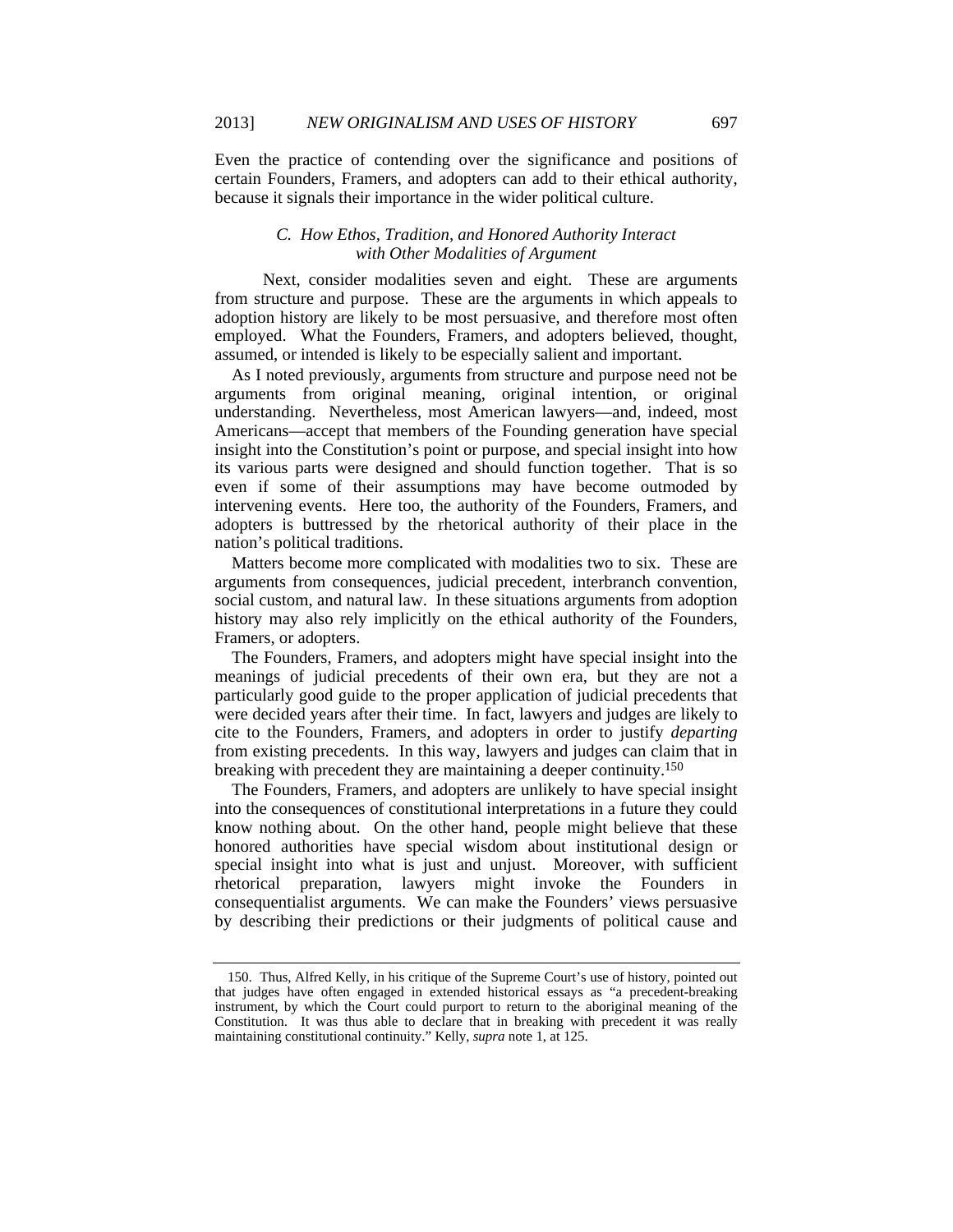effect selectively or in general terms so that they apply to us today.151 Or we can cherry-pick those predictions or causal judgments that turned out roughly correct while ignoring those that have turned out to be wildly inaccurate or irrelevant.

The Founders, Framers, and adopters are unlikely to be particularly persuasive authority about the content and application of longstanding interbranch conventions, at least if the claim is we should follow existing conventions *because* they reflect the longstanding practice of many generations of actors. Many of these conventions began after the Founders', Framers', or adopters' time; others may have begun contemporaneously but evolved significantly later on.

Nevertheless, the views of the Founding generation might have persuasive authority if we stipulate that conventions have not changed at all; in that case, their views stand for the entire tradition of practice and we invoke their understandings because of their distinctive status as honored authorities. We also might invoke the Founders' views about interbranch relations in order to argue for a *change* in current conventions, or to argue for a *return* to original understandings. Advocates of congressional war power who do not like the growth of executive power in the twentieth century might call for a return to the assumptions of the Framers or the early federal period. Note that these are better described as structural arguments that invoke the ethical authority of the Founders or their special insight into purpose and structure rather than arguments for following existing conventions. Here again, recourse to the Founders is a way of breaking with tradition or settled practice in the name of a deeper continuity.152

For similar reasons, the Founders, Framers, and adopters will rarely offer particularly persuasive authority about the content or application of longstanding social customs. These customs may have begun long after their deaths or may have evolved significantly since their day. We might argue for a return to or a restoration of the (imagined) mores of the Founding generation, despite intervening changes in society. But this is not

 <sup>151.</sup> Consider, for example, Madison's statement in *The Federalist No. 47*, "The accumulation of all powers legislative, executive and judiciary in the same hands, whether of one, a few or many, and whether hereditary, self appointed, or elective, may justly be pronounced the very definition of tyranny." THE FEDERALIST NO. 47, at 293 (James Madison) (Gary Wills ed., 2003). A lawyer might quote this passage to criticize a particular development in the administrative state or in government surveillance practices, even though (1) the principle applies far more generally, and (2) Madison would not have comprehended the situation—much less the modern administrative and national security state—in his 1788 essay. By treating the statements of the Framers as general principles, we allow ourselves to wrench them out of their historical contexts and apply them to contemporary situations.

 <sup>152.</sup> For a pronounced example of how original meaning trumps tradition, see *Noel Canning v. NLRB*, 705 F.3d 490, 502–03 (D.C. Cir. 2013), *cert. granted*, 133 S. Ct. 2861 (2013). In *Noel Canning*, the D.C. Circuit jettisoned longstanding presidential appointment practices (which had existed since 1921 and 1823, respectively) on the authority of the original public meaning in 1787. *See id.* at 502 ("[W]e conclude that practice of a more recent vintage is less compelling than historical practice dating back to the era of the Framers.").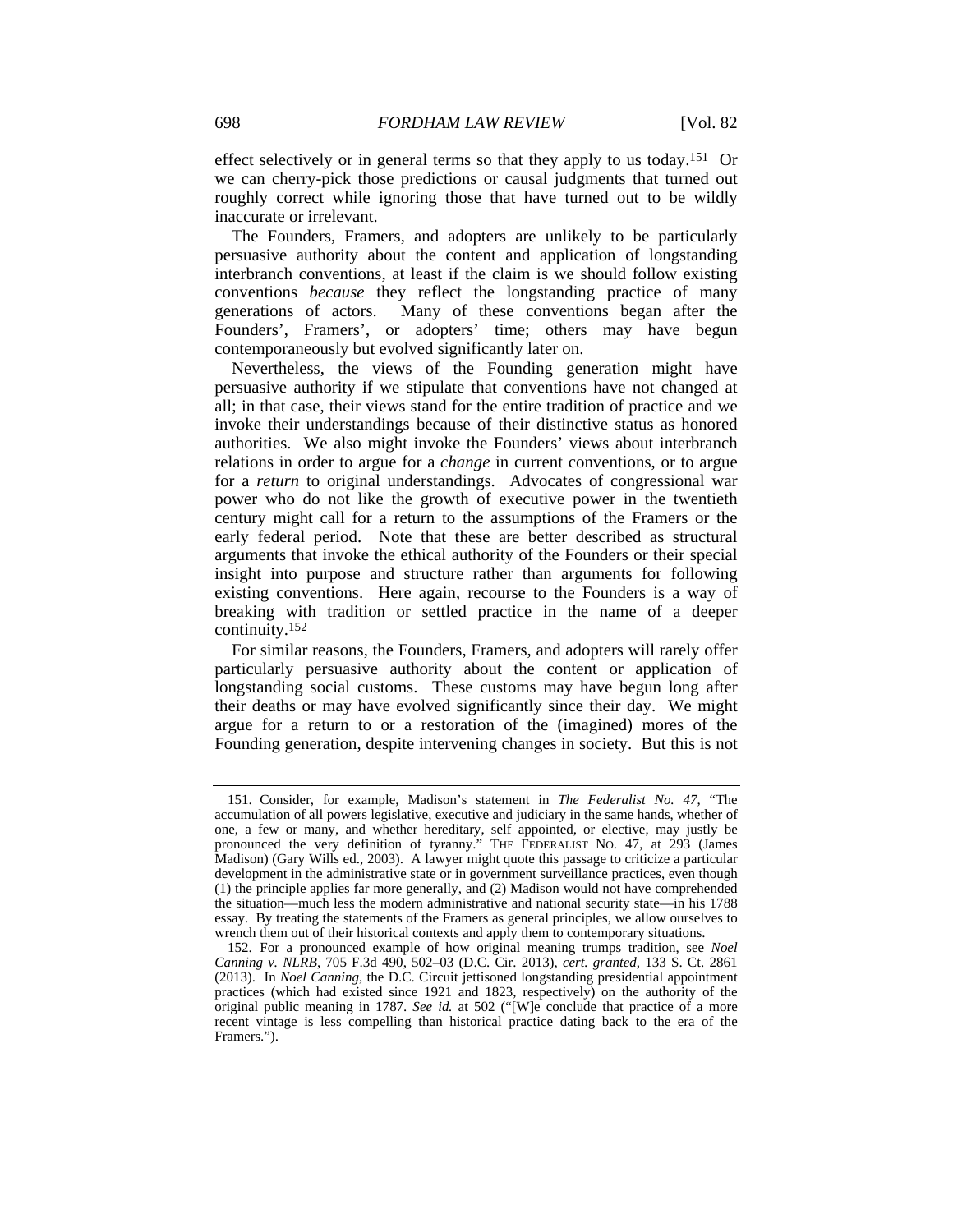an argument for following longstanding custom; it is an argument for *reform* or *revision* of longstanding custom based on the ethical authority of the Founders. Thus, it is better described as an argument from ethos or honored authority.

The Founders, Framers, and adopters may have special insight into natural law or natural rights, but it is more likely that key philosophers like Aristotle, Thomas Aquinas, John Locke, or Immanuel Kant have greater expertise. Nevertheless, the fact that various Founders, Framers, and adopters believed in natural law and natural rights and spoke in these terms gives their statements special force in American constitutional argument.153 But this persuasive force comes not from their philosophical expertise, but from their status as honored authorities or as key figures in the American political tradition.

Finally, consider the first modality—arguments from text. These can either be arguments about original meaning, which are questions of interpretation, or constructions of the text. The latter might include intratextual arguments, arguments that use text to elucidate structure and purpose, or arguments from statutory canons of construction.

If the issue is the original meaning of the text, the linguistic uses of the Founders, Framers, and adopters are perfectly good evidence. Nevertheless, any competent speaker of the English language during the same period should be an equally good authority.<sup>154</sup> Some arguments from original meaning do look to dictionary definitions, contemporaneous newspaper accounts, and correspondence.155 Nevertheless, as Jamal Greene has pointed out, lawyers and judges often quote texts from the Founders or Framers—like *The Federalist*—as evidence of original public meaning. They do so not because the Founders were more competent speakers, but because of their ethical authority.156

Similarly, many textual arguments that quote the Founders, Framers, or adopters are really arguments about their purposes, intentions, or

 <sup>153.</sup> Moreover, to the extent that people identify a timeless common law with the natural rights of Englishmen, the common law at the time of the Founding becomes a proxy for natural rights. *See* Reid, *supra* note 1, at 211–12 (discussing the theory of the "ancient constitution" identified with Magna Carta).

 <sup>154.</sup> If the issue is generally recognized legal terms of art, the opinions of any welltrained lawyer or judge of the period should be equally good.

<sup>155</sup>*. See, e.g.*, Baze v. Rees, 553 U.S. 35, 97 (2008) (Thomas, J., concurring) (consulting a dictionary as to the meaning of the word "cruel" in the Cruel and Unusual Punishments Clause); Randy E. Barnett, *New Evidence of the Original Meaning of the Commerce Clause*, 55 ARK. L. REV. 847, 856–65 (2003) (examining every use of the term "commerce" in the *Pennsylvania Gazette* that appeared from 1728 to 1800).

 <sup>156.</sup> Greene, *supra* note 1, at 1697. Akhil Amar's well-known defense of textualism is largely about the text's relationship to ethos, tradition, and honored authority. Amar emphasizes the text's wisdom, its connection to epic narratives of American history, its role as a common cultural focal point, and its singular ability to bind the diverse people of the United States together as one nation. *See* Amar, *supra* note 113, at 29–30 (emphasizing that the text must be understood against epic narratives and great events); *id.* at 43–45 (emphasizing the comparative wisdom of the text); *id.* at 47 ("[I]n the Constitution itself, we can all find a common vocabulary for our common deliberations, and a shared narrative thread . . . . [T]he Constitution is and should be our national bedtime story.").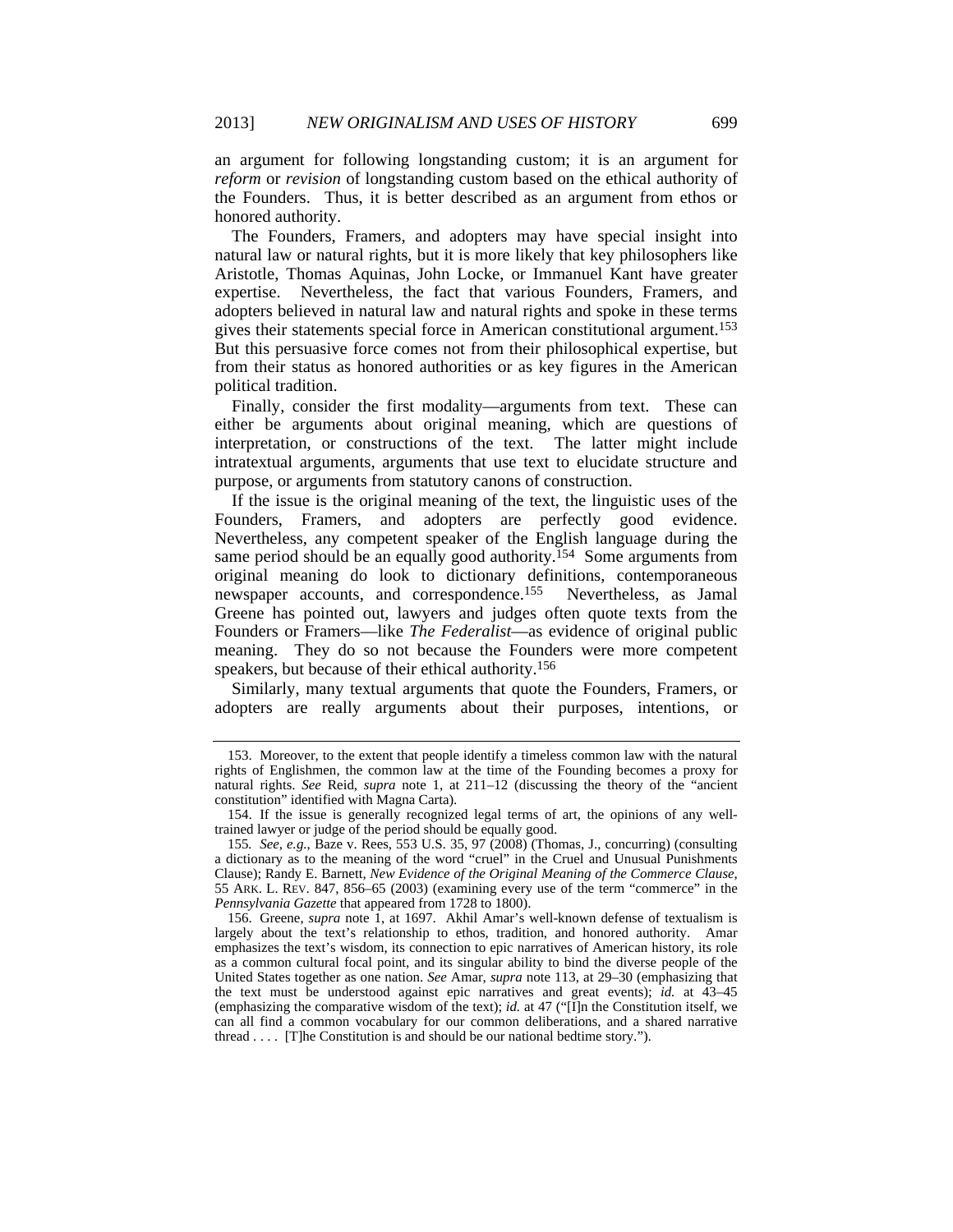expectations, or about their views on constitutional structure. Lawyers may call these arguments from "original meaning," but in fact they are arguments from how the Founders, Framers, or adopters would have constructed the text. As noted above, this kind of argument is familiar in thick accounts of original meaning.157 In these cases, the textual argument rests either explicitly or implicitly on the ethical authority of the Founders, Framers, or adopters or their centrality in the political tradition.

# *D. The Hybrid Nature of "Originalist" Arguments*

A recurrent pattern emerges in our march through the modalities. Many originalist arguments—that is, arguments from adoption history that treat the Founders, Framers, and adopters positively or as worthy of emulation are *hybrids*. They may formally be arguments from purpose, structure, consequences, and so on; but they also rely on the ethical authority of the Founders or Framers or their special status in the American political tradition. These originalist arguments appeal to ethos, tradition, or honored authority in the service of other modes of argument, like text, structure, purpose, or consequences.

The rhetorical advantage of hybrid arguments is obvious: an argument about constitutional text, purpose, structure, or consequences becomes more powerful if a famous Framer also made it or if one can associate it with the Founders in general. Conversely, one way of critiquing an opponent's arguments is by associating them with opponents of the Constitution, with other cultural antiheroes or with a now discredited or anticanonical opinion like *Dred Scott v. Sandford* or *Plessy v. Ferguson*. 158

An implicit or explicit appeal to ethos, tradition, and honored authority is a characteristic feature of originalist argument in the United States. That includes both arguments about the basic framework and the vast majority of originalist arguments, which are in the construction zone.

<sup>157</sup>*. See, e.g.*, Morse v. Frederick, 551 U.S. 393, 410–11 (2007) (Thomas, J., concurring). 158*. See* Jack M. Balkin, *"Wrong the Day It Was Decided":* Lochner *and Constitutional Historicism*, 85 B.U. L. REV. 677, 681 (2005) ("Anti-canonical cases serve as examples of how the Constitution should not be interpreted and how judges should not behave."); Balkin & Levinson, *supra* note 119, at 1018–19 (explaining that the anticanon consists of "cases that any theory worth its salt must show are wrongly decided" and which help normalize belief about law); Jamal Greene, *The Anticanon*, 125 HARV. L. REV. 379, 384 (2011) (explaining that anticanonical cases are a device of ethical argument because they "symbolize a set of generalized ethical propositions that we [as a nation] have collectively renounced."); Richard A. Primus, *Canon, Anti-canon, and Judicial Dissent*, 48 DUKE L.J. 243, 245 (1998) (explaining that the anticanon consists of "the set of texts that are important but normatively disapproved").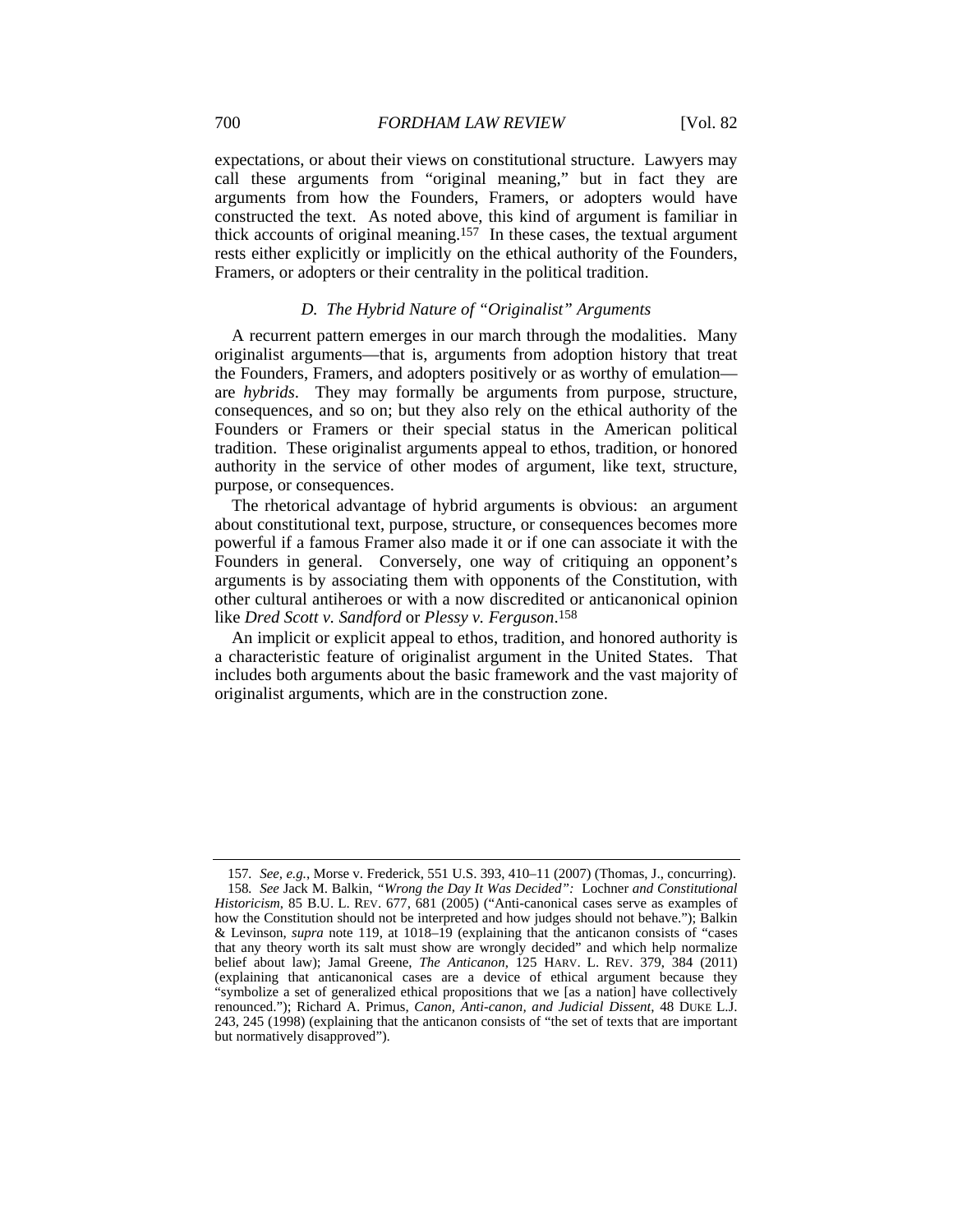## FIGURE 4: ORIGINALIST ARGUMENT IN CONSTITUTIONAL CONSTRUCTION

|  |  | Adoption history can be used to support all styles of argument.                    |  |
|--|--|------------------------------------------------------------------------------------|--|
|  |  | Farin dans - Farin sin - an d'a dantam barra an safal finafalte an an safal atatri |  |

| T ounders, Francis, and adopters have special insight of special status<br>with respect to each form of argument |                       |                       |                       |                       |                                        |                        |                             |                    |           |                      |
|------------------------------------------------------------------------------------------------------------------|-----------------------|-----------------------|-----------------------|-----------------------|----------------------------------------|------------------------|-----------------------------|--------------------|-----------|----------------------|
| Text                                                                                                             | Structure             | Purpose               | Consequences          | Judicial<br>Precedent | Political<br>Settlement<br>& Political | Custom                 | Natural<br>Law              | Ethos <sup>1</sup> | Tradition | Honored<br>Authority |
|                                                                                                                  |                       |                       |                       |                       | Convention                             |                        |                             |                    |           |                      |
| Plus<br>appeal to                                                                                                | Plus<br>appeal to     | Plus<br>appeal to     | Plus<br>appeal to     | Plus<br>appeal to     | Plus<br>appeal to                      | Plus                   | Plus<br>appeal to appeal to |                    |           |                      |
| ethos.<br>tradition.                                                                                             | ethos.<br>tradition.  | ethos.<br>tradition.  | ethos.<br>tradition.  | ethos.<br>tradition.  | ethos.<br>tradition.                   | ethos.<br>tradition.   | ethos.<br>tradition.        |                    |           |                      |
| or<br>honored                                                                                                    | $\alpha$ r<br>honored | $\alpha$ r<br>honored | $\alpha$ r<br>honored | $\alpha$ r<br>honored | $\alpha$ r<br>honored                  | $_{\alpha}$<br>honored | $\alpha$ r<br>honored       |                    |           |                      |
| authority                                                                                                        | authority             | authority             | authority             | authority             | authority                              |                        | authority   authority       |                    |           |                      |

These features of constitutional argument are modeled in Figure 4: adoption history can support each style of justification; and originalist arguments are often "hybrid," appealing either explicitly or implicitly to ethos, tradition, or honored authority.

The distinctive role of ethos, tradition, and honored authority in originalist argument explains why originalist arguments are so commonplace in American constitutional culture, and why both self-styled originalists and nonoriginalists often make appeals to adoption history. Regardless of their theoretical disagreements, both originalists and nonoriginalists have a stake in American political traditions, and both recognize the normative importance and rhetorical force of those traditions among lawyers, judges, citizens, and government officials in the United States.

Moreover, the importance of ethos, tradition, and honored authority in much originalist argument also explains the remarkable mismatch between the actual practice of originalist argument by lawyers and judges, and the many contemporary academic theories of originalism. Academic theories of originalism and the originalist model of authority do not explain why Americans—including American lawyers and judges—are repeatedly drawn to adoption history when they argue about the American Constitution.

Contemporary academic theories generally attempt to ground originalism on the basis of abstract theories about popular sovereignty, the rule of law, or the nature of meaning. These theories may offer perfectly sensible accounts of why lawyers and judges must adhere to the basic framework. Indeed, the new originalism offers one such account. But the actual practice of originalist argument in the United States goes well beyond claims about the basic framework. The way that Americans—including most American lawyers and judges—make originalist arguments does not correspond to the assumptions of originalist academic theory. It is heavily infused with appeals to ethos, tradition, and honored authority. It often ignores the distinction between interpretation and construction, and casually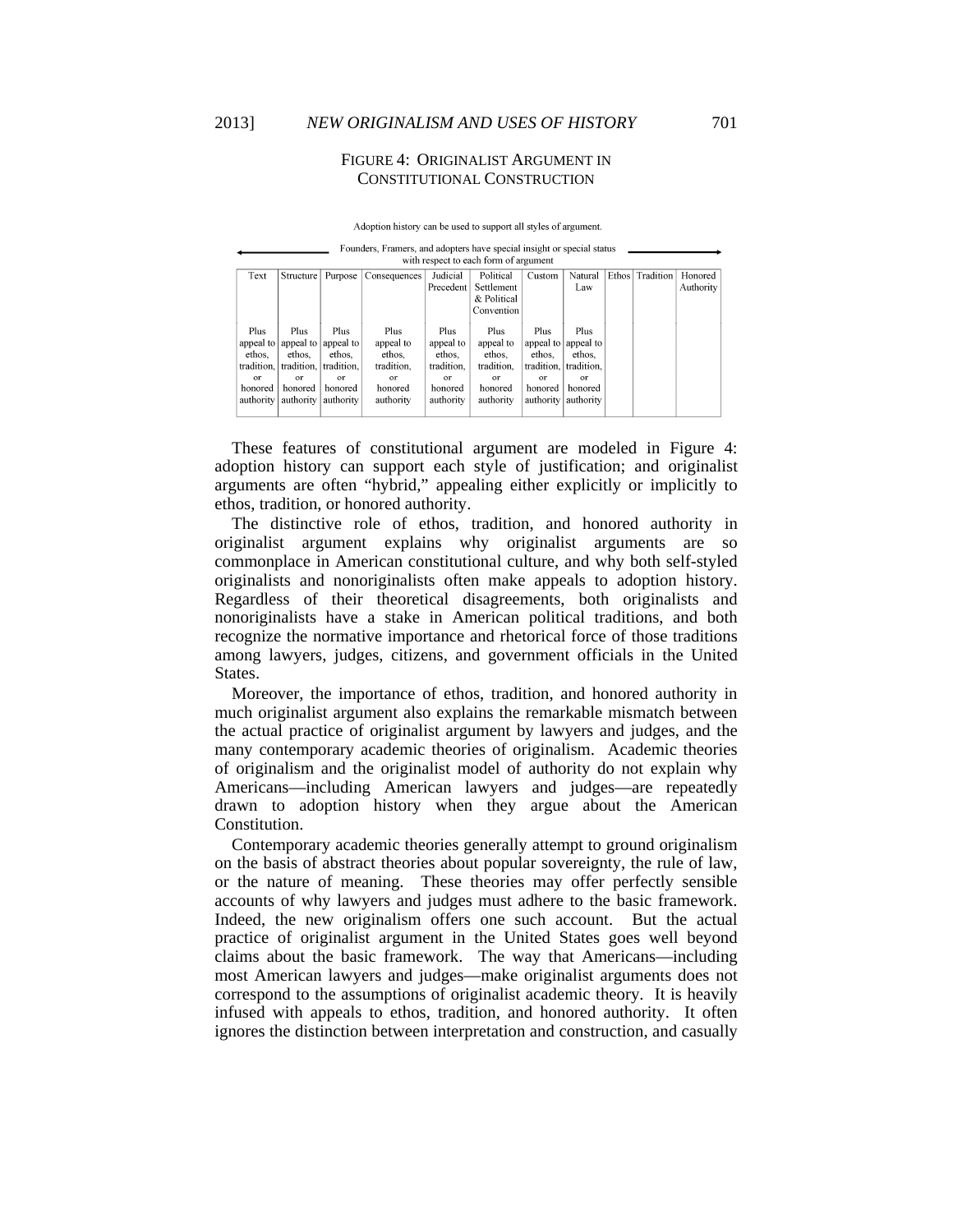runs together claims about the original meaning of the Constitution with appeals to the ethical authority of the past.

Jamal Greene has pointed out a curious feature of contemporary constitutional theory. Today, most originalists are original public meaning originalists. They argue that what is binding on later generations is what the words of the text would have meant to the general public. As Greene notes, originalists converged on this theory because of theoretical difficulties with earlier forms of originalism that looked to the intentions of the Framers and the understandings of the ratifiers.159

However, if the relevant question is what the text meant to a member of the lay public, contemporary dictionaries, newspapers, and private correspondence should be just as authoritative as the statements of Framers and ratifiers.160 Moreover, the use of a particular word or phrase by an

160*. See* Barnett, *supra* note 159, at 621–22 (stating that critics of originalism mistakenly "expect to see a richly detailed legislative history only to find references to dictionaries, common contemporary meanings, and logical inferences from the structure and general purposes of the text"); McGowan, *supra* note 1, at 757 ("On the public-meaning theory, *The Federalist* is no more than a topical equivalent of Samuel Johnson's dictionary or any other usage guide, and the theory cannot distinguish the writings of Hamilton and Madison from those of any literate hack of the day.").

 Justice Scalia offers a similar theory in the *Tanner Lectures*, although he appears to conflate original public meaning with original understanding:

I will consult the writings of some men who happened to be delegates to the Constitutional Convention—Hamilton's and Madison's writings in *The Federalist*, for example. I do so, however, not because they were Framers and therefore their intent is authoritative and must be the law; but rather because their writings, like those of other intelligent and informed people of the time, display how the text of the Constitution was originally understood. Thus I give equal weight to Jay's pieces in *The Federalist*, and to Jefferson's writings, even though neither of them was a Framer. What I look for in the Constitution is precisely what I look for in a statute: the original meaning of the text, not what the original draftsmen intended.

Antonin Scalia, *Common-Law Courts in a Civil-Law System: The Role of United States Federal Courts in Interpreting the Constitution and Laws*, *in* A MATTER OF INTERPRETATION: FEDERAL COURTS AND THE LAW, *supra* note 17, at 38.

 Using the example of a private 1788 letter from a clergyman to a farmer, (neither a Framer or adopter) Vasavan Kevasan and Michael Stokes Paulsen agree that the everyday linguistic usage of ordinary citizens "is at least *competent* evidence of original meaning, notwithstanding its purely private nature." Kevasan & Paulsen, *supra* note 127, at 1146. On this account, however, sources like *The Federalist* are not markedly superior. *See id.* at

<sup>159</sup>*. See* Brest, *supra* note 1, at 213–17 (noting difficulties that the Framers themselves did not recognize intentionalism as a valid form of argument; that there may not be a original intention or understanding on a wide range of certain questions, that intentions and understandings may have differed among the relevant adopters, that intentions and understandings may be indeterminate, or that they cannot be made determinate "unless those intentions are understood at a level of generality too high to give practical guidance"); Greene, *supra* note 1, at 1687–88 (citing Randy E. Barnett, *An Originalism for Nonoriginalists*, 45 LOY. L. REV. 611, 611–12, 620 (1999)); Powell, *Original Understanding*, *supra* note 1, at 886–88; *see also* Baade, *supra* note 1 (noting that general acceptance of arguments from intention appear well after the Founding period); Caleb Nelson, *Originalism and Interpretive Conventions*, 70 U. CHI. L. REV. 519, 585–86 (2003) (noting that a theory of original understanding "has trouble handling disagreements among the ratifiers about the meaning of the Constitution . . . . [I]t is hard enough to identify consensus interpretations within a single state's convention. The difficulties are only magnified when one tries to identify consensus interpretations across different states" that ratified at different times in the debate).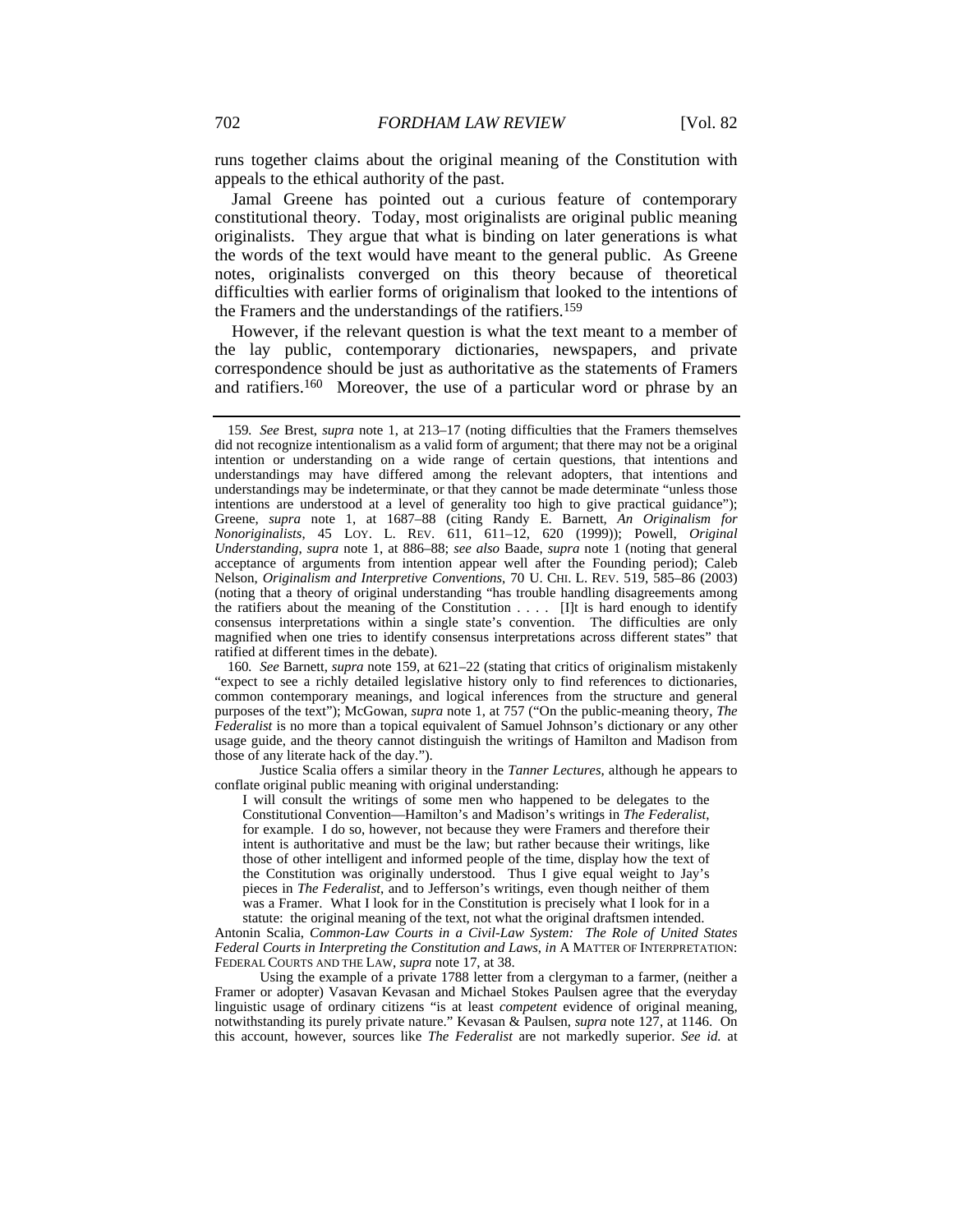opponent of the Constitution should be just as authoritative as usage by a proponent.161 Yet this does not appear to match the practice of American constitutional lawyers. Citations to *The Federalist* and to Madison's notes of the Philadelphia Convention are among the most frequently cited forms of adoption history; Greene has shown that they have become even more widely cited in the period in which originalist scholars moved to theories of original public meaning.162

Moreover, *The Federalist* and Madison's notes are not entirely reliable sources of either original intention or original understandings.<sup>163</sup> They may not reflect a consensus either of the ratifiers or of the general public. Indeed, in some respects they may not even represent Madison's, Hamilton's or Jay's own views.164 The essays in *The Federalist* were

161*. See* Greene, *supra* note 1, at 1693 ("As evidence of the objective public meaning of the Necessary and Proper Clause, it is not obvious why [the Anti-Federalist] Brutus's view that it gives Congress 'virtually unlimited power'—is any less reliable than Hamilton's or Madison's."); *id.* at 1694 (arguing that if proponents of the Constitution are cited more often than opponents, "it is not because opponents are somehow less knowledgeable about the contemporary meaning of words or have less access to prevailing public wisdom").

162*. See id.* at 1691 ("From 1986 to 2002, according to Professor Melvyn Durchslag, the Supreme Court referenced *The Federalist* in forty-two percent more cases (ninety-eight cases) than during the preceding sixteen years, with Justice Scalia writing nearly one-fifth of those opinions." (citing Melvyn R. Durchslag, *The Supreme Court and the Federalist Papers: Is There Less Here Than Meets the Eye?*, 14 WM. & MARY BILL RTS. J. 243, 295, 297 (2005))); *id.* ("*The Federalist* was cited more often in the nineteen years from 1980 to 1998 than in the eighty previous years combined." (citing Ira C. Lupu, *Time, the Supreme Court, and* The Federalist, 66 GEO. WASH. L. REV. 1324, 1328 (1998))); *id.* ("Justice Scalia cited to the Convention debates in eight Supreme Court opinions from 1986 to 2009, and Justice Thomas did so in seven opinions from 1991 to 2009. For each Justice, that number of citations is the highest of any member of the Court during that Justice's tenure." (citing Louis J. Sirico, Jr., *The Supreme Court and the Constitutional Convention*, 27 J.L. & POL. 63, 70–71 (2011))); *see also id.* ("*The Federalist* and Farrand's *Records* are the two most significant sources of original understanding in our constitutional tradition. The Supreme Court . . . has referenced *The Federalist* in 236 opinions from 1965 to 2005 alone." (citing Pamela C. Corley, Robert M. Howard & David C. Nixon, *The Supreme Court and Opinion Content: The Use of the Federalist Papers*, 58 POL. RES. Q. 329, 330 (2005))).

163*. See* Greene, *supra* note 1, at 1694–95 (listing various problems with these sources).

164*. See* RAPHAEL, *supra* note 104, at 114–23 (noting that Alexander Hamilton's essays probably did not reflect his own views on a number of subjects). Madison, who had strongly opposed the compromise that gave the small states equal votes in the Senate, was nevertheless required to defend it in *The Federalist No. 62*. Madison had wanted a stronger national government than the convention ultimately produced, and he had repeatedly pushed for a national power to veto all state legislation. He even expressed to Jefferson his fears that the new government might fail without the powers he sought for it. *Id.* at 84–90; Letter from James Madison to Thomas Jefferson, October 24, 1787, *in* 1 THE FOUNDERS' CONSTITUTION, ch. 17 document 22 (Philip B. Kurland & Ralph Lerner eds., 2000),

<sup>1156–57 (&</sup>quot;We should read *The Federalist* because those essays show the meaning of the words of the Constitution, in context, to ordinary readers, speakers, and writers of the English language, reading a document of this type, at the time adopted.").

Nevertheless, Kevasan and Paulsen go on to explain why familiar sources like *The Federalist*, the state ratifying conventions, and Madison's notes should nevertheless have greater authority than the correspondence of ordinary citizens. They are, among other things, "an excellent topical concordance" of words and phrases in the Constitution. *Id.* at 1147–48. In addition, they provide "second-best sources of original public meaning" which nevertheless are "not *constitutive* of meaning, and hence binding determinations of meaning in their own right." *Id.* at 1148–49.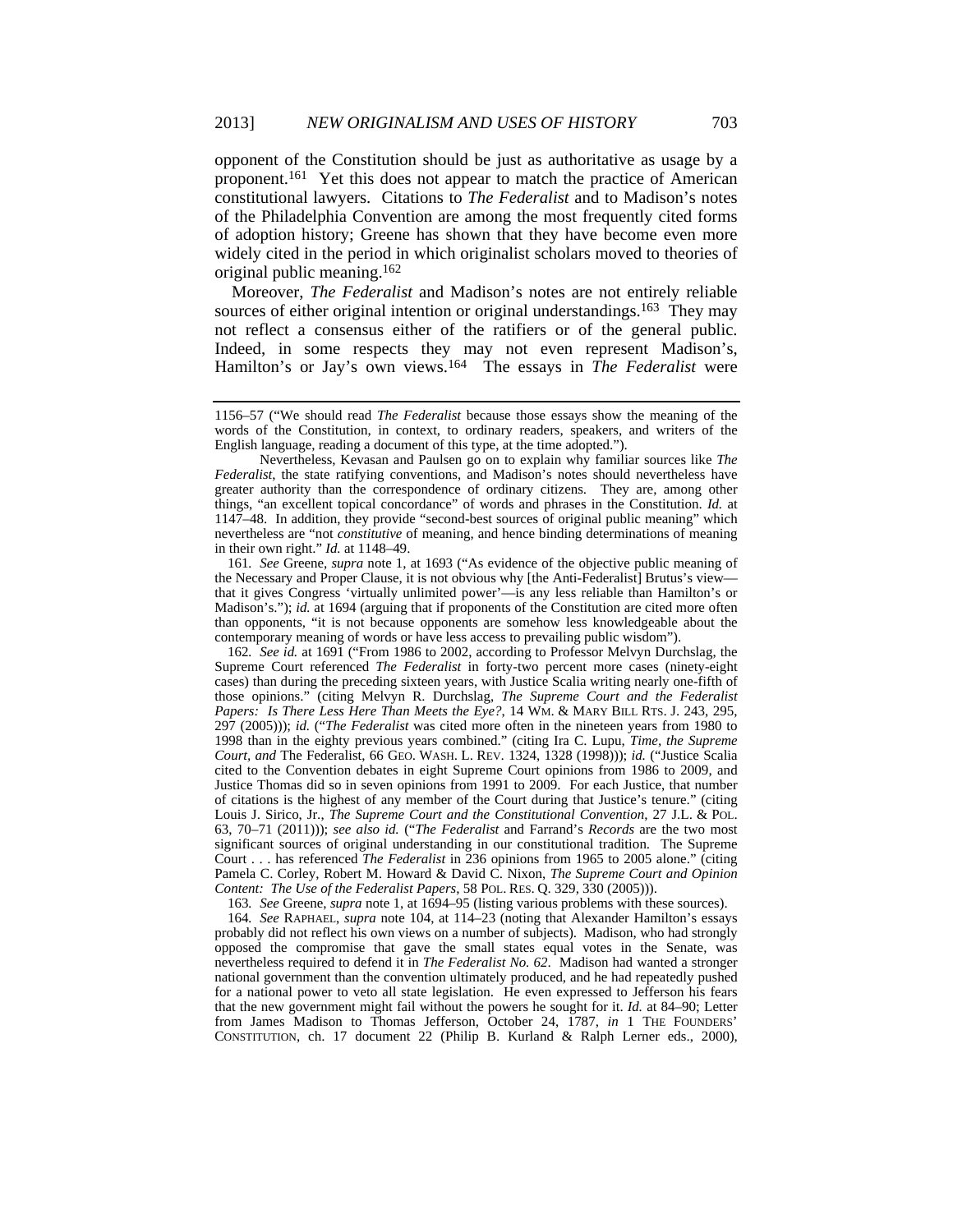propaganda pieces directed at the New York ratifying convention. It is not clear that they had much influence on the outcome of that convention.165 It is even less clear that they had much influence on the other state ratifying conventions.166 As Ray Raphael has explained, "Publius's first five essays were reprinted in an average of eight papers outside of New York State, but after that out-of-state publication fell off dramatically."167 In fact, "[a]fter *The Federalist No. 16*, no essays were printed in more than one paper out of state."168 And "following *The Federalist No. 23*, the remaining sixty-two essays never made it across New York's borders at all, except for an excerpt from *The Federalist No. 38* in the *Freeman's Oracle*, published in Exeter, New Hampshire."169 Although reprints of speeches and essays about the Constitution "were customary at the time, . . . Publius's last seventy essays stand as anomalies, the *least* likely pieces to have appeared in more than one state."170

In addition to publication in newspapers, a collection of the essays in *The Federalist* was printed in two volumes, the first (containing numbers one through thirty-six) appearing in March 1788 and the second in May 1788.171 But it is very unlikely that the two-volume set influenced the state ratifying conventions. The "initial printing of this now-famous work was only 500 copies, and 'several hundred' of these were still unsold in the fall of 1788, after the Constitution had been ratified."172 Moreover, the first volume was not published until six states had already ratified.173

Madison's notes of the Constitutional Convention also have weaknesses as evidence of public understanding—much less public consensus—at the time of adoption. They were not made public until many years after the ratification of the Constitution, and therefore could not have influenced the

*available at* http://press-pubs.uchicago.edu/founders/documents/v1ch17s22.html. Nevertheless, in public, Madison lauded the careful balance of federal and state powers in the new Constitution and emphasized the states' retention of sovereignty in *The Federalist No. 39* and *The Federalist No. 45*. RAPHAEL, *supra* note 104, at 89–91.

<sup>165</sup>*. See* RAPHAEL, *supra* note 104, at 112 (noting that by the time New York voted, New Hampshire and Virginia had already ratified). Moreover, "[f]ollowing *The Federalist No. 21*, only one of the remaining sixty-four essays appeared in any of the state's papers north of the city." *Id.* at 275 n.23; *see also* John P. Kaminski, *New York: The Reluctant Pillar*, *in* THE RELUCTANT PILLAR: NEW YORK AND THE ADOPTION OF THE FEDERAL CONSTITUTION 71– 72 (Stephen L. Schechter ed., 1985) ("Despite the significant place *The Federalist* has assumed in American political thought, its impact on New York's reception of the Constitution was negligible.").

<sup>166</sup>*. See* Rakove, *supra* note 1, at 1597 ("*The Federalist* exercised much less influence over the debates of 1787–88 than did James Wilson's published speeches to a Federalist crowd at the Pennsylvania statehouse and at the Harrisburg ratifying convention.").

 <sup>167.</sup> RAPHAEL, *supra* note 104, at 111.

<sup>168</sup>*. Id.*

<sup>169</sup>*. Id.*

<sup>170</sup>*. Id.*

<sup>171</sup>*. Id.* at 106.

<sup>172</sup>*. Id.*

 <sup>173.</sup> Kesavan & Paulsen, *supra* note 127, at 1153.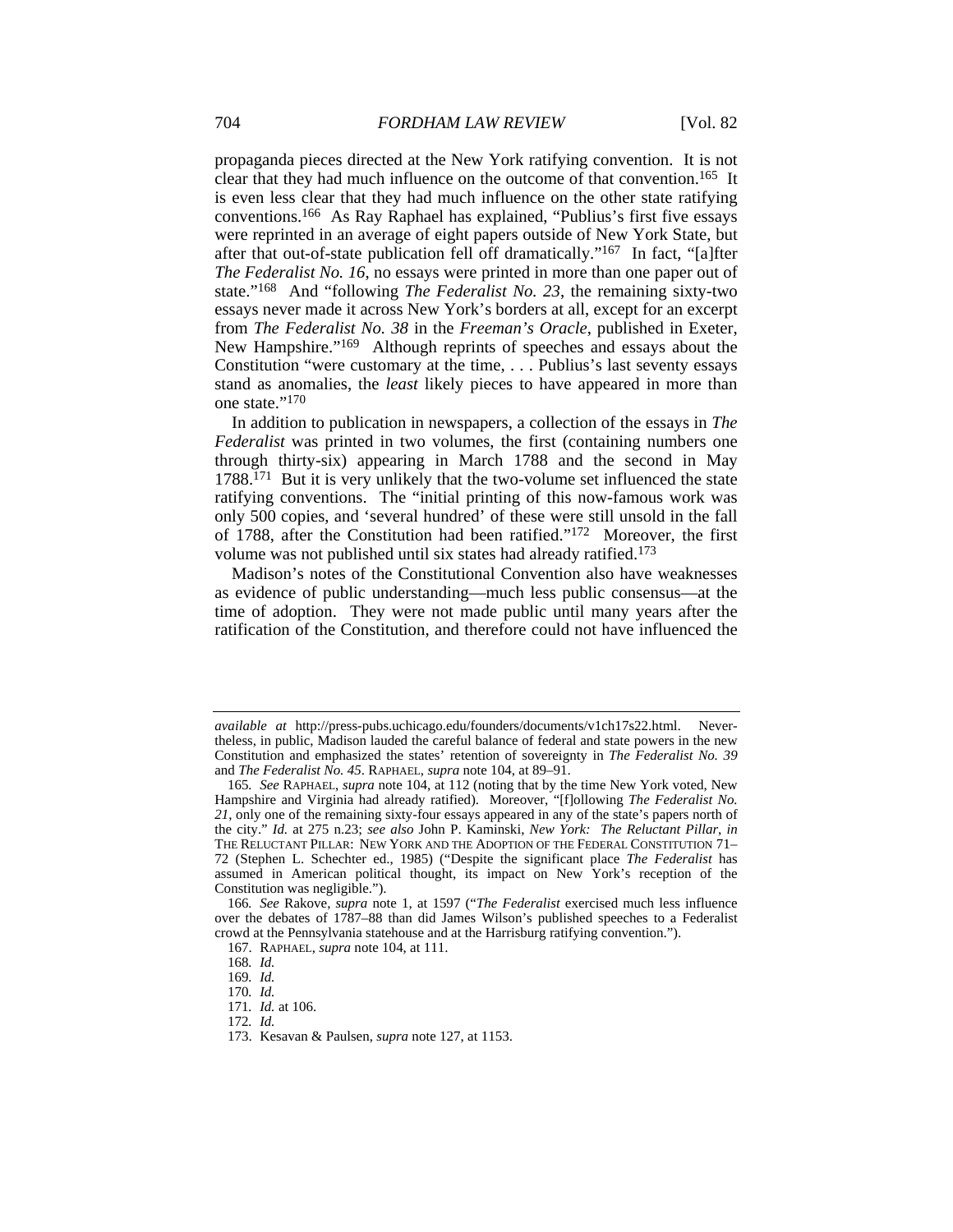public debate leading up to ratification.174 They are also quite brief and leave out most of what actually transpired at the convention.<sup>175</sup>

To be sure, some original meaning originalists with the courage of their convictions might argue that these texts should receive no special treatment, and that lawyers and judges should stick to dictionaries and similar resources. But for the most part, their suggestions have fallen on deaf ears. Lawyers and judges continue to cite *The Federalist*, Madison's notes, the ratification debates, letters from and between famous Framers, and so on.176

What explains this curious state of affairs? As Greene points out, the best explanation is that lawyers and judges are simply using these materials differently than contemporary originalist theories of original public meaning assume or prescribe.<sup>177</sup> Appeals to *The Federalist* and to Appeals to *The Federalist* and to Madison's notes do a special kind of work in legal argument. Although these arguments seem to appeal to original intentions or original meaning, they are actually forms of ethical argument.178 In the typology offered above, they are hybrid arguments that appeal in part to national ethos, political tradition, and honored authority.

*The Federalist* and Madison's notes are authoritative for American lawyers and judges not because they are reliably representative of the thought of the adopters as a whole, or because they are especially good sources of the original public meaning of words and phrases appearing in the Constitution. They are authoritative because of their revered status in the American political tradition. They are part of America's political Scripture. Accordingly, lawyers and judges quote them like Scripture to establish key principles and ideas in the American political tradition.

What is true of *The Federalist* and Madison's notes also extends to other familiar sources of adoption history: the ratification debates in the state conventions, and letters and public statements written by key Framers like

<sup>174</sup>*. See* Hutson, *supra* note 1, at 24 ("At [Madison's] death in 1836, the notes passed to his widow who sold them to the federal government, which commissioned their publication in 1840.").

<sup>175</sup>*. See id.* at 34 ("If read aloud, Madison's notes for any particular day consume only a few minutes, suggesting that he may have recorded only a small part of each day's proceedings.").

<sup>176</sup>*. See* Greene, *supra* note 1, at 1702 ("[O]riginal intent as such, invoked for its inherent authority value, has been a significant part of constitutional practice since the beginning of the republic and remains significant today."); Richard S. Kay, *Original Intention and Public Meaning in Constitutional Interpretation*, 103 NW. U. L. REV. 703, 704 (2009) ("The idea that judicial interpretation of the Constitution should be governed by the real subjective intentions of the human beings who established it as governing law was, for a long time, so natural as to require no name.").

 <sup>177.</sup> Greene, *supra* note 1, at 1696–97 (noting that originalist arguments "are authoritative not because they specify the semantic meaning of a text, but because they reflect a set of values that are offered by proponents as uniquely or especially constitutive of American identity"); McGowan, *supra* note 1, at 757–59, 825–35 (noting that in practice original meaning arguments appeal to ethos); Post, *supra* note 21, at 29 (historical appeals to Framers are "a characterization of the national ethos"); *cf.* Dorf, *Integrating Normative and Descriptive Constitutional Theory*, *supra* note 1, at 1770, 1800–05 (describing and approving of "ancestral" and "heroic" uses of originalism in constitutional argument).

<sup>178</sup>*. See supra* notes 21, 175 and accompanying text.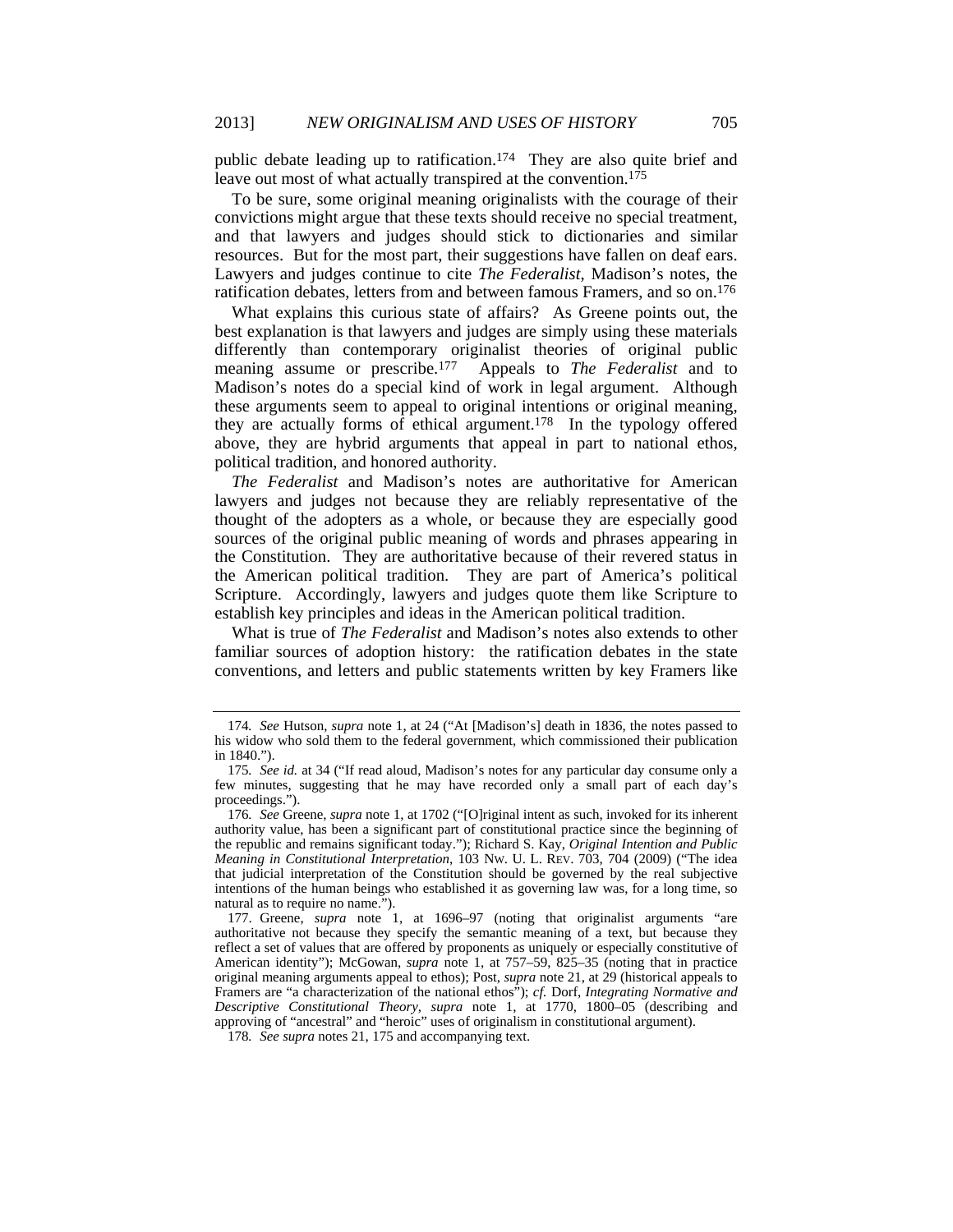Madison and Jefferson. (Jefferson, of course, was off in France during the debate over the Constitution.) Each of these sources has its own drawbacks and limitations in demonstrating a consensus about intentions, understandings, or meanings. But that has not stopped American lawyers and judges, who continue to cite and invoke them with reverence.

There is nothing wrong with such practices, as long as we recognize them for what they are, and understand the nature of the claims being made. In constitutional construction, originalist arguments may appropriately invoke the authority of ethos and tradition. They may call on the memory of honored authorities and argue that we should emulate their principles, ideals, and practices. But we should not confuse these claims with binding commands from the past. When we do so, we give originalist arguments an authority they do not really deserve. Correctly understood, however, such arguments still have plenty of legitimate persuasive power. Originalist arguments exemplify how Americans use the common resources of the past to argue about the meaning of the present and the appropriate direction of the future.

This account of originalist argument attempts to explain and vindicate the use of these arguments by originalists and nonoriginalists alike. Moreover, it explains several features of contemporary legal practice that most academic theories of original meaning originalism are far less able to account for. Indeed, from the standpoint of these theories, what most people are doing is simply a mistake.

First, lawyers and judges—including originalist judges—continue to focus not on the original public meaning of the Constitution—i.e., the linguistic understandings held in common by any competent speaker of language—but on the views and examples of famous Founders, Framers, and ratifiers. They also continue to focus on purposes, intentions, They also continue to focus on purposes, intentions, understandings, and goals—on what the Framers wanted and what they hoped to accomplish. Sometimes this is called an inquiry into "original public meaning," but in such cases "original public meaning" is but a fig leaf for a very different kind of inquiry. Even so, this practice makes sense if we stop trying to shoehorn it into original meaning originalism. What gives these arguments their rhetorical power is the special status of the Founding generation as especially wise people or as culture heroes, or the special role that the Founders play in inaugurating the American political tradition.

Second, not all adopters receive the same degree of attention. Some Framers (like Madison, Jefferson, Franklin, Adams, Washington, and Hamilton) and some texts (like *The Federalist*) receive the lion's share of attention, while adopters of post-1791 amendments are not quoted or cited with the same frequency or reverence.<sup>179</sup> From the standpoint of the theory of original public meaning, all adopters—indeed all members of the

 <sup>179.</sup> The recently created Founders Online website, part of the National Archives, includes the complete papers of these six figures. FOUNDERS ONLINE, http://founders.archives.gov/ (last visited Oct. 21, 2013).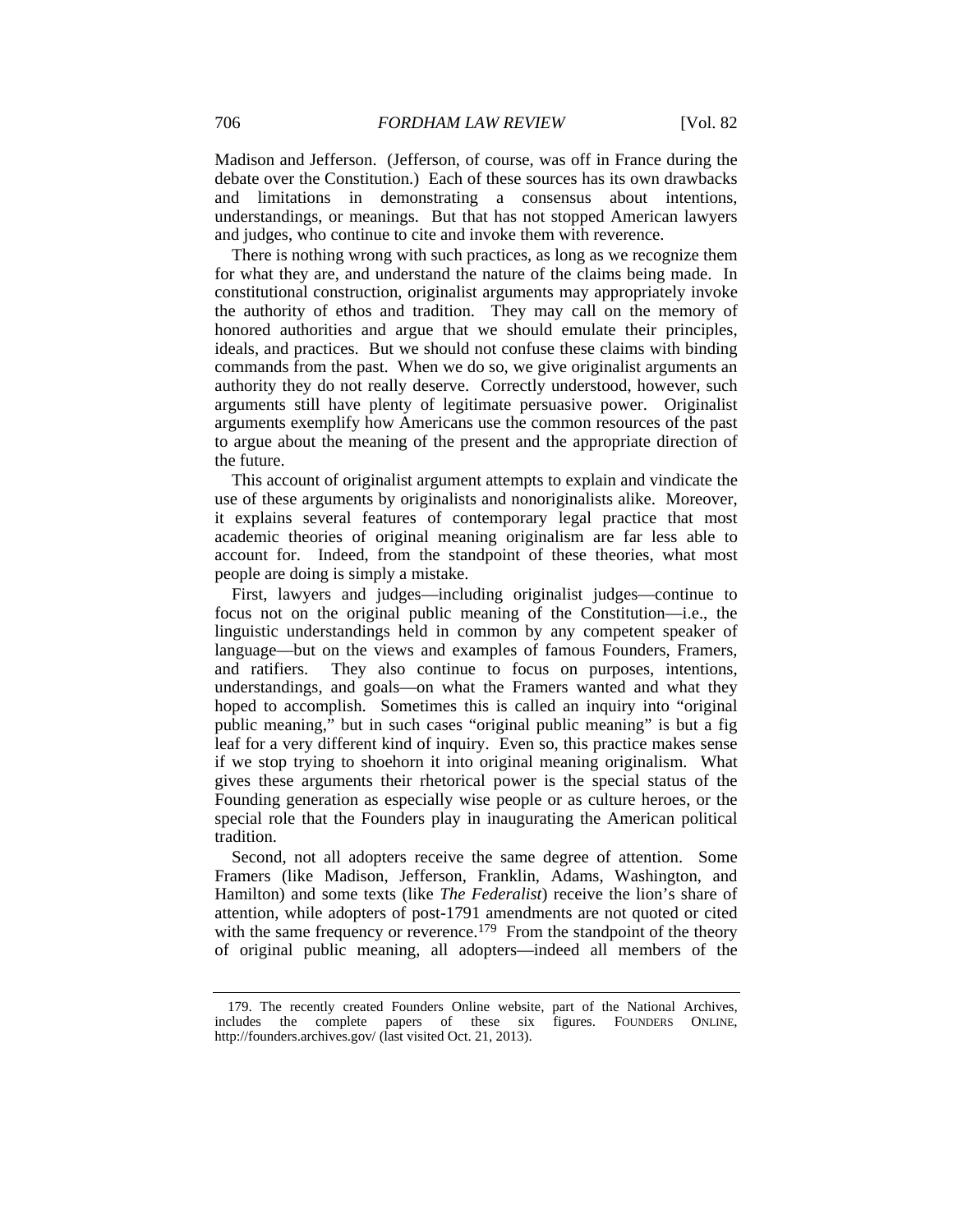public—should be equally important in providing evidence of how the English language was used at the time of adoption. On the other hand, we would expect something closer to current practices if originalist argument mostly concerns what is central to American national ethos or American political traditions.

Third, conservative original meaning originalists who argue that fidelity to original meaning offers the only correct interpretation of the Constitution nevertheless often leaven their theory by making room for nonoriginalist precedents and for evolving traditions.180 These accommodations make particular sense if originalist arguments are themselves appeals to tradition and ethos.

Fourth, even the most vocal opponents of originalism as a general theory of interpretation nevertheless frequently use adoption history to buttress their arguments. In many contexts, like the scope of presidential power, presidential impeachment, or the Second Amendment, living constitutionalists sound almost indistinguishable from originalists. They do so not because they are originalists *manqué*, but because they are good lawyers, and they know that appeals to adoption history have special force in American constitutional culture, especially when there are not very many judicial precedents to argue from.<sup>181</sup> Again, this practice would make particular sense if most originalist arguments are in the construction zone and are appeals to ethos, tradition, and honored authority.

<sup>180</sup>*. See, e.g.*, Thomas W. Merrill, *Originalism, Stare Decisis and the Promotion of Judicial Restraint*, 22 CONST. COMMENT. 271, 273 (2005) (arguing for "a strong theory of precedent in constitutional law" even when it might conflict with originalism because "it would promote judicial restraint."); Henry Paul Monaghan, *Supremacy Clause Textualism*, 110 COLUM. L. REV. 731, 794 (2010) ("Unless we are prepared to condemn our existing constitutional practice as illegitimate, the propriety of other modes of argument besides originalism, particularly those based upon precedent, must be acknowledged."); Scalia, *supra* note 13, at 861 ("[A]lmost every originalist would adulterate [the theory] with the doctrine of stare decisis."); Scalia, *supra* note 17, at 139–40 (defending use of nonoriginalist precedents as a "pragmatic exception" in the interests of stability); *cf.* Michael W. McConnell, *The Importance of Humility in Judicial Review: A Comment on Ronald Dworkin's "Moral Reading" of the Constitution*, 65 FORDHAM L. REV. 1269, 1292 (1997) (noting the roles of text, original understanding, the presumption of constitutionality, tradition, and precedent as appropriate constraints on judicial decisionmaking that produce humility). Other originalists, by contrast, argue that original meaning should generally control. *See, e.g.*, Amar, *supra* note 32, at 157–62 (arguing that "a proper consideration, consistent with the Constitution's general structure of coordinate branches, should not treat the Supreme Court's past constitutional errors as categorically different from the past constitutional errors of other branches"; nevertheless, liberty-expanding precedents that are incorrect when decided should survive when there has been popular ratification); Gary Lawson, *The Constitutional Case Against Precedent*, 17 HARV. J.L. & PUB. POL'Y 23, 24 (1994) ("[T]he practice of following precedent is not merely nonobligatory or a bad idea; it is affirmatively inconsistent with the federal Constitution."); Michael Stokes Paulsen, *The Intrinsically Corrupting Influence of Precedent*, 22 CONST. COMMENT. 289, 291 (2005) ("*Stare decisis* not only impairs or corrupts proper constitutional interpretation. [It] is *unconstitutional*, precisely to the extent that it yields deviations from the correct interpretation of the Constitution!").

 <sup>181.</sup> Barnett, *supra* note 14, at 421–22 (noting that lawyers and judges are more likely to make originalist arguments when they are "writing on a clean slate").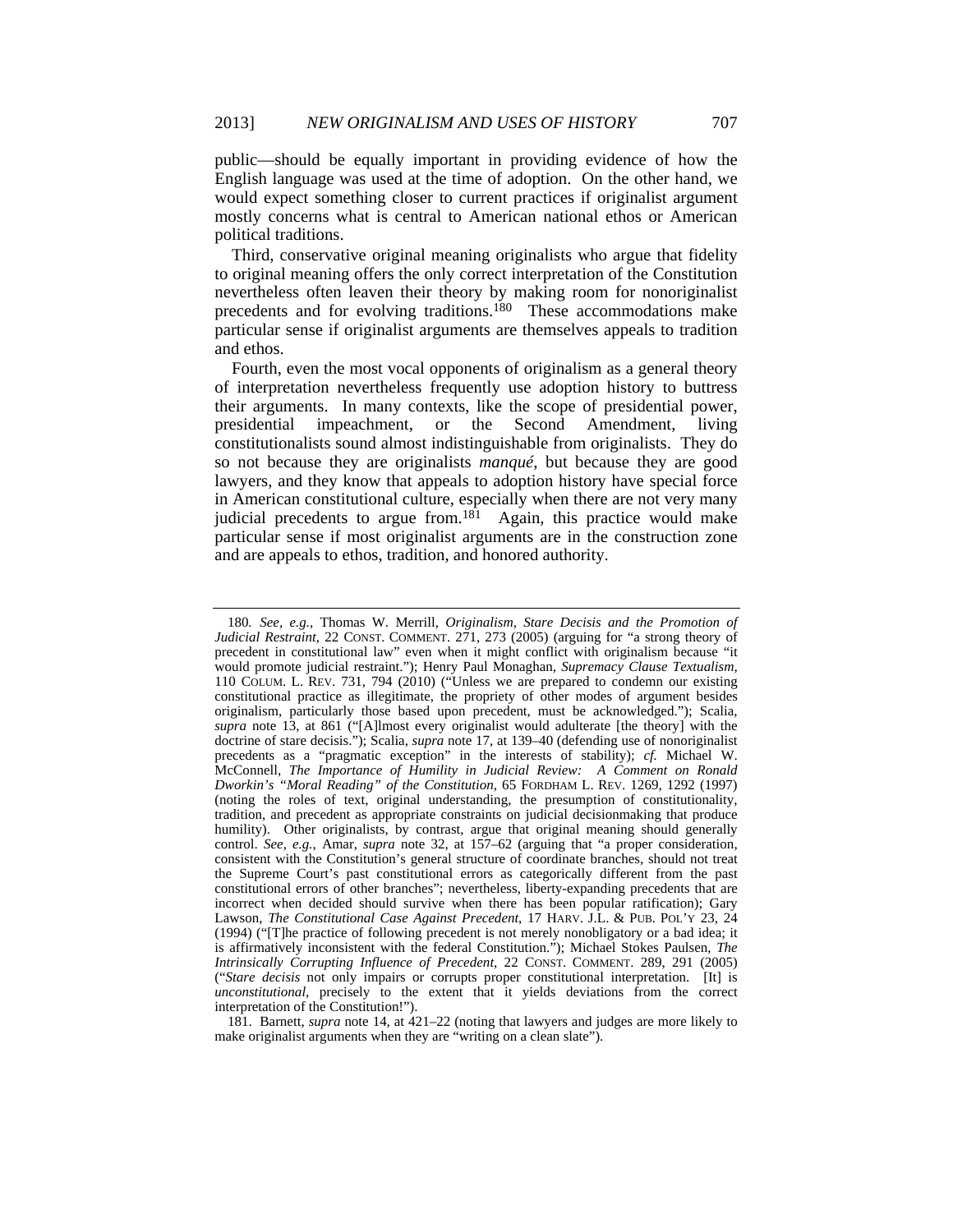### 708 *FORDHAM LAW REVIEW* [Vol. 82

#### *E. Why Originalist Arguments Are Defeasible*

Perhaps the most important feature of originalist arguments in American constitutional culture is that they are nonmandatory and defeasible. In disputes over constitutional construction, lawyers do not always offer originalist arguments, and originalist arguments are not always accepted.

For example, regardless of the Founders', Framers', or adopters' views, few lawyers today would bother to argue that paper money, Social Security, the Americans with Disabilities Act, or the Fair Labor Standards Act are unconstitutional; that states may prevent blacks and whites from marrying; or that states may provide that married women lose all of their common law rights upon marriage. If lawyers did offer these arguments, most judges would quickly dismiss them.

If originalist arguments asserted binding commands rather than resources for constitutional construction, lawyers would always cite them as their most powerful legal arguments and judges would never ignore them. This is not how American lawyers and judges operate. As we saw in the case of *Parents Involved*, none of the justices—including the two originalists, Justices Thomas and Scalia—focused on the views of the Reconstruction framers to resolve the issues in the case. Instead, they focused on the ethical authority of *Brown*, the early civil rights movement, and the NAACP's campaign to overturn *Plessy v. Ferguson*. 182

On the other hand, these practices make particular sense if originalist arguments in constitutional construction implicitly rely on ethos, tradition, and honored authority.

First, these aspects of political culture change over time, asserting continuity with the past while nevertheless rejecting many elements of the past.

Second, traditions contain variegated elements, so that there is often more than one way to characterize them and draw normative lessons from them. In particular, tradition and ethos can be stated at different levels of generality.183 Constitutional scholars have often argued that lawyers' ability to characterize original intentions and understandings at higher and lower levels of generality presents a problem for originalism, because it makes originalist argument indeterminate, and thereby undermines its ability to constrain wayward judges.184 But suppose that we view

184*. See, e.g.*, David A. Strauss, *Can Originalism Be Saved?*, 92 B.U. L. REV. 1161, 1163 (2012) ("If we are allowed to change the level of generality at which we characterize the

 <sup>182.</sup> *See supra* notes 133–36.

<sup>183</sup>*. See, e.g.*, Michael H. v. Gerald D., 491 U.S. 110, 127 n.6 (1989) (Scalia, J.) (noting that traditions can be described at various levels of generality and arguing that judges must "adopt the most specific tradition as the point of reference" in order to avoid "arbitrary decisionmaking"); J.M. Balkin, *Tradition, Betrayal, and the Politics of Deconstruction*, 11 CARDOZO L. REV. 1613, 1615 (1990) (noting that traditions can be characterized multiply, are constantly in the process of change, and may feature tensions or even inconsistencies when viewed at different levels of generality); Laurence H. Tribe & Michael C. Dorf, *Levels of Generality in the Definition of Rights*, 57 U. CHI. L. REV. 1057, 1059 (1990) (criticizing Scalia's test and arguing that "judges trained in the method of the common law can generalize from prior cases without merely imposing their own values.").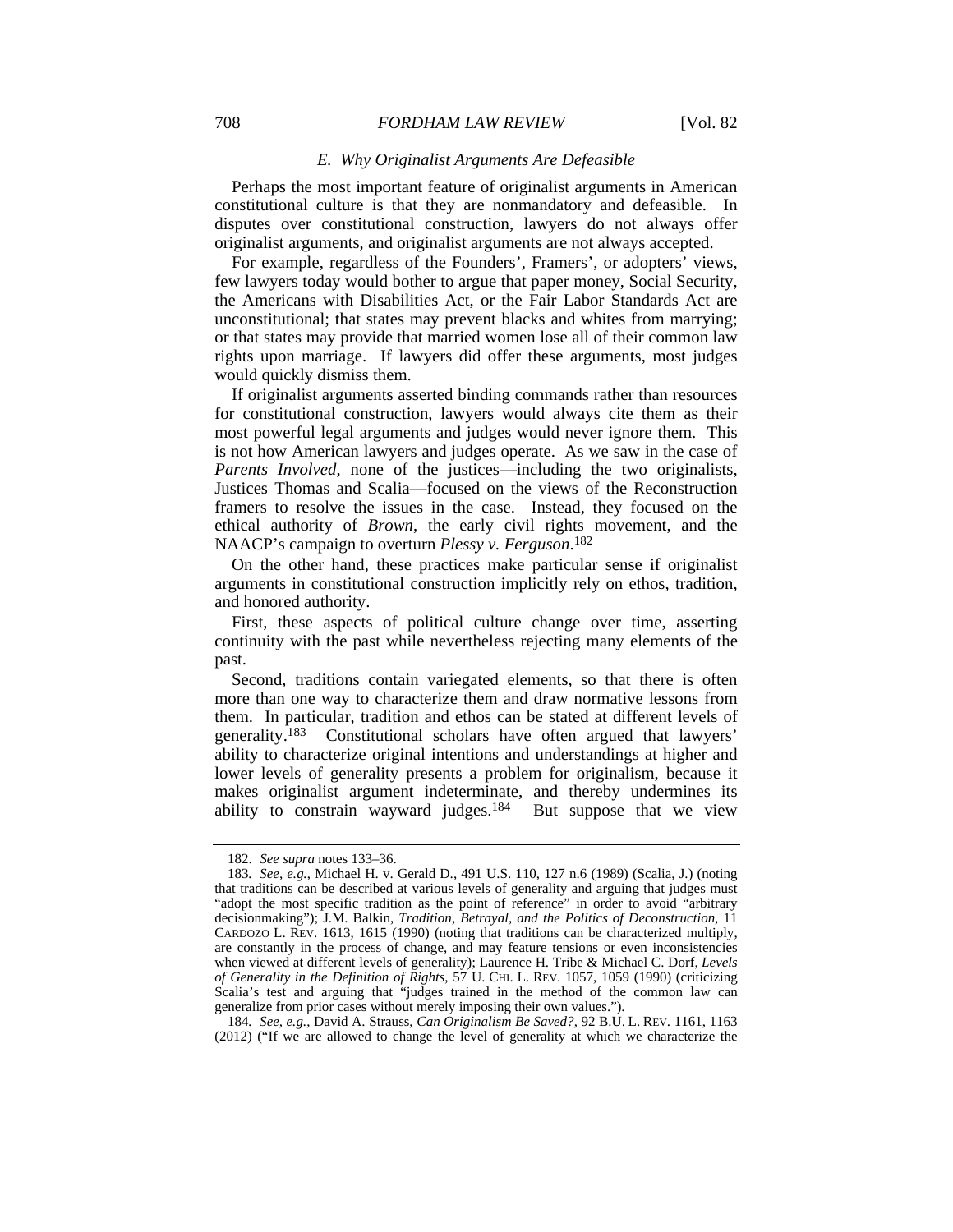originalist arguments—at least those in the construction zone—as appeals to tradition and ethos. Then what seemed like a flaw now looks like a feature. Varying descriptions and levels of generality is precisely how people invoke traditions and claims about national character.

Claims about tradition are often contestable (1) because past practices are variegated and not uniform; (2) because the meaning and lessons of tradition are often best described through generalization (and there is often more than one way to do this); and (3) because traditions evolve by discarding or rejecting previous elements of tradition and absorbing new ones. Traditions, in short, are always breaking away from parts of themselves, glomming onto what is new, and then redescribing the changes as always having been part of the tradition, correctly understood.185

Third, if originalist arguments in constitutional construction are appeals to ethos or tradition, it is entirely reasonable that these arguments would not be mandatory but would be defeasible. Contemporary Americans will accept appeals to the values of the Framers, Founders, or adopters to the extent that they can plausibly identify them with their own values and their own sense of what is lasting and valuable about American traditions.186 Traditions, however, change over time, and elements and norms that once were central may later become peripheral or even repudiated. If contemporary Americans cannot plausibly identify their values or their understanding of America's political traditions with the views of the Founders, Framers, or adopters, they will not regard them as possessing ethical authority or the authority of tradition; therefore they will not treat originalist arguments as having special force. Lawyers will not offer them, and judges will not accept them.

Originalist arguments in constitutional construction appeal to an identity between the ethos and traditions of the present and those of the past. Only if we can plausibly identify the ethos of the Founders, Framers, or adopters with our own will we accept their will as representing our will.<sup>187</sup> That is why arguments from original understandings and intentions are most powerful in the years immediately following the adoption of an amendment. It is much easier to identify with the ethos of recent adopters and view them as representing or speaking for all citizens in the present.188

original understandings, then originalism can justify anything."); Tribe & Dorf, *supra* note 183, at 1063 ("Whose intent matters and at what level of generality? No judge can answer this question without reference to a value-laden, extra-textual political theory.").

 <sup>185.</sup> *See* Balkin, *supra* note 183, at 1615.

<sup>186</sup>*. See* Post, *supra* note 21, at 29 ("[H]istorical interpretation seemingly presents itself as a self-denying submission to the identity of past ratifiers, . . . [yet] that identity is authoritative only insofar as we can be persuaded to adopt it as our own.").

<sup>187</sup>*. Id.* (arguing that "the authority of historical interpretation will in significant measure depend" on our present "identification, [or] a community of interest, with the framers or ratifiers" so that "'[t]heir' consent . . . is 'our' consent; they spoke 'for' us.").

<sup>188</sup>*. Id.* at 28–29, 40 n.77; *see also* Richard A. Primus, *When Should Original Meanings Matter?*, 107 MICH. L. REV. 165, 209 (2008) (arguing that recent amendments should be construed according to original understandings out of "respect for democratic decisionmaking").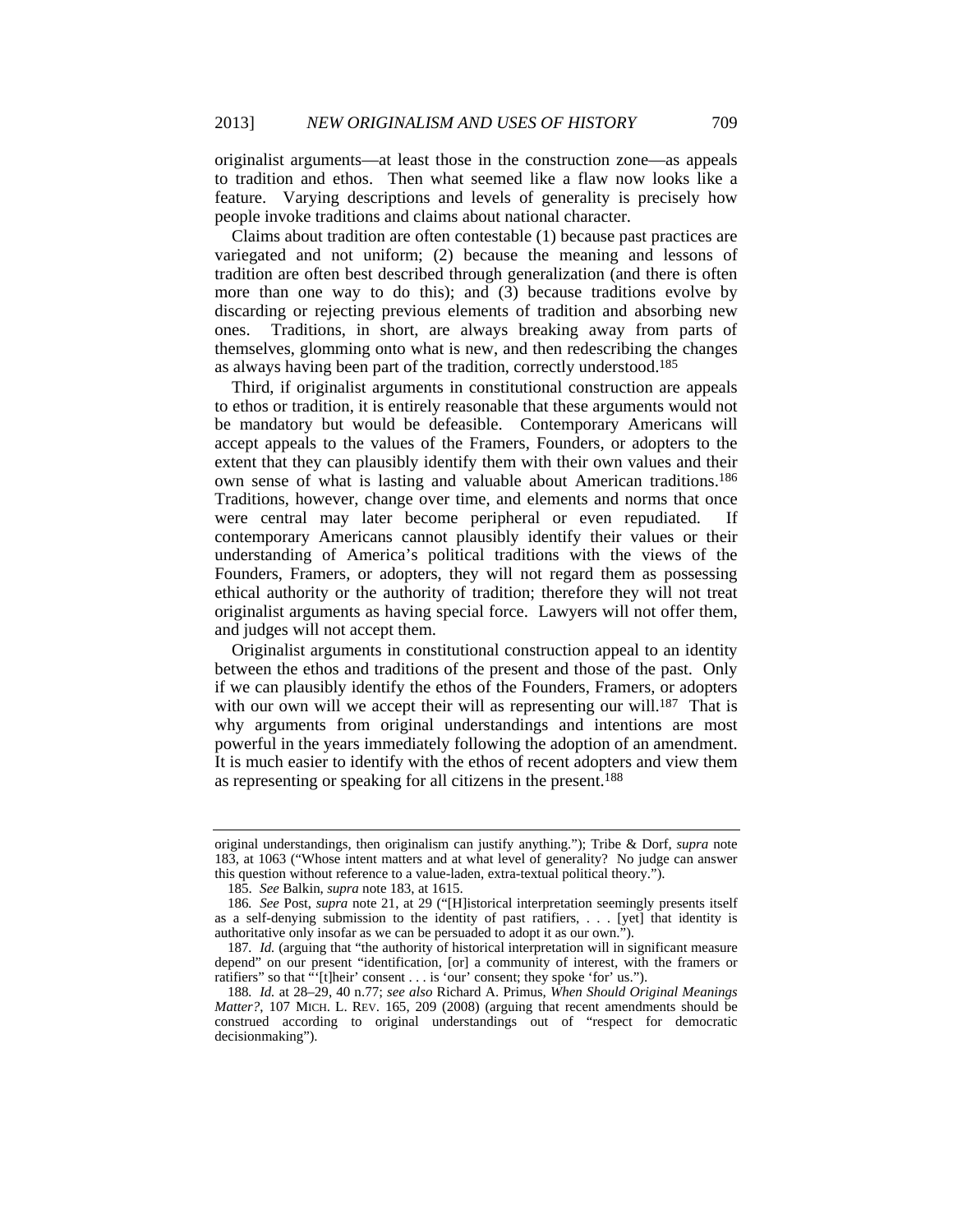As time passes, however, these connections become attenuated, because norms change, conceptions of what is reasonable and unreasonable evolve, and political traditions mutate, discarding some elements while accumulating others. Although Founders, Framers, and adopters may retain their status as honored authorities, we will invoke them only selectively, in certain contexts, or in abstract or general ways.

People in a democracy disagree with each other about values, about the content and force of political traditions, and about the meaning and importance of historical events. This means that not only will people invoke the Founders, Framers, and adopters selectively, but they will also disagree about when and how it is appropriate to do so. Some people will refuse to respect the authority of the Founders, Framers, and adopters in particular constitutional contexts—like gay rights or the scope of federal power—while others will find their views very important indeed. People will quote different Framers for different propositions. They will see different things in adoption history. Finally, they will reinterpret the views of the Framers differently in light of contemporary concerns.

Originalist arguments for judicial restraint sometimes have this character. For example, the generation that adopted the Fourteenth Amendment had very different views about sex equality than we do today. That is why they did not think that states had any constitutional obligation to grant what we would now consider equal rights to married women.<sup>189</sup> Most people today would find these views objectionable. Instead of arguing that these norms are substantively correct and that we should abide by them today, one might instead argue that the framers believed that the issue was best left to legislatures. Thus, even if the law is unjust by today's standards, the framers were wise to leave the issue to democratic majorities.190 One could make similar originalist arguments against protecting rights to contraceptives, gay rights, and so on. This reinterpretation of the meaning of the past converts what might be a potentially unpalatable substantive view about women, homosexuals, or sexual autonomy into a more plausible view about democracy, judicial restraint, and the separation of powers.191

 <sup>189.</sup> Ward Farnsworth, *Women Under Reconstruction: The Congressional Understanding*, 94 NW. U. L. REV. 1229, 1230 (2000) ("The [Fourteenth] Amendment was understood not to disturb the prevailing regime of state laws imposing very substantial legal disabilities on women, particularly married women.").

<sup>190</sup>*. See, e.g.*, United States v. Virginia, 518 U.S. 515, 567 (1996) (Scalia, J., dissenting) ("[T]o counterbalance the Court's criticism of our ancestors, let me say a word in their praise: They left us free to change.").

<sup>191</sup>*. See, e.g.*, Lawrence v. Texas, 539 U.S. 558, 605 (2003) (Thomas, J., dissenting) (describing the Texas law criminalizing same-sex sodomy as "uncommonly silly" and noting that he would vote against it if he were a legislator, but arguing that the right to privacy has no basis in the Constitution).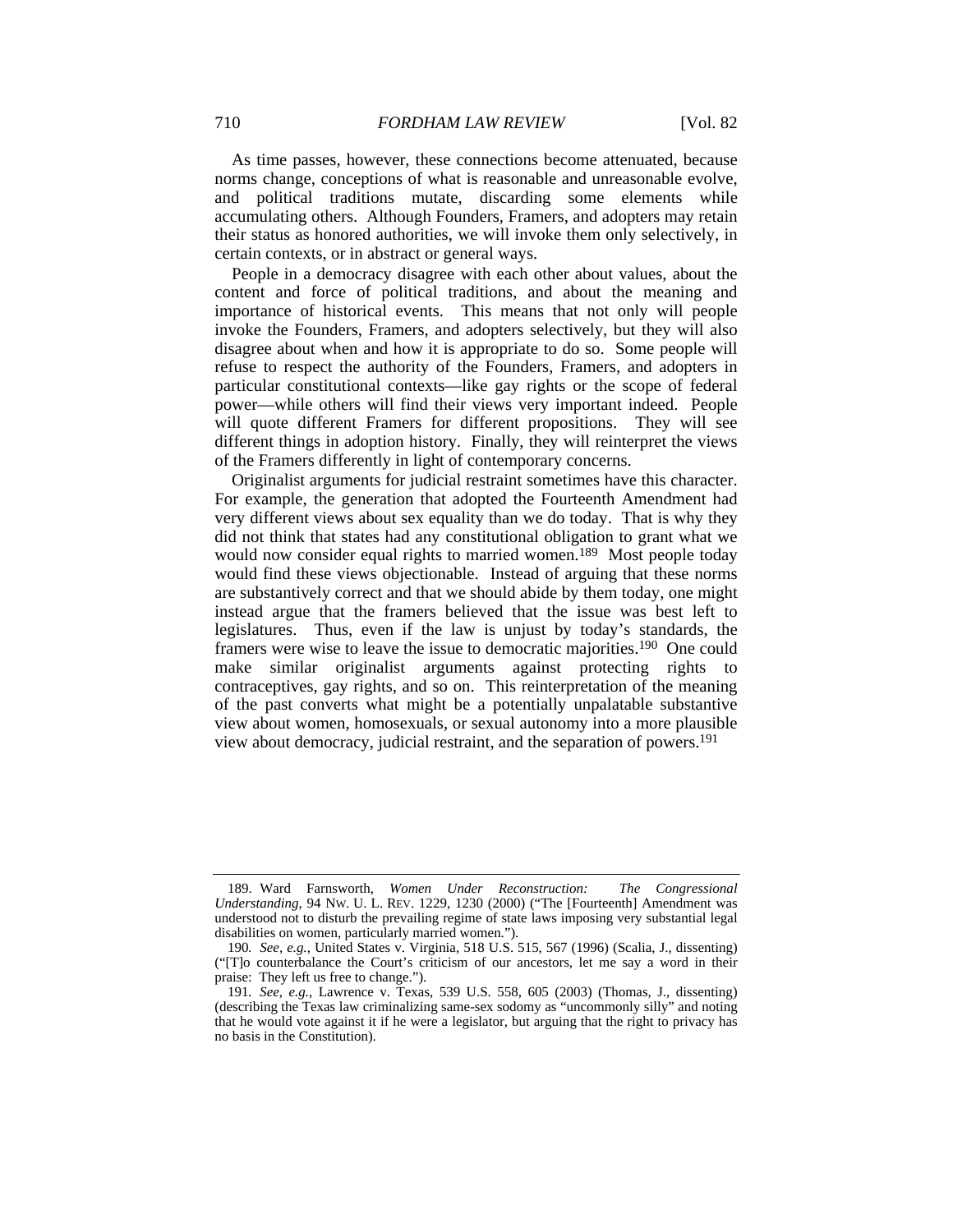### *F. The Gravitational Force of Living Constitutionalism on Originalist Argument*

More generally, how lawyers and judges use adoption history is shaped by the constitutional canon and by the current configuration of constitutional common sense—what kinds of arguments and positions are currently treated as "off the wall" and "on the wall."

Some results, doctrines, and institutional adaptations are both canonical and durable. Examples are cases like *United States v. Darby*192 and *Wickard v. Filburn*, 193 and the accompanying New Deal conceptions of federal power and economic due process. Most well-trained lawyers and judges will regard these constructions as settled and believe that maintaining these constructions is important to constitutional legitimacy. Therefore, they will argue within the logic of these constructions instead of directly against them.

For example, the lawyers who challenged the Patient Protection and Affordable Care Act in *National Federation of Independent Business v. Sebelius*194 (*NFIB*) did not argue for a wholesale return to the original understanding of federal power of the 1790s (even though their opponents may have accused them of that).<sup>195</sup> Instead, the challengers invoked the Framers as part of a larger argument that the Affordable Care Act was unprecedented and went beyond the boundaries set by the New Deal and modern precedents.196 Instead of attacking these canonical and durable constructions directly on the grounds that they violated the Constitution's original meaning, the challengers argued for a more limited conception of these constructions.197

In general, then, lawyers will tend to offer originalist arguments in contexts or in ways that do not directly threaten constructions they currently believe are canonical and durable.<sup>198</sup> (Obviously, lawyers may disagree about what is canonical and durable at any point in time, and therefore what they feel authorized to challenge will differ accordingly.) Even lawyers who dislike canonical and durable constructions and want to overthrow them may invoke adoption history to alter or limit these constructions only at the margins, with the hopes of chipping away at them gradually. Some legal academics, for example, believe that the New Deal settlement was a serious mistake. If legal doctrine and politics change sufficiently, lawyers and judges may be emboldened to attack New Deal precedents more directly. If this happened, it would signal that these precedents are no

 <sup>192. 312</sup> U.S. 100 (1941).

 <sup>193. 317</sup> U.S. 111 (1942).

 <sup>194. 132</sup> S. Ct. 2566 (2012).

 <sup>195.</sup> Barnett, *supra* note 14, at 428.

<sup>196</sup>*. Id.*; *see also* JOSH BLACKMAN, UNPRECEDENTED: THE CONSTITUTIONAL CHALLENGE TO OBAMACARE (2013).

 <sup>197.</sup> Barnett, *supra* note 14, at 428.

 <sup>198.</sup> On the notion of "canonical" and "durable" constructions, see BALKIN, *supra* note 2, at 231, 312–17.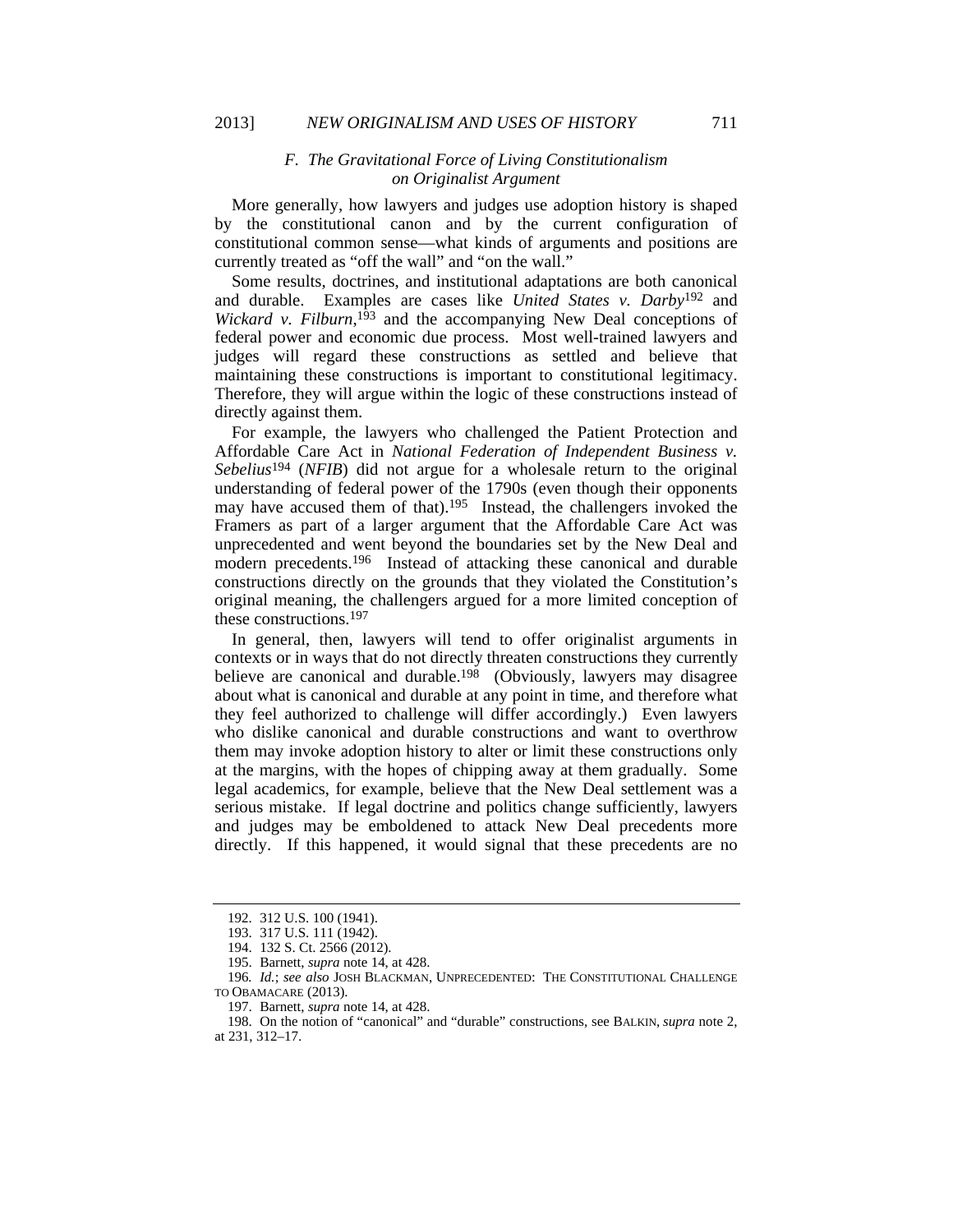longer durable and their continuation is up for grabs in constitutional politics.

In sum, lawyers and judges offer originalist arguments, like all other constitutional arguments, in the context of the current configuration of the constitutional canon, and the current constellation of canonical and durable constructions, and the current sense of what is reasonable and unreasonable, "on the wall" and "off the wall." Because the constitutional canon and what people consider reasonable and unreasonable can change, so too may the way that lawyers and judges invoke adoption history and the views of the Founders, Framers, and ratifiers.

Randy Barnett has recently described what he calls the "gravitational force" of originalist arguments in nonoriginalist opinions.199 Barnett points out that in judicial decisions that are not primarily based on originalist reasoning, or where originalist reasoning would seem to be completely irrelevant, judges nevertheless often feel moved or obligated to quote adoption history or honored authorities from the Founders, Framers, or adopters.200 For example, Barnett explains that in *NFIB*, there was a conflict between two large-scale conceptions of doctrine, what Lawrence Solum has called the "constitutional gestalt."<sup>201</sup> One vision of doctrine, held mostly by liberals and establishment conservatives, assumed that Congress had virtually plenary powers under the Commerce Clause; the other, held mostly by movement conservatives, argued that although the New Deal precedents should be retained, they should not be expanded any further.202 Originalist arguments helped lawyers and judges express this latter position. To be sure, originalist arguments, taken to their logical conclusion, would justify dismantling large parts of the New Deal settlement. But the Framers were not employed for that purpose; instead lawyers and judges invoked them to argue for a slightly more limited construction of the constitutional commitments of the New Deal.

Barnett suggests that originalism may play a role in these cases because judges sense that current doctrine has strayed too far from the original meaning, and therefore they are trying to compensate—admittedly in small ways—from doctrine's massive deviations from the correct interpretation of the Constitution.<sup>203</sup> I do not think this is the best explanation, especially

 <sup>199.</sup> Barnett, *supra* note 14, at 425–32.

<sup>200</sup>*. Id.*

 <sup>201.</sup> Lawrence Solum has introduced the concept of the "constitutional gestalt" to describe the configuration of normative theories, doctrines, and constitutional narratives in place at any period of time. Lawrence B. Solum, *How* NFIB v. Sebelius *Affects the Constitutional Gestalt*, 91 WASH. L. REV. (forthcoming 2013) (manuscript at 32–33), *available at* http://ssrn.com/abstract=2152653. The configuration of the constitutional gestalt is the result of the processes of living constitutionalism and it can be altered through the same processes.

 <sup>202.</sup> Barnett, *supra* note 14, at 428–29.

<sup>203</sup>*. See id.* at 431 ("[T]he powers upheld by the New Deal and Warren Courts violated the original meaning of the Constitution, and this expansion was, therefore, illegitimate on originalist grounds. Because of this, any further expansion must be justified, and any purported justification that would essentially eliminate the enumerated powers scheme in the original Constitution is unacceptable or improper.").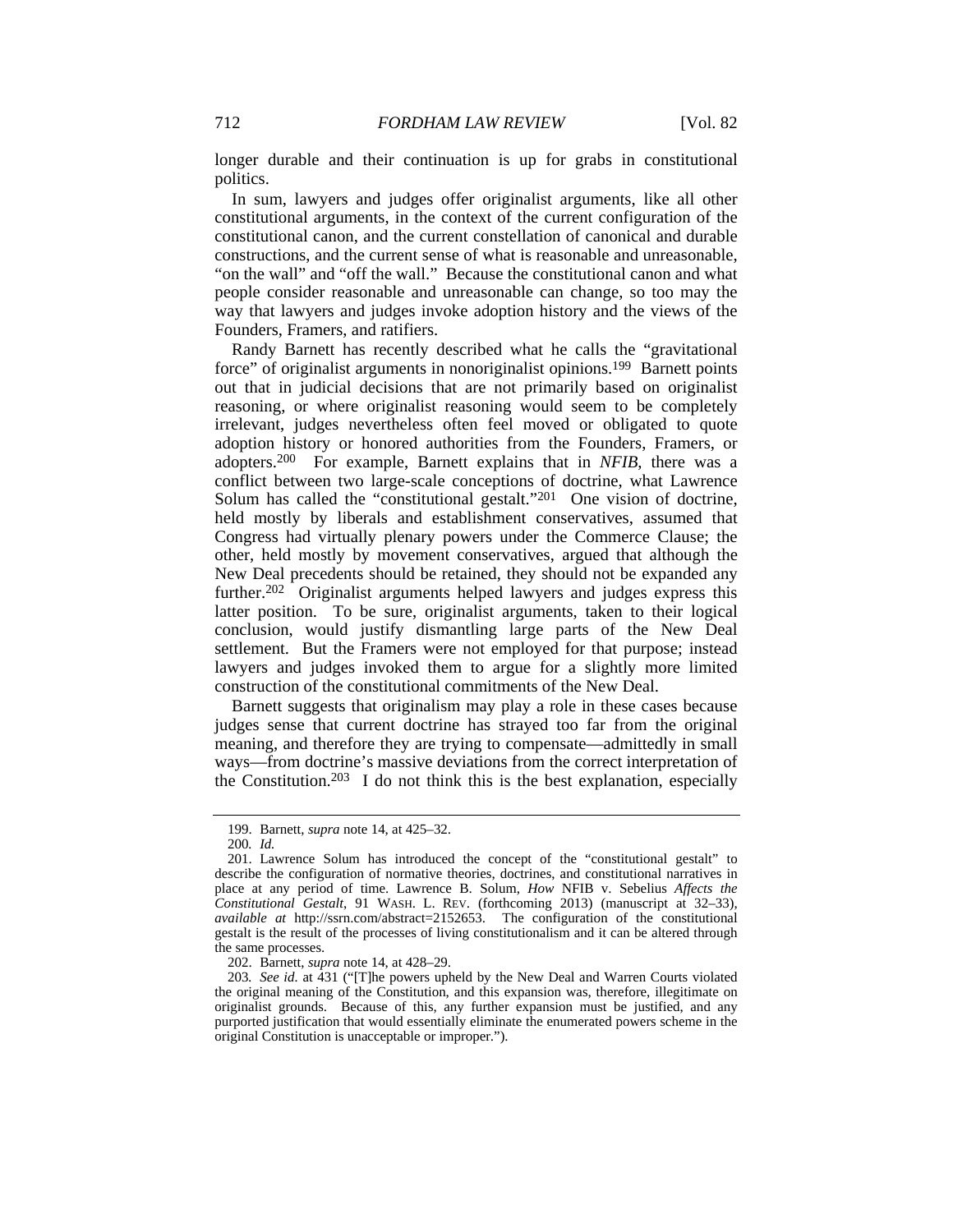since judges and justices who do not feel themselves particularly bound by original meaning regularly make originalist arguments.204 Rather, I think that lawyers and judges—especially lawyers and judges who have no thoroughgoing commitment to originalism—are simply doing what lawyers and judges always have done. They are invoking the rhetorical authority of honored Framers, Founders, and adopters in order to promote their favored positions in the particular litigation before them. They will not make originalist arguments or quote originalist sources for positions that they believe are too "off the wall," and if they do, judges—who are equally happy to cite the same Framers, Founders and adopters—will reject their arguments.

In *United States v. Lopez*, 205 for example, Chief Justice William Rehnquist quotes *The Federalist No. 45* to argue that "'[t]he powers delegated by the proposed Constitution to the federal government are few and defined. Those which are to remain in the State governments are numerous and indefinite.'"<sup>206</sup> When the Chief Justice quotes Madison, however, he is not expressing buyer's remorse about the New Deal. Nor is he seriously contending that the powers of the federal government really are "few and defined" in the sense that Madison himself would have understood. After all, Rehnquist then goes on to offer three very expansive tests for the scope of the federal commerce power, all drawn from post– New Deal doctrine.<sup>207</sup> His point is that these tests do not permit the Gun Free School Zones Act at issue in *Lopez*. 208 Rehnquist believes that federal power, while expansive, and beyond the wildest imaginings of the very Framers he is quoting, is still not unlimited, and that it should be more limited than most liberal constitutionalists believe. He quotes the Framers as authority for *that* proposition. In *Lopez*, originalist argument operates as a rhetorical flourish, not a gravitational mass; it is not pulling Rehnquist in any direction he does not already want to go.

Similarly, when Chief Justice John Roberts quotes *The Federalist No. 45* in *NFIB v. Sebelius*, 209 he is not expressing hidden pangs of regret about the entire New Deal settlement. Rather, he believes that federal power should be limited in *this* context, and he selects quotations from Madison that

 <sup>204.</sup> By way of analogy, secular Jews do not recite Hebrew prayers and engage in traditional rituals because they hope to emulate their ultra-Orthodox brethren, who they secretly recognize are the only "real" Jews. On the contrary, just as modern Jewish traditions do not depend on the imprimatur of ultra-Orthodoxy, the widespread practice of originalist argument in constitutional construction does not rest on obeisance to the originalist model of authority. Both the ultra-Orthodox and secular Jewry are the result of the same forces of modernity; they have simply responded to those forces in different ways.

 <sup>205. 514</sup> U.S. 549 (1995).

<sup>206</sup>*. Id.* at 552 (quoting THE FEDERALIST NO. 45, at 292–93 (James Madison) (C. Rossiter ed., 1961)).

<sup>207</sup>*. Id.* at 558–59 (noting "three broad categories of activity that Congress may regulate under its commerce power").

<sup>208</sup>*. Id.* at 559, 567–68 (concluding that the Gun Free School Zone Act does not fit into any of the three categories).

 <sup>209.</sup> Nat'l Fed'n of Indep. Bus. v. Sebelius, 132 S. Ct. 2566, 2578 (2012).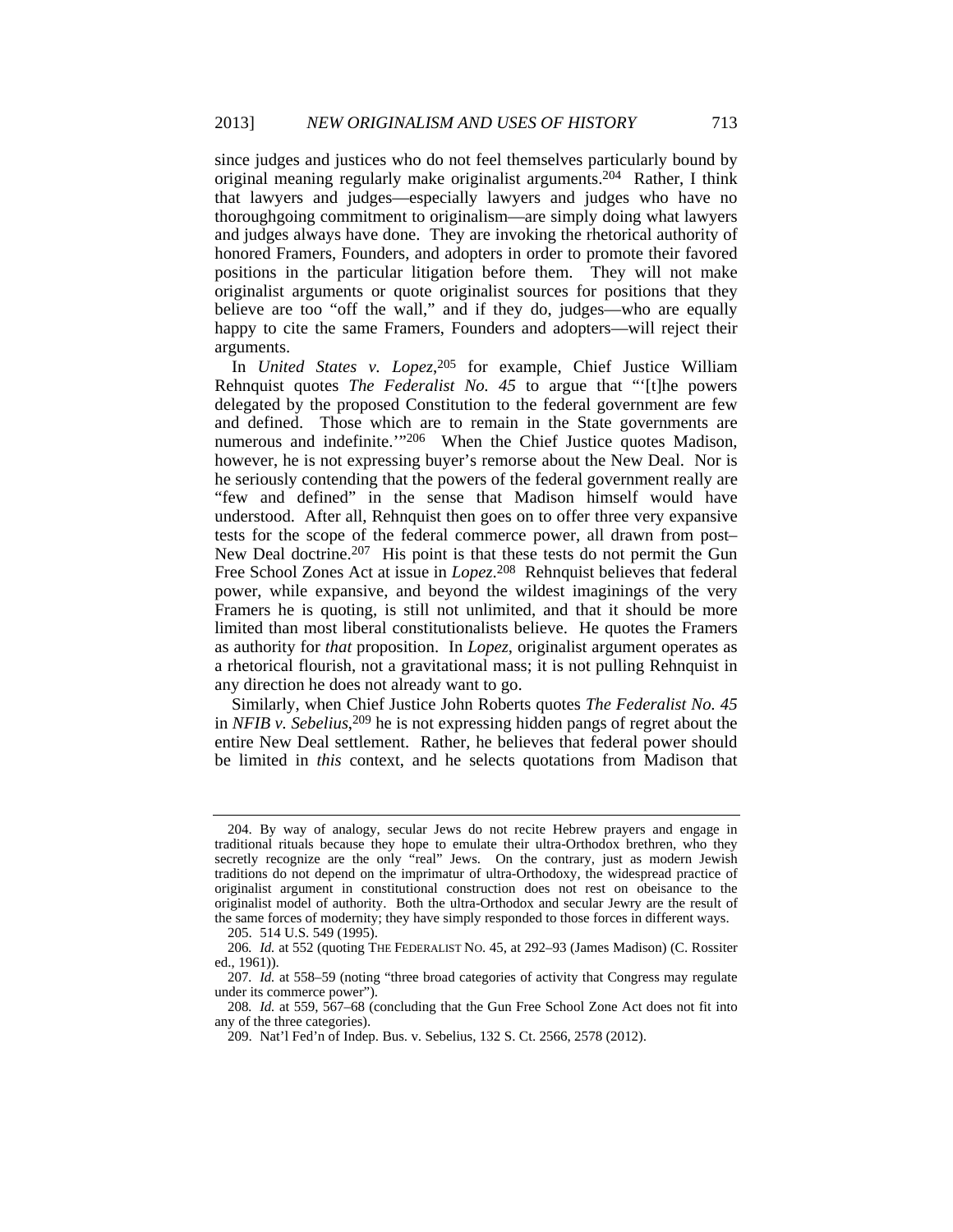argue for limited federal power and hence help him make his arguments.210 They remind his audience about the nation's political traditions. In the next case, or the one before, he will turn right around and argue for positions that would have made the Framers blanch.<sup>211</sup>

Indeed, it is worth noting that *both* sides made originalist arguments in the Affordable Care Act litigation. Opponents of the mandate invoked the Founders to argue that the mandate was inconsistent with the principle that the powers of the federal government were limited; therefore any interpretation that gave the government a general federal police power had to be incorrect.212 Defenders of the individual mandate pointed to the structural assumptions in Resolution VI of the Virginia Plan; they argued that Congress has the authority to solve federal problems that the states are separately incompetent to solve on their own.<sup>213</sup> Neither side's use of originalist argument was designed to wreak a wholesale alteration in the constitutional status quo. Rather, each side sought to invoke the ethical

212*. NFIB*, 132 S. Ct. at 2589; Brief for Respondent on the Minimum Coverage Provision at 16, 18, U.S. Dep't of Health & Human Servs. v. Florida, *aff'd in part, rev'd in part sub nom NFIB*, 132 S. Ct. at 2566 (2012) (No. 11-398) (quoting THE FEDERALIST NO. 45 (James Madison)); *id.* at 20 (quoting eighteenth-century dictionaries on the meaning of "regulate"); *id.* at 32 (quoting THE FEDERALIST NO. 84 (Alexander Hamilton)); *id.* at 11 ("A power to regulate existing commercial intercourse is precisely what the framers sought to confer upon the new federal government. The power to compel individuals to enter commerce, by contrast, smacks of the police power, which the framers reserved to the States."); *id.* at 17 ("The power to force individuals to engage in commercial transactions against their will was the kind of police power that [the Framers] reserved to state governments more directly accountable to the people . . . ."); *id.* at 32 ("[T]he framers were acutely aware of that flawed argument [that rights guarantees militated against limited federal power] and drafted the Ninth and Tenth Amendments to guard against it.").

213*. NFIB*, 132 S. Ct. at 2615 (Ginsburg, J., concurring in part and dissenting in part) ("The Framers' solution was the Commerce Clause, which, as they perceived it, granted Congress the authority to enact economic legislation 'in all Cases for the general Interests of the Union, and also in those Cases to which the States are separately incompetent.'" (quoting 2 THE RECORDS OF THE FEDERAL CONVENTION OF 1787, at 131–132 (Max Farrand ed., Yale Univ. Press 1967) (1911) (quoting the language of Resolution VI of the Virginia Plan))); *see* 2 THE RECORDS OF THE FEDERAL CONVENTION OF 1787, *supra*, at 14, 16–17 (original language of the Virginia Plan); *see also NFIB*, 132 S. Ct. at 2615–16 (Ginsburg, J., concurring in part and dissenting in part) (citing as support for flexible national power to solve federal problems THE FEDERALIST NO. 34 (Alexander Hamilton); James Madison, *Vices of the Political System of the United States*, *in* JAMES MADISON: WRITINGS 69, 71 (Jack Rakove ed., 1999); Letter from James Madison to Edmund Randolph (Apr. 8, 1787), *in* 9 PAPERS OF JAMES MADISON 368, 370 (Robert A. Rutland & William M. E. Rachal eds., 1975); Letter from James Madison to N.P. Trist (Dec. 1831), *in* 9 WRITINGS OF JAMES MADISON 471, 475 (Gaillard Hunt ed., 1910); Letter from George Washington to James Madison (Nov. 30, 1785), *in* 8 PAPERS OF JAMES MADISON, *supra*, at 428–29).

<sup>210</sup>*. Id.* at 2589 ("The Government's theory would erode those limits, permitting Congress to reach beyond the natural extent of its authority, 'everywhere extending the sphere of its activity and drawing all power into its impetuous vortex.'" (quoting THE FEDERALIST NO. 48 (James Madison))).

 <sup>211.</sup> In *United States v. Comstock*, 130 S. Ct. 1949, 1954 (2010), for example, Chief Justice Roberts joined an opinion that held, in effect, that because the federal government could create crimes, it could create a federal prison system for people who violated them, and because it could create a federal prison system, it could create a federal system of civil commitment to detain mentally ill persons who had served their sentences but whom no state was eager to accept.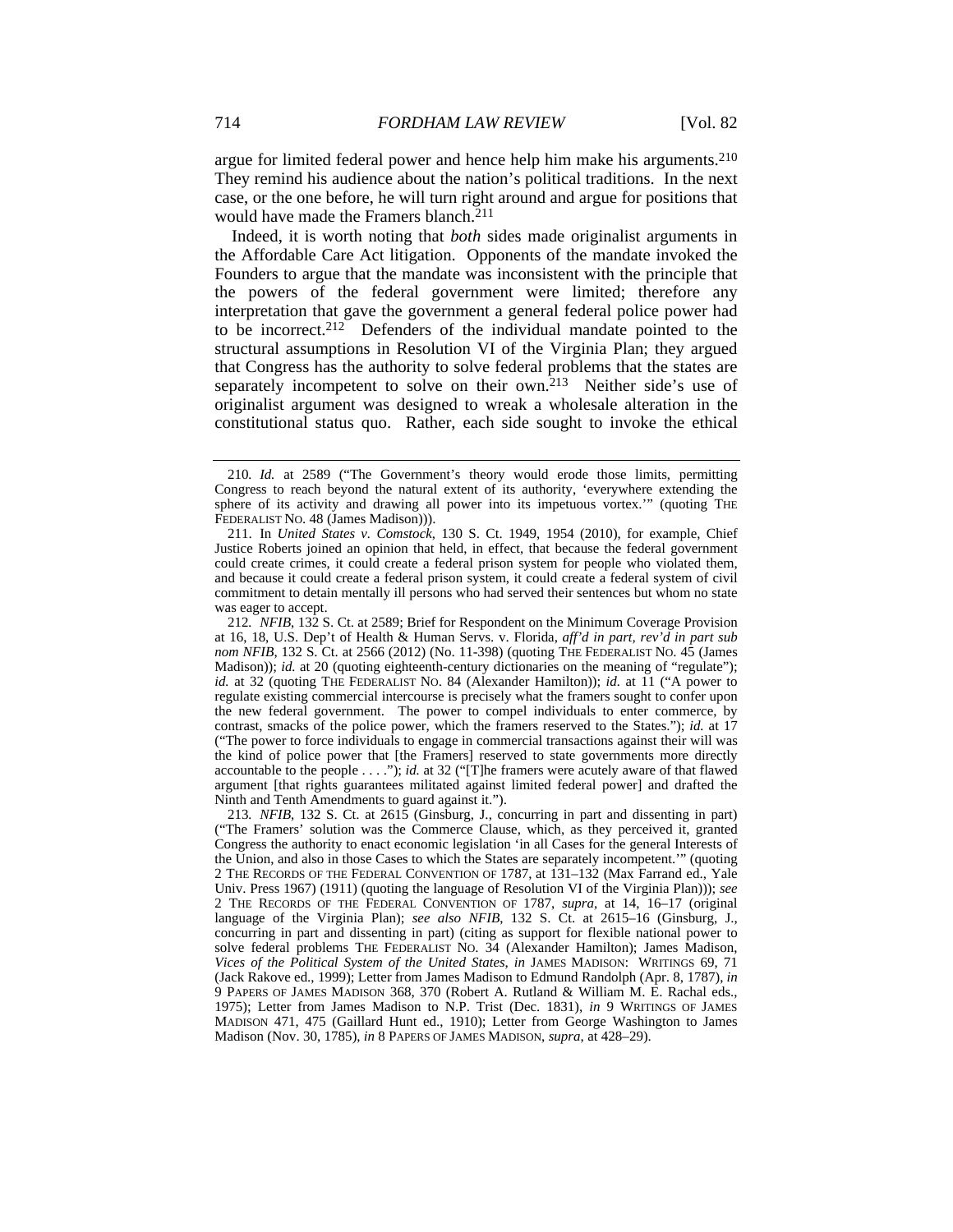authority of the past to argue for the best way to construct the Constitution in the present. This is not so much the "gravitational force" of originalism as the rhetorical power of culture heroes.

In fact, there is a far more powerful "gravitational force" at work. It is the gravitational influence of the present on the reception and use of the past. What we think the Framers and Founders meant, when we think it important to quote them, and what we think important to quote them for, depend on our present-day views and values, and not on how they saw the world. The constitutional canon and constitutional culture, which shape the boundaries of the reasonable and the unreasonable in legal argument, also shape the contemporary use of adoption history. The constitutional canon and constitutional culture, however, are the result of the processes of living constitutionalism. Thus, the more important "gravitational force" is the influence of living constitutionalism on originalism—the influence of the constitutional culture on how and when originalist rhetoric is wielded in constitutional argument. Originalist argument—when, where, and how it is invoked—is produced by the same forces that construct the living Constitution generally.214

In his academic novel, *Small World*, David Lodge describes a character who writes about the influence of T.S. Eliot on William Shakespeare.<sup>215</sup> He does not claim that Shakespeare was actually influenced by Eliot, who lived centuries later. The point, rather is that our understanding and reception of Shakespeare is shaped by living in a literary culture that has already experienced Eliot and literary modernism.216 More generally, we cannot help but read Shakespeare in the light of the cultural world we now live in.

A similar phenomenon affects our understanding and use of the Founders, Framers, and adopters. When we read famous texts from the Founding today, we immediately connect them to our own constitutional controversies and anxieties—about the growth of the federal government, about the increasing power of the presidency, about the dysfunctionality of contemporary politics, about encroaching invasions of privacy, about the

 <sup>214.</sup> Thus, the gravitational force of originalism on constitutional rhetoric is just the flipside of the gravitational force of living constitutionalism on the rhetorical practice called "originalism." To continue the comparison to physics, what people call centrifugal force is not really an independent force at all; it is actually the felt effect of centripetal acceleration. In the same way, the gravitational force of originalism is actually the influence of the processes of living constitutionalism in constructing how Americans think about their past, which, in turn shapes what counts as a plausible appeal to Founders, Framers, and adopters in the present. Or, to use yet another physics metaphor, the acceleration that people call gravitational force is merely an effect of the curvature of space-time. Contemporary mores reshape cultural memory—they bend the space-time of history—which, in turn, shapes contemporary conceptions of how people invoke the past. What we call "originalist argument" today is the effect of historical change on the reception and normative force of adoption history.

 <sup>215.</sup> DAVID LODGE, SMALL WORLD: AN ACADEMIC ROMANCE 51–52, 149–50, 197–98 (1984).

<sup>216</sup>*. Id.* at 52 ("[W]hat I try to show . . . is that we can't avoid reading Shakespeare through the lens of T.S. Eliot's poetry. I mean, who can read *Hamlet* today without thinking of 'Prufrock'?").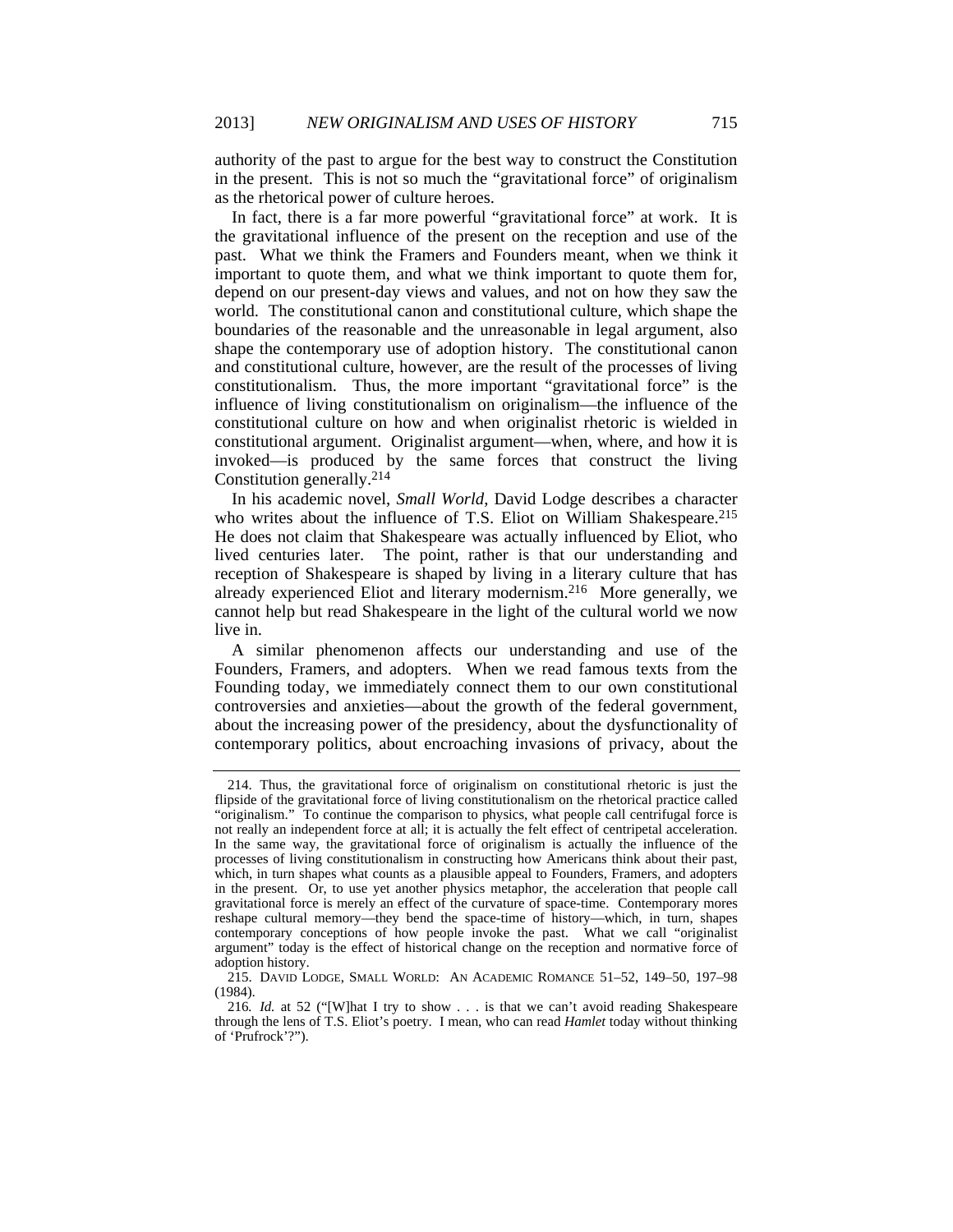influence of money in politics, or about how to preserve representative selfgovernment in a world of growing inequality. Appeal to the wisdom and example of Framers, Founders, and adopters is an important aspect of how Americans build out their Constitution over time—how they continue their intergenerational constitutional project in an uncertain world. Originalist argument allows us to explain the future in terms of fidelity to the past, yet it is always a manifestation of the present.

Rather than being opposed to an evolving constitutional tradition, the ritual citation of Framers, Founders, and adopters is part of that evolving tradition. Rather than being in conflict with a living Constitution, the invocation of originalist sources is part of the processes of living constitutionalism. Invoking the past, and honored authorities from the past, is often how contemporary reformers call for return, restoration, and redemption. They seek to modify the constitutional canon in light of changing times and new political challenges, and when they do, they call on the Founding generation to support their endeavors, regardless of what the Founding generation itself would have thought.

Today's conservative originalists are not the opponents of a living Constitution; they are the living constitutionalists of the right. If they succeed, what they will produce is the not the Founders' constitutional world and vision, but their own world and vision, a world and vision very much of the present.217

Indeed, the very idea of "originalist" argument as a distinct species of argument, and of "originalism" as a distinctive philosophy of interpretation—is a relative latecomer in American history. It is a product of constitutional modernity.<sup>218</sup> It arises with the new conservative It arises with the new conservative movements of the second half of the twentieth century.219 To be sure, the practice of referring to the views of Founders, Framers, and adopters as ethical authorities occurs throughout American constitutional history. Before the middle of the twentieth century, however, there was no systematic or self-conscious attempt to make these rhetorical moves the most authentic or central examples of constitutional rhetoric. Rather, lawyers and judges sometimes invoked the Founders, Framers, or adopters when they felt it was a particularly good argument, and sometimes they did not. They did not understand that they were under a theoretical obligation to behave otherwise.

 <sup>217.</sup> And before movement conservatives, Warren Court liberals used adoption history to justify constitutional transformation. *See* Kelly, *supra* note 1 (listing as examples Establishment Clause, reapportionment, and criminal procedure cases).

<sup>218</sup>*. See* Sanford Levinson & J. M. Balkin, *Law, Music, and Other Performing Arts*, 139 U. PA. L. REV. 1597, 1643–44 (1991) (arguing that the experience of modernity creates a sense that the past is slipping away, and therefore it creates an urgency to recapture what has been lost). Note that although this may explain the origins of originalism, one can still theorize independently about its merits.

<sup>219</sup>*. See* Post & Siegel, *supra* note 1, at 554 (describing conservative embrace of originalism in politics and law beginning in the 1980s); Whittington, *supra* note 13, at 601 ("It is important to note that originalism was a reactive theory motivated by substantive disagreement with the recent and then-current actions of the Warren and Burger Courts; originalism was largely developed as a mode of criticism of those actions.").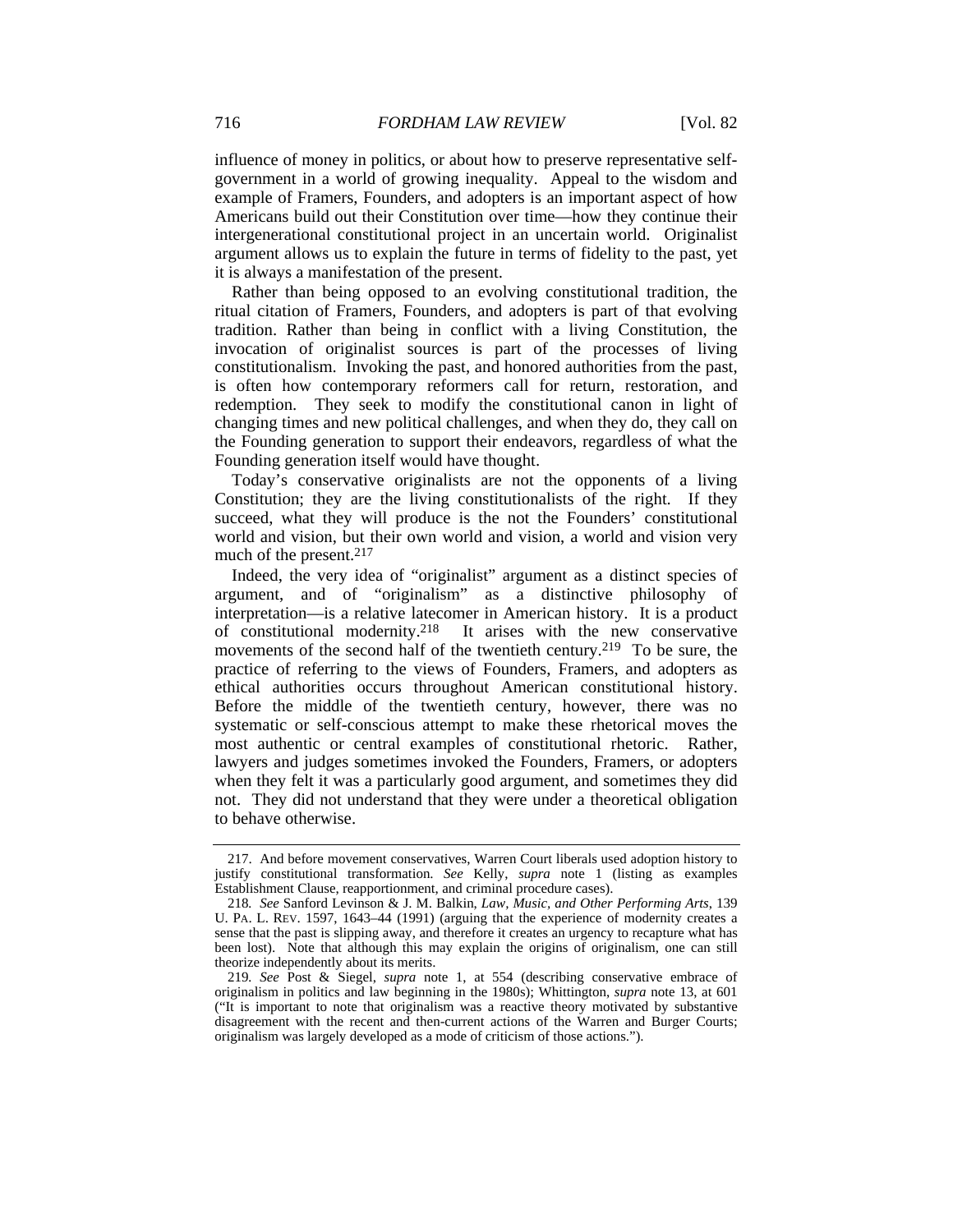The characteristic move of originalism in the second half of the twentieth century is the self-conscious invocation of the Founders, Framers, and adopters as the touchstone of constitutional legitimacy and as the spearhead of a movement for political reform. Conservatives opposed fidelity to the Framers to "living constitutionalism." They understood "living constitutionalism" to be the reigning liberal philosophy. But the actual processes of living constitutionalism transcend left or right.

Conservative social and political movements and their influence on the Constitution-in-practice are themselves aspects of a living Constitution. Movement conservatives wanted to move constitutional doctrine away from the precedents of the Warren and early Burger Courts in order to better reflect conservative understandings of constitutional fidelity. Their constitutional rhetoric featured narratives of restoration and return that are characteristic of appeals to ethos, tradition, and honored authority. The country had strayed from its foundations during the 1960s and 1970s, and it was necessary to return to the wisdom of the Framers.

The processes of living constitutionalism shape the reception and use of originalist argument by contemporary Americans on both the left and the right. Americans use originalist argument in some ways and in some contexts rather than others because of the legacy of the New Deal, the national security state, the civil rights movement, the second wave of American feminism, and movement conservatism. Contemporary Americans' use of originalism is conditioned by political and social mobilizations that shape American political traditions and normative ethos, and influence the boundaries of the reasonable and the unreasonable, the off-the-wall and the on-the-wall. The practice of originalist argument occurs *within* these aspects of the American political tradition; it does not sit outside them and regulate them from beyond.

## VIII. CONCLUSION: ORIGINALIST ARGUMENT FOR ORIGINALISTS AND NONORIGINALISTS

By focusing on the distinction between interpretation and construction, the new originalism recognizes a broad space for arguments about adoption history that do not correspond to originalist models of authority. These arguments operate on multiple levels. Although they may purport to be solely about original meaning, purpose, or the Framers' vision of constitutional structure, they also concern cultural memory and the best understanding of the American political tradition.

Originalists are hardly the only people interested in these questions. Nonoriginalists and living constitutionalists also have a stake in the constitution of America's political traditions and in conceptions of national ethos. They have a stake in who is considered an honored authority and why. They have a stake in the stories Americans tell themselves about their origins and achievements, and how Americans understand the meaning and direction of their history. They have a stake, in short, in the nation's cultural memory. The point of this Article is not to eliminate the persuasive authority of arguments from tradition and cultural memory; rather, it seeks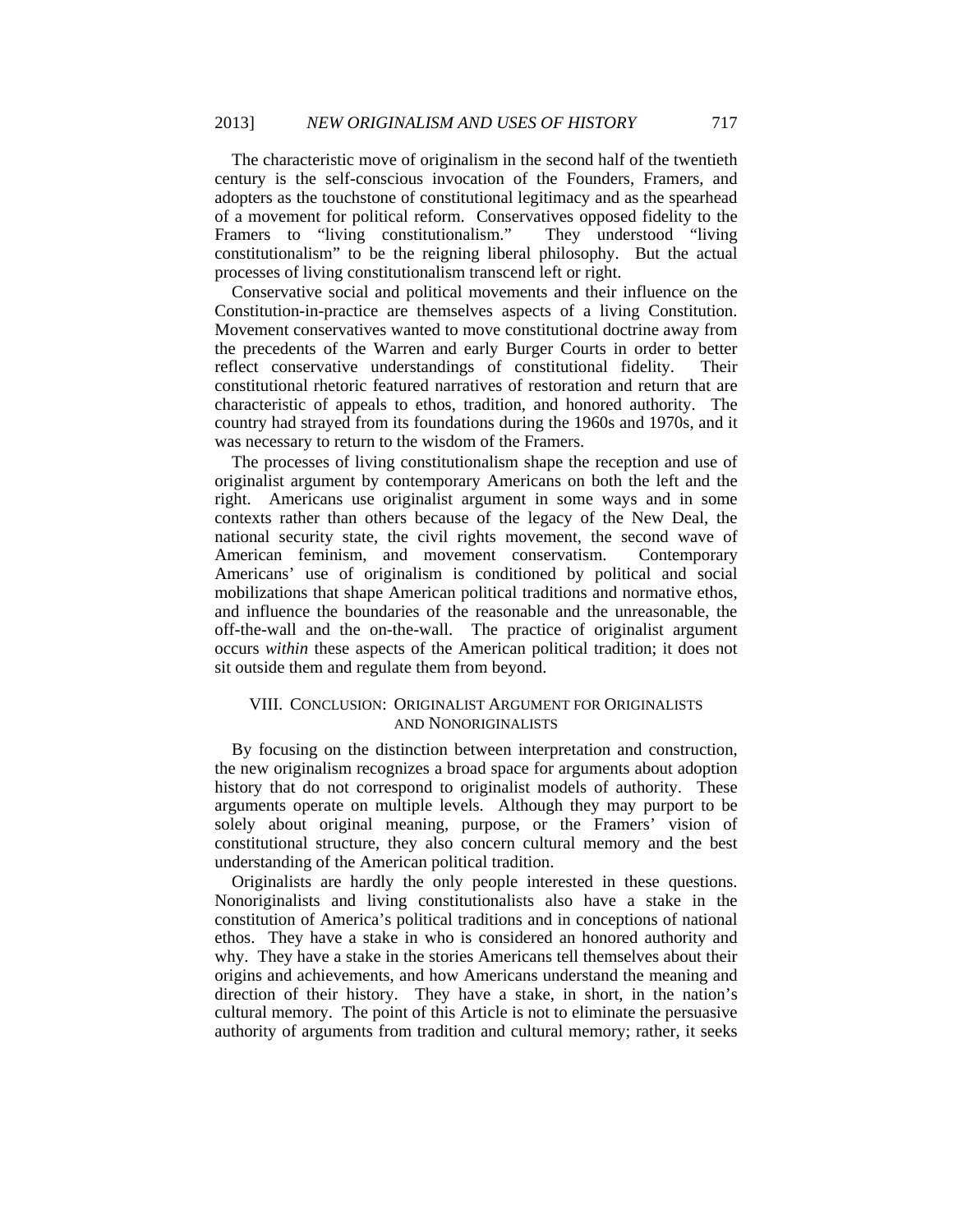to recognize them *as such* and to encourage even those who do not think of themselves as originalists to understand their appropriate use in constitutional argument.

In fact, a living tradition of constitutionalism needs the resources of tradition and cultural memory to work with. These resources are not simply impediments to change. They are also wellsprings of change. These resources provide important intellectual tools for people within a living tradition to understand the challenges of the present, and to argue with their fellow citizens about the proper direction of the constitutional project in the future.<sup>220</sup>

Some nonoriginalists and living constitutionalists may shy away from invoking adoption history because they fear that this will be seen as an implicit confession that conservative originalism is the only correct theory of interpretation. But the rise of a new originalism founded on the distinction between interpretation and construction shows why these fears are misplaced. Lawyers engaged in constitutional construction are building out the Constitution-in-practice. In so doing, they can and should use all of the available tools of argument and persuasion. Adoption history, and arguments from ethos, tradition, and honored authority are among those tools; indeed, in American legal culture, they are often quite powerful tools. Originalist argument is a characteristic rhetorical feature of the processes of living constitutionalism; if so, those who call themselves "living constitutionalists" should certainly avail themselves of it. Arguments from adoption history and invocations of American culture heroes do not belong to any sect or party. Appeals to the Founders, Framers, and adopters occurred long before the rise of modern originalism, and they will no doubt continue to be offered long after the current configuration of political argument and academic theory has passed into oblivion.

We should understand the conservative mobilizations of the past forty years in this light. Like many social mobilizations before them, conservatives used cultural memory and political tradition to diagnose and characterize a politics they believed had gone wrong. They used the same cultural resources to explain how things should change to a wider public. As noted previously, the arguments that movement conservatives made were not always conservative in the Burkean sense. Often they proposed quite radical changes.<sup>221</sup> We can and should distinguish between

 <sup>220.</sup> Balkin, *supra* note 4, at 85 (comparing constitutional change to the oral tradition in Jewish law and explaining that "[a] living tradition needs memory and resources to work with, even if it changes over time").

 <sup>221.</sup> Similarly, although it is now not generally remembered, the Warren Court repeatedly invoked adoption history to justify many of its revolutionary decisions. Alfred Kelly's famous critique of the Supreme Court's use of "aboriginal" history was written in 1965 and directed primarily at the Warren Court. Kelly, *supra* note 1, at 131 ("[T]he reformist activists on the Court initiated a new era of historically oriented adjudication."). In his survey of the Court's work, the "most important characteristic," Kelly emphasized, is adoption history's "use as part of a process for diverting the stream of established legal precedent." *Id.* at 126. Through its appeal to adoption history, "the Court managed successfully to achieve a paradox: breaking precedence while rendering obeisance to the doctrine of constitutional continuity." *Id.*